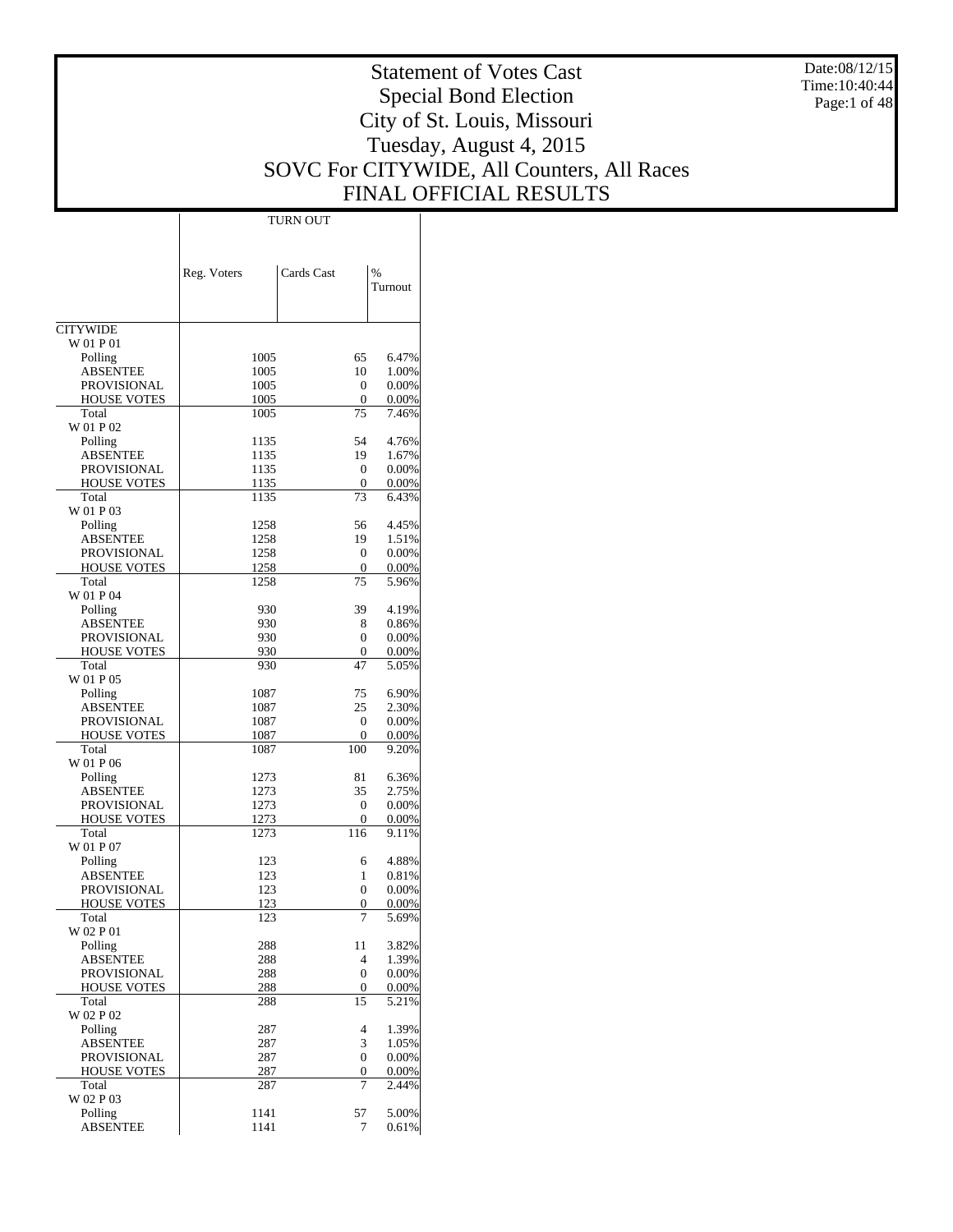Date:08/12/15 Time:10:40:44 Page:2 of 48

# Statement of Votes Cast Special Bond Election City of St. Louis, Missouri Tuesday, August 4, 2015 SOVC For CITYWIDE, All Counters, All Races FINAL OFFICIAL RESULTS

 $\top$ 

|                                       | Reg. Voters  | Cards Cast     | $\frac{0}{0}$  |
|---------------------------------------|--------------|----------------|----------------|
|                                       |              |                | Turnout        |
|                                       |              |                |                |
| PROVISIONAL                           | 1141         | $\theta$       | 0.00%          |
| <b>HOUSE VOTES</b>                    | 1141         | 0              | 0.00%          |
| Total<br>W 02 P 04                    | 1141         | 64             | 5.61%          |
| Polling                               | 757          | 33             | 4.36%          |
| <b>ABSENTEE</b>                       | 757          | 5              | 0.66%          |
| <b>PROVISIONAL</b>                    | 757<br>757   | $\Omega$<br>0  | 0.00%          |
| <b>HOUSE VOTES</b><br>Total           | 757          | 38             | 0.00%<br>5.02% |
| W 02 P 05                             |              |                |                |
| Polling                               | 1086         | 86             | 7.92%          |
| <b>ABSENTEE</b><br><b>PROVISIONAL</b> | 1086<br>1086 | 18<br>0        | 1.66%<br>0.00% |
| <b>HOUSE VOTES</b>                    | 1086         | 0              | $0.00\%$       |
| Total                                 | 1086         | 104            | 9.58%          |
| W 02 P 06                             |              |                |                |
| Polling<br><b>ABSENTEE</b>            | 15<br>15     | 1<br>1         | 6.67%<br>6.67% |
| <b>PROVISIONAL</b>                    | 15           | $\theta$       | 0.00%          |
| <b>HOUSE VOTES</b>                    | 15           | 0              | 0.00%          |
| Total                                 | 15           | $\overline{c}$ | 13.33%         |
| W 02 P 07<br>Polling                  | 1061         | 89             | 8.39%          |
| <b>ABSENTEE</b>                       | 1061         | 17             | 1.60%          |
| PROVISIONAL                           | 1061         | 0              | 0.00%          |
| <b>HOUSE VOTES</b>                    | 1061         | 0              | 0.00%          |
| Total<br>W 02 P 08                    | 1061         | 106            | 9.99%          |
| Polling                               | 1353         | 69             | 5.10%          |
| <b>ABSENTEE</b>                       | 1353         | 11             | 0.81%          |
| <b>PROVISIONAL</b>                    | 1353         | 0              | 0.00%          |
| <b>HOUSE VOTES</b><br>Total           | 1353<br>1353 | 0<br>80        | 0.00%<br>5.91% |
| W 03 P 01                             |              |                |                |
| Polling                               | 289          | 5              | 1.73%          |
| <b>ABSENTEE</b>                       | 289          | 2<br>$\Omega$  | 0.69%          |
| <b>PROVISIONAL</b><br>HOUSE VOTES     | 289<br>289   | 0              | 0.00%<br>0.00% |
| Total                                 | 289          | 7              | 2.42%          |
| W 03 P 02                             |              |                |                |
| Polling                               | 932          | 49             | 5.26%          |
| ABSENTEE<br><b>PROVISIONAL</b>        | 932<br>932   | 9<br>$\Omega$  | 0.97%<br>0.00% |
| HOUSE VOTES                           | 932          | 0              | $0.00\%$       |
| Total                                 | 932          | 58             | 6.22%          |
| W 03 P 03                             |              | 25             |                |
| Polling<br><b>ABSENTEE</b>            | 684<br>684   | 7              | 3.65%<br>1.02% |
| PROVISIONAL                           | 684          | $\mathbf{0}$   | 0.00%          |
| HOUSE VOTES                           | 684          | 0              | 0.00%          |
| Total                                 | 684          | 32             | 4.68%          |
| W 03 P 04<br>Polling                  | 868          | 21             | 2.42%          |
| <b>ABSENTEE</b>                       | 868          | 4              | 0.46%          |
| PROVISIONAL                           | 868          | 0              | 0.00%          |
| <b>HOUSE VOTES</b><br>Total           | 868          | 0<br>25        | 0.00%          |
| W 03 P 05                             | 868          |                | 2.88%          |

TURN OUT

 $\overline{1}$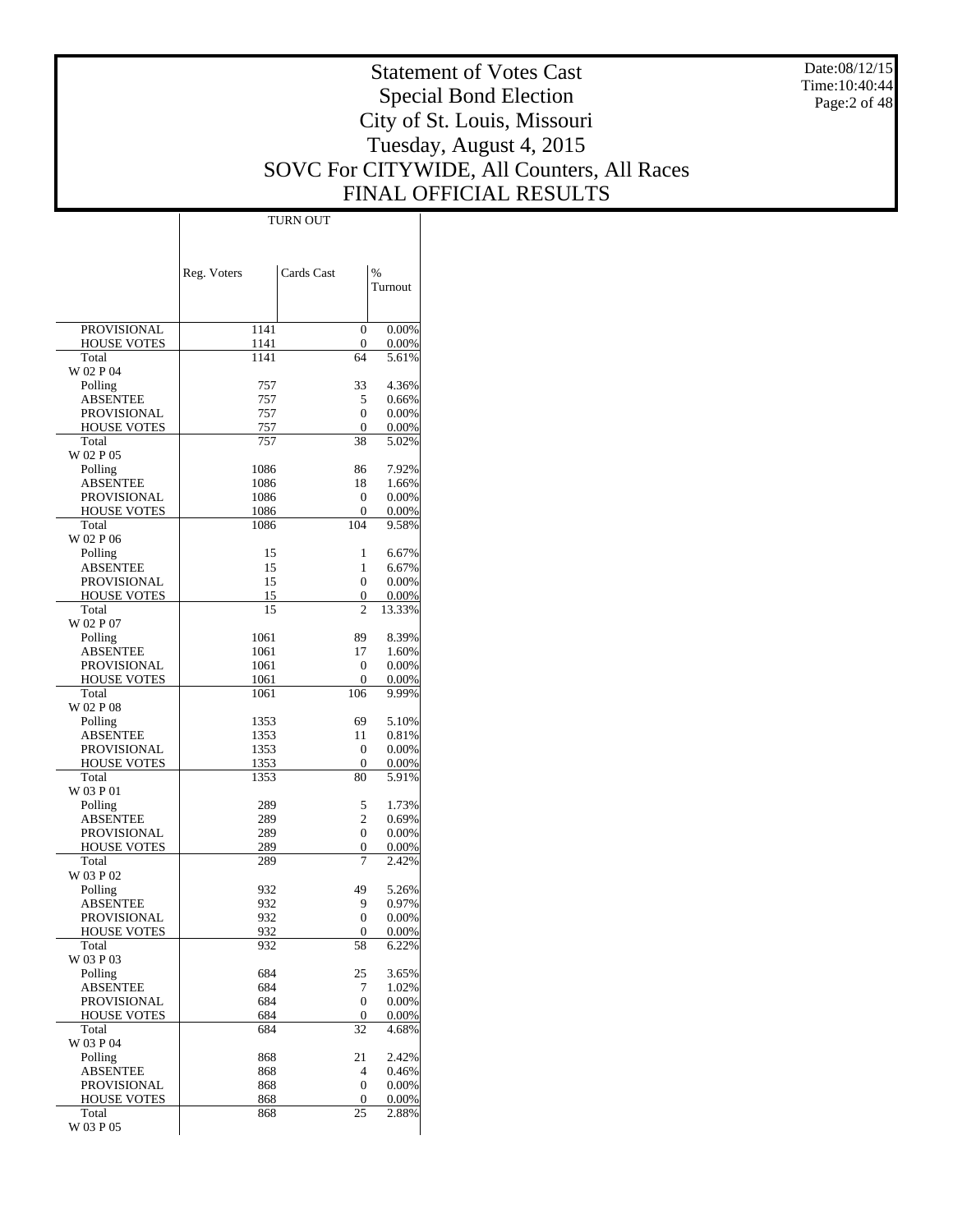Date:08/12/15 Time:10:40:44 Page:3 of 48

# Statement of Votes Cast Special Bond Election City of St. Louis, Missouri Tuesday, August 4, 2015 SOVC For CITYWIDE, All Counters, All Races FINAL OFFICIAL RESULTS

Τ

|                                       |             | TURN OUT     |                |
|---------------------------------------|-------------|--------------|----------------|
|                                       |             |              |                |
|                                       |             |              |                |
|                                       | Reg. Voters | Cards Cast   | $\%$           |
|                                       |             |              | Turnout        |
|                                       |             |              |                |
|                                       |             |              |                |
| Polling                               | 673         | 21           | 3.12%          |
| <b>ABSENTEE</b>                       | 673         | 6            | 0.89%          |
| <b>PROVISIONAL</b>                    | 673         | 0            | 0.00%          |
| <b>HOUSE VOTES</b><br>Total           | 673<br>673  | 0<br>27      | 0.00%<br>4.01% |
| W 03 P 06                             |             |              |                |
| Polling                               | 787         | 29           | 3.68%          |
| <b>ABSENTEE</b>                       | 787         | 9            | 1.14%          |
| <b>PROVISIONAL</b>                    | 787         | 0            | 0.00%          |
| <b>HOUSE VOTES</b>                    | 787         | 0            | 0.00%          |
| Total                                 | 787         | 38           | 4.83%          |
| W 03 P 07                             |             |              |                |
| Polling                               | 1001        | 28           | 2.80%          |
| <b>ABSENTEE</b>                       | 1001        | 6            | 0.60%          |
| <b>PROVISIONAL</b>                    | 1001        | 0            | 0.00%          |
| <b>HOUSE VOTES</b><br>Total           | 1001        | 0            | 0.00%          |
| W 03 P 08                             | 1001        | 34           | 3.40%          |
| Polling                               | 603         | 23           | 3.81%          |
| <b>ABSENTEE</b>                       | 603         | 9            | 1.49%          |
| <b>PROVISIONAL</b>                    | 603         | 0            | 0.00%          |
| <b>HOUSE VOTES</b>                    | 603         | 0            | 0.00%          |
| Total                                 | 603         | 32           | 5.31%          |
| W 03 P 09                             |             |              |                |
| Polling                               | 506         | 33           | 6.52%          |
| <b>ABSENTEE</b>                       | 506         | 17           | 3.36%          |
| <b>PROVISIONAL</b>                    | 506         | $\mathbf{0}$ | 0.00%          |
| <b>HOUSE VOTES</b>                    | 506         | $\mathbf{0}$ | 0.00%          |
| Total                                 | 506         | 50           | 9.88%          |
| W 04 P 01                             | 705         | 33           | 4.68%          |
| Polling<br><b>ABSENTEE</b>            | 705         | 18           | 2.55%          |
| <b>PROVISIONAL</b>                    | 705         | 0            | 0.00%          |
| <b>HOUSE VOTES</b>                    | 705         | 0            | 0.00%          |
| Total                                 | 705         | 51           | 7.23%          |
| W 04 P 02                             |             |              |                |
| Polling                               | 1678        | 81           | 4.83%          |
| <b>ABSENTEE</b>                       | 1678        | 15           | 0.89%          |
| <b>PROVISIONAL</b>                    | 1678        | 0            | 0.00%          |
| <b>HOUSE VOTES</b>                    | 1678        | 0            | 0.00%          |
| Total                                 | 1678        | 96           | 5.72%          |
| W 04 P 03                             |             |              |                |
| Polling<br><b>ABSENTEE</b>            | 637<br>637  | 28<br>2      | 4.40%<br>0.31% |
| <b>PROVISIONAL</b>                    | 637         | 0            | 0.00%          |
| <b>HOUSE VOTES</b>                    | 637         | 0            | 0.00%          |
| Total                                 | 637         | 30           | 4.71%          |
| W 04 P 04                             |             |              |                |
| Polling                               | 980         | 56           | 5.71%          |
| <b>ABSENTEE</b>                       | 980         | 4            | 0.41%          |
| <b>PROVISIONAL</b>                    | 980         | 0            | 0.00%          |
| <b>HOUSE VOTES</b>                    | 980         | 0            | 0.00%          |
| Total                                 | 980         | 60           | 6.12%          |
| W 04 P 05                             |             |              |                |
| Polling                               | 787         | 31           | 3.94%          |
| <b>ABSENTEE</b><br><b>PROVISIONAL</b> | 787<br>787  | 5<br>0       | 0.64%<br>0.00% |
| <b>HOUSE VOTES</b>                    | 787         | 0            | 0.00%          |
|                                       |             |              |                |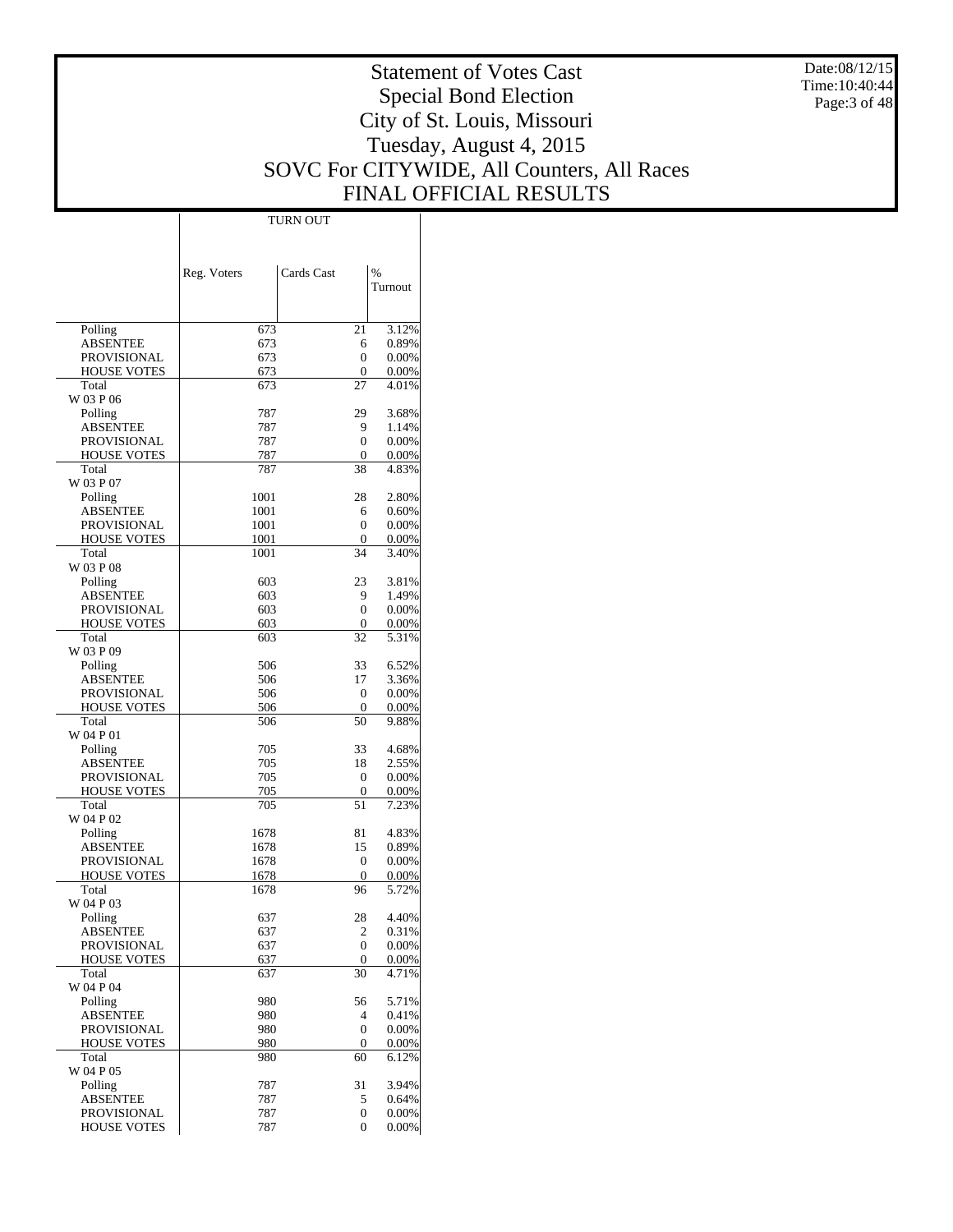Date:08/12/15 Time:10:40:44 Page:4 of 48

# Statement of Votes Cast Special Bond Election City of St. Louis, Missouri Tuesday, August 4, 2015 SOVC For CITYWIDE, All Counters, All Races FINAL OFFICIAL RESULTS

Τ

|                                | Reg. Voters | Cards Cast             | $\%$           |
|--------------------------------|-------------|------------------------|----------------|
|                                |             |                        | Turnout        |
|                                |             |                        |                |
| Total<br>W 04 P 06             | 787         | 36                     | 4.57%          |
| Polling                        | 564         | 22                     | 3.90%          |
| ABSENTEE                       | 564         | 3                      | 0.53%          |
| PROVISIONAL                    | 564         | 0                      | 0.00%          |
| <b>HOUSE VOTES</b>             | 564         | 0                      | 0.00%          |
| Total<br>W 04 P 07             | 564         | 25                     | 4.43%          |
| Polling                        | 827         | 54                     | 6.53%          |
| <b>ABSENTEE</b>                | 827         | 12                     | 1.45%          |
| PROVISIONAL                    | 827         | 0                      | 0.00%          |
| <b>HOUSE VOTES</b>             | 827         | 0                      | 0.00%          |
| Total<br>W 04 P 08             | 827         | 66                     | 7.98%          |
| Polling                        | 184         | 11                     | 5.98%          |
| <b>ABSENTEE</b>                | 184         | 2                      | 1.09%          |
| <b>PROVISIONAL</b>             | 184         | 0                      | 0.00%          |
| <b>HOUSE VOTES</b>             | 184         | 0                      | 0.00%          |
| Total<br>W 04 P 09             | 184         | 13                     | 7.07%          |
| Polling                        | 149         | 4                      | 2.68%          |
| <b>ABSENTEE</b>                | 149         | 1                      | 0.67%          |
| PROVISIONAL                    | 149         | 0                      | 0.00%          |
| <b>HOUSE VOTES</b>             | 149         | 0                      | 0.00%          |
| Total<br>W 04 P 10             | 149         | 5                      | 3.36%          |
| Polling                        | 245         | 9                      | 3.67%          |
| ABSENTEE                       | 245         | 3                      | 1.22%          |
| PROVISIONAL                    | 245         | 0                      | 0.00%          |
| <b>HOUSE VOTES</b>             | 245         | 0                      | 0.00%          |
| Total                          | 245         | 12                     | 4.90%          |
| W 05 P 01<br>Polling           | 533         | 27                     | 5.07%          |
| <b>ABSENTEE</b>                | 533         | 20                     | 3.75%          |
| PROVISIONAL                    | 533         | 0                      | 0.00%          |
| <b>HOUSE VOTES</b>             | 533         | 0                      | 0.00%          |
| Total                          | 533         | 47                     | 8.82%          |
| W 05 P 02                      |             |                        |                |
| Polling<br><b>ABSENTEE</b>     | 576<br>576  | 19<br>3                | 3.30%<br>0.52% |
| PROVISIONAL                    | 576         | 0                      | 0.00%          |
| <b>HOUSE VOTES</b>             | 576         | 0                      | 0.00%          |
| Total                          | 576         | 22                     | 3.82%          |
| W 05 P 03                      |             |                        |                |
| Polling<br><b>ABSENTEE</b>     | 827         | 31                     | 3.75%          |
| PROVISIONAL                    | 827<br>827  | 30<br>$\boldsymbol{0}$ | 3.63%<br>0.00% |
| <b>HOUSE VOTES</b>             | 827         | 0                      | 0.00%          |
| Total                          | 827         | 61                     | 7.38%          |
| W 05 P 04                      |             |                        |                |
| Polling                        | 501         | 22                     | 4.39%          |
| <b>ABSENTEE</b><br>PROVISIONAL | 501<br>501  | 7<br>0                 | 1.40%<br>0.00% |
| <b>HOUSE VOTES</b>             | 501         | 0                      | 0.00%          |
| Total                          | 501         | 29                     | 5.79%          |
| W 05 P 05                      |             |                        |                |
| Polling                        | 771         | 23                     | 2.98%          |
| <b>ABSENTEE</b>                | 771         | 5                      | 0.65%          |

TURN OUT

 $\overline{1}$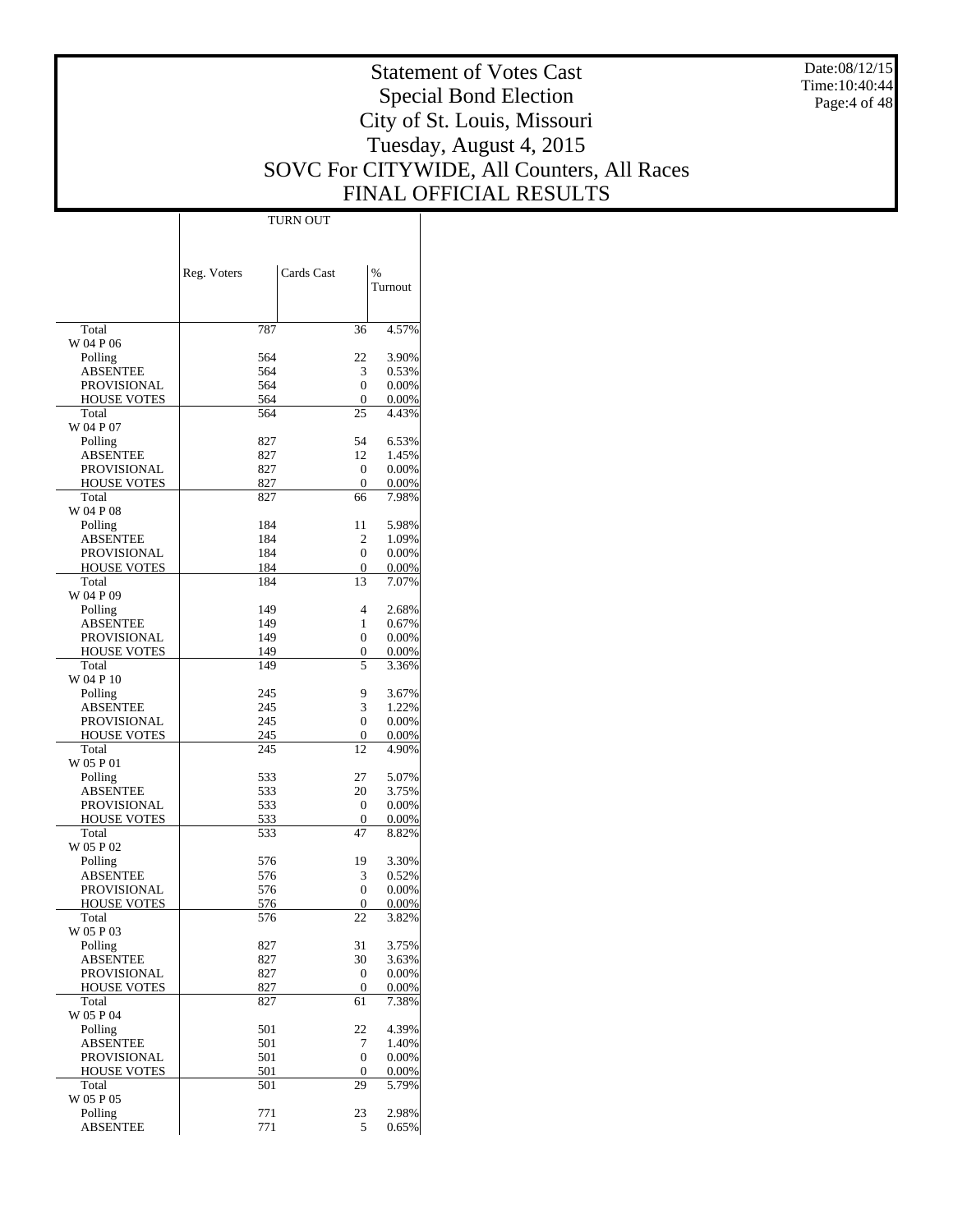Date:08/12/15 Time:10:40:44 Page:5 of 48

# Statement of Votes Cast Special Bond Election City of St. Louis, Missouri Tuesday, August 4, 2015 SOVC For CITYWIDE, All Counters, All Races FINAL OFFICIAL RESULTS

 $\top$ 

|                                          | Reg. Voters  | Cards Cast             | %               |
|------------------------------------------|--------------|------------------------|-----------------|
|                                          |              |                        | Turnout         |
|                                          |              |                        |                 |
| <b>PROVISIONAL</b>                       | 771          | $\theta$               | 0.00%           |
| <b>HOUSE VOTES</b>                       | 771          | 0                      | 0.00%           |
| Total                                    | 771          | 28                     | 3.63%           |
| W 05 P 06                                | 1014         | 49                     | 4.83%           |
| Polling<br><b>ABSENTEE</b>               | 1014         | 13                     | 1.28%           |
| PROVISIONAL                              | 1014         | 0                      | 0.00%           |
| <b>HOUSE VOTES</b>                       | 1014         | $\mathbf{0}$           | 0.00%           |
| Total                                    | 1014         | 62                     | 6.11%           |
| W 05 P 07                                |              |                        |                 |
| Polling<br><b>ABSENTEE</b>               | 931<br>931   | 31<br>5                | 3.33%<br>0.54%  |
| <b>PROVISIONAL</b>                       | 931          | $\theta$               | 0.00%           |
| <b>HOUSE VOTES</b>                       | 931          | 0                      | 0.00%           |
| Total                                    | 931          | 36                     | 3.87%           |
| W 05 P 08                                |              |                        |                 |
| Polling                                  | 450          | 19                     | 4.22%           |
| <b>ABSENTEE</b>                          | 450          | 9                      | 2.00%           |
| <b>PROVISIONAL</b><br><b>HOUSE VOTES</b> | 450<br>450   | $\Omega$<br>0          | 0.00%<br>0.00%  |
| Total                                    | 450          | 28                     | 6.22%           |
| W 06 P 01                                |              |                        |                 |
| Polling                                  | 828          | 75                     | 9.06%           |
| <b>ABSENTEE</b>                          | 828          | 3                      | 0.36%           |
| <b>PROVISIONAL</b>                       | 828          | $\theta$               | 0.00%           |
| <b>HOUSE VOTES</b><br>Total              | 828<br>828   | 0<br>78                | 0.00%<br>9.42%  |
| W 06 P 02                                |              |                        |                 |
| Polling                                  | 747          | 124                    | 16.60%          |
| <b>ABSENTEE</b>                          | 747          | 7                      | 0.94%           |
| <b>PROVISIONAL</b>                       | 747          | $\theta$               | 0.00%           |
| <b>HOUSE VOTES</b>                       | 747          | 0                      | 0.00%           |
| Total<br>W 06 P 03                       | 747          | 131                    | 17.54%          |
| Polling                                  | 976          | 69                     | 7.07%           |
| <b>ABSENTEE</b>                          | 976          | 3                      | 0.31%           |
| <b>PROVISIONAL</b>                       | 976          | $\theta$               | 0.00%           |
| <b>HOUSE VOTES</b>                       | 976          | 0                      | 0.00%           |
| Total                                    | 976          | 72                     | 7.38%           |
| W 06 P 04                                |              |                        |                 |
| Polling<br><b>ABSENTEE</b>               | 1007<br>1007 | 118<br>10              | 11.72%<br>0.99% |
| <b>PROVISIONAL</b>                       | 1007         | 0                      | 0.00%           |
| <b>HOUSE VOTES</b>                       | 1007         | 0                      | $0.00\%$        |
| Total                                    | 1007         | 128                    | 12.71%          |
| W 06 P 05                                |              |                        |                 |
| Polling                                  | 422          | 79                     | 18.72%          |
| <b>ABSENTEE</b><br>PROVISIONAL           | 422<br>422   | 11<br>$\boldsymbol{0}$ | 2.61%<br>0.00%  |
| <b>HOUSE VOTES</b>                       | 422          | $\mathbf{0}$           | 0.00%           |
| Total                                    | 422          | 90                     | 21.33%          |
| W 06 P 06                                |              |                        |                 |
| Polling                                  | 872          | 54                     | 6.19%           |
| <b>ABSENTEE</b>                          | 872          | 7                      | 0.80%           |
| PROVISIONAL<br><b>HOUSE VOTES</b>        | 872<br>872   | 0<br>0                 | 0.00%<br>0.00%  |
| Total                                    | 872          | 61                     | 7.00%           |
| W 06 P 07                                |              |                        |                 |

TURN OUT

 $\overline{1}$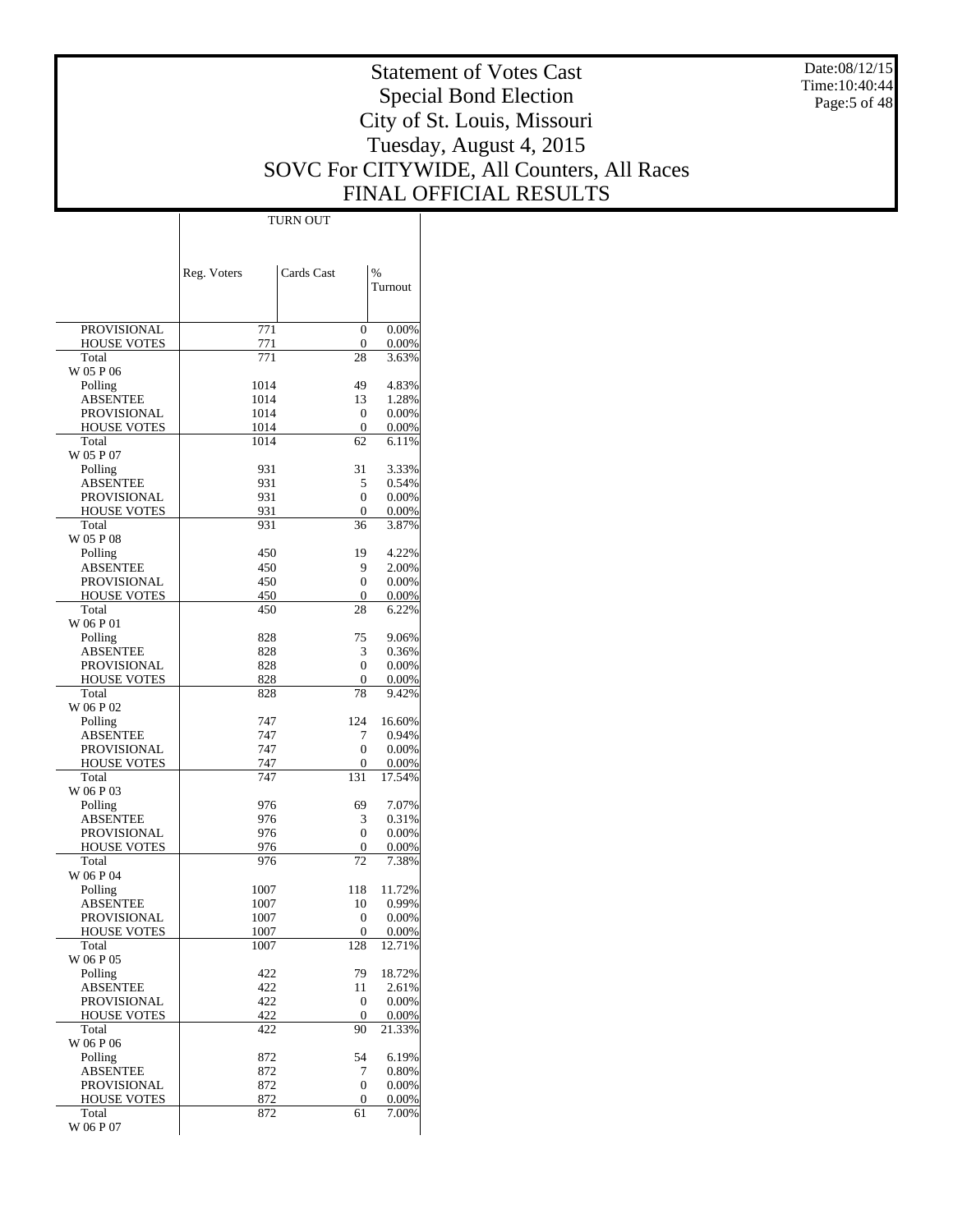Date:08/12/15 Time:10:40:44 Page:6 of 48

# Statement of Votes Cast Special Bond Election City of St. Louis, Missouri Tuesday, August 4, 2015 SOVC For CITYWIDE, All Counters, All Races FINAL OFFICIAL RESULTS

Τ

|                                       |             | TURN OUT   |                 |
|---------------------------------------|-------------|------------|-----------------|
|                                       |             |            |                 |
|                                       |             |            |                 |
|                                       |             |            |                 |
|                                       | Reg. Voters | Cards Cast | $\%$<br>Turnout |
|                                       |             |            |                 |
|                                       |             |            |                 |
| Polling                               | 1289        | 114        | 8.84%           |
| <b>ABSENTEE</b>                       | 1289        | 14         | 1.09%           |
| <b>PROVISIONAL</b>                    | 1289        | 0          | 0.00%           |
| <b>HOUSE VOTES</b>                    | 1289        | 0          | 0.00%           |
| Total<br>W 06 P 08                    | 1289        | 128        | 9.93%           |
| Polling                               | 995         | 64         | 6.43%           |
| <b>ABSENTEE</b>                       | 995         | 6          | 0.60%           |
| <b>PROVISIONAL</b>                    | 995         | 0          | 0.00%           |
| <b>HOUSE VOTES</b>                    | 995         | 0          | 0.00%           |
| Total                                 | 995         | 70         | 7.04%           |
| W 06 P 09                             |             |            |                 |
| Polling                               | 137         | 10         | 7.30%           |
| <b>ABSENTEE</b>                       | 137         | 1          | 0.73%           |
| <b>PROVISIONAL</b>                    | 137         | 0          | 0.00%           |
| <b>HOUSE VOTES</b>                    | 137         | 0          | 0.00%           |
| Total                                 | 137         | 11         | 8.03%           |
| W 07 P 01                             |             |            |                 |
| Polling                               | 643<br>643  | 54         | 8.40%           |
| <b>ABSENTEE</b><br><b>PROVISIONAL</b> | 643         | 3<br>0     | 0.47%<br>0.00%  |
| <b>HOUSE VOTES</b>                    | 643         | 0          | 0.00%           |
| Total                                 | 643         | 57         | 8.86%           |
| W 07 P 02                             |             |            |                 |
| Polling                               | 598         | 58         | 9.70%           |
| <b>ABSENTEE</b>                       | 598         | 2          | 0.33%           |
| <b>PROVISIONAL</b>                    | 598         | 0          | 0.00%           |
| <b>HOUSE VOTES</b>                    | 598         | 0          | 0.00%           |
| Total                                 | 598         | 60         | 10.03%          |
| W 07 P 03                             |             |            |                 |
| Polling                               | 559         | 81         | 14.49%          |
| <b>ABSENTEE</b>                       | 559         | 3          | 0.54%           |
| <b>PROVISIONAL</b>                    | 559<br>559  | 0          | 0.00%           |
| <b>HOUSE VOTES</b><br>Total           | 559         | 0<br>84    | 0.00%<br>15.03% |
| W 07 P 04                             |             |            |                 |
| Polling                               | 1411        | 80         | 5.67%           |
| <b>ABSENTEE</b>                       | 1411        | 9          | 0.64%           |
| <b>PROVISIONAL</b>                    | 1411        | 0          | 0.00%           |
| <b>HOUSE VOTES</b>                    | 1411        | 0          | 0.00%           |
| Total                                 | 1411        | 89         | 6.31%           |
| W 07 P 05                             |             |            |                 |
| Polling                               | 1506        | 131        | 8.70%           |
| <b>ABSENTEE</b>                       | 1506        | 15         | 1.00%           |
| <b>PROVISIONAL</b>                    | 1506        | 0          | 0.00%           |
| <b>HOUSE VOTES</b>                    | 1506        | 0          | 0.00%           |
| Total                                 | 1506        | 146        | 9.69%           |
| W 07 P 06<br>Polling                  | 1792        |            | 8.65%           |
| <b>ABSENTEE</b>                       | 1792        | 155<br>13  | 0.73%           |
| <b>PROVISIONAL</b>                    | 1792        | 0          | 0.00%           |
| <b>HOUSE VOTES</b>                    | 1792        | 0          | 0.00%           |
| Total                                 | 1792        | 168        | 9.38%           |
| W 08 P 01                             |             |            |                 |
| Polling                               | 970         | 121        | 12.47%          |
| <b>ABSENTEE</b>                       | 970         | 3          | 0.31%           |
| <b>PROVISIONAL</b>                    | 970         | 0          | 0.00%           |
| <b>HOUSE VOTES</b>                    | 970         | 0          | 0.00%           |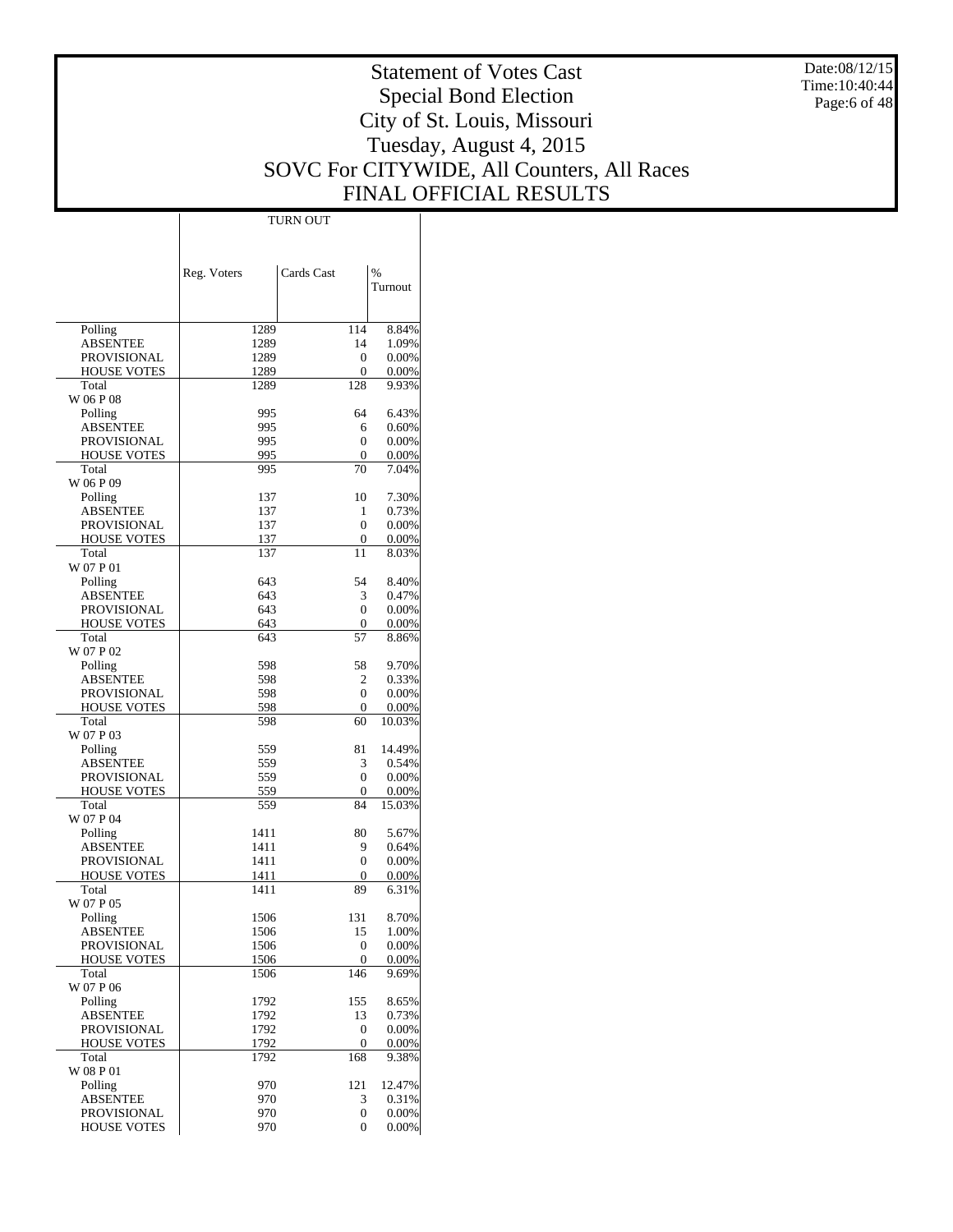Date:08/12/15 Time:10:40:44 Page:7 of 48

# Statement of Votes Cast Special Bond Election City of St. Louis, Missouri Tuesday, August 4, 2015 SOVC For CITYWIDE, All Counters, All Races FINAL OFFICIAL RESULTS

Τ

|                             |             | TURN OUT           |                |
|-----------------------------|-------------|--------------------|----------------|
|                             |             |                    |                |
|                             |             |                    |                |
|                             | Reg. Voters | Cards Cast         | %              |
|                             |             |                    | Turnout        |
|                             |             |                    |                |
|                             |             |                    |                |
| Total                       | 970         | 124                | 12.78%         |
| W 08 P 02                   |             |                    |                |
| Polling                     | 746         | 65                 | 8.71%          |
| <b>ABSENTEE</b>             | 746         | 5                  | 0.67%          |
| <b>PROVISIONAL</b>          | 746         | 0                  | 0.00%          |
| <b>HOUSE VOTES</b><br>Total | 746<br>746  | $\mathbf{0}$<br>70 | 0.00%<br>9.38% |
| W 08 P 03                   |             |                    |                |
| Polling                     | 610         | 47                 | 7.70%          |
| <b>ABSENTEE</b>             | 610         | 6                  | 0.98%          |
| <b>PROVISIONAL</b>          | 610         | 0                  | 0.00%          |
| <b>HOUSE VOTES</b>          | 610         | 0                  | 0.00%          |
| Total                       | 610         | 53                 | 8.69%          |
| W 08 P 04                   |             |                    |                |
| Polling                     | 1383        | 157                | 11.35%         |
| <b>ABSENTEE</b>             | 1383        | 16                 | 1.16%          |
| <b>PROVISIONAL</b>          | 1383        | $\mathbf{0}$       | 0.00%          |
| <b>HOUSE VOTES</b>          | 1383        | 0                  | 0.00%          |
| Total<br>W 08 P 05          | 1383        | 173                | 12.51%         |
| Polling                     | 1394        | 173                | 12.41%         |
| <b>ABSENTEE</b>             | 1394        | 9                  | 0.65%          |
| <b>PROVISIONAL</b>          | 1394        | 0                  | 0.00%          |
| <b>HOUSE VOTES</b>          | 1394        | 0                  | 0.00%          |
| Total                       | 1394        | 182                | 13.06%         |
| W 08 P 06                   |             |                    |                |
| Polling                     | 87          | 1                  | 1.15%          |
| <b>ABSENTEE</b>             | 87          | 0                  | 0.00%          |
| <b>PROVISIONAL</b>          | 87          | 0                  | 0.00%          |
| <b>HOUSE VOTES</b><br>Total | 87<br>87    | 0<br>1             | 0.00%<br>1.15% |
| W 08 P 07                   |             |                    |                |
| Polling                     | 493         | 48                 | 9.74%          |
| <b>ABSENTEE</b>             | 493         | 10                 | 2.03%          |
| PROVISIONAL                 | 493         | $\mathbf{0}$       | 0.00%          |
| <b>HOUSE VOTES</b>          | 493         | 0                  | 0.00%          |
| Total                       | 493         | 58                 | 11.76%         |
| W 08 P 08                   |             |                    |                |
| Polling                     | 845         | 136                | 16.09%         |
| <b>ABSENTEE</b>             | 845         | 19                 | 2.25%          |
| PROVISIONAL                 | 845         | 0                  | 0.00%          |
| <b>HOUSE VOTES</b>          | 845         | 0                  | 0.00%          |
| Total<br>W 08 P 09          | 845         | 155                | 18.34%         |
| Polling                     | 872         | 88                 | 10.09%         |
| <b>ABSENTEE</b>             | 872         | 5                  | 0.57%          |
| <b>PROVISIONAL</b>          | 872         | 0                  | 0.00%          |
| <b>HOUSE VOTES</b>          | 872         | 0                  | 0.00%          |
| Total                       | 872         | 93                 | 10.67%         |
| W 09 P 01                   |             |                    |                |
| Polling                     | 1052        | 57                 | 5.42%          |
| <b>ABSENTEE</b>             | 1052        | 7                  | 0.67%          |
| <b>PROVISIONAL</b>          | 1052        | $\mathbf{0}$       | 0.00%          |
| <b>HOUSE VOTES</b>          | 1052        | 0<br>64            | 0.00%          |
| Total<br>W 09 P 02          | 1052        |                    | 6.08%          |
| Polling                     | 1325        | 94                 | 7.09%          |
| <b>ABSENTEE</b>             | 1325        | 19                 | 1.43%          |
|                             |             |                    |                |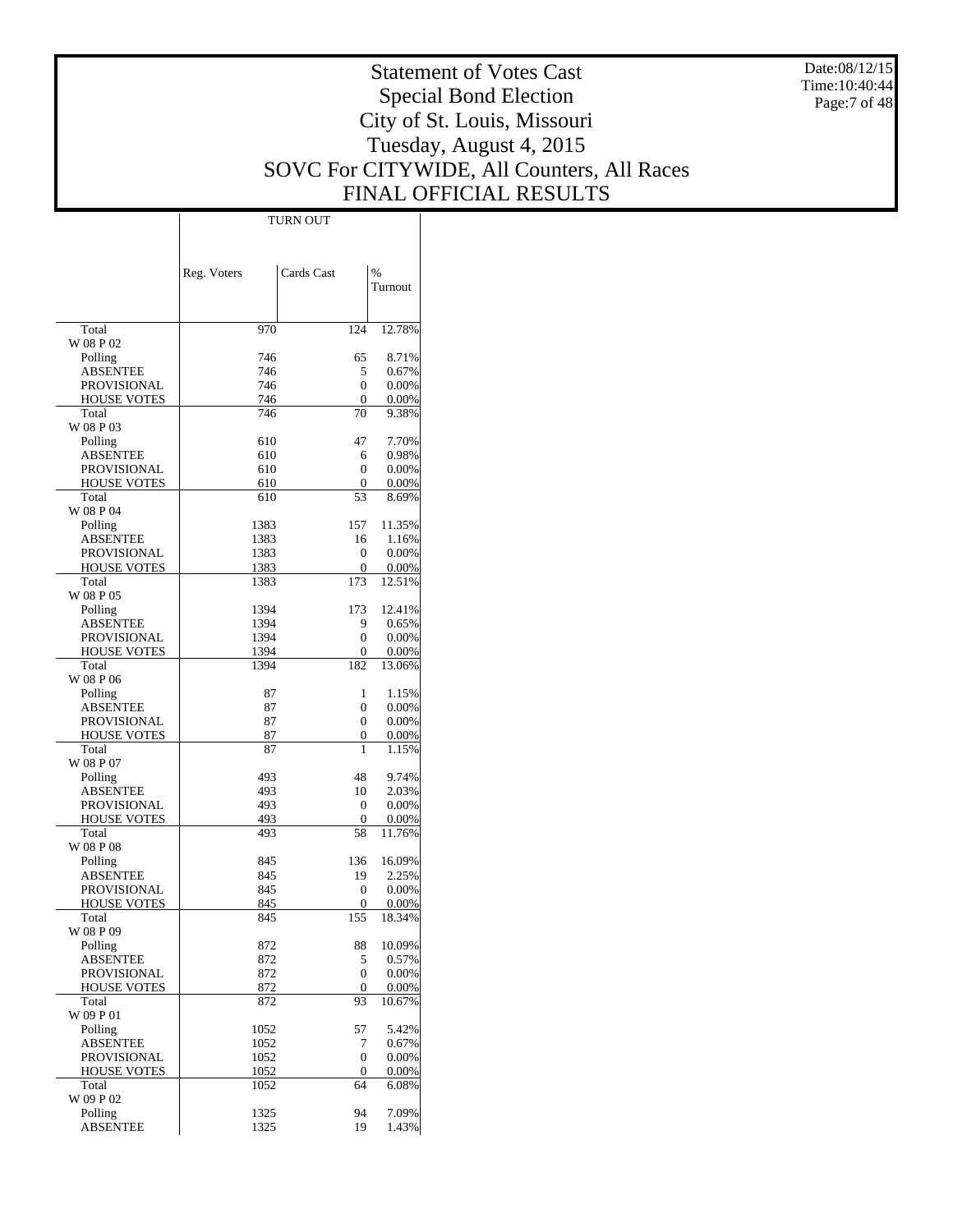Date:08/12/15 Time:10:40:44 Page:8 of 48

# Statement of Votes Cast Special Bond Election City of St. Louis, Missouri Tuesday, August 4, 2015 SOVC For CITYWIDE, All Counters, All Races FINAL OFFICIAL RESULTS

 $\top$ 

|                            | Reg. Voters  | Cards Cast     | %        |
|----------------------------|--------------|----------------|----------|
|                            |              |                | Turnout  |
|                            |              |                |          |
| <b>PROVISIONAL</b>         | 1325         | $\theta$       | 0.00%    |
| <b>HOUSE VOTES</b>         | 1325         | 0              | 0.00%    |
| Total                      | 1325         | 113            | 8.53%    |
| W 09 P 03<br>Polling       | 799          | 92             | 11.51%   |
| <b>ABSENTEE</b>            | 799          | 5              | 0.63%    |
| <b>PROVISIONAL</b>         | 799          | $\theta$       | 0.00%    |
| <b>HOUSE VOTES</b>         | 799          | 0              | 0.00%    |
| Total                      | 799          | 97             | 12.14%   |
| W 09 P 04<br>Polling       | 577          | 61             | 10.57%   |
| <b>ABSENTEE</b>            | 577          | 3              | 0.52%    |
| <b>PROVISIONAL</b>         | 577          | $\theta$       | 0.00%    |
| <b>HOUSE VOTES</b>         | 577          | 0              | 0.00%    |
| Total                      | 577          | 64             | 11.09%   |
| W 09 P 05<br>Polling       | 685          | 61             | 8.91%    |
| <b>ABSENTEE</b>            | 685          | 0              | 0.00%    |
| <b>PROVISIONAL</b>         | 685          | $\theta$       | 0.00%    |
| <b>HOUSE VOTES</b>         | 685          | 0              | 0.00%    |
| Total                      | 685          | 61             | 8.91%    |
| W 09 P 06<br>Polling       | 894          | 40             | 4.47%    |
| <b>ABSENTEE</b>            | 894          | 3              | 0.34%    |
| <b>PROVISIONAL</b>         | 894          | $\theta$       | 0.00%    |
| <b>HOUSE VOTES</b>         | 894          | 0              | 0.00%    |
| Total                      | 894          | 43             | 4.81%    |
| W 09 P 07<br>Polling       | 68           | $\overline{c}$ | 2.94%    |
| <b>ABSENTEE</b>            | 68           | 0              | 0.00%    |
| <b>PROVISIONAL</b>         | 68           | 0              | 0.00%    |
| <b>HOUSE VOTES</b>         | 68           | 0              | 0.00%    |
| Total                      | 68           | $\mathfrak{D}$ | 2.94%    |
| W 09 P 08<br>Polling       | 367          | 26             | 7.08%    |
| <b>ABSENTEE</b>            | 367          | 2              | 0.54%    |
| <b>PROVISIONAL</b>         | 367          | $\theta$       | 0.00%    |
| <b>HOUSE VOTES</b>         | 367          | 0              | 0.00%    |
| Total                      | 367          | 28             | 7.63%    |
| W 09 P 09<br>Polling       | 296          | 21             | 7.09%    |
| ABSENTEE                   | 296          | $\overline{c}$ | 0.68%    |
| <b>PROVISIONAL</b>         | 296          | $\theta$       | 0.00%    |
| HOUSE VOTES                | 296          | $\theta$       | $0.00\%$ |
| Total                      | 296          | 23             | 7.77%    |
| W 10 P 01<br>Polling       | 1158         | 113            | 9.76%    |
| <b>ABSENTEE</b>            | 1158         | 12             | 1.04%    |
| <b>PROVISIONAL</b>         | 1158         | 0              | $0.00\%$ |
| <b>HOUSE VOTES</b>         | 1158         | 0              | 0.00%    |
| Total                      | 1158         | 125            | 10.79%   |
| W 10 P 02                  |              | 122            | 12.00%   |
| Polling<br><b>ABSENTEE</b> | 1017<br>1017 | 10             | 0.98%    |
| <b>PROVISIONAL</b>         | 1017         | 0              | 0.00%    |
| <b>HOUSE VOTES</b>         | 1017         | 0              | 0.00%    |
| Total                      | 1017         | 132            | 12.98%   |
| W 10 P 03                  |              |                |          |

TURN OUT

 $\overline{1}$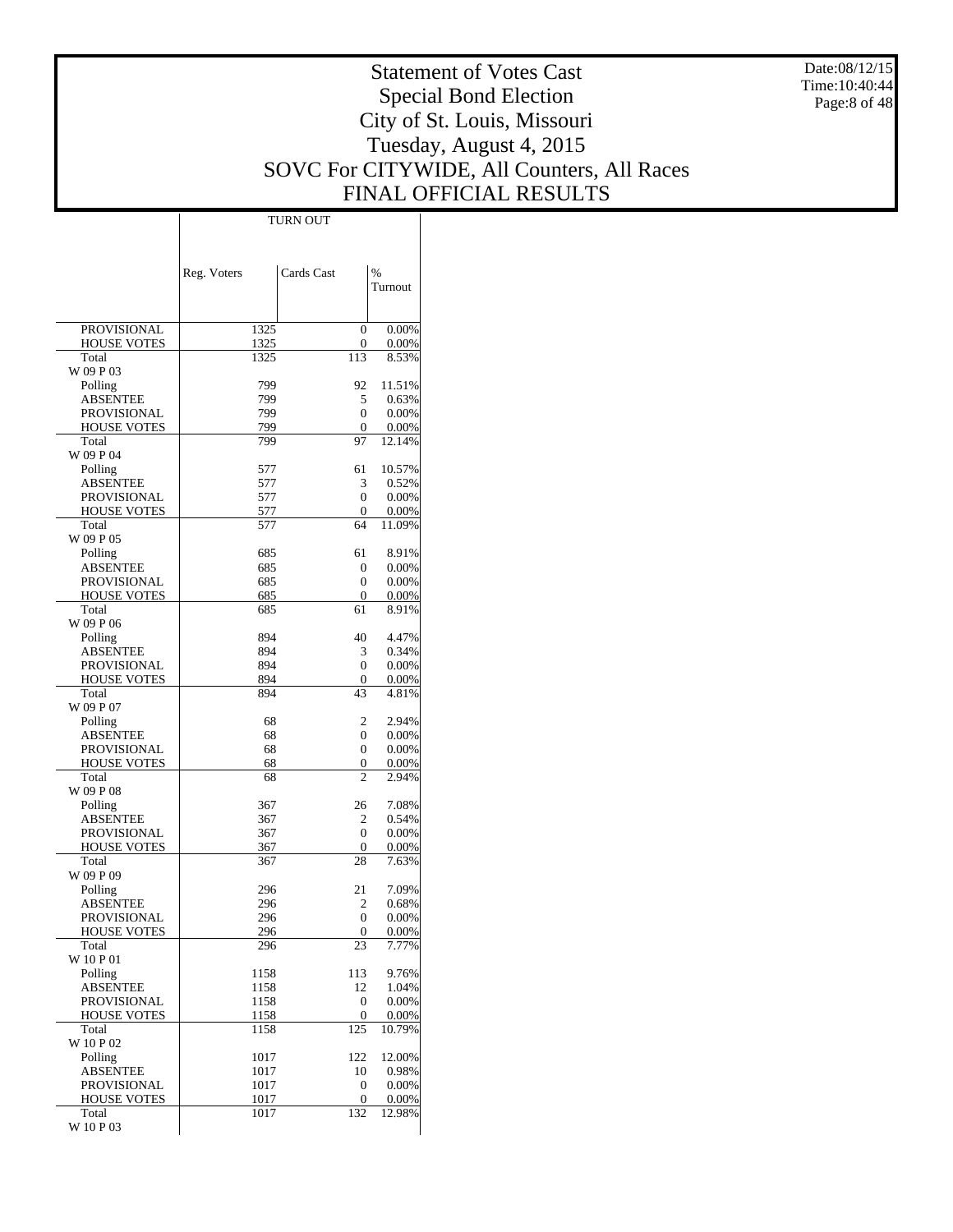Date:08/12/15 Time:10:40:44 Page:9 of 48

# Statement of Votes Cast Special Bond Election City of St. Louis, Missouri Tuesday, August 4, 2015 SOVC For CITYWIDE, All Counters, All Races FINAL OFFICIAL RESULTS

Τ

|                                |              | <b>TURN OUT</b> |                    |
|--------------------------------|--------------|-----------------|--------------------|
|                                |              |                 |                    |
|                                |              |                 |                    |
|                                | Reg. Voters  | Cards Cast      | $\frac{0}{0}$      |
|                                |              |                 | Turnout            |
|                                |              |                 |                    |
|                                |              |                 |                    |
| Polling                        | 921          | 93              | 10.10%             |
| <b>ABSENTEE</b>                | 921          | 4               | 0.43%              |
| PROVISIONAL                    | 921          | 0               | 0.00%              |
| <b>HOUSE VOTES</b>             | 921          | 0               | 0.00%              |
| Total                          | 921          | 97              | 10.53%             |
| W 10 P 04                      |              |                 |                    |
| Polling<br><b>ABSENTEE</b>     | 1070<br>1070 | 83<br>4         | 7.76%<br>0.37%     |
| PROVISIONAL                    | 1070         | 0               | 0.00%              |
| <b>HOUSE VOTES</b>             | 1070         | 0               | 0.00%              |
| Total                          | 1070         | 87              | 8.13%              |
| W 10 P 05                      |              |                 |                    |
| Polling                        | 1048         | 63              | 6.01%              |
| <b>ABSENTEE</b>                | 1048         | 2               | 0.19%              |
| <b>PROVISIONAL</b>             | 1048         | 0               | 0.00%              |
| <b>HOUSE VOTES</b>             | 1048         | 0               | 0.00%              |
| Total                          | 1048         | 65              | 6.20%              |
| W 10 P 06                      |              |                 |                    |
| Polling                        | 177          | 32              | 18.08%             |
| <b>ABSENTEE</b>                | 177          | 1               | 0.56%              |
| PROVISIONAL                    | 177          | 0               | 0.00%              |
| <b>HOUSE VOTES</b><br>Total    | 177<br>177   | 0<br>33         | $0.00\%$<br>18.64% |
| W 10 P 07                      |              |                 |                    |
| Polling                        | 1027         | 64              | 6.23%              |
| <b>ABSENTEE</b>                | 1027         | 2               | 0.19%              |
| PROVISIONAL                    | 1027         | 0               | 0.00%              |
| <b>HOUSE VOTES</b>             | 1027         | 0               | 0.00%              |
| Total                          | 1027         | 66              | 6.43%              |
| W 10 P 09                      |              |                 |                    |
| Polling                        | 42           | 2               | 4.76%              |
| <b>ABSENTEE</b>                | 42           | 1               | 2.38%              |
| PROVISIONAL                    | 42           | 0               | 0.00%              |
| <b>HOUSE VOTES</b>             | 42           | 0               | 0.00%              |
| Total<br>W 10 P 10             | 42           | 3               | 7.14%              |
| Polling                        | 143          | 7               | 4.90%              |
| <b>ABSENTEE</b>                | 143          | 0               | 0.00%              |
| PROVISIONAL                    | 143          | 0               | 0.00%              |
| <b>HOUSE VOTES</b>             | 143          | 0               | 0.00%              |
| Total                          | 143          | 7               | 4.90%              |
| W 11 P 01                      |              |                 |                    |
| Polling                        | 752          | 48              | 6.38%              |
| <b>ABSENTEE</b>                | 752          | 7               | 0.93%              |
| <b>PROVISIONAL</b>             | 752          | 0               | 0.00%              |
| <b>HOUSE VOTES</b>             | 752          | 0               | 0.00%              |
| Total                          | 752          | 55              | 7.31%              |
| W 11 P 02                      |              |                 |                    |
| Polling                        | 1053         | 162             | 15.38%             |
| <b>ABSENTEE</b><br>PROVISIONAL | 1053<br>1053 | 7<br>0          | 0.66%              |
| <b>HOUSE VOTES</b>             | 1053         | $\mathbf{0}$    | $0.00\%$<br>0.00%  |
| Total                          | 1053         | 169             | 16.05%             |
| W 11 P 03                      |              |                 |                    |
| Polling                        | 811          | 30              | 3.70%              |
| <b>ABSENTEE</b>                | 811          | 9               | 1.11%              |
| PROVISIONAL                    | 811          | 0               | 0.00%              |
| <b>HOUSE VOTES</b>             | 811          | 0               | 0.00%              |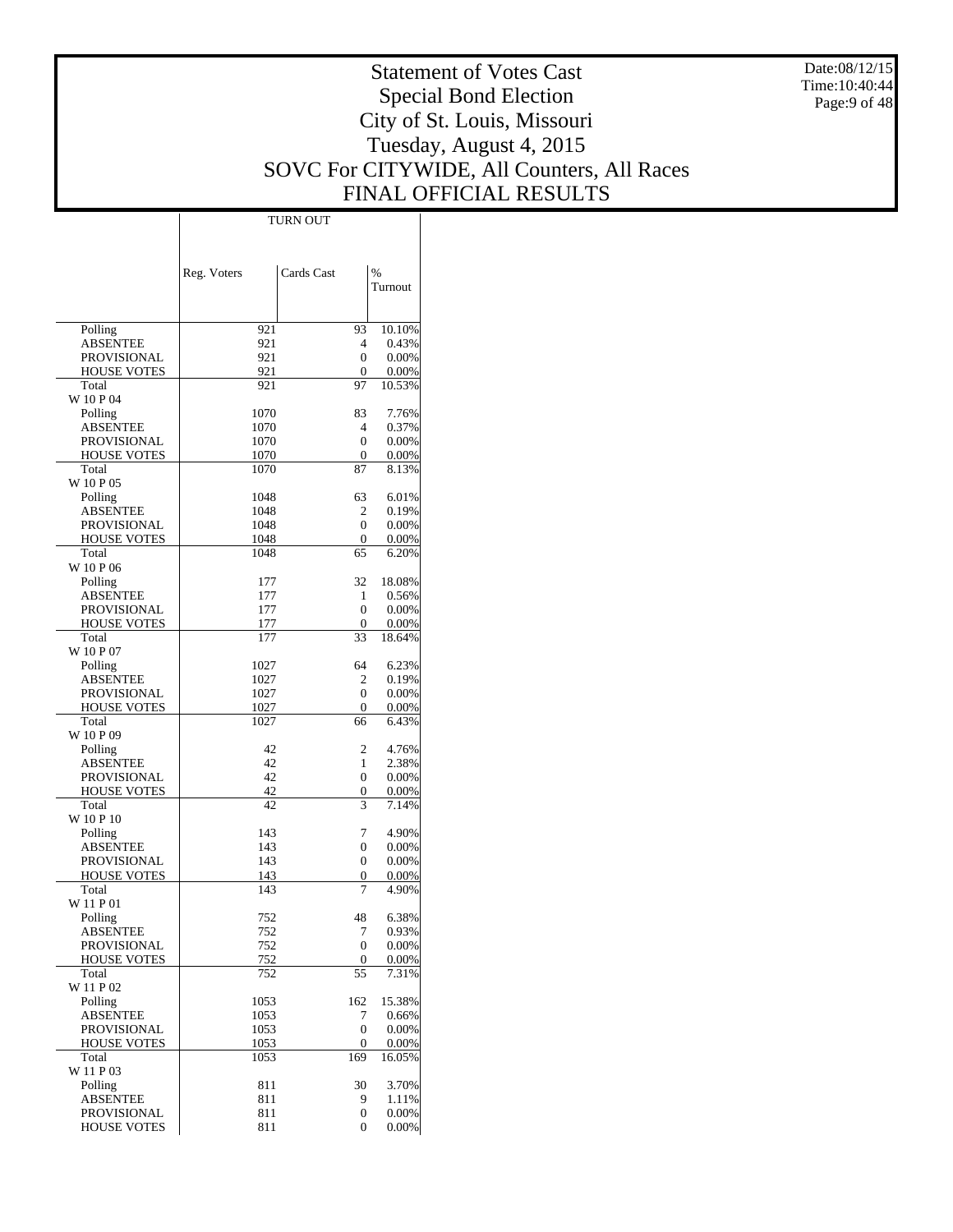Date:08/12/15 Time:10:40:44 Page:10 of 48

# Statement of Votes Cast Special Bond Election City of St. Louis, Missouri Tuesday, August 4, 2015 SOVC For CITYWIDE, All Counters, All Races FINAL OFFICIAL RESULTS

Τ

|                                   | Reg. Voters  | Cards Cast             | $\%$           |
|-----------------------------------|--------------|------------------------|----------------|
|                                   |              |                        | Turnout        |
|                                   |              |                        |                |
| Total                             | 811          | 39                     | 4.81%          |
| W 11 P 04<br>Polling              | 1183         | 102                    | 8.62%          |
| ABSENTEE                          | 1183         | 16                     | 1.35%          |
| <b>PROVISIONAL</b>                | 1183         | 0                      | 0.00%          |
| <b>HOUSE VOTES</b>                | 1183         | 0                      | 0.00%          |
| Total                             | 1183         | 118                    | 9.97%          |
| W 11 P 05                         |              |                        |                |
| Polling<br><b>ABSENTEE</b>        | 1135         | 80<br>10               | 7.05%          |
| PROVISIONAL                       | 1135<br>1135 | 0                      | 0.88%<br>0.00% |
| <b>HOUSE VOTES</b>                | 1135         | 0                      | 0.00%          |
| Total                             | 1135         | 90                     | 7.93%          |
| W 11 P 06                         |              |                        |                |
| Polling                           | 997          | 85                     | 8.53%          |
| ABSENTEE                          | 997          | 11                     | 1.10%          |
| <b>PROVISIONAL</b>                | 997          | $\mathbf{0}$           | 0.00%          |
| <b>HOUSE VOTES</b><br>Total       | 997<br>997   | 0<br>96                | 0.00%<br>9.63% |
| W 12 P 01                         |              |                        |                |
| Polling                           | 708          | 84                     | 11.86%         |
| <b>ABSENTEE</b>                   | 708          | 7                      | 0.99%          |
| PROVISIONAL                       | 708          | 0                      | 0.00%          |
| <b>HOUSE VOTES</b>                | 708          | 0                      | 0.00%          |
| Total<br>W 12 P 02                | 708          | 91                     | 12.85%         |
| Polling                           | 1482         | 198                    | 13.36%         |
| ABSENTEE                          | 1482         | 24                     | 1.62%          |
| PROVISIONAL                       | 1482         | 0                      | 0.00%          |
| <b>HOUSE VOTES</b>                | 1482         | 0                      | 0.00%          |
| Total                             | 1482         | 222                    | 14.98%         |
| W 12 P 03                         |              |                        |                |
| Polling                           | 746          | 88                     | 11.80%         |
| <b>ABSENTEE</b>                   | 746<br>746   | 3<br>0                 | 0.40%          |
| PROVISIONAL<br><b>HOUSE VOTES</b> | 746          | 0                      | 0.00%<br>0.00% |
| Total                             | 746          | 91                     | 12.20%         |
| W 12 P 04                         |              |                        |                |
| Polling                           | 1301         | 175                    | 13.45%         |
| <b>ABSENTEE</b>                   | 1301         | 11                     | 0.85%          |
| PROVISIONAL                       | 1301         | 0                      | 0.00%          |
| <b>HOUSE VOTES</b>                | 1301         | 0                      | 0.00%          |
| Total<br>W 12 P 05                | 1301         | 186                    | 14.30%         |
| Polling                           | 1492         | 188                    | 12.60%         |
| <b>ABSENTEE</b>                   | 1492         | 13                     | 0.87%          |
| PROVISIONAL                       | 1492         | $\mathbf{0}$           | 0.00%          |
| <b>HOUSE VOTES</b>                | 1492         | $\mathbf{0}$           | 0.00%          |
| Total                             | 1492         | 201                    | 13.47%         |
| W 12 P 06                         |              |                        |                |
| Polling                           | 1571         | 162                    | 10.31%         |
| <b>ABSENTEE</b><br>PROVISIONAL    | 1571<br>1571 | 29<br>$\boldsymbol{0}$ | 1.85%<br>0.00% |
| <b>HOUSE VOTES</b>                | 1571         | 0                      | 0.00%          |
| Total                             | 1571         | 191                    | 12.16%         |
| W 12 P 08                         |              |                        |                |
| Polling                           | 80           | 6                      | 7.50%          |
| <b>ABSENTEE</b>                   | 80           | 0                      | 0.00%          |

TURN OUT

 $\mathbf{I}$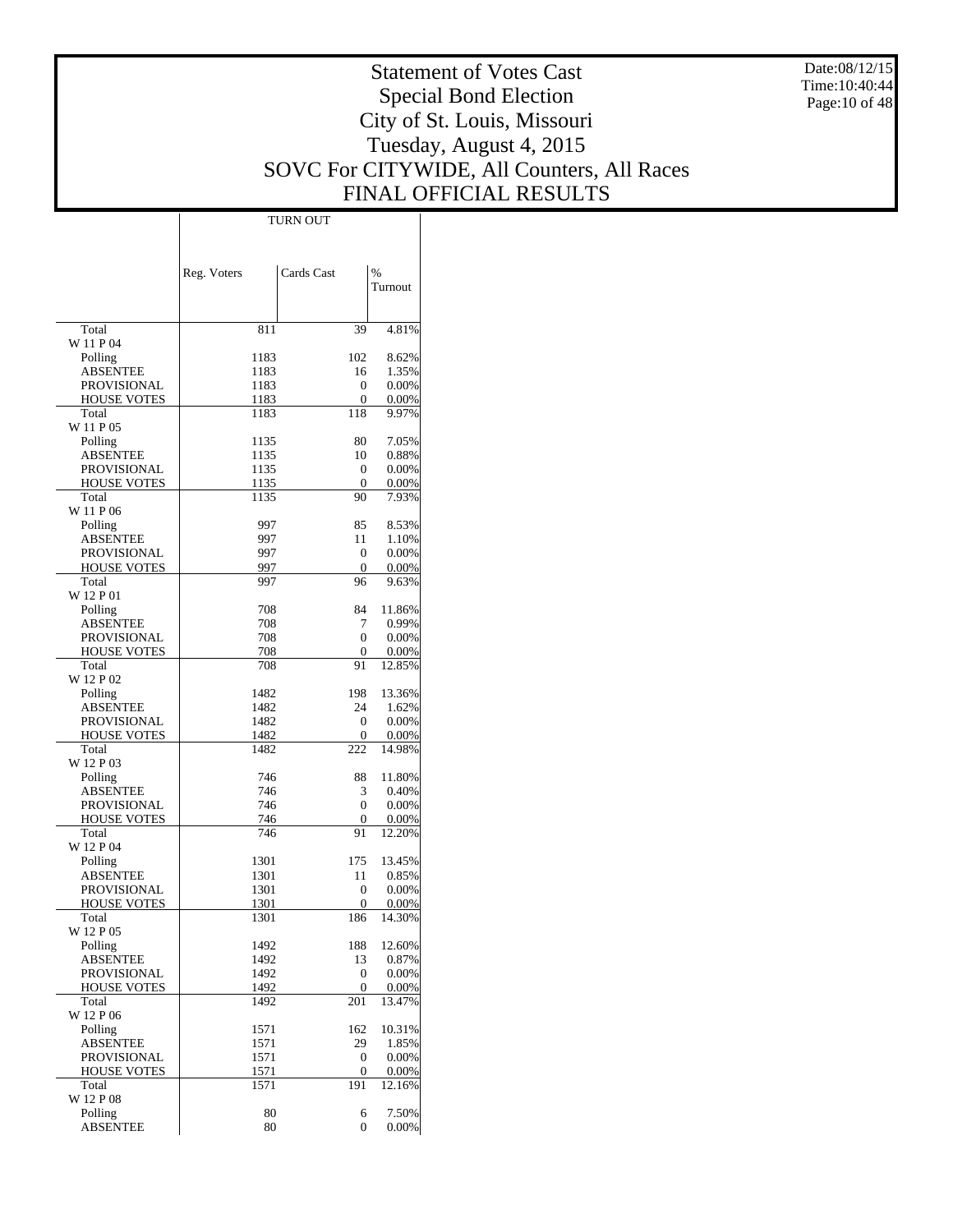Date:08/12/15 Time:10:40:44 Page:11 of 48

# Statement of Votes Cast Special Bond Election City of St. Louis, Missouri Tuesday, August 4, 2015 SOVC For CITYWIDE, All Counters, All Races FINAL OFFICIAL RESULTS

 $\overline{\phantom{a}}$ 

| Cards Cast<br>%<br>Reg. Voters<br>Turnout<br>80<br>$\overline{0}$<br><b>PROVISIONAL</b><br>0.00%<br>80<br>0<br><b>HOUSE VOTES</b><br>0.00%<br>80<br>7.50%<br>Total<br>6<br>W 12 P 09<br>50<br>4<br>Polling<br>8.00%<br>ABSENTEE<br>50<br>0<br>0.00%<br>PROVISIONAL<br>50<br>0<br>0.00%<br>50<br>0<br><b>HOUSE VOTES</b><br>0.00%<br>Total<br>50<br>$\overline{4}$<br>8.00%<br>W 13 P 01<br>9.68%<br>Polling<br>1498<br>145<br>ABSENTEE<br>22<br>1498<br>1.47%<br>PROVISIONAL<br>0<br>1498<br>$0.00\%$<br>1498<br>$\theta$<br><b>HOUSE VOTES</b><br>0.00%<br>Total<br>1498<br>167<br>11.15%<br>W 13 P 02<br>13.17%<br>Polling<br>1397<br>184<br>ABSENTEE<br>1397<br>14<br>1.00%<br><b>PROVISIONAL</b><br>1397<br>0<br>0.00%<br>1397<br>0<br><b>HOUSE VOTES</b><br>0.00%<br>Total<br>198<br>1397<br>14.17%<br>W 13 P 03<br>72<br>Polling<br>1087<br>6.62%<br>ABSENTEE<br>7<br>1087<br>0.64%<br>PROVISIONAL<br>0<br>1087<br>0.00%<br><b>HOUSE VOTES</b><br>1087<br>0<br>0.00%<br>79<br>7.27%<br>Total<br>1087<br>W 13 P 04<br>164<br>13.31%<br>Polling<br>1232<br>ABSENTEE<br>5<br>0.41%<br>1232<br>PROVISIONAL<br>1232<br>0<br>0.00%<br>1232<br>0<br>0.00%<br><b>HOUSE VOTES</b><br>Total<br>1232<br>169<br>13.72%<br>W 13 P 06<br>88<br>Polling<br>1145<br>7.69%<br>ABSENTEE<br>0.96%<br>1145<br>11<br>PROVISIONAL<br>1145<br>0<br>0.00%<br>$\Omega$<br><b>HOUSE VOTES</b><br>1145<br>0.00%<br>99<br>Total<br>1145<br>8.65%<br>W 13 P 07<br>3<br>4.76%<br>Polling<br>63<br>63<br>1<br>ABSENTEE<br>1.59%<br>PROVISIONAL<br>63<br>0<br>$0.00\%$<br><b>HOUSE VOTES</b><br>63<br>0.00%<br>0<br>$\overline{4}$<br>Total<br>6.35%<br>63<br>W 14 P 01<br>Polling<br>872<br>12.73%<br>111<br><b>ABSENTEE</b><br>872<br>9<br>1.03%<br>PROVISIONAL<br>872<br>0<br>0.00%<br><b>HOUSE VOTES</b><br>872<br>0<br>0.00%<br>872<br>120<br>Total<br>13.76%<br>W 14 P 02<br>Polling<br>810<br>52<br>6.42%<br>ABSENTEE<br>810<br>4<br>0.49%<br><b>PROVISIONAL</b><br>810<br>0<br>$0.00\%$<br><b>HOUSE VOTES</b><br>810<br>0<br>0.00%<br>56<br>Total<br>810<br>6.91%<br>W 14 P 03 |  |  |
|--------------------------------------------------------------------------------------------------------------------------------------------------------------------------------------------------------------------------------------------------------------------------------------------------------------------------------------------------------------------------------------------------------------------------------------------------------------------------------------------------------------------------------------------------------------------------------------------------------------------------------------------------------------------------------------------------------------------------------------------------------------------------------------------------------------------------------------------------------------------------------------------------------------------------------------------------------------------------------------------------------------------------------------------------------------------------------------------------------------------------------------------------------------------------------------------------------------------------------------------------------------------------------------------------------------------------------------------------------------------------------------------------------------------------------------------------------------------------------------------------------------------------------------------------------------------------------------------------------------------------------------------------------------------------------------------------------------------------------------------------------------------------------------------------------------------------------------------------------------------------------------------------------------------------------------------------------------------------------------------------------------------------------------------------------------|--|--|
|                                                                                                                                                                                                                                                                                                                                                                                                                                                                                                                                                                                                                                                                                                                                                                                                                                                                                                                                                                                                                                                                                                                                                                                                                                                                                                                                                                                                                                                                                                                                                                                                                                                                                                                                                                                                                                                                                                                                                                                                                                                              |  |  |
|                                                                                                                                                                                                                                                                                                                                                                                                                                                                                                                                                                                                                                                                                                                                                                                                                                                                                                                                                                                                                                                                                                                                                                                                                                                                                                                                                                                                                                                                                                                                                                                                                                                                                                                                                                                                                                                                                                                                                                                                                                                              |  |  |
|                                                                                                                                                                                                                                                                                                                                                                                                                                                                                                                                                                                                                                                                                                                                                                                                                                                                                                                                                                                                                                                                                                                                                                                                                                                                                                                                                                                                                                                                                                                                                                                                                                                                                                                                                                                                                                                                                                                                                                                                                                                              |  |  |
|                                                                                                                                                                                                                                                                                                                                                                                                                                                                                                                                                                                                                                                                                                                                                                                                                                                                                                                                                                                                                                                                                                                                                                                                                                                                                                                                                                                                                                                                                                                                                                                                                                                                                                                                                                                                                                                                                                                                                                                                                                                              |  |  |
|                                                                                                                                                                                                                                                                                                                                                                                                                                                                                                                                                                                                                                                                                                                                                                                                                                                                                                                                                                                                                                                                                                                                                                                                                                                                                                                                                                                                                                                                                                                                                                                                                                                                                                                                                                                                                                                                                                                                                                                                                                                              |  |  |
|                                                                                                                                                                                                                                                                                                                                                                                                                                                                                                                                                                                                                                                                                                                                                                                                                                                                                                                                                                                                                                                                                                                                                                                                                                                                                                                                                                                                                                                                                                                                                                                                                                                                                                                                                                                                                                                                                                                                                                                                                                                              |  |  |
|                                                                                                                                                                                                                                                                                                                                                                                                                                                                                                                                                                                                                                                                                                                                                                                                                                                                                                                                                                                                                                                                                                                                                                                                                                                                                                                                                                                                                                                                                                                                                                                                                                                                                                                                                                                                                                                                                                                                                                                                                                                              |  |  |
|                                                                                                                                                                                                                                                                                                                                                                                                                                                                                                                                                                                                                                                                                                                                                                                                                                                                                                                                                                                                                                                                                                                                                                                                                                                                                                                                                                                                                                                                                                                                                                                                                                                                                                                                                                                                                                                                                                                                                                                                                                                              |  |  |
|                                                                                                                                                                                                                                                                                                                                                                                                                                                                                                                                                                                                                                                                                                                                                                                                                                                                                                                                                                                                                                                                                                                                                                                                                                                                                                                                                                                                                                                                                                                                                                                                                                                                                                                                                                                                                                                                                                                                                                                                                                                              |  |  |
|                                                                                                                                                                                                                                                                                                                                                                                                                                                                                                                                                                                                                                                                                                                                                                                                                                                                                                                                                                                                                                                                                                                                                                                                                                                                                                                                                                                                                                                                                                                                                                                                                                                                                                                                                                                                                                                                                                                                                                                                                                                              |  |  |
|                                                                                                                                                                                                                                                                                                                                                                                                                                                                                                                                                                                                                                                                                                                                                                                                                                                                                                                                                                                                                                                                                                                                                                                                                                                                                                                                                                                                                                                                                                                                                                                                                                                                                                                                                                                                                                                                                                                                                                                                                                                              |  |  |
|                                                                                                                                                                                                                                                                                                                                                                                                                                                                                                                                                                                                                                                                                                                                                                                                                                                                                                                                                                                                                                                                                                                                                                                                                                                                                                                                                                                                                                                                                                                                                                                                                                                                                                                                                                                                                                                                                                                                                                                                                                                              |  |  |
|                                                                                                                                                                                                                                                                                                                                                                                                                                                                                                                                                                                                                                                                                                                                                                                                                                                                                                                                                                                                                                                                                                                                                                                                                                                                                                                                                                                                                                                                                                                                                                                                                                                                                                                                                                                                                                                                                                                                                                                                                                                              |  |  |
|                                                                                                                                                                                                                                                                                                                                                                                                                                                                                                                                                                                                                                                                                                                                                                                                                                                                                                                                                                                                                                                                                                                                                                                                                                                                                                                                                                                                                                                                                                                                                                                                                                                                                                                                                                                                                                                                                                                                                                                                                                                              |  |  |
|                                                                                                                                                                                                                                                                                                                                                                                                                                                                                                                                                                                                                                                                                                                                                                                                                                                                                                                                                                                                                                                                                                                                                                                                                                                                                                                                                                                                                                                                                                                                                                                                                                                                                                                                                                                                                                                                                                                                                                                                                                                              |  |  |
|                                                                                                                                                                                                                                                                                                                                                                                                                                                                                                                                                                                                                                                                                                                                                                                                                                                                                                                                                                                                                                                                                                                                                                                                                                                                                                                                                                                                                                                                                                                                                                                                                                                                                                                                                                                                                                                                                                                                                                                                                                                              |  |  |
|                                                                                                                                                                                                                                                                                                                                                                                                                                                                                                                                                                                                                                                                                                                                                                                                                                                                                                                                                                                                                                                                                                                                                                                                                                                                                                                                                                                                                                                                                                                                                                                                                                                                                                                                                                                                                                                                                                                                                                                                                                                              |  |  |
|                                                                                                                                                                                                                                                                                                                                                                                                                                                                                                                                                                                                                                                                                                                                                                                                                                                                                                                                                                                                                                                                                                                                                                                                                                                                                                                                                                                                                                                                                                                                                                                                                                                                                                                                                                                                                                                                                                                                                                                                                                                              |  |  |
|                                                                                                                                                                                                                                                                                                                                                                                                                                                                                                                                                                                                                                                                                                                                                                                                                                                                                                                                                                                                                                                                                                                                                                                                                                                                                                                                                                                                                                                                                                                                                                                                                                                                                                                                                                                                                                                                                                                                                                                                                                                              |  |  |
|                                                                                                                                                                                                                                                                                                                                                                                                                                                                                                                                                                                                                                                                                                                                                                                                                                                                                                                                                                                                                                                                                                                                                                                                                                                                                                                                                                                                                                                                                                                                                                                                                                                                                                                                                                                                                                                                                                                                                                                                                                                              |  |  |
|                                                                                                                                                                                                                                                                                                                                                                                                                                                                                                                                                                                                                                                                                                                                                                                                                                                                                                                                                                                                                                                                                                                                                                                                                                                                                                                                                                                                                                                                                                                                                                                                                                                                                                                                                                                                                                                                                                                                                                                                                                                              |  |  |
|                                                                                                                                                                                                                                                                                                                                                                                                                                                                                                                                                                                                                                                                                                                                                                                                                                                                                                                                                                                                                                                                                                                                                                                                                                                                                                                                                                                                                                                                                                                                                                                                                                                                                                                                                                                                                                                                                                                                                                                                                                                              |  |  |
|                                                                                                                                                                                                                                                                                                                                                                                                                                                                                                                                                                                                                                                                                                                                                                                                                                                                                                                                                                                                                                                                                                                                                                                                                                                                                                                                                                                                                                                                                                                                                                                                                                                                                                                                                                                                                                                                                                                                                                                                                                                              |  |  |
|                                                                                                                                                                                                                                                                                                                                                                                                                                                                                                                                                                                                                                                                                                                                                                                                                                                                                                                                                                                                                                                                                                                                                                                                                                                                                                                                                                                                                                                                                                                                                                                                                                                                                                                                                                                                                                                                                                                                                                                                                                                              |  |  |
|                                                                                                                                                                                                                                                                                                                                                                                                                                                                                                                                                                                                                                                                                                                                                                                                                                                                                                                                                                                                                                                                                                                                                                                                                                                                                                                                                                                                                                                                                                                                                                                                                                                                                                                                                                                                                                                                                                                                                                                                                                                              |  |  |
|                                                                                                                                                                                                                                                                                                                                                                                                                                                                                                                                                                                                                                                                                                                                                                                                                                                                                                                                                                                                                                                                                                                                                                                                                                                                                                                                                                                                                                                                                                                                                                                                                                                                                                                                                                                                                                                                                                                                                                                                                                                              |  |  |
|                                                                                                                                                                                                                                                                                                                                                                                                                                                                                                                                                                                                                                                                                                                                                                                                                                                                                                                                                                                                                                                                                                                                                                                                                                                                                                                                                                                                                                                                                                                                                                                                                                                                                                                                                                                                                                                                                                                                                                                                                                                              |  |  |
|                                                                                                                                                                                                                                                                                                                                                                                                                                                                                                                                                                                                                                                                                                                                                                                                                                                                                                                                                                                                                                                                                                                                                                                                                                                                                                                                                                                                                                                                                                                                                                                                                                                                                                                                                                                                                                                                                                                                                                                                                                                              |  |  |
|                                                                                                                                                                                                                                                                                                                                                                                                                                                                                                                                                                                                                                                                                                                                                                                                                                                                                                                                                                                                                                                                                                                                                                                                                                                                                                                                                                                                                                                                                                                                                                                                                                                                                                                                                                                                                                                                                                                                                                                                                                                              |  |  |
|                                                                                                                                                                                                                                                                                                                                                                                                                                                                                                                                                                                                                                                                                                                                                                                                                                                                                                                                                                                                                                                                                                                                                                                                                                                                                                                                                                                                                                                                                                                                                                                                                                                                                                                                                                                                                                                                                                                                                                                                                                                              |  |  |
|                                                                                                                                                                                                                                                                                                                                                                                                                                                                                                                                                                                                                                                                                                                                                                                                                                                                                                                                                                                                                                                                                                                                                                                                                                                                                                                                                                                                                                                                                                                                                                                                                                                                                                                                                                                                                                                                                                                                                                                                                                                              |  |  |
|                                                                                                                                                                                                                                                                                                                                                                                                                                                                                                                                                                                                                                                                                                                                                                                                                                                                                                                                                                                                                                                                                                                                                                                                                                                                                                                                                                                                                                                                                                                                                                                                                                                                                                                                                                                                                                                                                                                                                                                                                                                              |  |  |
|                                                                                                                                                                                                                                                                                                                                                                                                                                                                                                                                                                                                                                                                                                                                                                                                                                                                                                                                                                                                                                                                                                                                                                                                                                                                                                                                                                                                                                                                                                                                                                                                                                                                                                                                                                                                                                                                                                                                                                                                                                                              |  |  |
|                                                                                                                                                                                                                                                                                                                                                                                                                                                                                                                                                                                                                                                                                                                                                                                                                                                                                                                                                                                                                                                                                                                                                                                                                                                                                                                                                                                                                                                                                                                                                                                                                                                                                                                                                                                                                                                                                                                                                                                                                                                              |  |  |
|                                                                                                                                                                                                                                                                                                                                                                                                                                                                                                                                                                                                                                                                                                                                                                                                                                                                                                                                                                                                                                                                                                                                                                                                                                                                                                                                                                                                                                                                                                                                                                                                                                                                                                                                                                                                                                                                                                                                                                                                                                                              |  |  |
|                                                                                                                                                                                                                                                                                                                                                                                                                                                                                                                                                                                                                                                                                                                                                                                                                                                                                                                                                                                                                                                                                                                                                                                                                                                                                                                                                                                                                                                                                                                                                                                                                                                                                                                                                                                                                                                                                                                                                                                                                                                              |  |  |
|                                                                                                                                                                                                                                                                                                                                                                                                                                                                                                                                                                                                                                                                                                                                                                                                                                                                                                                                                                                                                                                                                                                                                                                                                                                                                                                                                                                                                                                                                                                                                                                                                                                                                                                                                                                                                                                                                                                                                                                                                                                              |  |  |
|                                                                                                                                                                                                                                                                                                                                                                                                                                                                                                                                                                                                                                                                                                                                                                                                                                                                                                                                                                                                                                                                                                                                                                                                                                                                                                                                                                                                                                                                                                                                                                                                                                                                                                                                                                                                                                                                                                                                                                                                                                                              |  |  |
|                                                                                                                                                                                                                                                                                                                                                                                                                                                                                                                                                                                                                                                                                                                                                                                                                                                                                                                                                                                                                                                                                                                                                                                                                                                                                                                                                                                                                                                                                                                                                                                                                                                                                                                                                                                                                                                                                                                                                                                                                                                              |  |  |
|                                                                                                                                                                                                                                                                                                                                                                                                                                                                                                                                                                                                                                                                                                                                                                                                                                                                                                                                                                                                                                                                                                                                                                                                                                                                                                                                                                                                                                                                                                                                                                                                                                                                                                                                                                                                                                                                                                                                                                                                                                                              |  |  |
|                                                                                                                                                                                                                                                                                                                                                                                                                                                                                                                                                                                                                                                                                                                                                                                                                                                                                                                                                                                                                                                                                                                                                                                                                                                                                                                                                                                                                                                                                                                                                                                                                                                                                                                                                                                                                                                                                                                                                                                                                                                              |  |  |
|                                                                                                                                                                                                                                                                                                                                                                                                                                                                                                                                                                                                                                                                                                                                                                                                                                                                                                                                                                                                                                                                                                                                                                                                                                                                                                                                                                                                                                                                                                                                                                                                                                                                                                                                                                                                                                                                                                                                                                                                                                                              |  |  |
|                                                                                                                                                                                                                                                                                                                                                                                                                                                                                                                                                                                                                                                                                                                                                                                                                                                                                                                                                                                                                                                                                                                                                                                                                                                                                                                                                                                                                                                                                                                                                                                                                                                                                                                                                                                                                                                                                                                                                                                                                                                              |  |  |
|                                                                                                                                                                                                                                                                                                                                                                                                                                                                                                                                                                                                                                                                                                                                                                                                                                                                                                                                                                                                                                                                                                                                                                                                                                                                                                                                                                                                                                                                                                                                                                                                                                                                                                                                                                                                                                                                                                                                                                                                                                                              |  |  |
|                                                                                                                                                                                                                                                                                                                                                                                                                                                                                                                                                                                                                                                                                                                                                                                                                                                                                                                                                                                                                                                                                                                                                                                                                                                                                                                                                                                                                                                                                                                                                                                                                                                                                                                                                                                                                                                                                                                                                                                                                                                              |  |  |
|                                                                                                                                                                                                                                                                                                                                                                                                                                                                                                                                                                                                                                                                                                                                                                                                                                                                                                                                                                                                                                                                                                                                                                                                                                                                                                                                                                                                                                                                                                                                                                                                                                                                                                                                                                                                                                                                                                                                                                                                                                                              |  |  |
|                                                                                                                                                                                                                                                                                                                                                                                                                                                                                                                                                                                                                                                                                                                                                                                                                                                                                                                                                                                                                                                                                                                                                                                                                                                                                                                                                                                                                                                                                                                                                                                                                                                                                                                                                                                                                                                                                                                                                                                                                                                              |  |  |
|                                                                                                                                                                                                                                                                                                                                                                                                                                                                                                                                                                                                                                                                                                                                                                                                                                                                                                                                                                                                                                                                                                                                                                                                                                                                                                                                                                                                                                                                                                                                                                                                                                                                                                                                                                                                                                                                                                                                                                                                                                                              |  |  |
|                                                                                                                                                                                                                                                                                                                                                                                                                                                                                                                                                                                                                                                                                                                                                                                                                                                                                                                                                                                                                                                                                                                                                                                                                                                                                                                                                                                                                                                                                                                                                                                                                                                                                                                                                                                                                                                                                                                                                                                                                                                              |  |  |
|                                                                                                                                                                                                                                                                                                                                                                                                                                                                                                                                                                                                                                                                                                                                                                                                                                                                                                                                                                                                                                                                                                                                                                                                                                                                                                                                                                                                                                                                                                                                                                                                                                                                                                                                                                                                                                                                                                                                                                                                                                                              |  |  |
|                                                                                                                                                                                                                                                                                                                                                                                                                                                                                                                                                                                                                                                                                                                                                                                                                                                                                                                                                                                                                                                                                                                                                                                                                                                                                                                                                                                                                                                                                                                                                                                                                                                                                                                                                                                                                                                                                                                                                                                                                                                              |  |  |

TURN OUT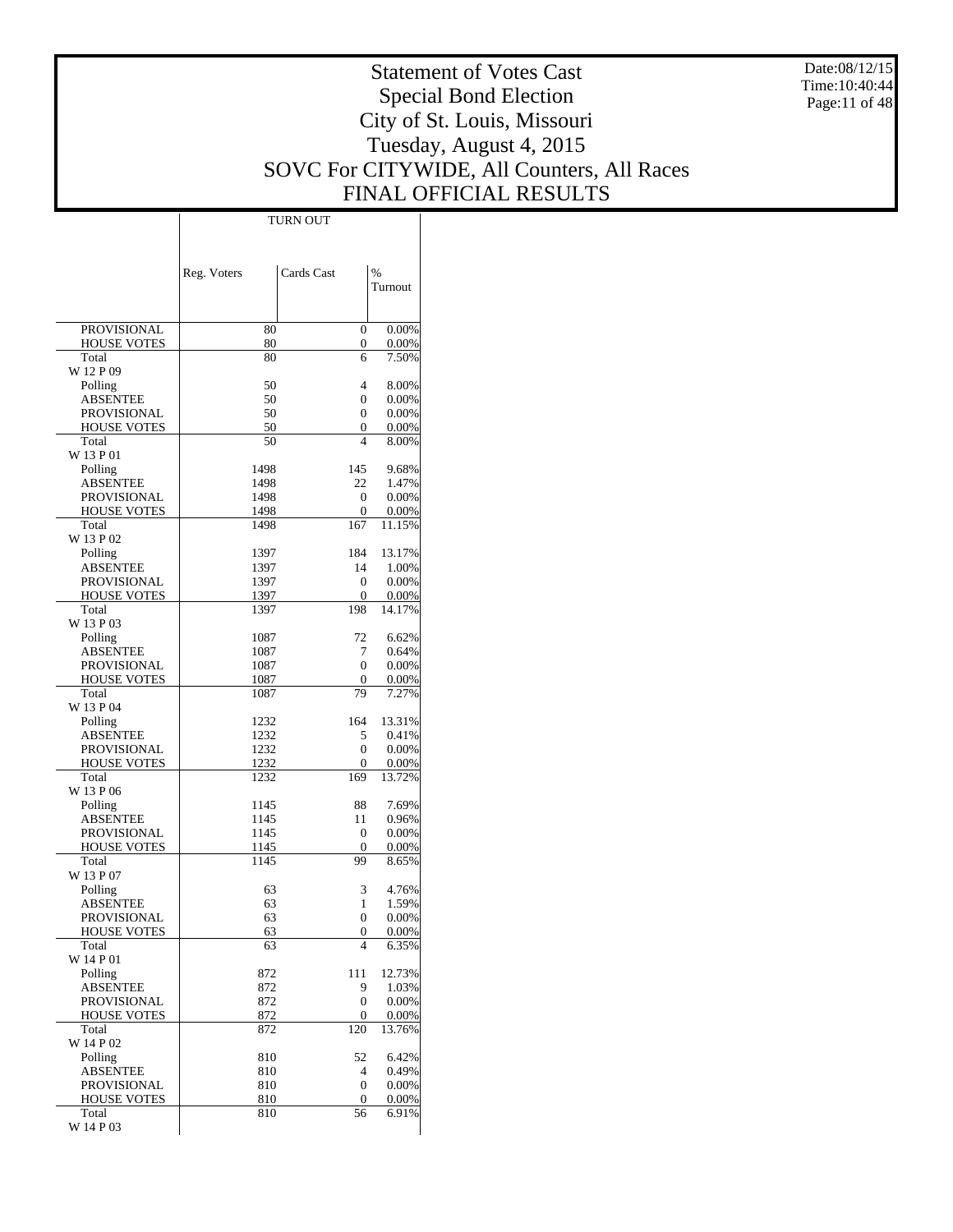Date:08/12/15 Time: 10:40:44 Page:12 of 48

# Statement of Votes Cast Special Bond Election City of St. Louis, Missouri Tuesday, August 4, 2015 SOVC For CITYWIDE, All Counters, All Races FINAL OFFICIAL RESULTS

Τ

|                                   |              | <b>TURN OUT</b> |                |
|-----------------------------------|--------------|-----------------|----------------|
|                                   |              |                 |                |
|                                   |              |                 |                |
|                                   | Reg. Voters  | Cards Cast      | $\frac{0}{6}$  |
|                                   |              |                 | Turnout        |
|                                   |              |                 |                |
|                                   |              |                 |                |
| Polling                           | 930          | 123             | 13.23%         |
| <b>ABSENTEE</b>                   | 930          | 19              | 2.04%          |
| PROVISIONAL                       | 930          | 0               | 0.00%          |
| <b>HOUSE VOTES</b>                | 930          | 0               | 0.00%          |
| Total                             | 930          | 142             | 15.27%         |
| W 14 P 04                         |              |                 |                |
| Polling                           | 1239         | 126             | 10.17%         |
| <b>ABSENTEE</b>                   | 1239         | 8<br>0          | 0.65%          |
| PROVISIONAL<br><b>HOUSE VOTES</b> | 1239<br>1239 | 0               | 0.00%<br>0.00% |
| Total                             | 1239         | 134             | 10.82%         |
| W 14 P 05                         |              |                 |                |
| Polling                           | 572          | 41              | 7.17%          |
| <b>ABSENTEE</b>                   | 572          | $\overline{4}$  | 0.70%          |
| PROVISIONAL                       | 572          | $\mathbf{0}$    | 0.00%          |
| <b>HOUSE VOTES</b>                | 572          | 0               | 0.00%          |
| Total                             | 572          | 45              | 7.87%          |
| W 14 P 06                         |              |                 |                |
| Polling                           | 1008         | 93              | 9.23%          |
| ABSENTEE                          | 1008         | 3               | 0.30%          |
| <b>PROVISIONAL</b>                | 1008         | $\mathbf{0}$    | 0.00%          |
| <b>HOUSE VOTES</b>                | 1008         | 0               | 0.00%          |
| Total                             | 1008         | 96              | 9.52%          |
| W 14 P 07                         |              |                 |                |
| Polling                           | 84           | 10              | 11.90%         |
| <b>ABSENTEE</b>                   | 84           | 2               | 2.38%          |
| PROVISIONAL<br><b>HOUSE VOTES</b> | 84<br>84     | 0<br>0          | 0.00%<br>0.00% |
| Total                             | 84           | 12              | 14.29%         |
| W 14 P 08                         |              |                 |                |
| Polling                           | 51           | 10              | 19.61%         |
| <b>ABSENTEE</b>                   | 51           | 0               | 0.00%          |
| <b>PROVISIONAL</b>                | 51           | $\mathbf{0}$    | 0.00%          |
| <b>HOUSE VOTES</b>                | 51           | 0               | 0.00%          |
| Total                             | 51           | 10              | 19.61%         |
| W 14 P 09                         |              |                 |                |
| Polling                           | 372          | 15              | 4.03%          |
| <b>ABSENTEE</b>                   | 372          | 8               | 2.15%          |
| PROVISIONAL                       | 372          | $\mathbf{0}$    | 0.00%          |
| <b>HOUSE VOTES</b>                | 372          | 0               | 0.00%          |
| Total                             | 372          | 23              | 6.18%          |
| W 15 P 01                         |              |                 | 12.86%         |
| Polling<br><b>ABSENTEE</b>        | 1104<br>1104 | 142<br>8        | 0.72%          |
| PROVISIONAL                       | 1104         | $\mathbf{0}$    | 0.00%          |
| HOUSE VOTES                       | 1104         | 0               | 0.00%          |
| Total                             | 1104         | 150             | 13.59%         |
| W 15 P 02                         |              |                 |                |
| Polling                           | 1369         | 210             | 15.34%         |
| <b>ABSENTEE</b>                   | 1369         | 6               | 0.44%          |
| PROVISIONAL                       | 1369         | $\mathbf{0}$    | 0.00%          |
| <b>HOUSE VOTES</b>                | 1369         | 0               | 0.00%          |
| Total                             | 1369         | 216             | 15.78%         |
| W 15 P 03                         |              |                 |                |
| Polling                           | 1566         | 160             | 10.22%         |
| <b>ABSENTEE</b>                   | 1566         | 13              | 0.83%          |
| PROVISIONAL                       | 1566         | 0               | 0.00%          |
| <b>HOUSE VOTES</b>                | 1566         | 0               | 0.00%          |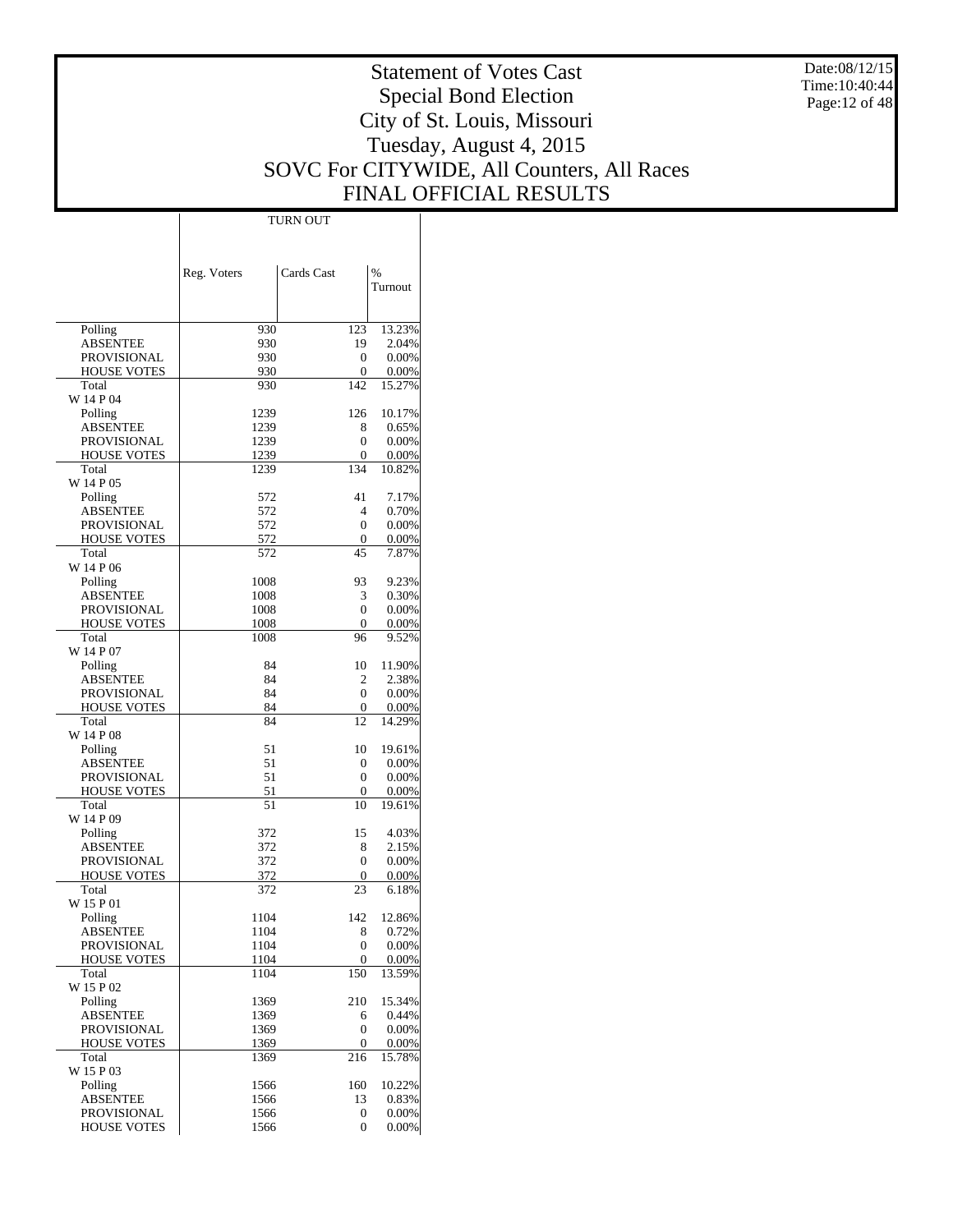Date:08/12/15 Time:10:40:44 Page:13 of 48

# Statement of Votes Cast Special Bond Election City of St. Louis, Missouri Tuesday, August 4, 2015 SOVC For CITYWIDE, All Counters, All Races FINAL OFFICIAL RESULTS

Τ

|                             |              | TURN OUT            |                |
|-----------------------------|--------------|---------------------|----------------|
|                             |              |                     |                |
|                             |              |                     |                |
|                             |              |                     |                |
|                             | Reg. Voters  | Cards Cast          | %              |
|                             |              |                     | Turnout        |
|                             |              |                     |                |
|                             |              |                     |                |
| Total                       | 1566         | 173                 | 11.05%         |
| W 15 P 04                   |              |                     |                |
| Polling                     | 867          | 51                  | 5.88%          |
| <b>ABSENTEE</b>             | 867          | 3                   | 0.35%          |
| <b>PROVISIONAL</b>          | 867          | 0                   | 0.00%          |
| <b>HOUSE VOTES</b>          | 867          | 0                   | 0.00%          |
| Total                       | 867          | 54                  | 6.23%          |
| W 15 P 05                   |              |                     |                |
| Polling                     | 1164         | 125                 | 10.74%         |
| <b>ABSENTEE</b>             | 1164         | 11                  | 0.95%          |
| <b>PROVISIONAL</b>          | 1164         | $\mathbf{0}$        | 0.00%          |
| <b>HOUSE VOTES</b><br>Total | 1164<br>1164 | $\mathbf{0}$<br>136 | 0.00%          |
| W 15 P 06                   |              |                     | 11.68%         |
|                             | 655          | 51                  | 7.79%          |
| Polling<br><b>ABSENTEE</b>  | 655          | 2                   | 0.31%          |
| <b>PROVISIONAL</b>          | 655          | 0                   | 0.00%          |
| <b>HOUSE VOTES</b>          | 655          | 0                   |                |
| Total                       | 655          | 53                  | 0.00%<br>8.09% |
| W 15 P 07                   |              |                     |                |
| Polling                     | 4            | 0                   | 0.00%          |
| <b>ABSENTEE</b>             | 4            | 0                   | 0.00%          |
| <b>PROVISIONAL</b>          | 4            | 0                   | 0.00%          |
| <b>HOUSE VOTES</b>          | 4            | 0                   | 0.00%          |
| Total                       | 4            | 0                   | 0.00%          |
| W 16 P 01                   |              |                     |                |
| Polling                     | 1064         | 167                 | 15.70%         |
| <b>ABSENTEE</b>             | 1064         | 21                  | 1.97%          |
| <b>PROVISIONAL</b>          | 1064         | $\mathbf{0}$        | 0.00%          |
| <b>HOUSE VOTES</b>          | 1064         | $\mathbf{0}$        | 0.00%          |
| Total                       | 1064         | 188                 | 17.67%         |
| W 16 P 02                   |              |                     |                |
| Polling                     | 1150         | 195                 | 16.96%         |
| <b>ABSENTEE</b>             | 1150         | 15                  | 1.30%          |
| <b>PROVISIONAL</b>          | 1150         | $\mathbf{0}$        | 0.00%          |
| <b>HOUSE VOTES</b>          | 1150         | 0                   | 0.00%          |
| Total                       | 1150         | 210                 | 18.26%         |
| W 16 P 03                   |              |                     |                |
| Polling                     | 1136         | 144                 | 12.68%         |
| <b>ABSENTEE</b>             | 1136         | 7                   | 0.62%          |
| PROVISIONAL                 | 1136         | 0                   | 0.00%          |
| <b>HOUSE VOTES</b>          | 1136         | 0                   | $0.00\%$       |
| Total                       | 1136         | 151                 | 13.29%         |
| W 16 P 04                   |              |                     |                |
| Polling                     | 1193         | 193                 | 16.18%         |
| <b>ABSENTEE</b>             | 1193         | 12                  | 1.01%          |
| <b>PROVISIONAL</b>          | 1193         | $\mathbf{0}$        | 0.00%          |
| <b>HOUSE VOTES</b>          | 1193         | $\mathbf{0}$        | 0.00%          |
| Total                       | 1193         | 205                 | 17.18%         |
| W 16 P 05                   |              |                     |                |
| Polling                     | 1108         | 131                 | 11.82%         |
| <b>ABSENTEE</b>             | 1108         | 12                  | 1.08%          |
| <b>PROVISIONAL</b>          | 1108         | $\mathbf{0}$        | 0.00%          |
| <b>HOUSE VOTES</b>          | 1108         | $\boldsymbol{0}$    | 0.00%          |
| Total                       | 1108         | 143                 | 12.91%         |
| W 16 P 06                   |              |                     |                |
| Polling                     | 981          | 171                 | 17.43%         |
| <b>ABSENTEE</b>             | 981          | 6                   | 0.61%          |
|                             |              |                     |                |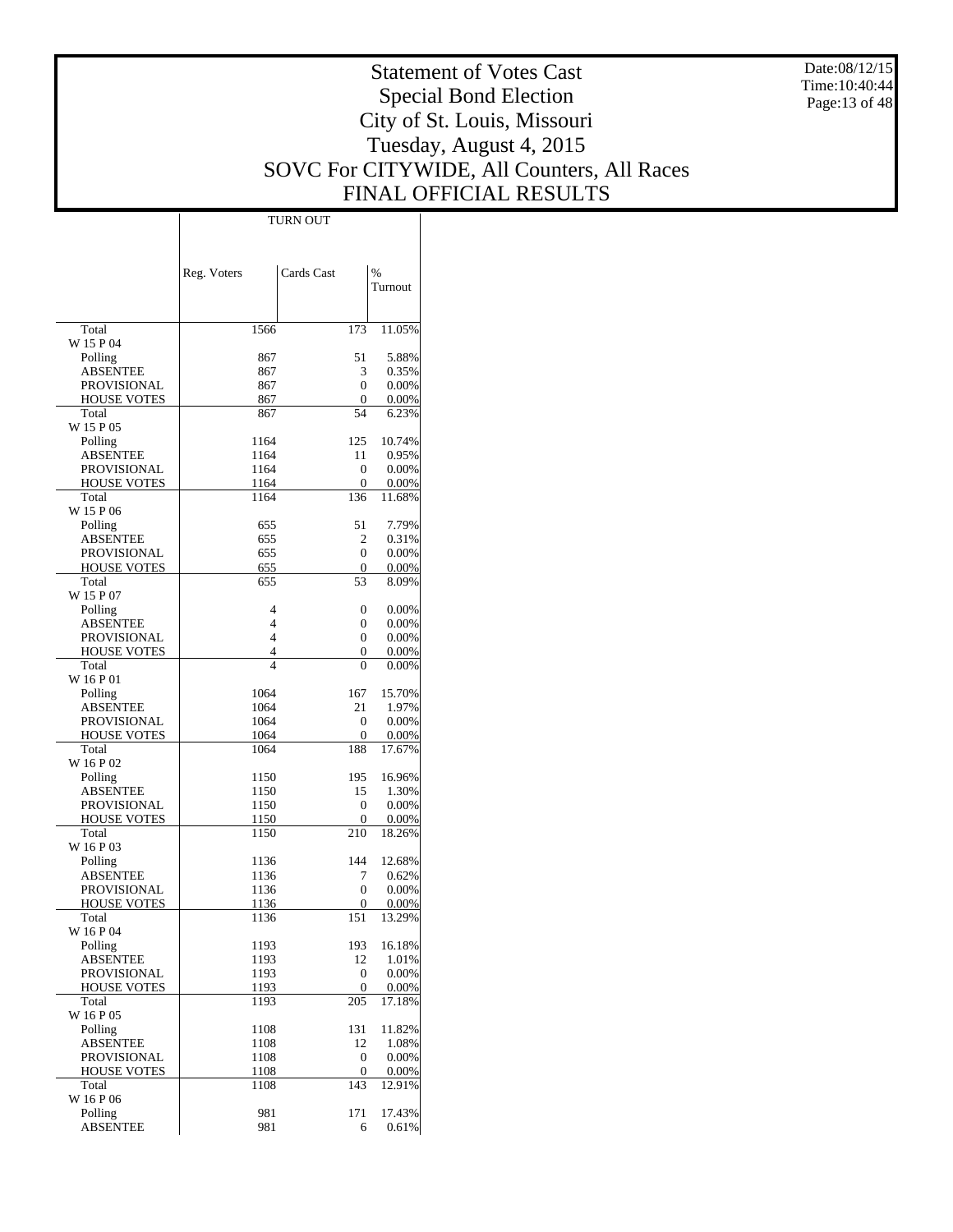Date:08/12/15  $Time:10:40:44$ Page:14 of 48

# Statement of Votes Cast Special Bond Election City of St. Louis, Missouri Tuesday, August 4, 2015 SOVC For CITYWIDE, All Counters, All Races FINAL OFFICIAL RESULTS

 $\top$ 

|                                          | Reg. Voters  | Cards Cast         | $\%$           |
|------------------------------------------|--------------|--------------------|----------------|
|                                          |              |                    | Turnout        |
|                                          |              |                    |                |
| <b>PROVISIONAL</b>                       | 981          | $\Omega$           | 0.00%          |
| <b>HOUSE VOTES</b>                       | 981          | $\mathbf{0}$       | 0.00%          |
| Total                                    | 981          | 177                | 18.04%         |
| W 16 P 07<br>Polling                     | 959          | 155                | 16.16%         |
| <b>ABSENTEE</b>                          | 959          | 10                 | 1.04%          |
| <b>PROVISIONAL</b>                       | 959          | $\mathbf{0}$       | 0.00%          |
| <b>HOUSE VOTES</b>                       | 959          | 0                  | 0.00%          |
| Total<br>W 16 P 08                       | 959          | 165                | 17.21%         |
| Polling                                  | 465          | 51                 | 10.97%         |
| <b>ABSENTEE</b>                          | 465          | $\overline{c}$     | 0.43%          |
| <b>PROVISIONAL</b>                       | 465          | $\Omega$           | 0.00%          |
| <b>HOUSE VOTES</b><br>Total              | 465<br>465   | 0<br>53            | 0.00%          |
| W 17 P 01                                |              |                    | 11.40%         |
| Polling                                  | 597          | 30                 | 5.03%          |
| <b>ABSENTEE</b>                          | 597          | 4                  | 0.67%          |
| <b>PROVISIONAL</b>                       | 597          | $\Omega$           | 0.00%          |
| <b>HOUSE VOTES</b><br>Total              | 597<br>597   | 0<br>34            | 0.00%<br>5.70% |
| W 17 P 02                                |              |                    |                |
| Polling                                  | 456          | 32                 | 7.02%          |
| <b>ABSENTEE</b>                          | 456          | 5                  | 1.10%          |
| PROVISIONAL                              | 456          | $\Omega$           | 0.00%          |
| <b>HOUSE VOTES</b><br>Total              | 456<br>456   | $\mathbf{0}$<br>37 | 0.00%<br>8.11% |
| W 17 P 03                                |              |                    |                |
| Polling                                  | 68           | 1                  | 1.47%          |
| <b>ABSENTEE</b>                          | 68           | $\overline{c}$     | 2.94%          |
| <b>PROVISIONAL</b><br><b>HOUSE VOTES</b> | 68<br>68     | $\Omega$<br>0      | 0.00%          |
| Total                                    | 68           | 3                  | 0.00%<br>4.41% |
| W 17 P 04                                |              |                    |                |
| Polling                                  | 1133         | 74                 | 6.53%          |
| <b>ABSENTEE</b>                          | 1133         | 28                 | 2.47%          |
| <b>PROVISIONAL</b><br><b>HOUSE VOTES</b> | 1133<br>1133 | $\mathbf{0}$<br>0  | 0.00%<br>0.00% |
| Total                                    | 1133         | 102                | 9.00%          |
| W 17 P 05                                |              |                    |                |
| Polling                                  | 1672         | 205                | 12.26%         |
| <b>ABSENTEE</b><br><b>PROVISIONAL</b>    | 1672<br>1672 | 22<br>$\mathbf{0}$ | 1.32%<br>0.00% |
| HOUSE VOTES                              | 1672         | $\theta$           | $0.00\%$       |
| Total                                    | 1672         | 227                | 13.58%         |
| W 17 P 06                                |              |                    |                |
| Polling                                  | 1225         | 95                 | 7.76%          |
| <b>ABSENTEE</b><br><b>PROVISIONAL</b>    | 1225<br>1225 | 8<br>$\mathbf{0}$  | 0.65%<br>0.00% |
| <b>HOUSE VOTES</b>                       | 1225         | $\boldsymbol{0}$   | 0.00%          |
| Total                                    | 1225         | 103                | 8.41%          |
| W 17 P 07                                |              |                    |                |
| Polling                                  | 29           | 2                  | 6.90%          |
| <b>ABSENTEE</b><br>PROVISIONAL           | 29<br>29     | 1<br>$\mathbf{0}$  | 3.45%<br>0.00% |
| <b>HOUSE VOTES</b>                       | 29           | 0                  | 0.00%          |
| Total                                    | 29           | 3                  | 10.34%         |
| W 17 P 08                                |              |                    |                |

TURN OUT

 $\overline{1}$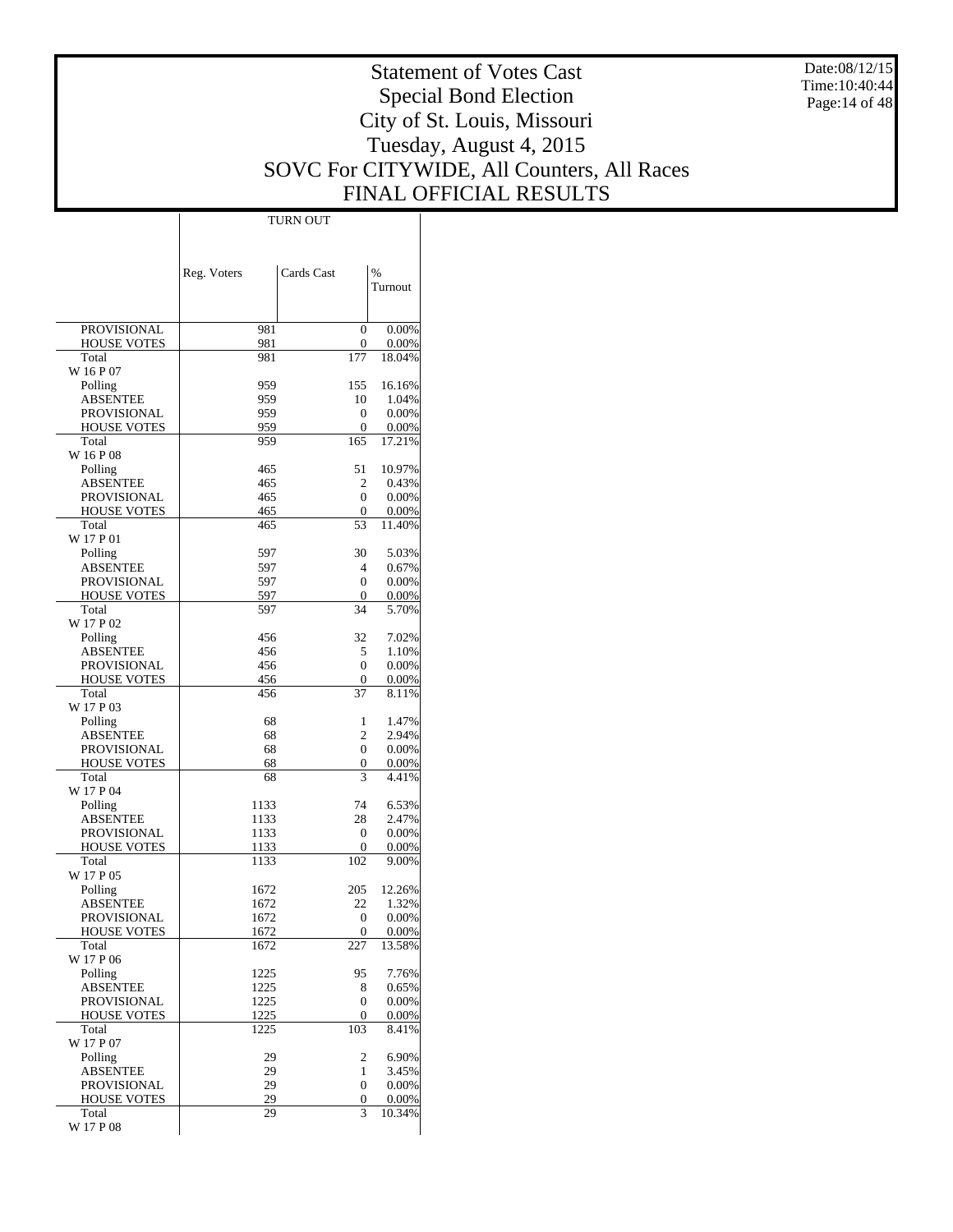Date:08/12/15 Time:10:40:44 Page:15 of 48

# Statement of Votes Cast Special Bond Election City of St. Louis, Missouri Tuesday, August 4, 2015 SOVC For CITYWIDE, All Counters, All Races FINAL OFFICIAL RESULTS

Τ

|                             | TURN OUT     |                    |                 |  |
|-----------------------------|--------------|--------------------|-----------------|--|
|                             |              |                    |                 |  |
|                             |              |                    |                 |  |
|                             |              |                    |                 |  |
|                             | Reg. Voters  | Cards Cast         | $\%$<br>Turnout |  |
|                             |              |                    |                 |  |
|                             |              |                    |                 |  |
| Polling                     | 939          | 93                 | 9.90%           |  |
| <b>ABSENTEE</b>             | 939          | 30                 | 3.19%           |  |
| PROVISIONAL                 | 939          | $\mathbf{0}$       | 0.00%           |  |
| <b>HOUSE VOTES</b>          | 939          | $\mathbf{0}$       | 0.00%           |  |
| Total                       | 939          | 123                | 13.10%          |  |
| W 18 P 01                   |              |                    |                 |  |
| Polling                     | 1319         | 117                | 8.87%           |  |
| <b>ABSENTEE</b>             | 1319         | 40                 | 3.03%           |  |
| PROVISIONAL                 | 1319         | $\mathbf{0}$       | 0.00%           |  |
| <b>HOUSE VOTES</b>          | 1319         | $\mathbf{0}$       | 0.00%           |  |
| Total                       | 1319         | 157                | 11.90%          |  |
| W 18 P 02                   | 968          | 79                 | 8.16%           |  |
| Polling<br><b>ABSENTEE</b>  | 968          | 12                 | 1.24%           |  |
| <b>PROVISIONAL</b>          | 968          | $\mathbf{0}$       | 0.00%           |  |
| <b>HOUSE VOTES</b>          | 968          | 0                  | 0.00%           |  |
| Total                       | 968          | 91                 | 9.40%           |  |
| W 18 P 03                   |              |                    |                 |  |
| Polling                     | 215          | 14                 | 6.51%           |  |
| <b>ABSENTEE</b>             | 215          | 1                  | 0.47%           |  |
| PROVISIONAL                 | 215          | $\mathbf{0}$       | 0.00%           |  |
| <b>HOUSE VOTES</b>          | 215          | 0                  | 0.00%           |  |
| Total                       | 215          | 15                 | 6.98%           |  |
| W 18 P 04                   |              |                    |                 |  |
| Polling                     | 993          | 62                 | 6.24%           |  |
| <b>ABSENTEE</b>             | 993          | 8                  | 0.81%           |  |
| PROVISIONAL                 | 993          | $\mathbf{0}$       | 0.00%           |  |
| <b>HOUSE VOTES</b><br>Total | 993          | $\mathbf{0}$<br>70 | 0.00%           |  |
| W 18 P 05                   | 993          |                    | 7.05%           |  |
| Polling                     | 931          | 57                 | 6.12%           |  |
| <b>ABSENTEE</b>             | 931          | 22                 | 2.36%           |  |
| PROVISIONAL                 | 931          | $\mathbf{0}$       | 0.00%           |  |
| <b>HOUSE VOTES</b>          | 931          | 0                  | 0.00%           |  |
| Total                       | 931          | 79                 | 8.49%           |  |
| W 18 P 06                   |              |                    |                 |  |
| Polling                     | 955          | 55                 | 5.76%           |  |
| <b>ABSENTEE</b>             | 955          | 15                 | 1.57%           |  |
| <b>PROVISIONAL</b>          | 955          | $\mathbf{0}$       | 0.00%           |  |
| <b>HOUSE VOTES</b>          | 955          | 0                  | 0.00%           |  |
| Total                       | 955          | 70                 | 7.33%           |  |
| W 19 P 01                   |              |                    |                 |  |
| Polling                     | 1052         | 62                 | 5.89%           |  |
| <b>ABSENTEE</b>             | 1052         | 3                  | 0.29%           |  |
| PROVISIONAL                 | 1052         | $\mathbf{0}$       | 0.00%           |  |
| <b>HOUSE VOTES</b><br>Total | 1052<br>1052 | 0<br>65            | 0.00%<br>6.18%  |  |
| W 19 P 02                   |              |                    |                 |  |
| Polling                     | 58           | 1                  | 1.72%           |  |
| <b>ABSENTEE</b>             | 58           | 1                  | 1.72%           |  |
| <b>PROVISIONAL</b>          | 58           | $\mathbf{0}$       | 0.00%           |  |
| <b>HOUSE VOTES</b>          | 58           | 0                  | 0.00%           |  |
| Total                       | 58           | 2                  | 3.45%           |  |
| W 19 P 03                   |              |                    |                 |  |
| Polling                     | 290          | 47                 | 16.21%          |  |
| <b>ABSENTEE</b>             | 290          | 4                  | 1.38%           |  |
| PROVISIONAL                 | 290          | 0                  | 0.00%           |  |
| <b>HOUSE VOTES</b>          | 290          | $\mathbf{0}$       | 0.00%           |  |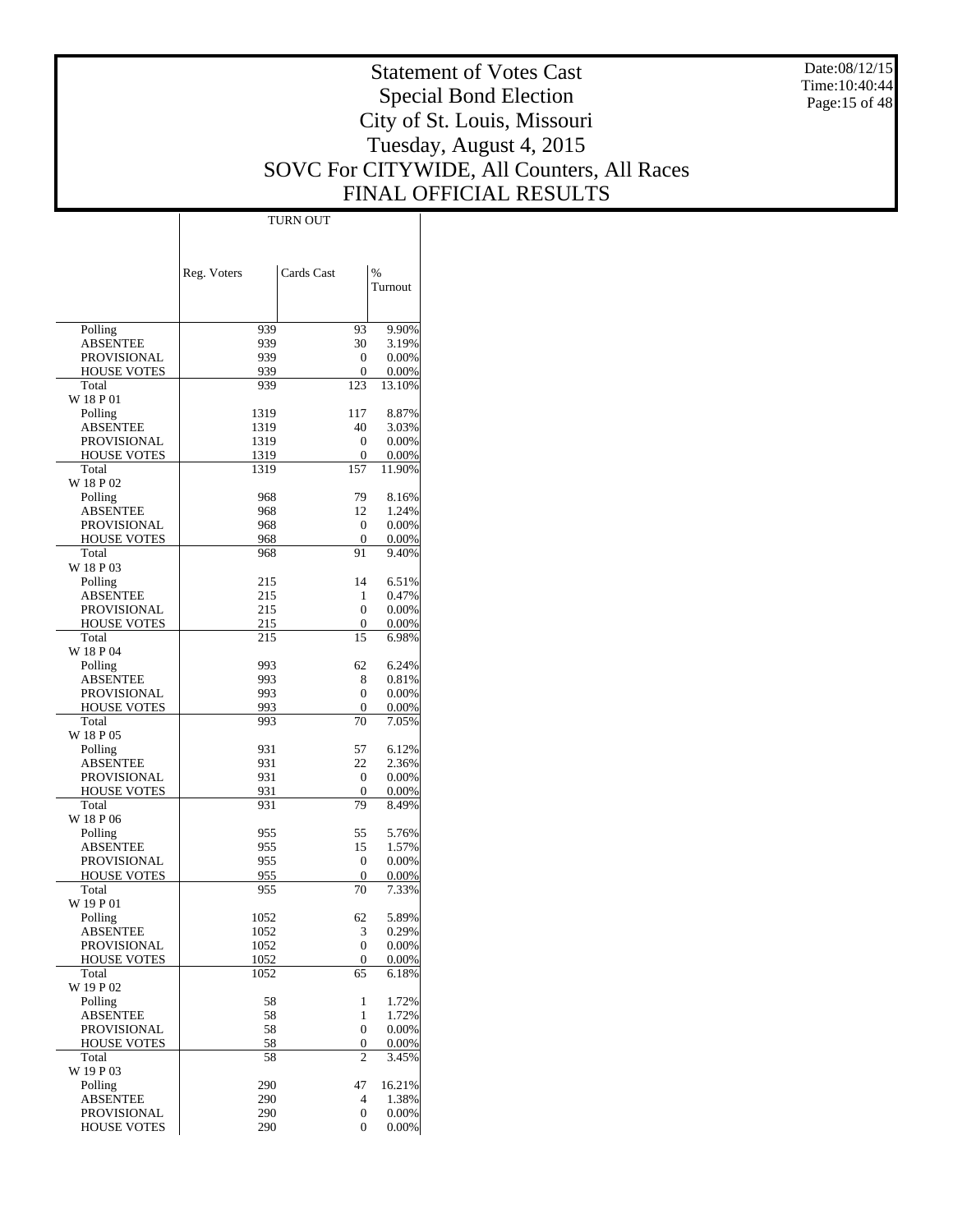Date:08/12/15  $Time:10:40:44$ Page:16 of 48

# Statement of Votes Cast Special Bond Election City of St. Louis, Missouri Tuesday, August 4, 2015 SOVC For CITYWIDE, All Counters, All Races FINAL OFFICIAL RESULTS

Τ

|                                          | Reg. Voters  | Cards Cast         | %               |
|------------------------------------------|--------------|--------------------|-----------------|
|                                          |              |                    | Turnout         |
|                                          |              |                    |                 |
| Total                                    | 290          | 51                 | 17.59%          |
| W 19 P 04<br>Polling                     | 664          | 64                 | 9.64%           |
| <b>ABSENTEE</b>                          | 664          | 4                  | 0.60%           |
| <b>PROVISIONAL</b>                       | 664          | 0                  | 0.00%           |
| <b>HOUSE VOTES</b>                       | 664          | $\mathbf{0}$       | 0.00%           |
| Total                                    | 664          | 68                 | 10.24%          |
| W 19 P 05                                |              |                    |                 |
| Polling<br><b>ABSENTEE</b>               | 1301<br>1301 | 17<br>13           | 1.31%<br>1.00%  |
| <b>PROVISIONAL</b>                       | 1301         | $\mathbf{0}$       | 0.00%           |
| <b>HOUSE VOTES</b>                       | 1301         | 0                  | 0.00%           |
| Total                                    | 1301         | 30                 | 2.31%           |
| W 19 P 06                                |              |                    |                 |
| Polling                                  | 799          | 55                 | 6.88%           |
| <b>ABSENTEE</b>                          | 799<br>799   | 20<br>$\mathbf{0}$ | 2.50%           |
| <b>PROVISIONAL</b><br><b>HOUSE VOTES</b> | 799          | 0                  | 0.00%<br>0.00%  |
| Total                                    | 799          | 75                 | 9.39%           |
| W 19 P 07                                |              |                    |                 |
| Polling                                  | 160          | 15                 | 9.38%           |
| <b>ABSENTEE</b>                          | 160          | 5                  | 3.13%           |
| <b>PROVISIONAL</b>                       | 160          | 0                  | 0.00%           |
| <b>HOUSE VOTES</b><br>Total              | 160<br>160   | $\mathbf{0}$<br>20 | 0.00%<br>12.50% |
| W 19 P 08                                |              |                    |                 |
| Polling                                  | 639          | 20                 | 3.13%           |
| <b>ABSENTEE</b>                          | 639          | 19                 | 2.97%           |
| <b>PROVISIONAL</b>                       | 639          | $\mathbf{0}$       | 0.00%           |
| <b>HOUSE VOTES</b>                       | 639          | 0                  | $0.00\%$        |
| Total<br>W 19 P 09                       | 639          | 39                 | 6.10%           |
| Polling                                  | 546          | 19                 | 3.48%           |
| <b>ABSENTEE</b>                          | 546          | 13                 | 2.38%           |
| PROVISIONAL                              | 546          | $\mathbf{0}$       | 0.00%           |
| <b>HOUSE VOTES</b>                       | 546          | 0                  | 0.00%           |
| Total                                    | 546          | 32                 | 5.86%           |
| W 20 P 01                                |              |                    |                 |
| Polling                                  | 1124<br>1124 | 39                 | 3.47%           |
| <b>ABSENTEE</b><br><b>PROVISIONAL</b>    | 1124         | 3<br>0             | 0.27%<br>0.00%  |
| <b>HOUSE VOTES</b>                       | 1124         | 0                  | 0.00%           |
| Total                                    | 1124         | 42                 | 3.74%           |
| W 20 P 02                                |              |                    |                 |
| Polling                                  | 605          | 34                 | 5.62%           |
| <b>ABSENTEE</b>                          | 605          | 3                  | 0.50%           |
| <b>PROVISIONAL</b>                       | 605          | 0                  | 0.00%           |
| <b>HOUSE VOTES</b><br>Total              | 605<br>605   | 0<br>37            | 0.00%<br>6.12%  |
| W 20 P 03                                |              |                    |                 |
| Polling                                  | 1243         | 50                 | 4.02%           |
| <b>ABSENTEE</b>                          | 1243         | 6                  | 0.48%           |
| <b>PROVISIONAL</b>                       | 1243         | $\mathbf{0}$       | 0.00%           |
| <b>HOUSE VOTES</b>                       | 1243         | $\boldsymbol{0}$   | 0.00%           |
| Total<br>W 20 P 04                       | 1243         | 56                 | 4.51%           |
| Polling                                  | 688          | 47                 | 6.83%           |
| <b>ABSENTEE</b>                          | 688          | 3                  | 0.44%           |
|                                          |              |                    |                 |

TURN OUT

 $\mathbf{I}$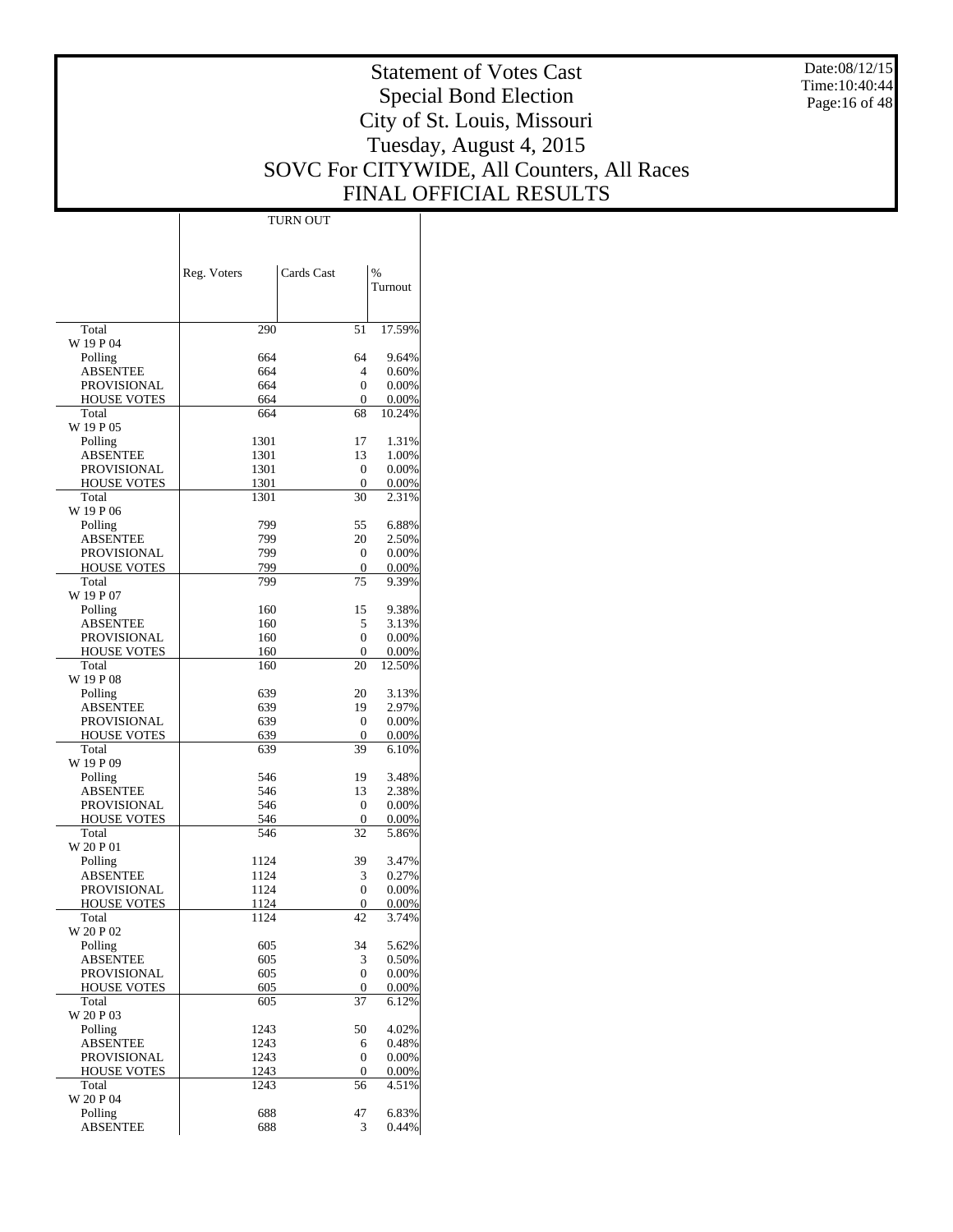Date:08/12/15  $Time:10:40:44$ Page:17 of 48

# Statement of Votes Cast Special Bond Election City of St. Louis, Missouri Tuesday, August 4, 2015 SOVC For CITYWIDE, All Counters, All Races FINAL OFFICIAL RESULTS

 $\top$ 

|                                | Reg. Voters | Cards Cast             | %              |
|--------------------------------|-------------|------------------------|----------------|
|                                |             |                        | Turnout        |
|                                |             |                        |                |
| <b>PROVISIONAL</b>             | 688         | 0                      | 0.00%          |
| <b>HOUSE VOTES</b>             | 688         | 0                      | 0.00%          |
| Total                          | 688         | 50                     | 7.27%          |
| W 20 P 05                      | 1166        | 77                     | 6.60%          |
| Polling<br><b>ABSENTEE</b>     | 1166        | 7                      | 0.60%          |
| <b>PROVISIONAL</b>             | 1166        | 0                      | 0.00%          |
| <b>HOUSE VOTES</b>             | 1166        | 0                      | 0.00%          |
| Total                          | 1166        | 84                     | 7.20%          |
| W 20 P 06                      |             |                        |                |
| Polling                        | 252         | 10                     | 3.97%          |
| ABSENTEE<br><b>PROVISIONAL</b> | 252<br>252  | 2<br>0                 | 0.79%<br>0.00% |
| <b>HOUSE VOTES</b>             | 252         | 0                      | 0.00%          |
| Total                          | 252         | 12                     | 4.76%          |
| W 20 P 07                      |             |                        |                |
| Polling                        | 324         | 16                     | 4.94%          |
| ABSENTEE                       | 324         | 10                     | 3.09%          |
| <b>PROVISIONAL</b>             | 324         | 0                      | 0.00%          |
| <b>HOUSE VOTES</b><br>Total    | 324<br>324  | 0<br>26                | 0.00%<br>8.02% |
| W 21 P 01                      |             |                        |                |
| Polling                        | 626         | 28                     | 4.47%          |
| ABSENTEE                       | 626         | 10                     | 1.60%          |
| <b>PROVISIONAL</b>             | 626         | 0                      | 0.00%          |
| <b>HOUSE VOTES</b>             | 626         | 0                      | 0.00%          |
| Total                          | 626         | 38                     | 6.07%          |
| W 21 P 02<br>Polling           | 921         | 57                     | 6.19%          |
| ABSENTEE                       | 921         | 8                      | 0.87%          |
| <b>PROVISIONAL</b>             | 921         | 0                      | 0.00%          |
| <b>HOUSE VOTES</b>             | 921         | 0                      | 0.00%          |
| Total                          | 921         | 65                     | 7.06%          |
| W 21 P 03                      |             |                        |                |
| Polling                        | 856         | 42                     | 4.91%          |
| ABSENTEE<br><b>PROVISIONAL</b> | 856<br>856  | 8<br>0                 | 0.93%<br>0.00% |
| <b>HOUSE VOTES</b>             | 856         | 0                      | 0.00%          |
| Total                          | 856         | 50                     | 5.84%          |
| W 21 P 04                      |             |                        |                |
| Polling                        | 962         | 51                     | 5.30%          |
| ABSENTEE                       | 962         | 12                     | 1.25%          |
| PROVISIONAL                    | 962         | 0                      | 0.00%          |
| HOUSE VOTES<br>Total           | 962<br>962  | $\boldsymbol{0}$<br>63 | 0.00%<br>6.55% |
| W 21 P 05                      |             |                        |                |
| Polling                        | 799         | 40                     | 5.01%          |
| <b>ABSENTEE</b>                | 799         | 8                      | 1.00%          |
| PROVISIONAL                    | 799         | 0                      | 0.00%          |
| <b>HOUSE VOTES</b>             | 799         | 0                      | 0.00%          |
| Total                          | 799         | 48                     | 6.01%          |
| W 21 P 06<br>Polling           | 905         | 68                     | 7.51%          |
| <b>ABSENTEE</b>                | 905         | 17                     | 1.88%          |
| PROVISIONAL                    | 905         | 0                      | 0.00%          |
| <b>HOUSE VOTES</b>             | 905         | 0                      | 0.00%          |
| Total                          | 905         | 85                     | 9.39%          |
| W 21 P 07                      |             |                        |                |

TURN OUT

 $\overline{1}$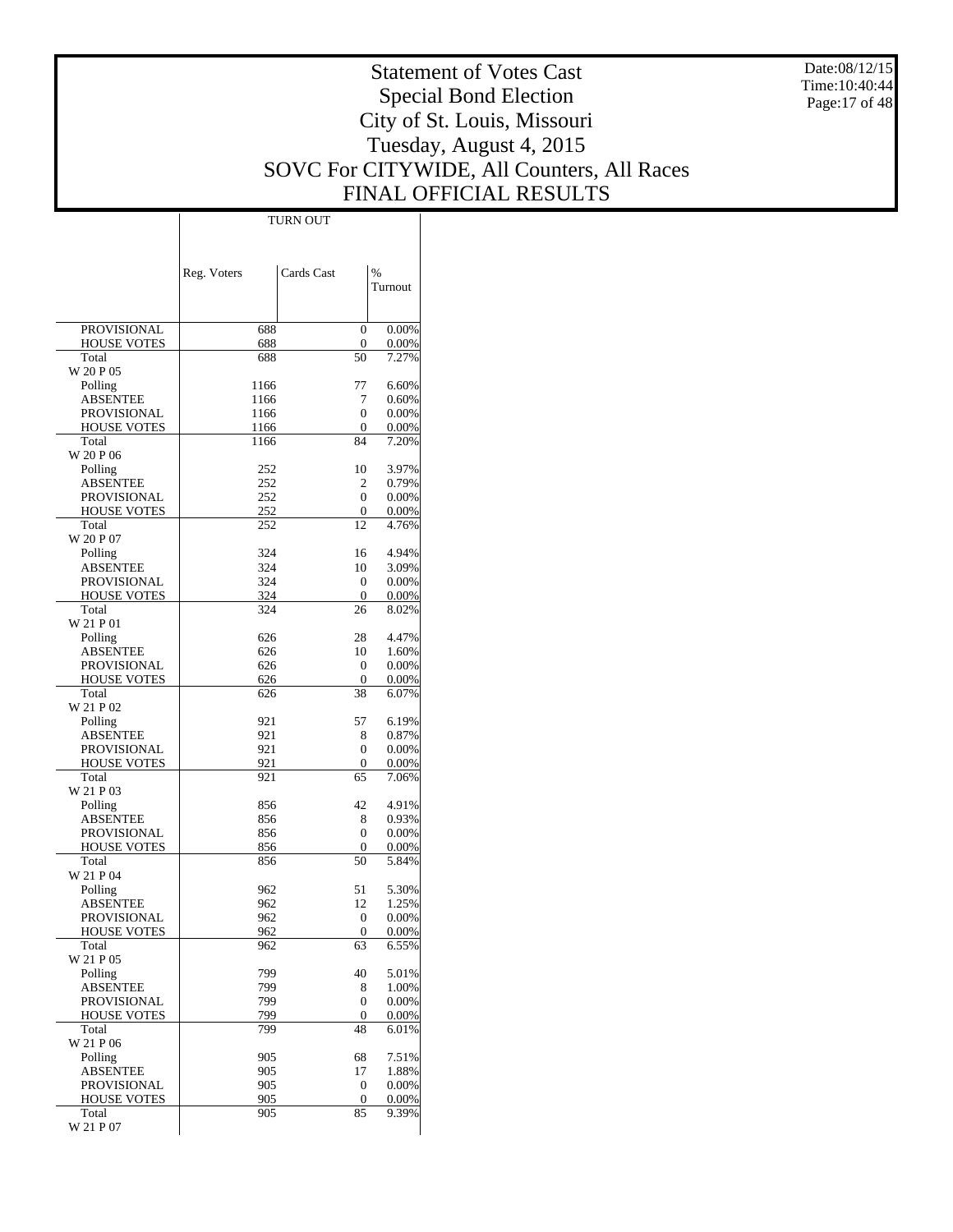Date:08/12/15  $Time:10:40:44$ Page:18 of 48

# Statement of Votes Cast Special Bond Election City of St. Louis, Missouri Tuesday, August 4, 2015 SOVC For CITYWIDE, All Counters, All Races FINAL OFFICIAL RESULTS

Τ

|                             | <b>TURN OUT</b> |            |                |
|-----------------------------|-----------------|------------|----------------|
|                             |                 |            |                |
|                             |                 |            |                |
|                             |                 | Cards Cast | $\frac{0}{6}$  |
|                             | Reg. Voters     |            | Turnout        |
|                             |                 |            |                |
|                             |                 |            |                |
| Polling                     | 561             | 21         | 3.74%          |
| <b>ABSENTEE</b>             | 561             | 6          | 1.07%          |
| <b>PROVISIONAL</b>          | 561             | 0          | 0.00%          |
| <b>HOUSE VOTES</b>          | 561             | 0          | 0.00%          |
| Total                       | 561             | 27         | 4.81%          |
| W 21 P 08                   |                 |            |                |
| Polling                     | 757             | 44         | 5.81%          |
| ABSENTEE                    | 757             | 8          | 1.06%          |
| <b>PROVISIONAL</b>          | 757             | 0          | 0.00%          |
| <b>HOUSE VOTES</b>          | 757             | 0          | 0.00%          |
| Total                       | 757             | 52         | 6.87%          |
| W 21 P 09                   |                 |            |                |
| Polling<br><b>ABSENTEE</b>  | 902<br>902      | 46         | 5.10%<br>0.67% |
| <b>PROVISIONAL</b>          | 902             | 6<br>0     | 0.00%          |
| <b>HOUSE VOTES</b>          | 902             | 0          | 0.00%          |
| Total                       | 902             | 52         | 5.76%          |
| W 22 P 01                   |                 |            |                |
| Polling                     | 508             | 17         | 3.35%          |
| ABSENTEE                    | 508             | 1          | 0.20%          |
| <b>PROVISIONAL</b>          | 508             | 0          | 0.00%          |
| <b>HOUSE VOTES</b>          | 508             | 0          | 0.00%          |
| Total                       | 508             | 18         | 3.54%          |
| W 22 P 02                   |                 |            |                |
| Polling                     | 1166            | 48         | 4.12%          |
| <b>ABSENTEE</b>             | 1166            | 18         | 1.54%          |
| <b>PROVISIONAL</b>          | 1166            | 0          | 0.00%          |
| <b>HOUSE VOTES</b>          | 1166            | 0          | 0.00%          |
| Total                       | 1166            | 66         | 5.66%          |
| W 22 P 03                   |                 |            |                |
| Polling                     | 1175            | 66         | 5.62%          |
| <b>ABSENTEE</b>             | 1175            | 14         | 1.19%          |
| <b>PROVISIONAL</b>          | 1175            | 0          | 0.00%          |
| <b>HOUSE VOTES</b><br>Total | 1175<br>1175    | 0<br>80    | 0.00%          |
| W 22 P 04                   |                 |            | 6.81%          |
| Polling                     | 823             | 31         | 3.77%          |
| <b>ABSENTEE</b>             | 823             | 31         | 3.77%          |
| PROVISIONAL                 | 823             | 0          | 0.00%          |
| <b>HOUSE VOTES</b>          | 823             | 0          | 0.00%          |
| Total                       | 823             | 62         | 7.53%          |
| W 22 P 05                   |                 |            |                |
| Polling                     | 767             | 34         | 4.43%          |
| <b>ABSENTEE</b>             | 767             | 9          | 1.17%          |
| <b>PROVISIONAL</b>          | 767             | 0          | 0.00%          |
| <b>HOUSE VOTES</b>          | 767             | 0          | 0.00%          |
| Total                       | 767             | 43         | 5.61%          |
| W 22 P 06                   |                 |            |                |
| Polling                     | 1170            | 61         | 5.21%          |
| <b>ABSENTEE</b>             | 1170            | 12         | 1.03%          |
| <b>PROVISIONAL</b>          | 1170            | 0          | 0.00%          |
| <b>HOUSE VOTES</b>          | 1170            | 0          | 0.00%          |
| Total                       | 1170            | 73         | 6.24%          |
| W 22 P 07                   |                 |            | 4.16%          |
| Polling<br><b>ABSENTEE</b>  | 529<br>529      | 22         | 0.38%          |
| PROVISIONAL                 | 529             | 2<br>0     | 0.00%          |
| <b>HOUSE VOTES</b>          | 529             | 0          | 0.00%          |
|                             |                 |            |                |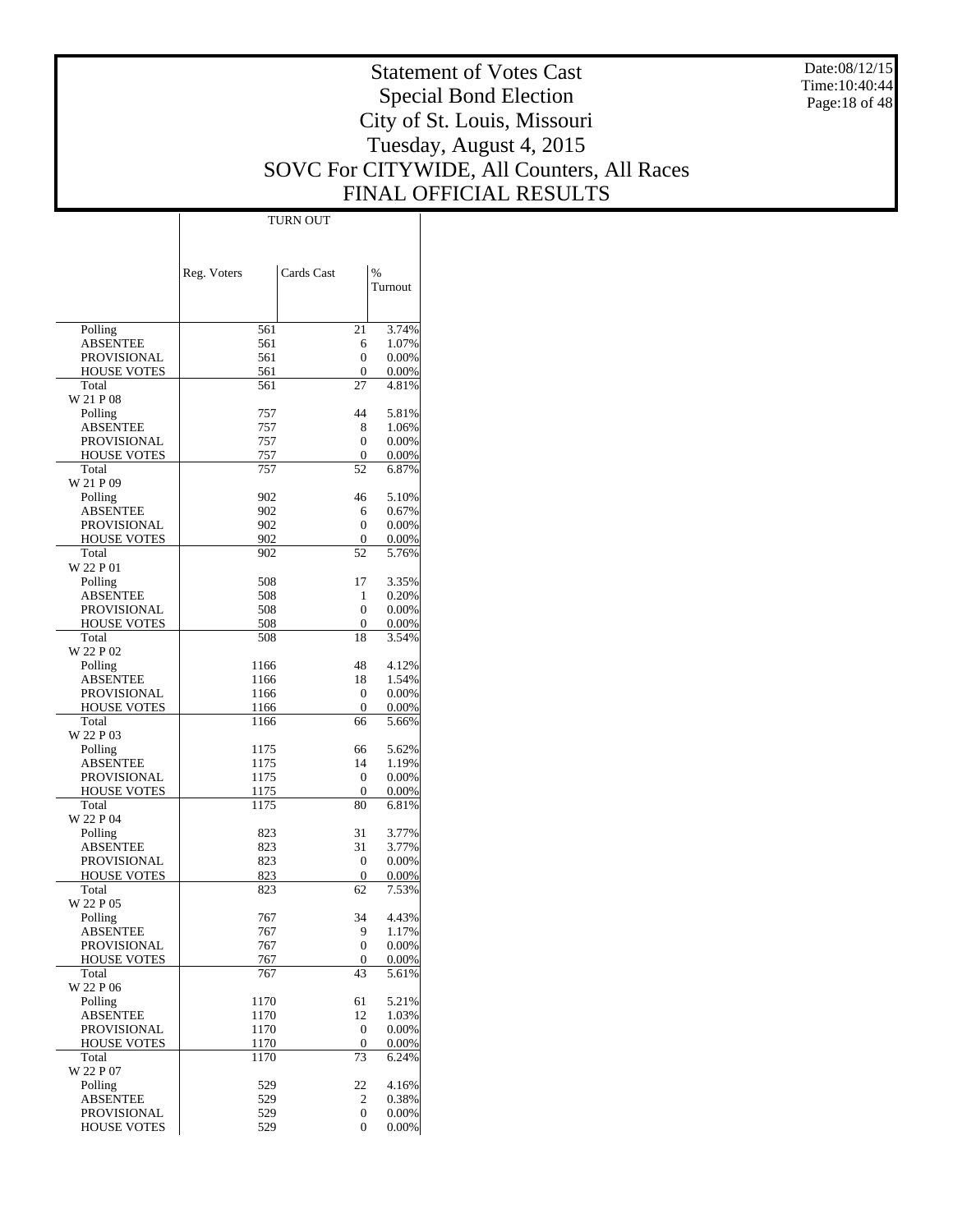Date:08/12/15 Time:10:40:44 Page:19 of 48

# Statement of Votes Cast Special Bond Election City of St. Louis, Missouri Tuesday, August 4, 2015 SOVC For CITYWIDE, All Counters, All Races FINAL OFFICIAL RESULTS

Τ

|                             | TURN OUT    |            |                 |
|-----------------------------|-------------|------------|-----------------|
|                             |             |            |                 |
|                             |             |            |                 |
|                             | Reg. Voters | Cards Cast | $\%$            |
|                             |             |            | Turnout         |
|                             |             |            |                 |
|                             |             |            |                 |
| Total                       | 529         | 24         | 4.54%           |
| W 22 P 08                   |             |            |                 |
| Polling                     | 186         | 5          | 2.69%           |
| <b>ABSENTEE</b>             | 186         | 3          | 1.61%           |
| <b>PROVISIONAL</b>          | 186         | 0          | 0.00%           |
| <b>HOUSE VOTES</b><br>Total | 186<br>186  | 0<br>8     | 0.00%<br>4.30%  |
| W 23 P 01                   |             |            |                 |
| Polling                     | 1452        | 182        | 12.53%          |
| <b>ABSENTEE</b>             | 1452        | 6          | 0.41%           |
| PROVISIONAL                 | 1452        | 0          | 0.00%           |
| <b>HOUSE VOTES</b>          | 1452        | 0          | 0.00%           |
| Total                       | 1452        | 188        | 12.95%          |
| W 23 P 02                   |             |            |                 |
| Polling                     | 1128        | 145        | 12.85%          |
| <b>ABSENTEE</b>             | 1128        | 19         | 1.68%           |
| <b>PROVISIONAL</b>          | 1128        | 0          | 0.00%           |
| <b>HOUSE VOTES</b>          | 1128        | 0<br>164   | 0.00%           |
| Total<br>W 23 P 03          | 1128        |            | 14.54%          |
| Polling                     | 751         | 96         | 12.78%          |
| <b>ABSENTEE</b>             | 751         | 4          | 0.53%           |
| <b>PROVISIONAL</b>          | 751         | 0          | 0.00%           |
| <b>HOUSE VOTES</b>          | 751         | 0          | 0.00%           |
| Total                       | 751         | 100        | 13.32%          |
| W 23 P 04                   |             |            |                 |
| Polling                     | 1087        | 182        | 16.74%          |
| <b>ABSENTEE</b>             | 1087        | 5          | 0.46%           |
| PROVISIONAL                 | 1087        | 0          | 0.00%           |
| <b>HOUSE VOTES</b>          | 1087        | 0          | 0.00%           |
| Total                       | 1087        | 187        | 17.20%          |
| W 23 P 05<br>Polling        | 877         | 114        | 13.00%          |
| <b>ABSENTEE</b>             | 877         | 5          | 0.57%           |
| PROVISIONAL                 | 877         | 0          | 0.00%           |
| <b>HOUSE VOTES</b>          | 877         | 0          | 0.00%           |
| Total                       | 877         | 119        | 13.57%          |
| W 23 P 06                   |             |            |                 |
| Polling                     | 858         | 118        | 13.75%          |
| <b>ABSENTEE</b>             | 858         | 4          | 0.47%           |
| <b>PROVISIONAL</b>          | 858         | 0          | 0.00%           |
| <b>HOUSE VOTES</b>          | 858         | 0          | $0.00\%$        |
| Total                       | 858         | 122        | 14.22%          |
| W 23 P 07                   |             |            | 11.52%          |
| Polling<br><b>ABSENTEE</b>  | 851<br>851  | 98<br>15   | 1.76%           |
| <b>PROVISIONAL</b>          | 851         | 0          | 0.00%           |
| <b>HOUSE VOTES</b>          | 851         | 0          | 0.00%           |
| Total                       | 851         | 113        | 13.28%          |
| W 23 P 08                   |             |            |                 |
| Polling                     | 854         | 103        | 12.06%          |
| <b>ABSENTEE</b>             | 854         | 7          | 0.82%           |
| <b>PROVISIONAL</b>          | 854         | 0          | 0.00%           |
| <b>HOUSE VOTES</b>          | 854         | 0          | 0.00%           |
| Total                       | 854         | 110        | 12.88%          |
| W 23 P 09                   |             |            |                 |
| Polling<br><b>ABSENTEE</b>  | 258<br>258  | 27<br>5    | 10.47%<br>1.94% |
|                             |             |            |                 |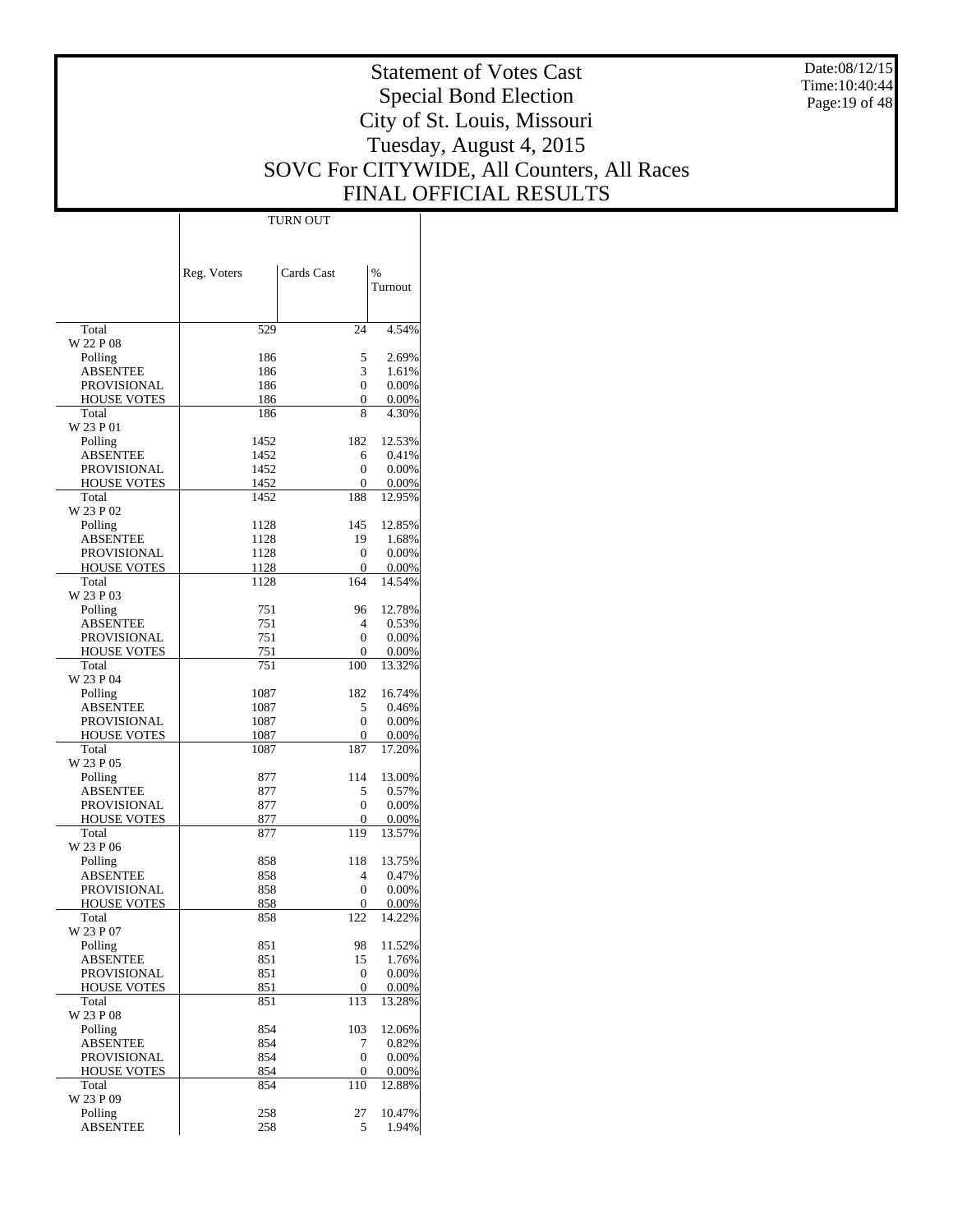Date:08/12/15 Time:10:40:44 Page:20 of 48

# Statement of Votes Cast Special Bond Election City of St. Louis, Missouri Tuesday, August 4, 2015 SOVC For CITYWIDE, All Counters, All Races FINAL OFFICIAL RESULTS

 $\top$ 

|                                   | Reg. Voters  | Cards Cast      | %                  |
|-----------------------------------|--------------|-----------------|--------------------|
|                                   |              |                 | Turnout            |
|                                   |              |                 |                    |
| <b>PROVISIONAL</b>                | 258          | 0               | 0.00%              |
| <b>HOUSE VOTES</b>                | 258          | 0               | 0.00%              |
| Total                             | 258          | 32              | 12.40%             |
| W 24 P 01<br>Polling              | 1001         | 128             | 12.79%             |
| ABSENTEE                          | 1001         | 9               | 0.90%              |
| <b>PROVISIONAL</b>                | 1001         | 0               | 0.00%              |
| <b>HOUSE VOTES</b>                | 1001         | 0               | $0.00\%$           |
| Total                             | 1001         | 137             | 13.69%             |
| W 24 P 02                         |              |                 |                    |
| Polling<br><b>ABSENTEE</b>        | 711<br>711   | 73<br>5         | 10.27%<br>0.70%    |
| <b>PROVISIONAL</b>                | 711          | 0               | 0.00%              |
| <b>HOUSE VOTES</b>                | 711          | 0               | $0.00\%$           |
| Total                             | 711          | 78              | 10.97%             |
| W 24 P 03                         |              |                 |                    |
| Polling                           | 827          | 66              | 7.98%              |
| ABSENTEE                          | 827          | 8               | 0.97%              |
| PROVISIONAL<br><b>HOUSE VOTES</b> | 827<br>827   | 0<br>0          | 0.00%<br>$0.00\%$  |
| Total                             | 827          | 74              | 8.95%              |
| W 24 P 04                         |              |                 |                    |
| Polling                           | 1074         | 128             | 11.92%             |
| <b>ABSENTEE</b>                   | 1074         | 9               | 0.84%              |
| <b>PROVISIONAL</b>                | 1074         | 0               | 0.00%              |
| <b>HOUSE VOTES</b><br>Total       | 1074<br>1074 | 0<br>137        | $0.00\%$<br>12.76% |
| W 24 P 05                         |              |                 |                    |
| Polling                           | 1091         | 84              | 7.70%              |
| ABSENTEE                          | 1091         | 4               | 0.37%              |
| PROVISIONAL                       | 1091         | 0               | 0.00%              |
| <b>HOUSE VOTES</b>                | 1091         | 0               | $0.00\%$           |
| Total<br>W 24 P 06                | 1091         | 88              | 8.07%              |
| Polling                           | 1096         | 105             | 9.58%              |
| ABSENTEE                          | 1096         | 5               | 0.46%              |
| <b>PROVISIONAL</b>                | 1096         | 0               | 0.00%              |
| <b>HOUSE VOTES</b>                | 1096         | 0               | $0.00\%$           |
| Total                             | 1096         | 110             | 10.04%             |
| W 24 P 07                         |              |                 |                    |
| Polling<br>ABSENTEE               | 992<br>992   | 105<br>8        | 10.58%<br>0.81%    |
| PROVISIONAL                       | 992          | $\overline{0}$  | 0.00%              |
| <b>HOUSE VOTES</b>                | 992          | 0               | 0.00%              |
| Total                             | 992          | 113             | 11.39%             |
| W 24 P 08                         |              |                 |                    |
| Polling                           | 324          | 31              | 9.57%              |
| <b>ABSENTEE</b><br>PROVISIONAL    | 324<br>324   | 4<br>0          | 1.23%<br>0.00%     |
| <b>HOUSE VOTES</b>                | 324          | 0               | 0.00%              |
| Total                             | 324          | $\overline{3}5$ | 10.80%             |
| W 25 P 01                         |              |                 |                    |
| Polling                           | 1289         | 68              | 5.28%              |
| <b>ABSENTEE</b>                   | 1289         | 13              | 1.01%              |
| <b>PROVISIONAL</b>                | 1289         | 0               | 0.00%              |
| <b>HOUSE VOTES</b><br>Total       | 1289<br>1289 | 0<br>81         | 0.00%<br>6.28%     |
| W 25 P 02                         |              |                 |                    |

TURN OUT

 $\overline{1}$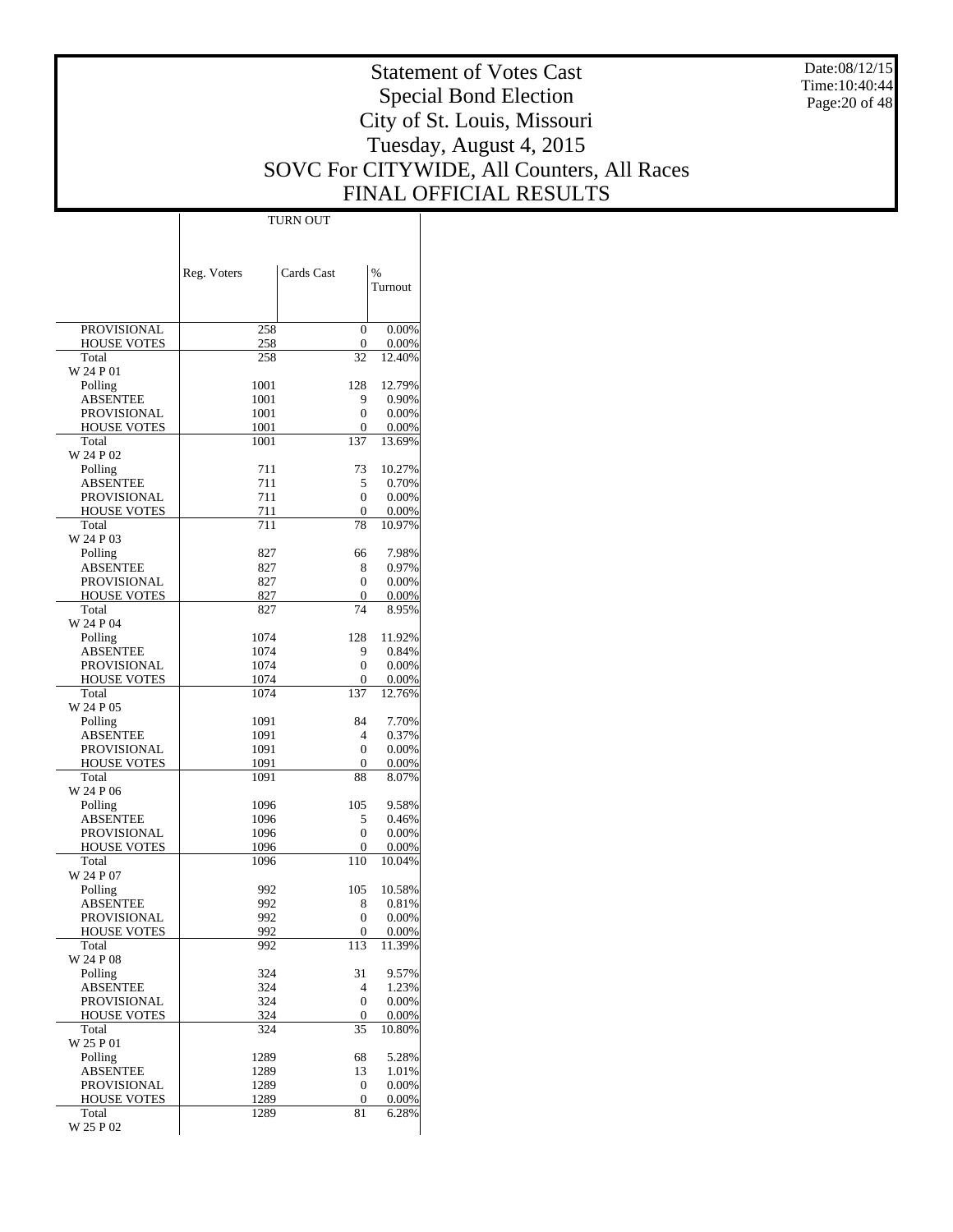Date:08/12/15 Time:10:40:44 Page:21 of 48

# Statement of Votes Cast Special Bond Election City of St. Louis, Missouri Tuesday, August 4, 2015 SOVC For CITYWIDE, All Counters, All Races FINAL OFFICIAL RESULTS

Τ

|                            |              | TURN OUT         |                 |
|----------------------------|--------------|------------------|-----------------|
|                            |              |                  |                 |
|                            |              |                  |                 |
|                            |              |                  |                 |
|                            | Reg. Voters  | Cards Cast       | $\%$<br>Turnout |
|                            |              |                  |                 |
|                            |              |                  |                 |
| Polling                    | 1405         | 107              | 7.62%           |
| <b>ABSENTEE</b>            | 1405         | 10               | 0.71%           |
| PROVISIONAL                | 1405         | $\mathbf{0}$     | 0.00%           |
| <b>HOUSE VOTES</b>         | 1405         | 0                | 0.00%           |
| Total                      | 1405         | 117              | 8.33%           |
| W 25 P 03                  |              |                  |                 |
| Polling                    | 742          | 40               | 5.39%           |
| <b>ABSENTEE</b>            | 742          | 2                | 0.27%           |
| PROVISIONAL                | 742          | $\Omega$         | 0.00%           |
| <b>HOUSE VOTES</b>         | 742          | 0                | 0.00%           |
| Total                      | 742          | 42               | 5.66%           |
| W 25 P 04                  |              |                  |                 |
| Polling<br><b>ABSENTEE</b> | 1403<br>1403 | 61<br>7          | 4.35%<br>0.50%  |
| PROVISIONAL                | 1403         | $\mathbf{0}$     | 0.00%           |
| <b>HOUSE VOTES</b>         | 1403         | $\mathbf{0}$     | 0.00%           |
| Total                      | 1403         | 68               | 4.85%           |
| W 25 P 05                  |              |                  |                 |
| Polling                    | 554          | 25               | 4.51%           |
| <b>ABSENTEE</b>            | 554          | 2                | 0.36%           |
| PROVISIONAL                | 554          | $\Omega$         | 0.00%           |
| <b>HOUSE VOTES</b>         | 554          | 0                | 0.00%           |
| Total                      | 554          | 27               | 4.87%           |
| W 25 P 06                  |              |                  |                 |
| Polling                    | 28           | $\mathbf{0}$     | 0.00%           |
| <b>ABSENTEE</b>            | 28           | 0                | 0.00%           |
| PROVISIONAL                | 28           | 0                | 0.00%           |
| <b>HOUSE VOTES</b>         | 28           | 0                | 0.00%           |
| Total                      | 28           | 0                | 0.00%           |
| W 26 P 01                  | 769          | 38               |                 |
| Polling<br><b>ABSENTEE</b> | 769          | 9                | 4.94%<br>1.17%  |
| PROVISIONAL                | 769          | $\mathbf{0}$     | 0.00%           |
| <b>HOUSE VOTES</b>         | 769          | 0                | 0.00%           |
| Total                      | 769          | 47               | 6.11%           |
| W 26 P 02                  |              |                  |                 |
| Polling                    | 685          | 37               | 5.40%           |
| <b>ABSENTEE</b>            | 685          | 14               | 2.04%           |
| PROVISIONAL                | 685          | $\mathbf{0}$     | 0.00%           |
| <b>HOUSE VOTES</b>         | 685          | 0                | 0.00%           |
| Total                      | 685          | 51               | 7.45%           |
| W 26 P 03                  |              |                  |                 |
| Polling                    | 1737         | 130              | 7.48%           |
| <b>ABSENTEE</b>            | 1737         | 16               | 0.92%           |
| PROVISIONAL                | 1737         | $\mathbf{0}$     | 0.00%           |
| <b>HOUSE VOTES</b>         | 1737         | $\boldsymbol{0}$ | 0.00%           |
| Total<br>W 26 P 04         | 1737         | 146              | 8.41%           |
| Polling                    | 1228         | 90               | 7.33%           |
| <b>ABSENTEE</b>            | 1228         | 43               | 3.50%           |
| <b>PROVISIONAL</b>         | 1228         | $\mathbf{0}$     | 0.00%           |
| <b>HOUSE VOTES</b>         | 1228         | $\mathbf{0}$     | 0.00%           |
| Total                      | 1228         | $\overline{133}$ | 10.83%          |
| W 26 P 05                  |              |                  |                 |
| Polling                    | 1044         | 45               | 4.31%           |
| <b>ABSENTEE</b>            | 1044         | 5                | 0.48%           |
| PROVISIONAL                | 1044         | $\mathbf{0}$     | 0.00%           |
| <b>HOUSE VOTES</b>         | 1044         | $\mathbf{0}$     | 0.00%           |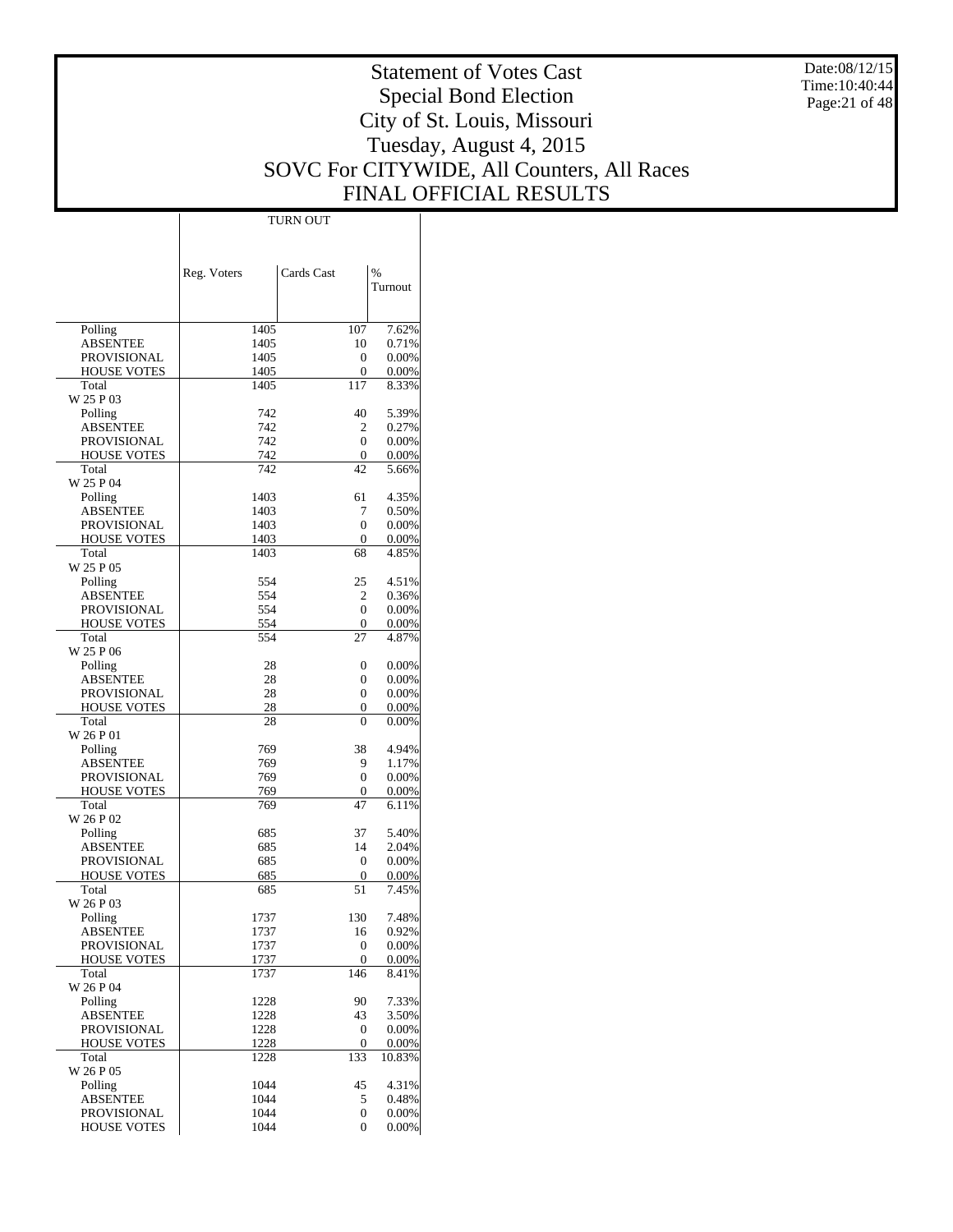Date:08/12/15 Time:10:40:44 Page:22 of 48

# Statement of Votes Cast Special Bond Election City of St. Louis, Missouri Tuesday, August 4, 2015 SOVC For CITYWIDE, All Counters, All Races FINAL OFFICIAL RESULTS

Τ

|                                   | Reg. Voters  | Cards Cast            | $\%$           |
|-----------------------------------|--------------|-----------------------|----------------|
|                                   |              |                       | Turnout        |
|                                   |              |                       |                |
| Total                             | 1044         | 50                    | 4.79%          |
| W 26 P 06                         | 1014         |                       |                |
| Polling<br><b>ABSENTEE</b>        | 1014         | 58<br>48              | 5.72%<br>4.73% |
| <b>PROVISIONAL</b>                | 1014         | 0                     | 0.00%          |
| <b>HOUSE VOTES</b>                | 1014         | 0                     | 0.00%          |
| Total                             | 1014         | 106                   | 10.45%         |
| W 27 P 01                         |              |                       |                |
| Polling<br><b>ABSENTEE</b>        | 1184<br>1184 | 63<br>18              | 5.32%<br>1.52% |
| PROVISIONAL                       | 1184         | 0                     | 0.00%          |
| <b>HOUSE VOTES</b>                | 1184         | 0                     | 0.00%          |
| Total                             | 1184         | 81                    | 6.84%          |
| W 27 P 02                         |              |                       |                |
| Polling                           | 853          | 23                    | 2.70%          |
| <b>ABSENTEE</b>                   | 853          | 3                     | 0.35%<br>0.00% |
| PROVISIONAL<br><b>HOUSE VOTES</b> | 853<br>853   | 0<br>0                | 0.00%          |
| Total                             | 853          | 26                    | 3.05%          |
| W 27 P 03                         |              |                       |                |
| Polling                           | 1082         | 39                    | 3.60%          |
| <b>ABSENTEE</b>                   | 1082         | 8                     | 0.74%          |
| <b>PROVISIONAL</b>                | 1082         | 0                     | 0.00%          |
| <b>HOUSE VOTES</b><br>Total       | 1082<br>1082 | 0<br>47               | 0.00%<br>4.34% |
| W 27 P 04                         |              |                       |                |
| Polling                           | 942          | 24                    | 2.55%          |
| <b>ABSENTEE</b>                   | 942          | 8                     | 0.85%          |
| PROVISIONAL                       | 942          | 0                     | 0.00%          |
| <b>HOUSE VOTES</b>                | 942          | 0                     | 0.00%          |
| Total<br>W 27 P 05                | 942          | 32                    | 3.40%          |
| Polling                           | 684          | 31                    | 4.53%          |
| <b>ABSENTEE</b>                   | 684          | 15                    | 2.19%          |
| PROVISIONAL                       | 684          | 0                     | 0.00%          |
| <b>HOUSE VOTES</b>                | 684          | 0                     | 0.00%          |
| Total                             | 684          | 46                    | 6.73%          |
| W 27 P 06                         |              |                       |                |
| Polling<br><b>ABSENTEE</b>        | 1215<br>1215 | 52<br>14              | 4.28%<br>1.15% |
| <b>PROVISIONAL</b>                | 1215         | 0                     | 0.00%          |
| <b>HOUSE VOTES</b>                | 1215         | 0                     | 0.00%          |
| Total                             | 1215         | 66                    | 5.43%          |
| W 27 P 07                         |              |                       |                |
| Polling<br><b>ABSENTEE</b>        | 1095         | 91                    | 8.31%          |
| PROVISIONAL                       | 1095<br>1095 | 15<br>$\mathbf{0}$    | 1.37%<br>0.00% |
| <b>HOUSE VOTES</b>                | 1095         | 0                     | 0.00%          |
| Total                             | 1095         | 106                   | 9.68%          |
| W 27 P 08                         |              |                       |                |
| Polling                           | 690          | 59                    | 8.55%          |
| <b>ABSENTEE</b>                   | 690          | 12                    | 1.74%          |
| PROVISIONAL<br><b>HOUSE VOTES</b> | 690<br>690   | $\boldsymbol{0}$<br>0 | 0.00%<br>0.00% |
| Total                             | 690          | 71                    | 10.29%         |
| W 28 P 01                         |              |                       |                |
| Polling                           | 598          | 88                    | 14.72%         |
| <b>ABSENTEE</b>                   | 598          | 4                     | 0.67%          |

TURN OUT

 $\mathbf{I}$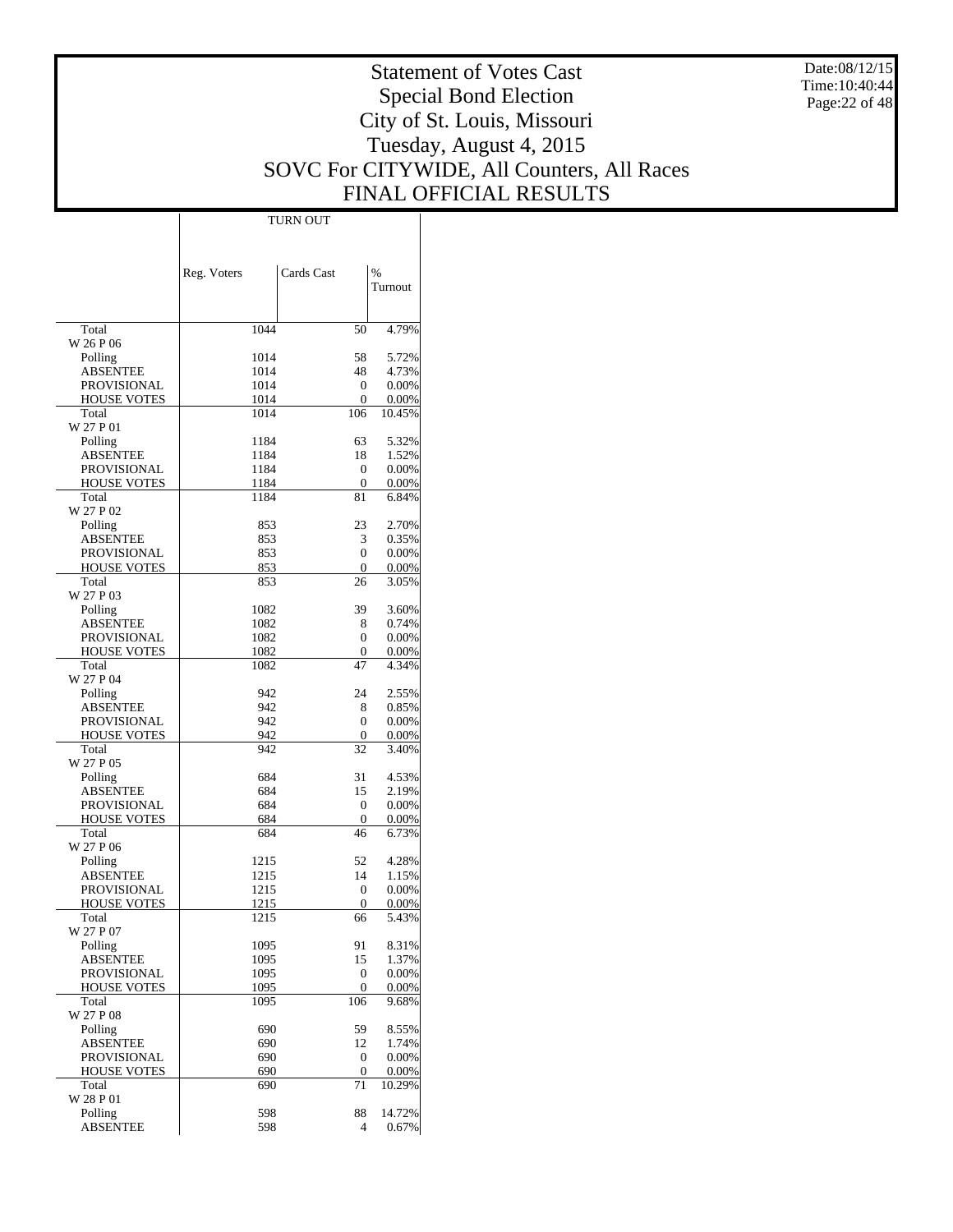Date:08/12/15 Time:10:40:45 Page:23 of 48

# Statement of Votes Cast Special Bond Election City of St. Louis, Missouri Tuesday, August 4, 2015 SOVC For CITYWIDE, All Counters, All Races FINAL OFFICIAL RESULTS

Τ

|                             | Reg. Voters | Cards Cast         | $\frac{0}{0}$   |
|-----------------------------|-------------|--------------------|-----------------|
|                             |             |                    | Turnout         |
|                             |             |                    |                 |
| PROVISIONAL                 | 598         | 0                  | 0.00%           |
| <b>HOUSE VOTES</b>          | 598         | 0                  | 0.00%           |
| Total<br>W 28 P 02          | 598         | 92                 | 15.38%          |
| Polling                     | 486         | 74                 | 15.23%          |
| ABSENTEE                    | 486         | 12                 | 2.47%           |
| PROVISIONAL                 | 486         | 0                  | 0.00%           |
| <b>HOUSE VOTES</b><br>Total | 486<br>486  | $\mathbf{0}$<br>86 | 0.00%<br>17.70% |
| W 28 P 04                   |             |                    |                 |
| Polling                     | 558         | 78                 | 13.98%          |
| ABSENTEE                    | 558         | 7                  | 1.25%           |
| PROVISIONAL                 | 558<br>558  | 0                  | 0.00%           |
| <b>HOUSE VOTES</b><br>Total | 558         | 0<br>85            | 0.00%<br>15.23% |
| W 28 P 05                   |             |                    |                 |
| Polling                     | 925         | 81                 | 8.76%           |
| ABSENTEE                    | 925         | 5                  | 0.54%           |
| PROVISIONAL                 | 925         | 0                  | 0.00%           |
| <b>HOUSE VOTES</b><br>Total | 925<br>925  | 0<br>86            | 0.00%<br>9.30%  |
| W 28 P 06                   |             |                    |                 |
| Polling                     | 783         | 107                | 13.67%          |
| ABSENTEE                    | 783         | 6                  | 0.77%           |
| <b>PROVISIONAL</b>          | 783         | 0                  | 0.00%           |
| <b>HOUSE VOTES</b>          | 783         | 0                  | 0.00%           |
| Total<br>W 28 P 07          | 783         | 113                | 14.43%          |
| Polling                     | 616         | 64                 | 10.39%          |
| ABSENTEE                    | 616         | 2                  | 0.32%           |
| PROVISIONAL                 | 616         | 0                  | 0.00%           |
| <b>HOUSE VOTES</b><br>Total | 616<br>616  | 0<br>66            | 0.00%<br>10.71% |
| W 28 P 08                   |             |                    |                 |
| Polling                     | 1027        | 89                 | 8.67%           |
| ABSENTEE                    | 1027        | 15                 | 1.46%           |
| PROVISIONAL                 | 1027        | 0                  | 0.00%           |
| <b>HOUSE VOTES</b>          | 1027        | 0                  | 0.00%<br>10.13% |
| Total<br>W 28 P 09          | 1027        | 104                |                 |
| Polling                     | 454         | 69                 | 15.20%          |
| ABSENTEE                    | 454         | 5                  | 1.10%           |
| <b>PROVISIONAL</b>          | 454         | $\theta$           | 0.00%           |
| <b>HOUSE VOTES</b>          | 454         | 0                  | 0.00%           |
| Total<br>W 28 P 10          | 454         | 74                 | 16.30%          |
| Polling                     | 981         | 151                | 15.39%          |
| ABSENTEE                    | 981         | 11                 | 1.12%           |
| PROVISIONAL                 | 981         | $\boldsymbol{0}$   | 0.00%           |
| HOUSE VOTES                 | 981         | 0                  | 0.00%           |
| Total<br>W 28 P 11          | 981         | 162                | 16.51%          |
| Polling                     | 456         | 61                 | 13.38%          |
| <b>ABSENTEE</b>             | 456         | 1                  | 0.22%           |
| PROVISIONAL                 | 456         | 0                  | 0.00%           |
| HOUSE VOTES                 | 456         | 0                  | 0.00%           |
| Total<br>Total              | 456         | 62                 | 13.60%          |
|                             |             |                    |                 |

TURN OUT

 $\mathbf{I}$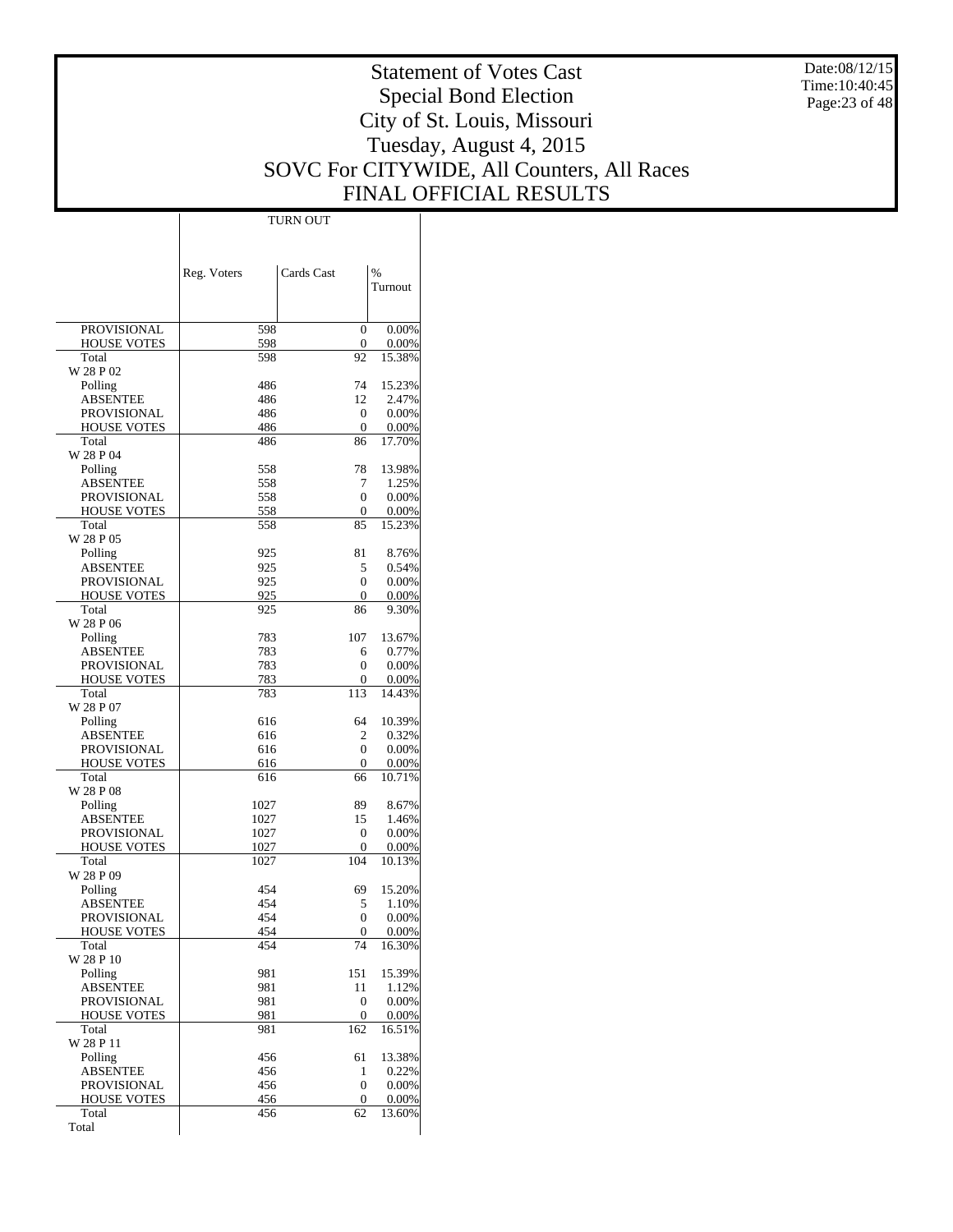Date:08/12/15 Time:10:40:45 Page:24 of 48

# Statement of Votes Cast Special Bond Election City of St. Louis, Missouri Tuesday, August 4, 2015 SOVC For CITYWIDE, All Counters, All Races FINAL OFFICIAL RESULTS

T

|                    | <b>TURN OUT</b> |            |                          |
|--------------------|-----------------|------------|--------------------------|
|                    | Reg. Voters     | Cards Cast | $\frac{0}{0}$<br>Turnout |
| Polling            | 183638          | 15138      | 8.24%                    |
| <b>ABSENTEE</b>    | 183638          | 1997       | 1.09%                    |
| <b>PROVISIONAL</b> | 183638          | 0          | 0.00%                    |
| <b>HOUSE VOTES</b> | 183638          | $\theta$   | $0.00\%$                 |
| Total              | 183638          | 17135      | 9.33%                    |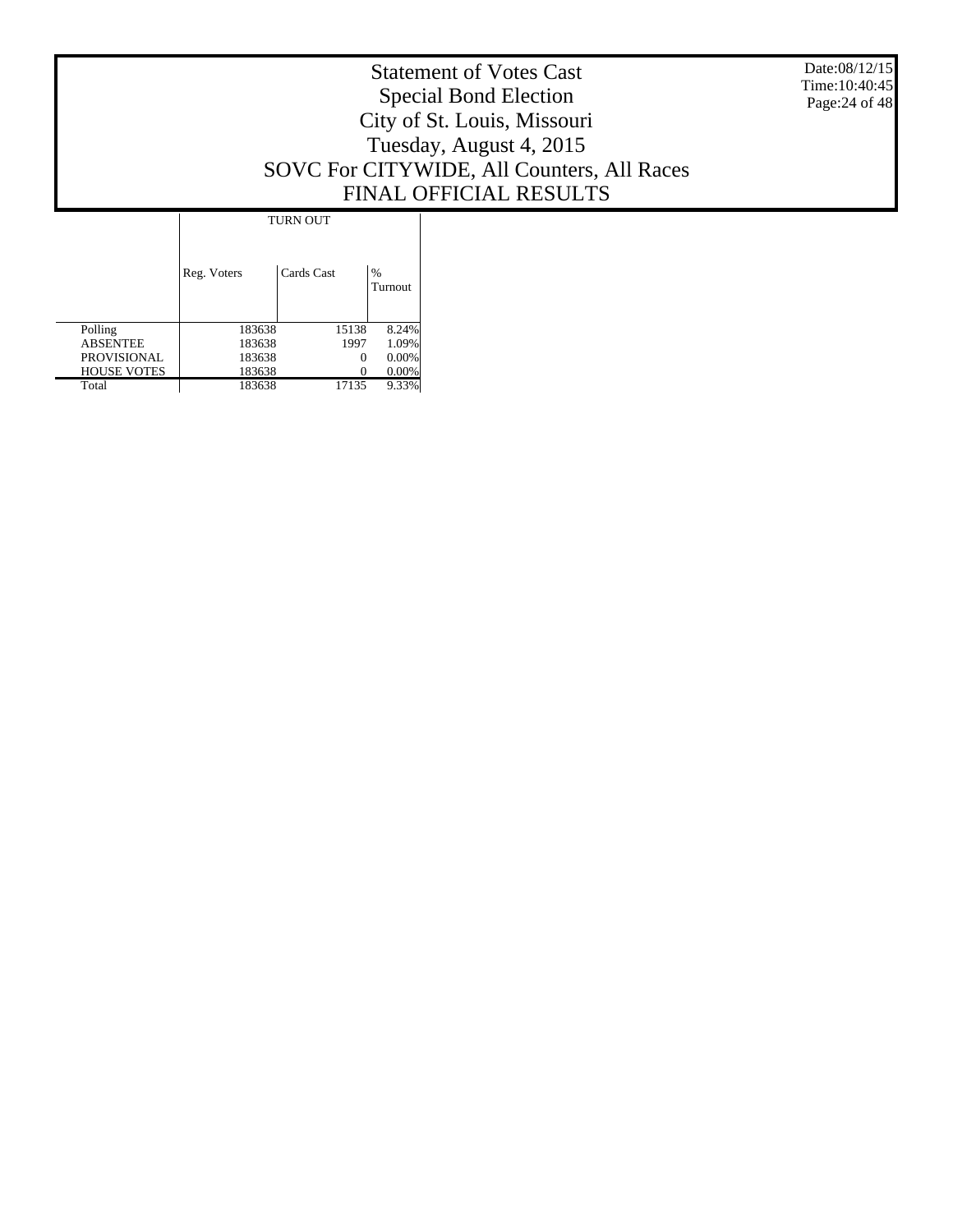Date:08/12/15 Time:10:40:45 Page:25 of 48

# Statement of Votes Cast Special Bond Election City of St. Louis, Missouri Tuesday, August 4, 2015 SOVC For CITYWIDE, All Counters, All Races FINAL OFFICIAL RESULTS

|                             | Reg. Voters  | <b>Times Counted</b>    | <b>Total Votes</b>    | <b>YES</b>         |                       | N <sub>O</sub>                   |                    |
|-----------------------------|--------------|-------------------------|-----------------------|--------------------|-----------------------|----------------------------------|--------------------|
|                             |              |                         |                       |                    |                       |                                  |                    |
|                             |              |                         |                       |                    |                       |                                  |                    |
| <b>CITYWIDE</b>             |              |                         |                       |                    |                       |                                  |                    |
| W 01 P 01                   |              |                         |                       |                    |                       |                                  |                    |
| Polling                     | 1005         | 65                      | 65                    |                    | 41 63.08%             | 24                               | 36.92%             |
| <b>ABSENTEE</b>             | 1005         | 10                      | 10                    | 7                  | 70.00%                | 3                                | 30.00%             |
| <b>PROVISIONAL</b>          | 1005         | $\mathbf{0}$            | $\theta$              | $\theta$           |                       | $\mathbf{0}$                     |                    |
| <b>HOUSE VOTES</b>          | 1005         | $\mathbf{0}$            | $\mathbf{0}$          | $\theta$           |                       | $\theta$                         |                    |
| Total<br>W 01 P 02          | 1005         | 75                      | 75                    | 48                 | 64.00%                | 27                               | 36.00%             |
| Polling                     | 1135         | 54                      | 52                    | 34                 | 65.38%                | 18                               | 34.62%             |
| <b>ABSENTEE</b>             | 1135         | 19                      | 19                    | 12                 | 63.16%                | 7                                | 36.84%             |
| <b>PROVISIONAL</b>          | 1135         | $\mathbf{0}$            | $\mathbf{0}$          | $\mathbf{0}$       |                       | $\overline{0}$                   |                    |
| <b>HOUSE VOTES</b>          | 1135         | $\boldsymbol{0}$        | $\boldsymbol{0}$      | $\theta$           |                       | $\mathbf{0}$                     |                    |
| Total                       | 1135         | 73                      | 71                    | 46                 | 64.79%                | 25                               | 35.21%             |
| W 01 P 03                   |              |                         |                       |                    |                       |                                  |                    |
| Polling                     | 1258         | 56                      | 56                    | 29                 | 51.79%                | 27                               | 48.21%             |
| <b>ABSENTEE</b>             | 1258         | 19                      | 19                    | 12                 | 63.16%                | 7                                | 36.84%             |
| <b>PROVISIONAL</b>          | 1258         | $\mathbf{0}$            | $\mathbf{0}$          | $\mathbf{0}$       |                       | $\mathbf{0}$                     |                    |
| <b>HOUSE VOTES</b>          | 1258         | $\boldsymbol{0}$        | $\overline{0}$        | $\theta$           |                       | $\mathbf{0}$                     |                    |
| Total                       | 1258         | 75                      | 75                    | 41                 | 54.67%                | 34                               | 45.33%             |
| W 01 P 04                   |              |                         |                       |                    |                       |                                  |                    |
| Polling<br><b>ABSENTEE</b>  | 930<br>930   | 39<br>8                 | 39<br>8               | 19<br>5            | 48.72%<br>62.50%      | 20<br>3                          | 51.28%<br>37.50%   |
| <b>PROVISIONAL</b>          | 930          | $\mathbf{0}$            | $\mathbf{0}$          | $\Omega$           |                       | $\mathbf{0}$                     |                    |
| <b>HOUSE VOTES</b>          | 930          | $\boldsymbol{0}$        | $\overline{0}$        | $\mathbf{0}$       |                       | $\boldsymbol{0}$                 |                    |
| Total                       | 930          | 47                      | 47                    | 24                 | 51.06%                | 23                               | 48.94%             |
| W 01 P 05                   |              |                         |                       |                    |                       |                                  |                    |
| Polling                     | 1087         | 75                      | 75                    | 39                 | 52.00%                | 36                               | 48.00%             |
| <b>ABSENTEE</b>             | 1087         | 25                      | 25                    | 21                 | 84.00%                | $\overline{4}$                   | 16.00%             |
| <b>PROVISIONAL</b>          | 1087         | $\mathbf{0}$            | $\theta$              | $\mathbf{0}$       |                       | $\mathbf{0}$                     |                    |
| <b>HOUSE VOTES</b>          | 1087         | $\mathbf{0}$            | $\overline{0}$        | $\mathbf{0}$       |                       | $\boldsymbol{0}$                 |                    |
| Total                       | 1087         | 100                     | 100                   | 60                 | 60.00%                | 40                               | 40.00%             |
| W 01 P 06                   |              |                         |                       |                    |                       |                                  |                    |
| Polling                     | 1273         | 81                      | 81                    | 49                 | 60.49%                | 32                               | 39.51%             |
| <b>ABSENTEE</b>             | 1273         | 35                      | 35                    | 22                 | 62.86%                | 13                               | 37.14%             |
| <b>PROVISIONAL</b>          | 1273         | $\mathbf{0}$            | $\mathbf{0}$          | $\theta$           |                       | $\boldsymbol{0}$                 |                    |
| <b>HOUSE VOTES</b><br>Total | 1273<br>1273 | $\boldsymbol{0}$<br>116 | $\overline{0}$<br>116 | $\mathbf{0}$<br>71 | 61.21%                | $\mathbf{0}$<br>45               | 38.79%             |
| W 01 P 07                   |              |                         |                       |                    |                       |                                  |                    |
| Polling                     | 123          | 6                       | 6                     |                    | 6 100.00%             | $\boldsymbol{0}$                 | 0.00%              |
| <b>ABSENTEE</b>             | 123          | 1                       | 1                     |                    | 1 100.00%             | $\boldsymbol{0}$                 | 0.00%              |
| PROVISIONAL                 | 123          | $\mathbf{0}$            | $\overline{0}$        | $\mathbf{0}$       |                       | $\boldsymbol{0}$                 |                    |
| <b>HOUSE VOTES</b>          | 123          | $\boldsymbol{0}$        | $\boldsymbol{0}$      | 0                  |                       | $\theta$                         |                    |
| Total                       | 123          | 7                       | 7                     |                    | 7 100.00%             | $\overline{0}$                   | 0.00%              |
| W 02 P 01                   |              |                         |                       |                    |                       |                                  |                    |
| Polling                     | 288          | 11                      | 11                    | $\tau$             | 63.64%                |                                  | 4 36.36%           |
| <b>ABSENTEE</b>             | 288          | 4                       | 4                     | 3                  | 75.00%                | $\mathbf{1}$                     | 25.00%             |
| PROVISIONAL                 | 288          | $\boldsymbol{0}$        | $\boldsymbol{0}$      | $\mathbf{0}$       |                       | $\mathbf{0}$                     |                    |
| <b>HOUSE VOTES</b>          | 288          | $\boldsymbol{0}$        | $\boldsymbol{0}$      | $\boldsymbol{0}$   |                       | $\boldsymbol{0}$                 |                    |
| Total                       | 288          | 15                      | 15                    | 10                 | 66.67%                | 5                                | 33.33%             |
| W 02 P 02                   |              |                         |                       |                    |                       |                                  |                    |
| Polling<br><b>ABSENTEE</b>  | 287<br>287   | $\overline{4}$<br>3     | 4<br>3                |                    | 3 75.00%<br>3 100.00% | $\mathbf{1}$<br>$\boldsymbol{0}$ | 25.00%<br>$0.00\%$ |
| PROVISIONAL                 | 287          | $\boldsymbol{0}$        | $\boldsymbol{0}$      | $\mathbf{0}$       |                       | $\boldsymbol{0}$                 |                    |
| <b>HOUSE VOTES</b>          | 287          | $\boldsymbol{0}$        | $\boldsymbol{0}$      | $\boldsymbol{0}$   |                       | $\boldsymbol{0}$                 |                    |
| Total                       | 287          | $\tau$                  | 7                     | 6                  | 85.71%                | 1                                | 14.29%             |
| W 02 P 03                   |              |                         |                       |                    |                       |                                  |                    |
| Polling                     | 1141         | 57                      | 57                    |                    | 36 63.16%             |                                  | 21 36.84%          |
| <b>ABSENTEE</b>             | 1141         | $\boldsymbol{7}$        | 7                     |                    | 5 71.43%              |                                  | 2 28.57%           |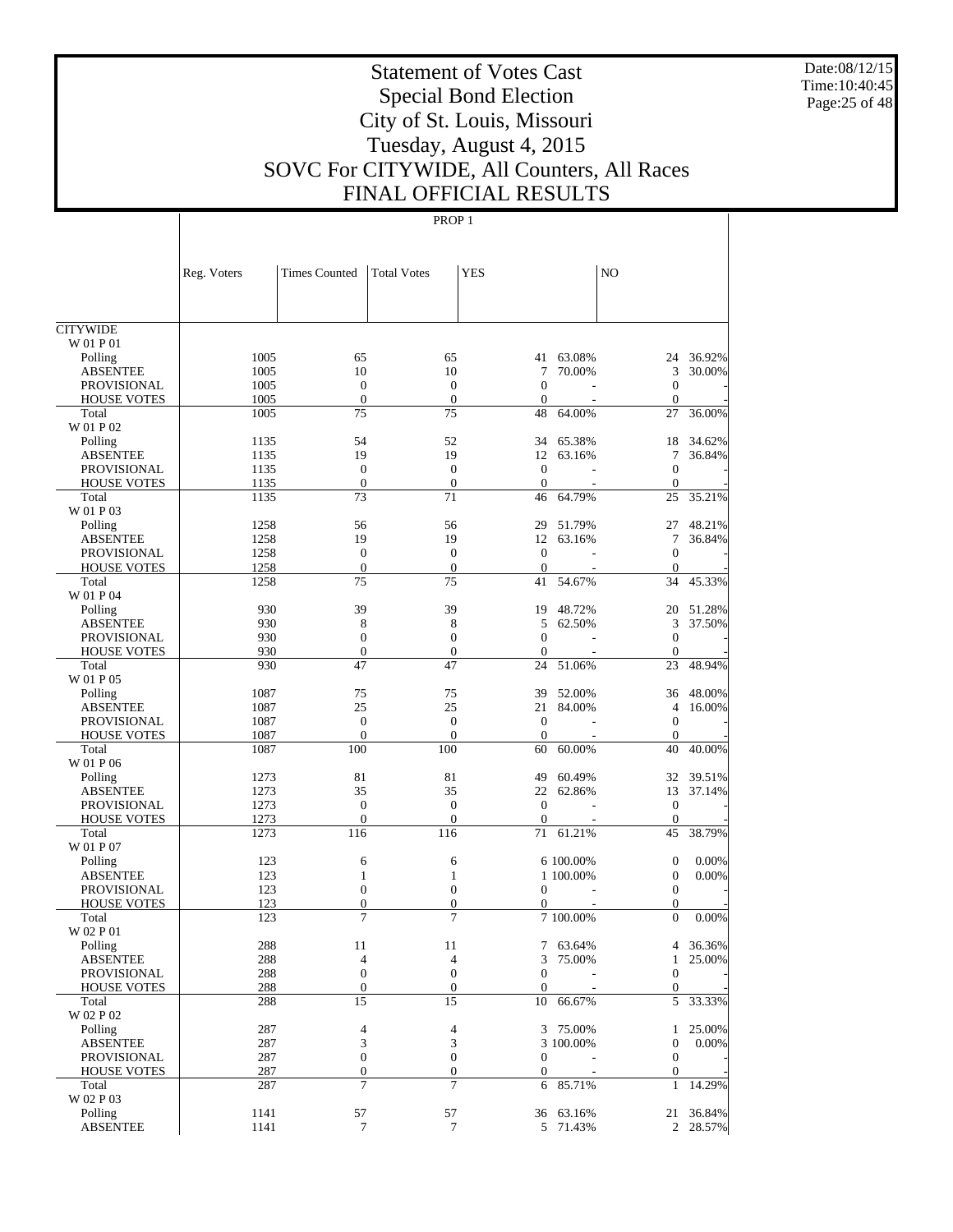Date:08/12/15 Time:10:40:45 Page:26 of 48

# Statement of Votes Cast Special Bond Election City of St. Louis, Missouri Tuesday, August 4, 2015 SOVC For CITYWIDE, All Counters, All Races FINAL OFFICIAL RESULTS

|                                   | Reg. Voters  | <b>Times Counted</b>             | <b>Total Votes</b>                   | <b>YES</b>                   |                  | N <sub>O</sub>                       |                  |
|-----------------------------------|--------------|----------------------------------|--------------------------------------|------------------------------|------------------|--------------------------------------|------------------|
|                                   |              |                                  |                                      |                              |                  |                                      |                  |
| <b>PROVISIONAL</b>                | 1141         | $\boldsymbol{0}$                 | $\boldsymbol{0}$                     | $\boldsymbol{0}$             |                  | $\boldsymbol{0}$                     |                  |
| <b>HOUSE VOTES</b>                | 1141         | $\boldsymbol{0}$                 | $\boldsymbol{0}$                     | $\mathbf{0}$                 |                  | $\boldsymbol{0}$                     |                  |
| Total                             | 1141         | 64                               | 64                                   | 41                           | 64.06%           | 23                                   | 35.94%           |
| W 02 P 04                         |              |                                  |                                      |                              |                  |                                      |                  |
| Polling                           | 757<br>757   | 33<br>5                          | 33<br>5                              | 15                           | 45.45%           | 18                                   | 54.55%<br>0.00%  |
| ABSENTEE<br><b>PROVISIONAL</b>    | 757          | $\boldsymbol{0}$                 | $\mathbf{0}$                         | $\boldsymbol{0}$             | 5 100.00%        | $\boldsymbol{0}$<br>$\boldsymbol{0}$ |                  |
| <b>HOUSE VOTES</b>                | 757          | $\boldsymbol{0}$                 | $\boldsymbol{0}$                     | $\mathbf{0}$                 |                  | $\mathbf{0}$                         |                  |
| Total                             | 757          | 38                               | 38                                   | 20                           | 52.63%           | 18                                   | 47.37%           |
| W 02 P 05                         |              |                                  |                                      |                              |                  |                                      |                  |
| Polling                           | 1086         | 86                               | 86                                   | 48                           | 55.81%           | 38                                   | 44.19%           |
| ABSENTEE                          | 1086         | 18                               | 18                                   | 10                           | 55.56%           | 8                                    | 44.44%           |
| PROVISIONAL                       | 1086         | $\mathbf{0}$                     | $\mathbf{0}$                         | $\mathbf{0}$                 |                  | $\boldsymbol{0}$                     |                  |
| <b>HOUSE VOTES</b>                | 1086         | $\boldsymbol{0}$                 | $\mathbf{0}$                         | $\theta$                     |                  | $\mathbf{0}$                         |                  |
| Total<br>W 02 P 06                | 1086         | 104                              | 104                                  | 58                           | 55.77%           | 46                                   | 44.23%           |
| Polling                           | 15           | 1                                | 1                                    | $\boldsymbol{0}$             | 0.00%            |                                      | 1 100.00%        |
| ABSENTEE                          | 15           | $\mathbf{1}$                     | $\mathbf{1}$                         |                              | 1 100.00%        | 0                                    | 0.00%            |
| <b>PROVISIONAL</b>                | 15           | $\boldsymbol{0}$                 | $\boldsymbol{0}$                     | $\boldsymbol{0}$             |                  | $\boldsymbol{0}$                     |                  |
| <b>HOUSE VOTES</b>                | 15           | $\boldsymbol{0}$                 | $\boldsymbol{0}$                     | $\mathbf{0}$                 |                  | $\mathbf{0}$                         |                  |
| Total                             | 15           | $\overline{c}$                   | $\mathfrak{2}$                       | $\mathbf{1}$                 | 50.00%           | $\mathbf{1}$                         | 50.00%           |
| W 02 P 07                         |              |                                  |                                      |                              |                  |                                      |                  |
| Polling                           | 1061         | 89                               | 89                                   | 48                           | 53.93%           | 41                                   | 46.07%           |
| ABSENTEE                          | 1061         | 17                               | 17                                   | 13                           | 76.47%           | $\overline{4}$                       | 23.53%           |
| PROVISIONAL<br><b>HOUSE VOTES</b> | 1061<br>1061 | $\mathbf{0}$<br>$\boldsymbol{0}$ | $\boldsymbol{0}$<br>$\boldsymbol{0}$ | $\mathbf{0}$<br>$\mathbf{0}$ |                  | $\boldsymbol{0}$<br>$\mathbf{0}$     |                  |
| Total                             | 1061         | 106                              | 106                                  | 61                           | 57.55%           | 45                                   | 42.45%           |
| W 02 P 08                         |              |                                  |                                      |                              |                  |                                      |                  |
| Polling                           | 1353         | 69                               | 69                                   | 34                           | 49.28%           | 35                                   | 50.72%           |
| ABSENTEE                          | 1353         | 11                               | 11                                   | 9                            | 81.82%           | $\overline{c}$                       | 18.18%           |
| PROVISIONAL                       | 1353         | $\boldsymbol{0}$                 | $\mathbf{0}$                         | $\theta$                     |                  | $\boldsymbol{0}$                     |                  |
| <b>HOUSE VOTES</b>                | 1353         | $\boldsymbol{0}$                 | $\boldsymbol{0}$                     | $\theta$                     |                  | $\mathbf{0}$                         |                  |
| Total                             | 1353         | 80                               | 80                                   | 43                           | 53.75%           | 37                                   | 46.25%           |
| W 03 P 01                         | 289          |                                  |                                      |                              |                  |                                      |                  |
| Polling<br>ABSENTEE               | 289          | 5<br>$\mathfrak{2}$              | 5<br>$\overline{c}$                  | 3<br>$\mathbf{1}$            | 60.00%<br>50.00% | 2<br>$\mathbf{1}$                    | 40.00%<br>50.00% |
| PROVISIONAL                       | 289          | $\boldsymbol{0}$                 | $\boldsymbol{0}$                     | $\mathbf{0}$                 |                  | $\boldsymbol{0}$                     |                  |
| <b>HOUSE VOTES</b>                | 289          | $\boldsymbol{0}$                 | $\boldsymbol{0}$                     | $\mathbf{0}$                 |                  | $\boldsymbol{0}$                     |                  |
| Total                             | 289          | 7                                | 7                                    | $\overline{4}$               | 57.14%           | 3                                    | 42.86%           |
| W 03 P 02                         |              |                                  |                                      |                              |                  |                                      |                  |
| Polling                           | 932          | 49                               | 49                                   | 30                           | 61.22%           | 19                                   | 38.78%           |
| ABSENTEE                          | 932          | 9                                | 9                                    | 5                            | 55.56%           | $\overline{4}$                       | 44.44%           |
| <b>PROVISIONAL</b>                | 932          | $\boldsymbol{0}$                 | $\mathbf{0}$                         | $\mathbf{0}$                 |                  | $\mathbf{0}$                         |                  |
| <b>HOUSE VOTES</b>                | 932<br>932   | $\boldsymbol{0}$<br>58           | $\mathbf{0}$<br>58                   | $\mathbf{0}$<br>35           | 60.34%           | $\boldsymbol{0}$<br>23               | 39.66%           |
| Total<br>W 03 P 03                |              |                                  |                                      |                              |                  |                                      |                  |
| Polling                           | 684          | 25                               | 24                                   |                              | 16 66.67%        | 8                                    | 33.33%           |
| <b>ABSENTEE</b>                   | 684          | 7                                | 7                                    | 3                            | 42.86%           | 4                                    | 57.14%           |
| <b>PROVISIONAL</b>                | 684          | $\boldsymbol{0}$                 | $\boldsymbol{0}$                     | $\mathbf{0}$                 |                  | $\boldsymbol{0}$                     |                  |
| <b>HOUSE VOTES</b>                | 684          | $\boldsymbol{0}$                 | $\boldsymbol{0}$                     | $\boldsymbol{0}$             |                  | $\boldsymbol{0}$                     |                  |
| Total                             | 684          | 32                               | 31                                   | 19                           | 61.29%           | 12                                   | 38.71%           |
| W 03 P 04                         |              |                                  |                                      |                              |                  |                                      |                  |
| Polling                           | 868          | 21                               | 21                                   | 14                           | 66.67%           | 7                                    | 33.33%           |
| <b>ABSENTEE</b>                   | 868          | 4<br>$\boldsymbol{0}$            | 4<br>$\boldsymbol{0}$                | $\mathbf{1}$<br>$\mathbf{0}$ | 25.00%           | 3                                    | 75.00%           |
| PROVISIONAL<br><b>HOUSE VOTES</b> | 868<br>868   | $\boldsymbol{0}$                 | $\boldsymbol{0}$                     | $\boldsymbol{0}$             |                  | $\boldsymbol{0}$<br>$\boldsymbol{0}$ |                  |
| Total                             | 868          | 25                               | 25                                   | 15                           | 60.00%           | 10                                   | 40.00%           |
| W 03 P 05                         |              |                                  |                                      |                              |                  |                                      |                  |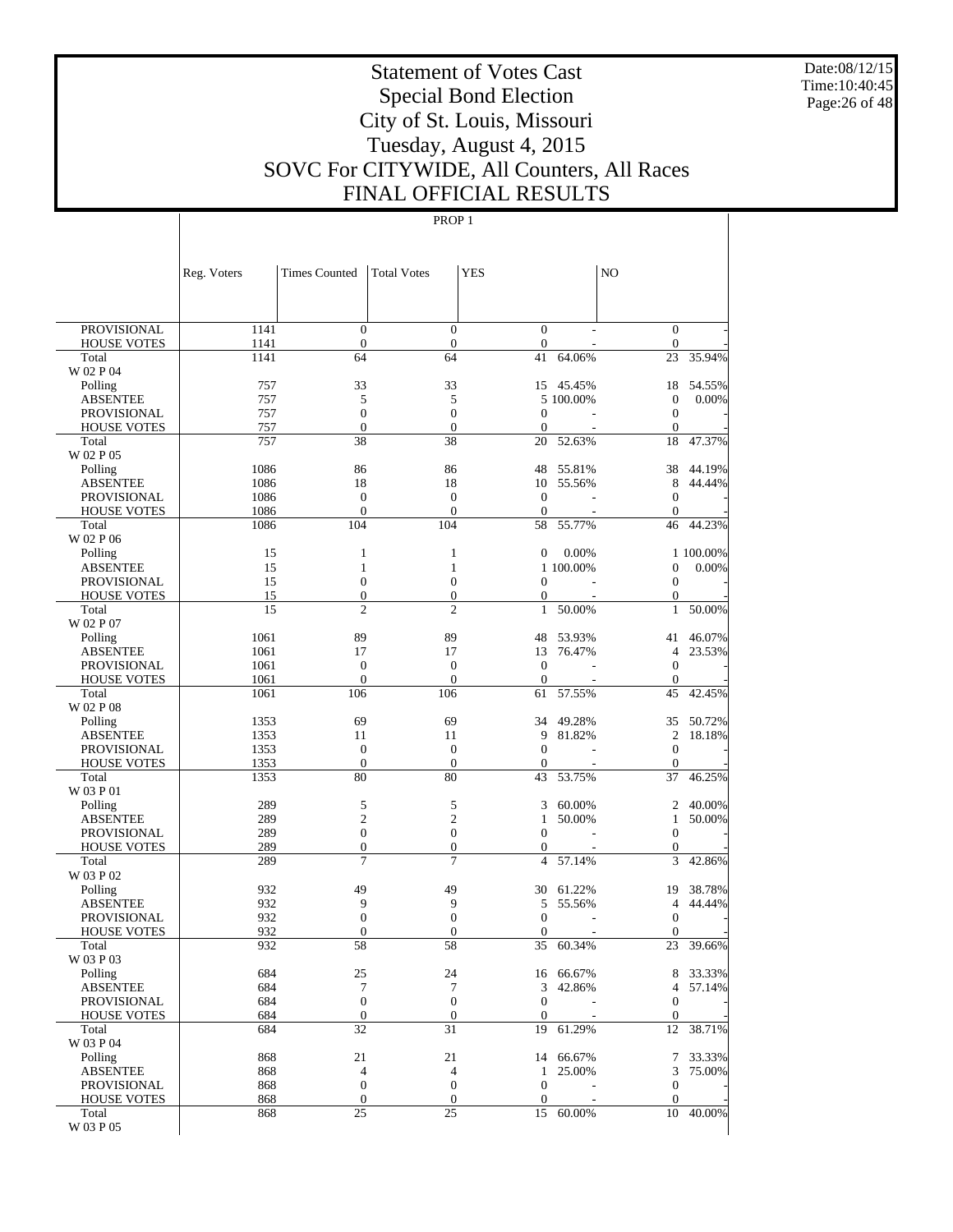Date:08/12/15 Time:10:40:45 Page:27 of 48

# Statement of Votes Cast Special Bond Election City of St. Louis, Missouri Tuesday, August 4, 2015 SOVC For CITYWIDE, All Counters, All Races FINAL OFFICIAL RESULTS

| $\overline{21}$<br>Polling<br>673<br>21<br>52.38%<br>47.62%<br>11<br>10<br>673<br>66.67%<br>$\overline{2}$<br>33.33%<br><b>ABSENTEE</b><br>6<br>6<br>4<br>673<br>$\mathbf{0}$<br>$\boldsymbol{0}$<br>$\overline{0}$<br><b>PROVISIONAL</b><br>$\mathbf{0}$<br>673<br>$\boldsymbol{0}$<br>$\boldsymbol{0}$<br>$\boldsymbol{0}$<br><b>HOUSE VOTES</b><br>$\boldsymbol{0}$<br>÷,<br>27<br>673<br>27<br>15<br>55.56%<br>12<br>44.44%<br>Total<br>W 03 P 06<br>787<br>29<br>29<br>41.38%<br>17<br>58.62%<br>12<br>Polling<br>787<br>9<br>9<br>77.78%<br>$\overline{2}$<br>22.22%<br><b>ABSENTEE</b><br>7<br>787<br>$\mathbf{0}$<br>$\mathbf{0}$<br>$\overline{0}$<br><b>PROVISIONAL</b><br>$\mathbf{0}$<br>787<br>$\boldsymbol{0}$<br><b>HOUSE VOTES</b><br>$\boldsymbol{0}$<br>$\boldsymbol{0}$<br>$\boldsymbol{0}$<br>÷,<br>787<br>38<br>38<br>24<br>63.16%<br>14<br>36.84%<br>Total<br>W 03 P 07<br>1001<br>28<br>28<br>42.86%<br>Polling<br>12<br>16<br>57.14%<br>1001<br>5<br>83.33%<br>16.67%<br><b>ABSENTEE</b><br>6<br>6<br>$\mathbf{1}$<br>1001<br>$\boldsymbol{0}$<br>$\boldsymbol{0}$<br>$\mathbf{0}$<br>$\overline{0}$<br><b>PROVISIONAL</b><br>1001<br><b>HOUSE VOTES</b><br>$\boldsymbol{0}$<br>$\boldsymbol{0}$<br>0<br>$\mathbf{0}$<br>1001<br>34<br>34<br>17<br>50.00%<br>17<br>50.00%<br>Total<br>W 03 P 08<br>603<br>23<br>23<br>69.57%<br>30.43%<br>16<br>7<br>Polling<br>603<br>9<br>9<br>3<br>33.33%<br><b>ABSENTEE</b><br>6<br>66.67%<br>603<br>$\mathbf{0}$<br>$\mathbf{0}$<br>$\overline{0}$<br>$\boldsymbol{0}$<br><b>PROVISIONAL</b><br>603<br>$\boldsymbol{0}$<br><b>HOUSE VOTES</b><br>$\boldsymbol{0}$<br>$\boldsymbol{0}$<br>$\boldsymbol{0}$<br>603<br>32<br>32<br>22<br>68.75%<br>10<br>31.25%<br>Total<br>W 03 P 09<br>506<br>33<br>33<br>69.70%<br>30.30%<br>Polling<br>23<br>10<br>506<br>17<br>17<br>12<br>70.59%<br>5<br>29.41%<br><b>ABSENTEE</b><br>506<br>$\boldsymbol{0}$<br>$\boldsymbol{0}$<br>$\mathbf{0}$<br>$\overline{0}$<br><b>PROVISIONAL</b><br>506<br>$\boldsymbol{0}$<br>$\boldsymbol{0}$<br>$\boldsymbol{0}$<br><b>HOUSE VOTES</b><br>$\boldsymbol{0}$<br>506<br>50<br>50<br>35<br>70.00%<br>15<br>30.00%<br>Total<br>W 04 P 01<br>705<br>33<br>33<br>14<br>42.42%<br>19<br>57.58%<br>Polling<br>705<br>18<br>18<br>77.78%<br>22.22%<br><b>ABSENTEE</b><br>14<br>$\overline{4}$<br>705<br>$\mathbf{0}$<br>$\boldsymbol{0}$<br>$\mathbf{0}$<br>$\mathbf{0}$<br><b>PROVISIONAL</b><br>705<br>$\boldsymbol{0}$<br>$\boldsymbol{0}$<br>$\mathbf{0}$<br><b>HOUSE VOTES</b><br>$\mathbf{0}$<br>705<br>51<br>51<br>28<br>54.90%<br>23<br>45.10%<br>Total<br>W 04 P 02<br>81<br>81<br>54.32%<br>45.68%<br>1678<br>44<br>37<br>Polling<br>9<br>60.00%<br>40.00%<br><b>ABSENTEE</b><br>1678<br>15<br>15<br>6<br>1678<br>$\boldsymbol{0}$<br>$\boldsymbol{0}$<br>$\mathbf{0}$<br><b>PROVISIONAL</b><br>$\theta$<br>$\boldsymbol{0}$<br>$\boldsymbol{0}$<br><b>HOUSE VOTES</b><br>1678<br>0<br>$\boldsymbol{0}$<br>÷,<br>1678<br>96<br>96<br>53<br>55.21%<br>43<br>44.79%<br>Total<br>W 04 P 03<br>28<br>14 50.00%<br>637<br>28<br>14<br>50.00%<br>Polling<br>637<br>$\overline{2}$<br>$\overline{c}$<br><b>ABSENTEE</b><br>0<br>0.00%<br>2 100.00%<br>637<br>$\mathbf{0}$<br>$\mathbf{0}$<br>$\overline{0}$<br><b>PROVISIONAL</b><br>$\overline{0}$<br>÷,<br><b>HOUSE VOTES</b><br>637<br>$\boldsymbol{0}$<br>$\boldsymbol{0}$<br>$\mathbf{0}$<br>$\overline{0}$<br>30<br>30<br>637<br>14<br>16<br>53.33%<br>Total<br>46.67%<br>W 04 P 04<br>980<br>56<br>56<br>21 37.50%<br>Polling<br>35<br>62.50%<br>980<br>$\overline{4}$<br>$\overline{4}$<br>3<br>75.00%<br>25.00%<br><b>ABSENTEE</b><br>1<br>980<br>$\boldsymbol{0}$<br>$\boldsymbol{0}$<br>$\boldsymbol{0}$<br>PROVISIONAL<br>$\mathbf{0}$<br>980<br>$\boldsymbol{0}$<br>$\mathbf{0}$<br><b>HOUSE VOTES</b><br>$\boldsymbol{0}$<br>$\boldsymbol{0}$<br>$\overline{\phantom{a}}$<br>980<br>60<br>60<br>38<br>63.33%<br>22<br>36.67%<br>Total<br>W 04 P 05<br>787<br>31<br>31<br>32.26%<br>Polling<br>21<br>67.74%<br>10<br>787<br>5<br>80.00%<br>1 20.00%<br><b>ABSENTEE</b><br>5<br>4<br>787<br>$\boldsymbol{0}$<br>$\boldsymbol{0}$<br>PROVISIONAL<br>$\boldsymbol{0}$<br>$\mathbf{0}$<br>787<br>$\boldsymbol{0}$<br>$\boldsymbol{0}$<br>$\boldsymbol{0}$<br>$\boldsymbol{0}$<br><b>HOUSE VOTES</b> | Reg. Voters | <b>Times Counted</b> | <b>Total Votes</b> | <b>YES</b> | NO |  |
|---------------------------------------------------------------------------------------------------------------------------------------------------------------------------------------------------------------------------------------------------------------------------------------------------------------------------------------------------------------------------------------------------------------------------------------------------------------------------------------------------------------------------------------------------------------------------------------------------------------------------------------------------------------------------------------------------------------------------------------------------------------------------------------------------------------------------------------------------------------------------------------------------------------------------------------------------------------------------------------------------------------------------------------------------------------------------------------------------------------------------------------------------------------------------------------------------------------------------------------------------------------------------------------------------------------------------------------------------------------------------------------------------------------------------------------------------------------------------------------------------------------------------------------------------------------------------------------------------------------------------------------------------------------------------------------------------------------------------------------------------------------------------------------------------------------------------------------------------------------------------------------------------------------------------------------------------------------------------------------------------------------------------------------------------------------------------------------------------------------------------------------------------------------------------------------------------------------------------------------------------------------------------------------------------------------------------------------------------------------------------------------------------------------------------------------------------------------------------------------------------------------------------------------------------------------------------------------------------------------------------------------------------------------------------------------------------------------------------------------------------------------------------------------------------------------------------------------------------------------------------------------------------------------------------------------------------------------------------------------------------------------------------------------------------------------------------------------------------------------------------------------------------------------------------------------------------------------------------------------------------------------------------------------------------------------------------------------------------------------------------------------------------------------------------------------------------------------------------------------------------------------------------------------------------------------------------------------------------------------------------------------------------------------------------------------------------------------------------------------------------------------------------------------------------------------------------------------------------------------------------------------------------------------------------------------------------------------------------------------------------------------------------------------------------------------------------------------------------------------------------------------------------------------------------------------------------------------------------------------------------------------------------------------------------|-------------|----------------------|--------------------|------------|----|--|
|                                                                                                                                                                                                                                                                                                                                                                                                                                                                                                                                                                                                                                                                                                                                                                                                                                                                                                                                                                                                                                                                                                                                                                                                                                                                                                                                                                                                                                                                                                                                                                                                                                                                                                                                                                                                                                                                                                                                                                                                                                                                                                                                                                                                                                                                                                                                                                                                                                                                                                                                                                                                                                                                                                                                                                                                                                                                                                                                                                                                                                                                                                                                                                                                                                                                                                                                                                                                                                                                                                                                                                                                                                                                                                                                                                                                                                                                                                                                                                                                                                                                                                                                                                                                                                                                                                   |             |                      |                    |            |    |  |
|                                                                                                                                                                                                                                                                                                                                                                                                                                                                                                                                                                                                                                                                                                                                                                                                                                                                                                                                                                                                                                                                                                                                                                                                                                                                                                                                                                                                                                                                                                                                                                                                                                                                                                                                                                                                                                                                                                                                                                                                                                                                                                                                                                                                                                                                                                                                                                                                                                                                                                                                                                                                                                                                                                                                                                                                                                                                                                                                                                                                                                                                                                                                                                                                                                                                                                                                                                                                                                                                                                                                                                                                                                                                                                                                                                                                                                                                                                                                                                                                                                                                                                                                                                                                                                                                                                   |             |                      |                    |            |    |  |
|                                                                                                                                                                                                                                                                                                                                                                                                                                                                                                                                                                                                                                                                                                                                                                                                                                                                                                                                                                                                                                                                                                                                                                                                                                                                                                                                                                                                                                                                                                                                                                                                                                                                                                                                                                                                                                                                                                                                                                                                                                                                                                                                                                                                                                                                                                                                                                                                                                                                                                                                                                                                                                                                                                                                                                                                                                                                                                                                                                                                                                                                                                                                                                                                                                                                                                                                                                                                                                                                                                                                                                                                                                                                                                                                                                                                                                                                                                                                                                                                                                                                                                                                                                                                                                                                                                   |             |                      |                    |            |    |  |
|                                                                                                                                                                                                                                                                                                                                                                                                                                                                                                                                                                                                                                                                                                                                                                                                                                                                                                                                                                                                                                                                                                                                                                                                                                                                                                                                                                                                                                                                                                                                                                                                                                                                                                                                                                                                                                                                                                                                                                                                                                                                                                                                                                                                                                                                                                                                                                                                                                                                                                                                                                                                                                                                                                                                                                                                                                                                                                                                                                                                                                                                                                                                                                                                                                                                                                                                                                                                                                                                                                                                                                                                                                                                                                                                                                                                                                                                                                                                                                                                                                                                                                                                                                                                                                                                                                   |             |                      |                    |            |    |  |
|                                                                                                                                                                                                                                                                                                                                                                                                                                                                                                                                                                                                                                                                                                                                                                                                                                                                                                                                                                                                                                                                                                                                                                                                                                                                                                                                                                                                                                                                                                                                                                                                                                                                                                                                                                                                                                                                                                                                                                                                                                                                                                                                                                                                                                                                                                                                                                                                                                                                                                                                                                                                                                                                                                                                                                                                                                                                                                                                                                                                                                                                                                                                                                                                                                                                                                                                                                                                                                                                                                                                                                                                                                                                                                                                                                                                                                                                                                                                                                                                                                                                                                                                                                                                                                                                                                   |             |                      |                    |            |    |  |
|                                                                                                                                                                                                                                                                                                                                                                                                                                                                                                                                                                                                                                                                                                                                                                                                                                                                                                                                                                                                                                                                                                                                                                                                                                                                                                                                                                                                                                                                                                                                                                                                                                                                                                                                                                                                                                                                                                                                                                                                                                                                                                                                                                                                                                                                                                                                                                                                                                                                                                                                                                                                                                                                                                                                                                                                                                                                                                                                                                                                                                                                                                                                                                                                                                                                                                                                                                                                                                                                                                                                                                                                                                                                                                                                                                                                                                                                                                                                                                                                                                                                                                                                                                                                                                                                                                   |             |                      |                    |            |    |  |
|                                                                                                                                                                                                                                                                                                                                                                                                                                                                                                                                                                                                                                                                                                                                                                                                                                                                                                                                                                                                                                                                                                                                                                                                                                                                                                                                                                                                                                                                                                                                                                                                                                                                                                                                                                                                                                                                                                                                                                                                                                                                                                                                                                                                                                                                                                                                                                                                                                                                                                                                                                                                                                                                                                                                                                                                                                                                                                                                                                                                                                                                                                                                                                                                                                                                                                                                                                                                                                                                                                                                                                                                                                                                                                                                                                                                                                                                                                                                                                                                                                                                                                                                                                                                                                                                                                   |             |                      |                    |            |    |  |
|                                                                                                                                                                                                                                                                                                                                                                                                                                                                                                                                                                                                                                                                                                                                                                                                                                                                                                                                                                                                                                                                                                                                                                                                                                                                                                                                                                                                                                                                                                                                                                                                                                                                                                                                                                                                                                                                                                                                                                                                                                                                                                                                                                                                                                                                                                                                                                                                                                                                                                                                                                                                                                                                                                                                                                                                                                                                                                                                                                                                                                                                                                                                                                                                                                                                                                                                                                                                                                                                                                                                                                                                                                                                                                                                                                                                                                                                                                                                                                                                                                                                                                                                                                                                                                                                                                   |             |                      |                    |            |    |  |
|                                                                                                                                                                                                                                                                                                                                                                                                                                                                                                                                                                                                                                                                                                                                                                                                                                                                                                                                                                                                                                                                                                                                                                                                                                                                                                                                                                                                                                                                                                                                                                                                                                                                                                                                                                                                                                                                                                                                                                                                                                                                                                                                                                                                                                                                                                                                                                                                                                                                                                                                                                                                                                                                                                                                                                                                                                                                                                                                                                                                                                                                                                                                                                                                                                                                                                                                                                                                                                                                                                                                                                                                                                                                                                                                                                                                                                                                                                                                                                                                                                                                                                                                                                                                                                                                                                   |             |                      |                    |            |    |  |
|                                                                                                                                                                                                                                                                                                                                                                                                                                                                                                                                                                                                                                                                                                                                                                                                                                                                                                                                                                                                                                                                                                                                                                                                                                                                                                                                                                                                                                                                                                                                                                                                                                                                                                                                                                                                                                                                                                                                                                                                                                                                                                                                                                                                                                                                                                                                                                                                                                                                                                                                                                                                                                                                                                                                                                                                                                                                                                                                                                                                                                                                                                                                                                                                                                                                                                                                                                                                                                                                                                                                                                                                                                                                                                                                                                                                                                                                                                                                                                                                                                                                                                                                                                                                                                                                                                   |             |                      |                    |            |    |  |
|                                                                                                                                                                                                                                                                                                                                                                                                                                                                                                                                                                                                                                                                                                                                                                                                                                                                                                                                                                                                                                                                                                                                                                                                                                                                                                                                                                                                                                                                                                                                                                                                                                                                                                                                                                                                                                                                                                                                                                                                                                                                                                                                                                                                                                                                                                                                                                                                                                                                                                                                                                                                                                                                                                                                                                                                                                                                                                                                                                                                                                                                                                                                                                                                                                                                                                                                                                                                                                                                                                                                                                                                                                                                                                                                                                                                                                                                                                                                                                                                                                                                                                                                                                                                                                                                                                   |             |                      |                    |            |    |  |
|                                                                                                                                                                                                                                                                                                                                                                                                                                                                                                                                                                                                                                                                                                                                                                                                                                                                                                                                                                                                                                                                                                                                                                                                                                                                                                                                                                                                                                                                                                                                                                                                                                                                                                                                                                                                                                                                                                                                                                                                                                                                                                                                                                                                                                                                                                                                                                                                                                                                                                                                                                                                                                                                                                                                                                                                                                                                                                                                                                                                                                                                                                                                                                                                                                                                                                                                                                                                                                                                                                                                                                                                                                                                                                                                                                                                                                                                                                                                                                                                                                                                                                                                                                                                                                                                                                   |             |                      |                    |            |    |  |
|                                                                                                                                                                                                                                                                                                                                                                                                                                                                                                                                                                                                                                                                                                                                                                                                                                                                                                                                                                                                                                                                                                                                                                                                                                                                                                                                                                                                                                                                                                                                                                                                                                                                                                                                                                                                                                                                                                                                                                                                                                                                                                                                                                                                                                                                                                                                                                                                                                                                                                                                                                                                                                                                                                                                                                                                                                                                                                                                                                                                                                                                                                                                                                                                                                                                                                                                                                                                                                                                                                                                                                                                                                                                                                                                                                                                                                                                                                                                                                                                                                                                                                                                                                                                                                                                                                   |             |                      |                    |            |    |  |
|                                                                                                                                                                                                                                                                                                                                                                                                                                                                                                                                                                                                                                                                                                                                                                                                                                                                                                                                                                                                                                                                                                                                                                                                                                                                                                                                                                                                                                                                                                                                                                                                                                                                                                                                                                                                                                                                                                                                                                                                                                                                                                                                                                                                                                                                                                                                                                                                                                                                                                                                                                                                                                                                                                                                                                                                                                                                                                                                                                                                                                                                                                                                                                                                                                                                                                                                                                                                                                                                                                                                                                                                                                                                                                                                                                                                                                                                                                                                                                                                                                                                                                                                                                                                                                                                                                   |             |                      |                    |            |    |  |
|                                                                                                                                                                                                                                                                                                                                                                                                                                                                                                                                                                                                                                                                                                                                                                                                                                                                                                                                                                                                                                                                                                                                                                                                                                                                                                                                                                                                                                                                                                                                                                                                                                                                                                                                                                                                                                                                                                                                                                                                                                                                                                                                                                                                                                                                                                                                                                                                                                                                                                                                                                                                                                                                                                                                                                                                                                                                                                                                                                                                                                                                                                                                                                                                                                                                                                                                                                                                                                                                                                                                                                                                                                                                                                                                                                                                                                                                                                                                                                                                                                                                                                                                                                                                                                                                                                   |             |                      |                    |            |    |  |
|                                                                                                                                                                                                                                                                                                                                                                                                                                                                                                                                                                                                                                                                                                                                                                                                                                                                                                                                                                                                                                                                                                                                                                                                                                                                                                                                                                                                                                                                                                                                                                                                                                                                                                                                                                                                                                                                                                                                                                                                                                                                                                                                                                                                                                                                                                                                                                                                                                                                                                                                                                                                                                                                                                                                                                                                                                                                                                                                                                                                                                                                                                                                                                                                                                                                                                                                                                                                                                                                                                                                                                                                                                                                                                                                                                                                                                                                                                                                                                                                                                                                                                                                                                                                                                                                                                   |             |                      |                    |            |    |  |
|                                                                                                                                                                                                                                                                                                                                                                                                                                                                                                                                                                                                                                                                                                                                                                                                                                                                                                                                                                                                                                                                                                                                                                                                                                                                                                                                                                                                                                                                                                                                                                                                                                                                                                                                                                                                                                                                                                                                                                                                                                                                                                                                                                                                                                                                                                                                                                                                                                                                                                                                                                                                                                                                                                                                                                                                                                                                                                                                                                                                                                                                                                                                                                                                                                                                                                                                                                                                                                                                                                                                                                                                                                                                                                                                                                                                                                                                                                                                                                                                                                                                                                                                                                                                                                                                                                   |             |                      |                    |            |    |  |
|                                                                                                                                                                                                                                                                                                                                                                                                                                                                                                                                                                                                                                                                                                                                                                                                                                                                                                                                                                                                                                                                                                                                                                                                                                                                                                                                                                                                                                                                                                                                                                                                                                                                                                                                                                                                                                                                                                                                                                                                                                                                                                                                                                                                                                                                                                                                                                                                                                                                                                                                                                                                                                                                                                                                                                                                                                                                                                                                                                                                                                                                                                                                                                                                                                                                                                                                                                                                                                                                                                                                                                                                                                                                                                                                                                                                                                                                                                                                                                                                                                                                                                                                                                                                                                                                                                   |             |                      |                    |            |    |  |
|                                                                                                                                                                                                                                                                                                                                                                                                                                                                                                                                                                                                                                                                                                                                                                                                                                                                                                                                                                                                                                                                                                                                                                                                                                                                                                                                                                                                                                                                                                                                                                                                                                                                                                                                                                                                                                                                                                                                                                                                                                                                                                                                                                                                                                                                                                                                                                                                                                                                                                                                                                                                                                                                                                                                                                                                                                                                                                                                                                                                                                                                                                                                                                                                                                                                                                                                                                                                                                                                                                                                                                                                                                                                                                                                                                                                                                                                                                                                                                                                                                                                                                                                                                                                                                                                                                   |             |                      |                    |            |    |  |
|                                                                                                                                                                                                                                                                                                                                                                                                                                                                                                                                                                                                                                                                                                                                                                                                                                                                                                                                                                                                                                                                                                                                                                                                                                                                                                                                                                                                                                                                                                                                                                                                                                                                                                                                                                                                                                                                                                                                                                                                                                                                                                                                                                                                                                                                                                                                                                                                                                                                                                                                                                                                                                                                                                                                                                                                                                                                                                                                                                                                                                                                                                                                                                                                                                                                                                                                                                                                                                                                                                                                                                                                                                                                                                                                                                                                                                                                                                                                                                                                                                                                                                                                                                                                                                                                                                   |             |                      |                    |            |    |  |
|                                                                                                                                                                                                                                                                                                                                                                                                                                                                                                                                                                                                                                                                                                                                                                                                                                                                                                                                                                                                                                                                                                                                                                                                                                                                                                                                                                                                                                                                                                                                                                                                                                                                                                                                                                                                                                                                                                                                                                                                                                                                                                                                                                                                                                                                                                                                                                                                                                                                                                                                                                                                                                                                                                                                                                                                                                                                                                                                                                                                                                                                                                                                                                                                                                                                                                                                                                                                                                                                                                                                                                                                                                                                                                                                                                                                                                                                                                                                                                                                                                                                                                                                                                                                                                                                                                   |             |                      |                    |            |    |  |
|                                                                                                                                                                                                                                                                                                                                                                                                                                                                                                                                                                                                                                                                                                                                                                                                                                                                                                                                                                                                                                                                                                                                                                                                                                                                                                                                                                                                                                                                                                                                                                                                                                                                                                                                                                                                                                                                                                                                                                                                                                                                                                                                                                                                                                                                                                                                                                                                                                                                                                                                                                                                                                                                                                                                                                                                                                                                                                                                                                                                                                                                                                                                                                                                                                                                                                                                                                                                                                                                                                                                                                                                                                                                                                                                                                                                                                                                                                                                                                                                                                                                                                                                                                                                                                                                                                   |             |                      |                    |            |    |  |
|                                                                                                                                                                                                                                                                                                                                                                                                                                                                                                                                                                                                                                                                                                                                                                                                                                                                                                                                                                                                                                                                                                                                                                                                                                                                                                                                                                                                                                                                                                                                                                                                                                                                                                                                                                                                                                                                                                                                                                                                                                                                                                                                                                                                                                                                                                                                                                                                                                                                                                                                                                                                                                                                                                                                                                                                                                                                                                                                                                                                                                                                                                                                                                                                                                                                                                                                                                                                                                                                                                                                                                                                                                                                                                                                                                                                                                                                                                                                                                                                                                                                                                                                                                                                                                                                                                   |             |                      |                    |            |    |  |
|                                                                                                                                                                                                                                                                                                                                                                                                                                                                                                                                                                                                                                                                                                                                                                                                                                                                                                                                                                                                                                                                                                                                                                                                                                                                                                                                                                                                                                                                                                                                                                                                                                                                                                                                                                                                                                                                                                                                                                                                                                                                                                                                                                                                                                                                                                                                                                                                                                                                                                                                                                                                                                                                                                                                                                                                                                                                                                                                                                                                                                                                                                                                                                                                                                                                                                                                                                                                                                                                                                                                                                                                                                                                                                                                                                                                                                                                                                                                                                                                                                                                                                                                                                                                                                                                                                   |             |                      |                    |            |    |  |
|                                                                                                                                                                                                                                                                                                                                                                                                                                                                                                                                                                                                                                                                                                                                                                                                                                                                                                                                                                                                                                                                                                                                                                                                                                                                                                                                                                                                                                                                                                                                                                                                                                                                                                                                                                                                                                                                                                                                                                                                                                                                                                                                                                                                                                                                                                                                                                                                                                                                                                                                                                                                                                                                                                                                                                                                                                                                                                                                                                                                                                                                                                                                                                                                                                                                                                                                                                                                                                                                                                                                                                                                                                                                                                                                                                                                                                                                                                                                                                                                                                                                                                                                                                                                                                                                                                   |             |                      |                    |            |    |  |
|                                                                                                                                                                                                                                                                                                                                                                                                                                                                                                                                                                                                                                                                                                                                                                                                                                                                                                                                                                                                                                                                                                                                                                                                                                                                                                                                                                                                                                                                                                                                                                                                                                                                                                                                                                                                                                                                                                                                                                                                                                                                                                                                                                                                                                                                                                                                                                                                                                                                                                                                                                                                                                                                                                                                                                                                                                                                                                                                                                                                                                                                                                                                                                                                                                                                                                                                                                                                                                                                                                                                                                                                                                                                                                                                                                                                                                                                                                                                                                                                                                                                                                                                                                                                                                                                                                   |             |                      |                    |            |    |  |
|                                                                                                                                                                                                                                                                                                                                                                                                                                                                                                                                                                                                                                                                                                                                                                                                                                                                                                                                                                                                                                                                                                                                                                                                                                                                                                                                                                                                                                                                                                                                                                                                                                                                                                                                                                                                                                                                                                                                                                                                                                                                                                                                                                                                                                                                                                                                                                                                                                                                                                                                                                                                                                                                                                                                                                                                                                                                                                                                                                                                                                                                                                                                                                                                                                                                                                                                                                                                                                                                                                                                                                                                                                                                                                                                                                                                                                                                                                                                                                                                                                                                                                                                                                                                                                                                                                   |             |                      |                    |            |    |  |
|                                                                                                                                                                                                                                                                                                                                                                                                                                                                                                                                                                                                                                                                                                                                                                                                                                                                                                                                                                                                                                                                                                                                                                                                                                                                                                                                                                                                                                                                                                                                                                                                                                                                                                                                                                                                                                                                                                                                                                                                                                                                                                                                                                                                                                                                                                                                                                                                                                                                                                                                                                                                                                                                                                                                                                                                                                                                                                                                                                                                                                                                                                                                                                                                                                                                                                                                                                                                                                                                                                                                                                                                                                                                                                                                                                                                                                                                                                                                                                                                                                                                                                                                                                                                                                                                                                   |             |                      |                    |            |    |  |
|                                                                                                                                                                                                                                                                                                                                                                                                                                                                                                                                                                                                                                                                                                                                                                                                                                                                                                                                                                                                                                                                                                                                                                                                                                                                                                                                                                                                                                                                                                                                                                                                                                                                                                                                                                                                                                                                                                                                                                                                                                                                                                                                                                                                                                                                                                                                                                                                                                                                                                                                                                                                                                                                                                                                                                                                                                                                                                                                                                                                                                                                                                                                                                                                                                                                                                                                                                                                                                                                                                                                                                                                                                                                                                                                                                                                                                                                                                                                                                                                                                                                                                                                                                                                                                                                                                   |             |                      |                    |            |    |  |
|                                                                                                                                                                                                                                                                                                                                                                                                                                                                                                                                                                                                                                                                                                                                                                                                                                                                                                                                                                                                                                                                                                                                                                                                                                                                                                                                                                                                                                                                                                                                                                                                                                                                                                                                                                                                                                                                                                                                                                                                                                                                                                                                                                                                                                                                                                                                                                                                                                                                                                                                                                                                                                                                                                                                                                                                                                                                                                                                                                                                                                                                                                                                                                                                                                                                                                                                                                                                                                                                                                                                                                                                                                                                                                                                                                                                                                                                                                                                                                                                                                                                                                                                                                                                                                                                                                   |             |                      |                    |            |    |  |
|                                                                                                                                                                                                                                                                                                                                                                                                                                                                                                                                                                                                                                                                                                                                                                                                                                                                                                                                                                                                                                                                                                                                                                                                                                                                                                                                                                                                                                                                                                                                                                                                                                                                                                                                                                                                                                                                                                                                                                                                                                                                                                                                                                                                                                                                                                                                                                                                                                                                                                                                                                                                                                                                                                                                                                                                                                                                                                                                                                                                                                                                                                                                                                                                                                                                                                                                                                                                                                                                                                                                                                                                                                                                                                                                                                                                                                                                                                                                                                                                                                                                                                                                                                                                                                                                                                   |             |                      |                    |            |    |  |
|                                                                                                                                                                                                                                                                                                                                                                                                                                                                                                                                                                                                                                                                                                                                                                                                                                                                                                                                                                                                                                                                                                                                                                                                                                                                                                                                                                                                                                                                                                                                                                                                                                                                                                                                                                                                                                                                                                                                                                                                                                                                                                                                                                                                                                                                                                                                                                                                                                                                                                                                                                                                                                                                                                                                                                                                                                                                                                                                                                                                                                                                                                                                                                                                                                                                                                                                                                                                                                                                                                                                                                                                                                                                                                                                                                                                                                                                                                                                                                                                                                                                                                                                                                                                                                                                                                   |             |                      |                    |            |    |  |
|                                                                                                                                                                                                                                                                                                                                                                                                                                                                                                                                                                                                                                                                                                                                                                                                                                                                                                                                                                                                                                                                                                                                                                                                                                                                                                                                                                                                                                                                                                                                                                                                                                                                                                                                                                                                                                                                                                                                                                                                                                                                                                                                                                                                                                                                                                                                                                                                                                                                                                                                                                                                                                                                                                                                                                                                                                                                                                                                                                                                                                                                                                                                                                                                                                                                                                                                                                                                                                                                                                                                                                                                                                                                                                                                                                                                                                                                                                                                                                                                                                                                                                                                                                                                                                                                                                   |             |                      |                    |            |    |  |
|                                                                                                                                                                                                                                                                                                                                                                                                                                                                                                                                                                                                                                                                                                                                                                                                                                                                                                                                                                                                                                                                                                                                                                                                                                                                                                                                                                                                                                                                                                                                                                                                                                                                                                                                                                                                                                                                                                                                                                                                                                                                                                                                                                                                                                                                                                                                                                                                                                                                                                                                                                                                                                                                                                                                                                                                                                                                                                                                                                                                                                                                                                                                                                                                                                                                                                                                                                                                                                                                                                                                                                                                                                                                                                                                                                                                                                                                                                                                                                                                                                                                                                                                                                                                                                                                                                   |             |                      |                    |            |    |  |
|                                                                                                                                                                                                                                                                                                                                                                                                                                                                                                                                                                                                                                                                                                                                                                                                                                                                                                                                                                                                                                                                                                                                                                                                                                                                                                                                                                                                                                                                                                                                                                                                                                                                                                                                                                                                                                                                                                                                                                                                                                                                                                                                                                                                                                                                                                                                                                                                                                                                                                                                                                                                                                                                                                                                                                                                                                                                                                                                                                                                                                                                                                                                                                                                                                                                                                                                                                                                                                                                                                                                                                                                                                                                                                                                                                                                                                                                                                                                                                                                                                                                                                                                                                                                                                                                                                   |             |                      |                    |            |    |  |
|                                                                                                                                                                                                                                                                                                                                                                                                                                                                                                                                                                                                                                                                                                                                                                                                                                                                                                                                                                                                                                                                                                                                                                                                                                                                                                                                                                                                                                                                                                                                                                                                                                                                                                                                                                                                                                                                                                                                                                                                                                                                                                                                                                                                                                                                                                                                                                                                                                                                                                                                                                                                                                                                                                                                                                                                                                                                                                                                                                                                                                                                                                                                                                                                                                                                                                                                                                                                                                                                                                                                                                                                                                                                                                                                                                                                                                                                                                                                                                                                                                                                                                                                                                                                                                                                                                   |             |                      |                    |            |    |  |
|                                                                                                                                                                                                                                                                                                                                                                                                                                                                                                                                                                                                                                                                                                                                                                                                                                                                                                                                                                                                                                                                                                                                                                                                                                                                                                                                                                                                                                                                                                                                                                                                                                                                                                                                                                                                                                                                                                                                                                                                                                                                                                                                                                                                                                                                                                                                                                                                                                                                                                                                                                                                                                                                                                                                                                                                                                                                                                                                                                                                                                                                                                                                                                                                                                                                                                                                                                                                                                                                                                                                                                                                                                                                                                                                                                                                                                                                                                                                                                                                                                                                                                                                                                                                                                                                                                   |             |                      |                    |            |    |  |
|                                                                                                                                                                                                                                                                                                                                                                                                                                                                                                                                                                                                                                                                                                                                                                                                                                                                                                                                                                                                                                                                                                                                                                                                                                                                                                                                                                                                                                                                                                                                                                                                                                                                                                                                                                                                                                                                                                                                                                                                                                                                                                                                                                                                                                                                                                                                                                                                                                                                                                                                                                                                                                                                                                                                                                                                                                                                                                                                                                                                                                                                                                                                                                                                                                                                                                                                                                                                                                                                                                                                                                                                                                                                                                                                                                                                                                                                                                                                                                                                                                                                                                                                                                                                                                                                                                   |             |                      |                    |            |    |  |
|                                                                                                                                                                                                                                                                                                                                                                                                                                                                                                                                                                                                                                                                                                                                                                                                                                                                                                                                                                                                                                                                                                                                                                                                                                                                                                                                                                                                                                                                                                                                                                                                                                                                                                                                                                                                                                                                                                                                                                                                                                                                                                                                                                                                                                                                                                                                                                                                                                                                                                                                                                                                                                                                                                                                                                                                                                                                                                                                                                                                                                                                                                                                                                                                                                                                                                                                                                                                                                                                                                                                                                                                                                                                                                                                                                                                                                                                                                                                                                                                                                                                                                                                                                                                                                                                                                   |             |                      |                    |            |    |  |
|                                                                                                                                                                                                                                                                                                                                                                                                                                                                                                                                                                                                                                                                                                                                                                                                                                                                                                                                                                                                                                                                                                                                                                                                                                                                                                                                                                                                                                                                                                                                                                                                                                                                                                                                                                                                                                                                                                                                                                                                                                                                                                                                                                                                                                                                                                                                                                                                                                                                                                                                                                                                                                                                                                                                                                                                                                                                                                                                                                                                                                                                                                                                                                                                                                                                                                                                                                                                                                                                                                                                                                                                                                                                                                                                                                                                                                                                                                                                                                                                                                                                                                                                                                                                                                                                                                   |             |                      |                    |            |    |  |
|                                                                                                                                                                                                                                                                                                                                                                                                                                                                                                                                                                                                                                                                                                                                                                                                                                                                                                                                                                                                                                                                                                                                                                                                                                                                                                                                                                                                                                                                                                                                                                                                                                                                                                                                                                                                                                                                                                                                                                                                                                                                                                                                                                                                                                                                                                                                                                                                                                                                                                                                                                                                                                                                                                                                                                                                                                                                                                                                                                                                                                                                                                                                                                                                                                                                                                                                                                                                                                                                                                                                                                                                                                                                                                                                                                                                                                                                                                                                                                                                                                                                                                                                                                                                                                                                                                   |             |                      |                    |            |    |  |
|                                                                                                                                                                                                                                                                                                                                                                                                                                                                                                                                                                                                                                                                                                                                                                                                                                                                                                                                                                                                                                                                                                                                                                                                                                                                                                                                                                                                                                                                                                                                                                                                                                                                                                                                                                                                                                                                                                                                                                                                                                                                                                                                                                                                                                                                                                                                                                                                                                                                                                                                                                                                                                                                                                                                                                                                                                                                                                                                                                                                                                                                                                                                                                                                                                                                                                                                                                                                                                                                                                                                                                                                                                                                                                                                                                                                                                                                                                                                                                                                                                                                                                                                                                                                                                                                                                   |             |                      |                    |            |    |  |
|                                                                                                                                                                                                                                                                                                                                                                                                                                                                                                                                                                                                                                                                                                                                                                                                                                                                                                                                                                                                                                                                                                                                                                                                                                                                                                                                                                                                                                                                                                                                                                                                                                                                                                                                                                                                                                                                                                                                                                                                                                                                                                                                                                                                                                                                                                                                                                                                                                                                                                                                                                                                                                                                                                                                                                                                                                                                                                                                                                                                                                                                                                                                                                                                                                                                                                                                                                                                                                                                                                                                                                                                                                                                                                                                                                                                                                                                                                                                                                                                                                                                                                                                                                                                                                                                                                   |             |                      |                    |            |    |  |
|                                                                                                                                                                                                                                                                                                                                                                                                                                                                                                                                                                                                                                                                                                                                                                                                                                                                                                                                                                                                                                                                                                                                                                                                                                                                                                                                                                                                                                                                                                                                                                                                                                                                                                                                                                                                                                                                                                                                                                                                                                                                                                                                                                                                                                                                                                                                                                                                                                                                                                                                                                                                                                                                                                                                                                                                                                                                                                                                                                                                                                                                                                                                                                                                                                                                                                                                                                                                                                                                                                                                                                                                                                                                                                                                                                                                                                                                                                                                                                                                                                                                                                                                                                                                                                                                                                   |             |                      |                    |            |    |  |
|                                                                                                                                                                                                                                                                                                                                                                                                                                                                                                                                                                                                                                                                                                                                                                                                                                                                                                                                                                                                                                                                                                                                                                                                                                                                                                                                                                                                                                                                                                                                                                                                                                                                                                                                                                                                                                                                                                                                                                                                                                                                                                                                                                                                                                                                                                                                                                                                                                                                                                                                                                                                                                                                                                                                                                                                                                                                                                                                                                                                                                                                                                                                                                                                                                                                                                                                                                                                                                                                                                                                                                                                                                                                                                                                                                                                                                                                                                                                                                                                                                                                                                                                                                                                                                                                                                   |             |                      |                    |            |    |  |
|                                                                                                                                                                                                                                                                                                                                                                                                                                                                                                                                                                                                                                                                                                                                                                                                                                                                                                                                                                                                                                                                                                                                                                                                                                                                                                                                                                                                                                                                                                                                                                                                                                                                                                                                                                                                                                                                                                                                                                                                                                                                                                                                                                                                                                                                                                                                                                                                                                                                                                                                                                                                                                                                                                                                                                                                                                                                                                                                                                                                                                                                                                                                                                                                                                                                                                                                                                                                                                                                                                                                                                                                                                                                                                                                                                                                                                                                                                                                                                                                                                                                                                                                                                                                                                                                                                   |             |                      |                    |            |    |  |
|                                                                                                                                                                                                                                                                                                                                                                                                                                                                                                                                                                                                                                                                                                                                                                                                                                                                                                                                                                                                                                                                                                                                                                                                                                                                                                                                                                                                                                                                                                                                                                                                                                                                                                                                                                                                                                                                                                                                                                                                                                                                                                                                                                                                                                                                                                                                                                                                                                                                                                                                                                                                                                                                                                                                                                                                                                                                                                                                                                                                                                                                                                                                                                                                                                                                                                                                                                                                                                                                                                                                                                                                                                                                                                                                                                                                                                                                                                                                                                                                                                                                                                                                                                                                                                                                                                   |             |                      |                    |            |    |  |
|                                                                                                                                                                                                                                                                                                                                                                                                                                                                                                                                                                                                                                                                                                                                                                                                                                                                                                                                                                                                                                                                                                                                                                                                                                                                                                                                                                                                                                                                                                                                                                                                                                                                                                                                                                                                                                                                                                                                                                                                                                                                                                                                                                                                                                                                                                                                                                                                                                                                                                                                                                                                                                                                                                                                                                                                                                                                                                                                                                                                                                                                                                                                                                                                                                                                                                                                                                                                                                                                                                                                                                                                                                                                                                                                                                                                                                                                                                                                                                                                                                                                                                                                                                                                                                                                                                   |             |                      |                    |            |    |  |
|                                                                                                                                                                                                                                                                                                                                                                                                                                                                                                                                                                                                                                                                                                                                                                                                                                                                                                                                                                                                                                                                                                                                                                                                                                                                                                                                                                                                                                                                                                                                                                                                                                                                                                                                                                                                                                                                                                                                                                                                                                                                                                                                                                                                                                                                                                                                                                                                                                                                                                                                                                                                                                                                                                                                                                                                                                                                                                                                                                                                                                                                                                                                                                                                                                                                                                                                                                                                                                                                                                                                                                                                                                                                                                                                                                                                                                                                                                                                                                                                                                                                                                                                                                                                                                                                                                   |             |                      |                    |            |    |  |
|                                                                                                                                                                                                                                                                                                                                                                                                                                                                                                                                                                                                                                                                                                                                                                                                                                                                                                                                                                                                                                                                                                                                                                                                                                                                                                                                                                                                                                                                                                                                                                                                                                                                                                                                                                                                                                                                                                                                                                                                                                                                                                                                                                                                                                                                                                                                                                                                                                                                                                                                                                                                                                                                                                                                                                                                                                                                                                                                                                                                                                                                                                                                                                                                                                                                                                                                                                                                                                                                                                                                                                                                                                                                                                                                                                                                                                                                                                                                                                                                                                                                                                                                                                                                                                                                                                   |             |                      |                    |            |    |  |
|                                                                                                                                                                                                                                                                                                                                                                                                                                                                                                                                                                                                                                                                                                                                                                                                                                                                                                                                                                                                                                                                                                                                                                                                                                                                                                                                                                                                                                                                                                                                                                                                                                                                                                                                                                                                                                                                                                                                                                                                                                                                                                                                                                                                                                                                                                                                                                                                                                                                                                                                                                                                                                                                                                                                                                                                                                                                                                                                                                                                                                                                                                                                                                                                                                                                                                                                                                                                                                                                                                                                                                                                                                                                                                                                                                                                                                                                                                                                                                                                                                                                                                                                                                                                                                                                                                   |             |                      |                    |            |    |  |
|                                                                                                                                                                                                                                                                                                                                                                                                                                                                                                                                                                                                                                                                                                                                                                                                                                                                                                                                                                                                                                                                                                                                                                                                                                                                                                                                                                                                                                                                                                                                                                                                                                                                                                                                                                                                                                                                                                                                                                                                                                                                                                                                                                                                                                                                                                                                                                                                                                                                                                                                                                                                                                                                                                                                                                                                                                                                                                                                                                                                                                                                                                                                                                                                                                                                                                                                                                                                                                                                                                                                                                                                                                                                                                                                                                                                                                                                                                                                                                                                                                                                                                                                                                                                                                                                                                   |             |                      |                    |            |    |  |
|                                                                                                                                                                                                                                                                                                                                                                                                                                                                                                                                                                                                                                                                                                                                                                                                                                                                                                                                                                                                                                                                                                                                                                                                                                                                                                                                                                                                                                                                                                                                                                                                                                                                                                                                                                                                                                                                                                                                                                                                                                                                                                                                                                                                                                                                                                                                                                                                                                                                                                                                                                                                                                                                                                                                                                                                                                                                                                                                                                                                                                                                                                                                                                                                                                                                                                                                                                                                                                                                                                                                                                                                                                                                                                                                                                                                                                                                                                                                                                                                                                                                                                                                                                                                                                                                                                   |             |                      |                    |            |    |  |
|                                                                                                                                                                                                                                                                                                                                                                                                                                                                                                                                                                                                                                                                                                                                                                                                                                                                                                                                                                                                                                                                                                                                                                                                                                                                                                                                                                                                                                                                                                                                                                                                                                                                                                                                                                                                                                                                                                                                                                                                                                                                                                                                                                                                                                                                                                                                                                                                                                                                                                                                                                                                                                                                                                                                                                                                                                                                                                                                                                                                                                                                                                                                                                                                                                                                                                                                                                                                                                                                                                                                                                                                                                                                                                                                                                                                                                                                                                                                                                                                                                                                                                                                                                                                                                                                                                   |             |                      |                    |            |    |  |
|                                                                                                                                                                                                                                                                                                                                                                                                                                                                                                                                                                                                                                                                                                                                                                                                                                                                                                                                                                                                                                                                                                                                                                                                                                                                                                                                                                                                                                                                                                                                                                                                                                                                                                                                                                                                                                                                                                                                                                                                                                                                                                                                                                                                                                                                                                                                                                                                                                                                                                                                                                                                                                                                                                                                                                                                                                                                                                                                                                                                                                                                                                                                                                                                                                                                                                                                                                                                                                                                                                                                                                                                                                                                                                                                                                                                                                                                                                                                                                                                                                                                                                                                                                                                                                                                                                   |             |                      |                    |            |    |  |
|                                                                                                                                                                                                                                                                                                                                                                                                                                                                                                                                                                                                                                                                                                                                                                                                                                                                                                                                                                                                                                                                                                                                                                                                                                                                                                                                                                                                                                                                                                                                                                                                                                                                                                                                                                                                                                                                                                                                                                                                                                                                                                                                                                                                                                                                                                                                                                                                                                                                                                                                                                                                                                                                                                                                                                                                                                                                                                                                                                                                                                                                                                                                                                                                                                                                                                                                                                                                                                                                                                                                                                                                                                                                                                                                                                                                                                                                                                                                                                                                                                                                                                                                                                                                                                                                                                   |             |                      |                    |            |    |  |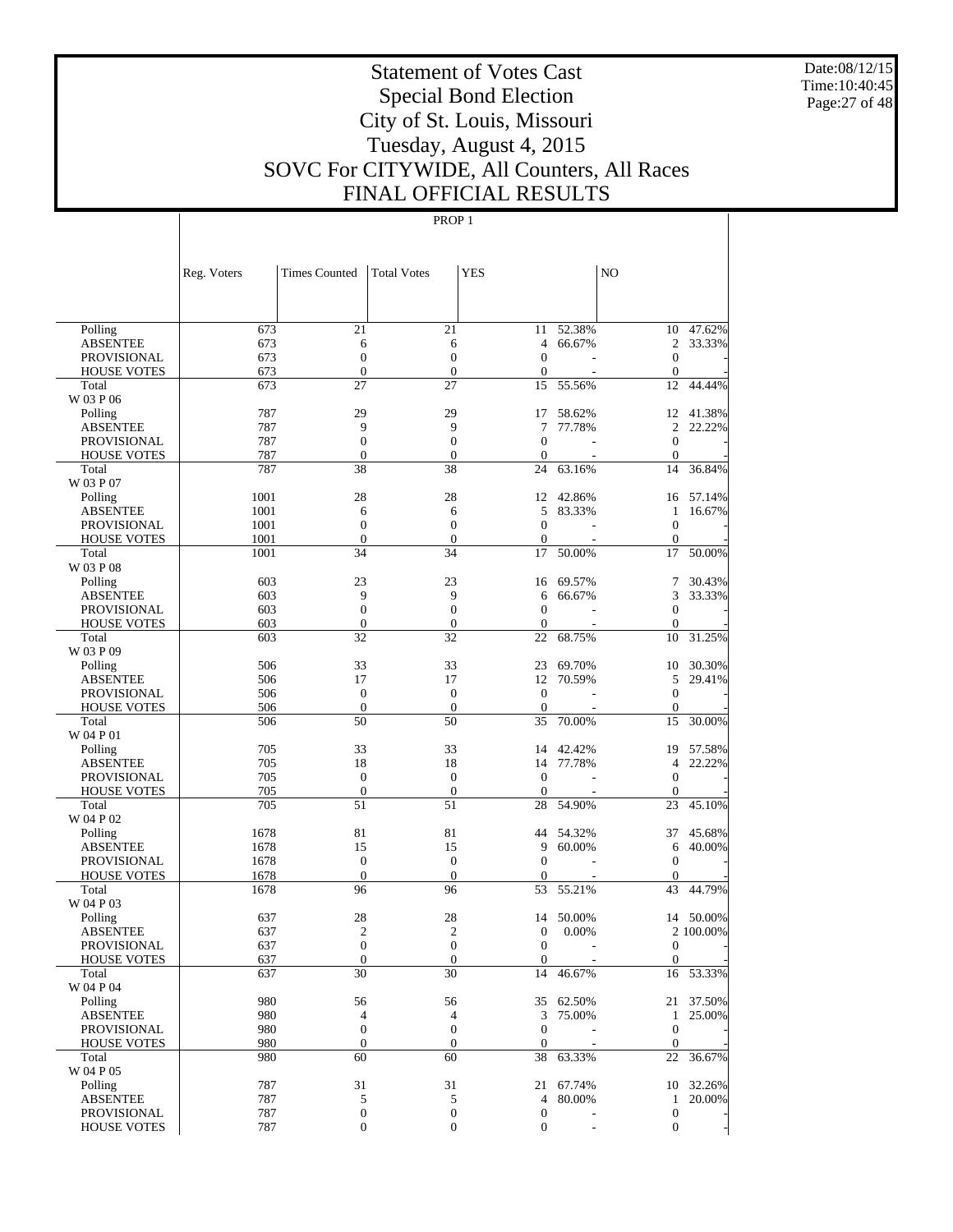Date:08/12/15 Time:10:40:45 Page:28 of 48

# Statement of Votes Cast Special Bond Election City of St. Louis, Missouri Tuesday, August 4, 2015 SOVC For CITYWIDE, All Counters, All Races FINAL OFFICIAL RESULTS

|                             | Reg. Voters | <b>Times Counted</b>             | <b>Total Votes</b>               | <b>YES</b>                 |                        | N <sub>O</sub>                       |           |
|-----------------------------|-------------|----------------------------------|----------------------------------|----------------------------|------------------------|--------------------------------------|-----------|
|                             |             |                                  |                                  |                            |                        |                                      |           |
| Total                       | 787         | 36                               | 36                               | 25                         | 69.44%                 | 11                                   | 30.56%    |
| W 04 P 06                   |             |                                  |                                  |                            |                        |                                      |           |
| Polling                     | 564         | 22                               | 22                               | 16                         | 72.73%                 | 6                                    | 27.27%    |
| <b>ABSENTEE</b>             | 564         | 3                                | 3                                |                            | 3 100,00%              | $\boldsymbol{0}$                     | 0.00%     |
| <b>PROVISIONAL</b>          | 564<br>564  | $\mathbf{0}$<br>$\boldsymbol{0}$ | $\mathbf{0}$<br>$\boldsymbol{0}$ | $\theta$<br>$\overline{0}$ |                        | $\boldsymbol{0}$<br>$\boldsymbol{0}$ |           |
| <b>HOUSE VOTES</b><br>Total | 564         | 25                               | 25                               | 19                         | 76.00%                 | 6                                    | 24.00%    |
| W 04 P 07                   |             |                                  |                                  |                            |                        |                                      |           |
| Polling                     | 827         | 54                               | 54                               | 29                         | 53.70%                 | 25                                   | 46.30%    |
| <b>ABSENTEE</b>             | 827         | 12                               | 12                               | 8                          | 66.67%                 | $\overline{4}$                       | 33.33%    |
| <b>PROVISIONAL</b>          | 827         | $\boldsymbol{0}$                 | $\boldsymbol{0}$                 | $\theta$                   |                        | $\boldsymbol{0}$                     |           |
| <b>HOUSE VOTES</b>          | 827         | $\boldsymbol{0}$                 | $\boldsymbol{0}$                 | $\mathbf{0}$               |                        | $\boldsymbol{0}$                     |           |
| Total                       | 827         | 66                               | 66                               | 37                         | 56.06%                 | 29                                   | 43.94%    |
| W 04 P 08                   |             |                                  |                                  |                            |                        |                                      |           |
| Polling                     | 184         | 11                               | 10                               | 6                          | 60.00%                 | $\overline{4}$                       | 40.00%    |
| <b>ABSENTEE</b>             | 184         | $\mathfrak{2}$                   | $\mathfrak{2}$                   |                            | 2 100,00%              | $\boldsymbol{0}$                     | 0.00%     |
| <b>PROVISIONAL</b>          | 184         | $\boldsymbol{0}$                 | $\mathbf{0}$                     | $\mathbf{0}$               |                        | $\boldsymbol{0}$                     |           |
| <b>HOUSE VOTES</b>          | 184         | $\boldsymbol{0}$                 | $\boldsymbol{0}$                 | $\mathbf{0}$               |                        | $\mathbf{0}$                         |           |
| Total                       | 184         | 13                               | 12                               | 8                          | 66.67%                 | $\overline{4}$                       | 33.33%    |
| W 04 P 09                   |             |                                  |                                  |                            |                        |                                      |           |
| Polling                     | 149         | 4                                | $\overline{4}$                   |                            | 4 100.00%              | $\boldsymbol{0}$                     | 0.00%     |
| <b>ABSENTEE</b>             | 149         | 1                                | 1                                |                            | 1 100,00%              | $\boldsymbol{0}$                     | 0.00%     |
| <b>PROVISIONAL</b>          | 149         | $\boldsymbol{0}$                 | $\overline{0}$                   | $\mathbf{0}$               |                        | $\boldsymbol{0}$                     |           |
| <b>HOUSE VOTES</b>          | 149<br>149  | $\boldsymbol{0}$<br>5            | $\boldsymbol{0}$                 | $\boldsymbol{0}$           | $\overline{5}$ 100.00% | $\mathbf{0}$<br>$\overline{0}$       |           |
| Total<br>W 04 P 10          |             |                                  | 5                                |                            |                        |                                      | 0.00%     |
| Polling                     | 245         | 9                                | 9                                |                            | 4 44.44%               | 5                                    | 55.56%    |
| <b>ABSENTEE</b>             | 245         | 3                                | 3                                |                            | 3 100.00%              | $\boldsymbol{0}$                     | 0.00%     |
| PROVISIONAL                 | 245         | $\overline{0}$                   | $\mathbf{0}$                     | $\mathbf{0}$               |                        | $\boldsymbol{0}$                     |           |
| <b>HOUSE VOTES</b>          | 245         | $\boldsymbol{0}$                 | $\boldsymbol{0}$                 | $\mathbf{0}$               |                        | $\mathbf{0}$                         |           |
| Total                       | 245         | 12                               | 12                               | 7                          | 58.33%                 | 5                                    | 41.67%    |
| W 05 P 01                   |             |                                  |                                  |                            |                        |                                      |           |
| Polling                     | 533         | 27                               | 26                               | 15                         | 57.69%                 | 11                                   | 42.31%    |
| <b>ABSENTEE</b>             | 533         | 20                               | 20                               | 17                         | 85.00%                 | 3                                    | 15.00%    |
| <b>PROVISIONAL</b>          | 533         | $\boldsymbol{0}$                 | $\theta$                         | $\theta$                   |                        | $\boldsymbol{0}$                     |           |
| <b>HOUSE VOTES</b>          | 533         | $\boldsymbol{0}$                 | $\mathbf{0}$                     | $\overline{0}$             |                        | $\boldsymbol{0}$                     |           |
| Total                       | 533         | 47                               | 46                               | 32                         | 69.57%                 | 14                                   | 30.43%    |
| W 05 P 02                   |             |                                  |                                  |                            |                        |                                      |           |
| Polling                     | 576         | 19                               | 19                               | 8                          | 42.11%                 | 11                                   | 57.89%    |
| <b>ABSENTEE</b>             | 576         | 3                                | 3                                |                            | 3 100,00%              | $\boldsymbol{0}$                     | 0.00%     |
| <b>PROVISIONAL</b>          | 576         | $\boldsymbol{0}$                 | $\mathbf{0}$                     | $\mathbf{0}$               |                        | $\boldsymbol{0}$                     |           |
| <b>HOUSE VOTES</b>          | 576         | $\boldsymbol{0}$<br>22           | $\theta$                         | $\mathbf{0}$               |                        | $\boldsymbol{0}$                     |           |
| Total<br>W 05 P 03          | 576         |                                  | 22                               | 11                         | 50.00%                 | 11                                   | 50.00%    |
|                             | 827         | 31                               | 31                               |                            | 26 83.87%              | 5                                    | 16.13%    |
| Polling<br><b>ABSENTEE</b>  | 827         | 30                               | 29                               |                            | 20 68.97%              | 9                                    | 31.03%    |
| <b>PROVISIONAL</b>          | 827         | $\boldsymbol{0}$                 | $\boldsymbol{0}$                 | $\mathbf{0}$               |                        | $\overline{0}$                       |           |
| <b>HOUSE VOTES</b>          | 827         | $\boldsymbol{0}$                 | $\mathbf{0}$                     | $\mathbf{0}$               |                        | $\boldsymbol{0}$                     |           |
| Total                       | 827         | 61                               | 60                               | 46                         | 76.67%                 | 14                                   | 23.33%    |
| W 05 P 04                   |             |                                  |                                  |                            |                        |                                      |           |
| Polling                     | 501         | 22                               | 22                               | 18                         | 81.82%                 | 4                                    | 18.18%    |
| <b>ABSENTEE</b>             | 501         | 7                                | 7                                | 5                          | 71.43%                 | 2                                    | 28.57%    |
| <b>PROVISIONAL</b>          | 501         | $\boldsymbol{0}$                 | $\boldsymbol{0}$                 | $\mathbf{0}$               |                        | $\boldsymbol{0}$                     |           |
| <b>HOUSE VOTES</b>          | 501         | $\boldsymbol{0}$                 | $\boldsymbol{0}$                 | $\boldsymbol{0}$           |                        | $\mathbf{0}$                         |           |
| Total                       | 501         | 29                               | 29                               | 23                         | 79.31%                 | 6                                    | 20.69%    |
| W 05 P 05                   |             |                                  |                                  |                            |                        |                                      |           |
| Polling                     | 771         | 23                               | 23                               |                            | 11 47.83%              |                                      | 12 52.17% |
| <b>ABSENTEE</b>             | 771         | 5                                | 5                                |                            | 4 80.00%               | $\mathbf{1}$                         | 20.00%    |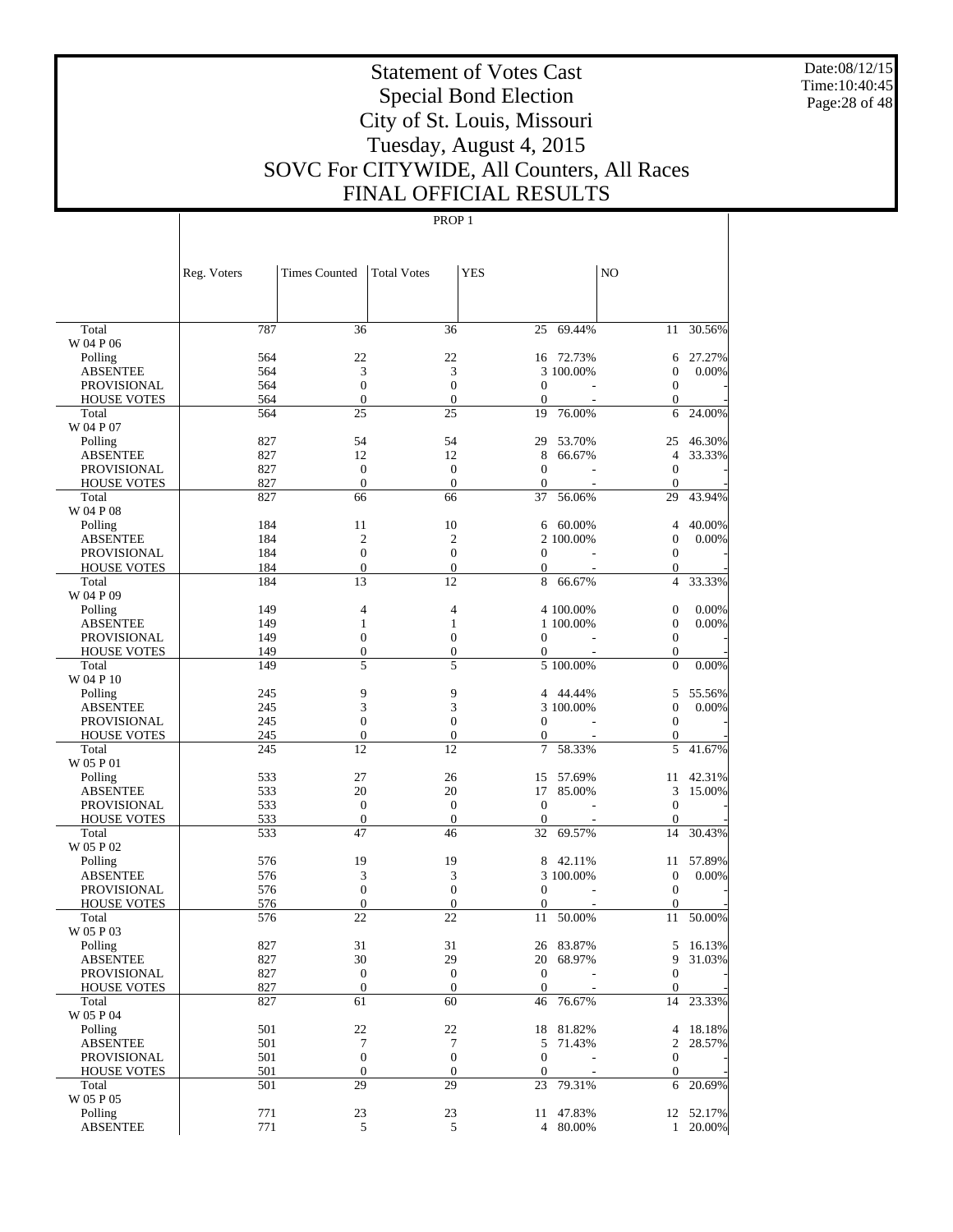Date:08/12/15 Time:10:40:45 Page:29 of 48

# Statement of Votes Cast Special Bond Election City of St. Louis, Missouri Tuesday, August 4, 2015 SOVC For CITYWIDE, All Counters, All Races FINAL OFFICIAL RESULTS

|                             | Reg. Voters | <b>Times Counted</b>           | <b>Total Votes</b> | <b>YES</b>           |                  | NO.                  |                  |
|-----------------------------|-------------|--------------------------------|--------------------|----------------------|------------------|----------------------|------------------|
|                             |             |                                |                    |                      |                  |                      |                  |
| <b>PROVISIONAL</b>          | 771         | $\mathbf{0}$                   | $\overline{0}$     | $\mathbf{0}$         |                  | $\boldsymbol{0}$     |                  |
| <b>HOUSE VOTES</b>          | 771         | $\boldsymbol{0}$               | $\mathbf{0}$       | $\boldsymbol{0}$     |                  | $\boldsymbol{0}$     |                  |
| Total                       | 771         | 28                             | 28                 | 15                   | 53.57%           | 13                   | 46.43%           |
| W 05 P 06                   |             |                                |                    |                      |                  |                      |                  |
| Polling                     | 1014        | 49                             | 49                 | 36                   | 73.47%           | 13                   | 26.53%           |
| <b>ABSENTEE</b>             | 1014        | 13                             | 12                 | 5                    | 41.67%           | 7                    | 58.33%           |
| <b>PROVISIONAL</b>          | 1014        | $\mathbf{0}$                   | $\mathbf{0}$       | $\overline{0}$       |                  | $\mathbf{0}$         |                  |
| <b>HOUSE VOTES</b>          | 1014        | $\boldsymbol{0}$               | $\theta$           | $\theta$             |                  | $\theta$             |                  |
| Total                       | 1014        | 62                             | 61                 | 41                   | 67.21%           | 20                   | 32.79%           |
| W 05 P 07                   | 931         | 31                             | 31                 | 25                   |                  |                      |                  |
| Polling<br><b>ABSENTEE</b>  | 931         | 5                              | 5                  | $\overline{c}$       | 80.65%<br>40.00% | 6<br>3               | 19.35%<br>60.00% |
| <b>PROVISIONAL</b>          | 931         | $\mathbf{0}$                   | $\boldsymbol{0}$   | $\mathbf{0}$         |                  | $\boldsymbol{0}$     |                  |
| <b>HOUSE VOTES</b>          | 931         | $\boldsymbol{0}$               | $\mathbf{0}$       | $\theta$             |                  | $\boldsymbol{0}$     |                  |
| Total                       | 931         | 36                             | 36                 | 27                   | 75.00%           | 9                    | 25.00%           |
| W 05 P 08                   |             |                                |                    |                      |                  |                      |                  |
| Polling                     | 450         | 19                             | 19                 | 8                    | 42.11%           | 11                   | 57.89%           |
| <b>ABSENTEE</b>             | 450         | 9                              | 9                  | 8                    | 88.89%           | 1                    | 11.11%           |
| <b>PROVISIONAL</b>          | 450         | $\boldsymbol{0}$               | $\boldsymbol{0}$   | $\overline{0}$       |                  | $\mathbf{0}$         |                  |
| <b>HOUSE VOTES</b>          | 450         | $\boldsymbol{0}$               | $\boldsymbol{0}$   | $\overline{0}$       |                  | $\mathbf{0}$         |                  |
| Total                       | 450         | 28                             | 28                 | 16                   | 57.14%           | 12                   | 42.86%           |
| W 06 P 01                   |             |                                |                    |                      |                  |                      |                  |
| Polling                     | 828         | 75                             | 74                 | 52                   | 70.27%           | 22                   | 29.73%           |
| <b>ABSENTEE</b>             | 828         | 3                              | 3                  | $\overline{c}$       | 66.67%           | 1                    | 33.33%           |
| <b>PROVISIONAL</b>          | 828         | $\mathbf{0}$<br>$\overline{0}$ | $\mathbf{0}$       | $\theta$             |                  | $\mathbf{0}$         |                  |
| <b>HOUSE VOTES</b><br>Total | 828<br>828  | 78                             | $\mathbf{0}$<br>77 | $\overline{0}$<br>54 | 70.13%           | $\theta$<br>23       | 29.87%           |
| W 06 P 02                   |             |                                |                    |                      |                  |                      |                  |
| Polling                     | 747         | 124                            | 124                | 83                   | 66.94%           | 41                   | 33.06%           |
| <b>ABSENTEE</b>             | 747         | 7                              | 7                  |                      | 7 100,00%        | $\boldsymbol{0}$     | $0.00\%$         |
| <b>PROVISIONAL</b>          | 747         | $\mathbf{0}$                   | $\boldsymbol{0}$   | $\overline{0}$       |                  | $\boldsymbol{0}$     |                  |
| <b>HOUSE VOTES</b>          | 747         | $\overline{0}$                 | $\mathbf{0}$       | $\overline{0}$       |                  | $\theta$             |                  |
| Total                       | 747         | 131                            | 131                | 90                   | 68.70%           | 41                   | 31.30%           |
| W 06 P 03                   |             |                                |                    |                      |                  |                      |                  |
| Polling                     | 976         | 69                             | 69                 | 45                   | 65.22%           | 24                   | 34.78%           |
| <b>ABSENTEE</b>             | 976         | 3                              | 3                  |                      | 3 100.00%        | $\boldsymbol{0}$     | $0.00\%$         |
| <b>PROVISIONAL</b>          | 976         | $\mathbf{0}$                   | $\mathbf{0}$       | $\overline{0}$       |                  | $\boldsymbol{0}$     |                  |
| <b>HOUSE VOTES</b><br>Total | 976<br>976  | $\boldsymbol{0}$<br>72         | $\mathbf{0}$<br>72 | $\overline{0}$<br>48 | 66.67%           | $\overline{0}$<br>24 | 33.33%           |
| W 06 P 04                   |             |                                |                    |                      |                  |                      |                  |
| Polling                     | 1007        | 118                            | 118                | 69                   | 58.47%           | 49                   | 41.53%           |
| <b>ABSENTEE</b>             | 1007        | 10                             | 10                 |                      | 10 100.00%       | $\boldsymbol{0}$     | $0.00\%$         |
| <b>PROVISIONAL</b>          | 1007        | $\boldsymbol{0}$               | $\mathbf{0}$       | $\mathbf{0}$         |                  | $\boldsymbol{0}$     |                  |
| <b>HOUSE VOTES</b>          | 1007        | $\mathbf{0}$                   | $\mathbf{0}$       | $\overline{0}$       |                  | $\overline{0}$       |                  |
| Total                       | 1007        | 128                            | 128                | 79                   | 61.72%           | 49                   | 38.28%           |
| W 06 P 05                   |             |                                |                    |                      |                  |                      |                  |
| Polling                     | 422         | 79                             | 79                 |                      | 59 74.68%        |                      | 20 25.32%        |
| <b>ABSENTEE</b>             | 422         | 11                             | 11                 | 9                    | 81.82%           | 2                    | 18.18%           |
| <b>PROVISIONAL</b>          | 422         | $\boldsymbol{0}$               | $\mathbf{0}$       | $\theta$             |                  | $\boldsymbol{0}$     |                  |
| <b>HOUSE VOTES</b>          | 422         | $\mathbf{0}$<br>90             | $\mathbf{0}$<br>90 | $\theta$             | 75.56%           | $\theta$             |                  |
| Total<br>W 06 P 06          | 422         |                                |                    | 68                   |                  | 22                   | 24.44%           |
| Polling                     | 872         | 54                             | 54                 | 37                   | 68.52%           |                      | 17 31.48%        |
| <b>ABSENTEE</b>             | 872         | 7                              | 7                  | 5                    | 71.43%           | $\overline{c}$       | 28.57%           |
| <b>PROVISIONAL</b>          | 872         | $\boldsymbol{0}$               | $\boldsymbol{0}$   | $\mathbf{0}$         |                  | $\boldsymbol{0}$     |                  |
| <b>HOUSE VOTES</b>          | 872         | $\boldsymbol{0}$               | $\boldsymbol{0}$   | $\theta$             |                  | $\boldsymbol{0}$     |                  |
| Total                       | 872         | 61                             | 61                 | 42                   | 68.85%           |                      | 19 31.15%        |
| W 06 P 07                   |             |                                |                    |                      |                  |                      |                  |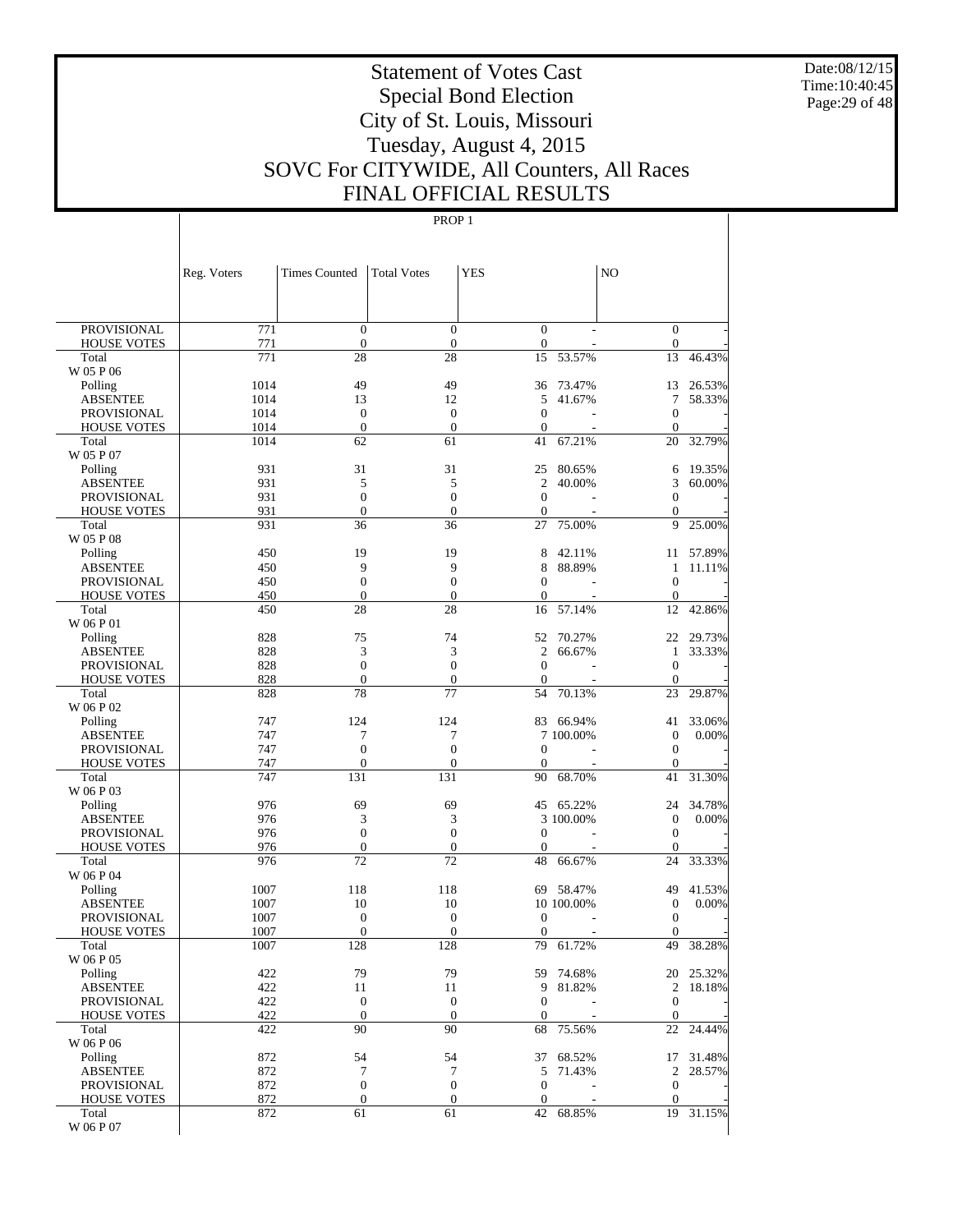Date:08/12/15 Time:10:40:45 Page:30 of 48

# Statement of Votes Cast Special Bond Election City of St. Louis, Missouri Tuesday, August 4, 2015 SOVC For CITYWIDE, All Counters, All Races FINAL OFFICIAL RESULTS

|                             | Reg. Voters  | <b>Times Counted</b>   | <b>Total Votes</b>     | <b>YES</b>            |           | N <sub>O</sub>        |           |
|-----------------------------|--------------|------------------------|------------------------|-----------------------|-----------|-----------------------|-----------|
|                             |              |                        |                        |                       |           |                       |           |
| Polling                     | 1289         | 114                    | 114                    | 75                    | 65.79%    | 39                    | 34.21%    |
| <b>ABSENTEE</b>             | 1289         | 14                     | 14                     | 13                    | 92.86%    | $\mathbf{1}$          | 7.14%     |
| PROVISIONAL                 | 1289         | $\boldsymbol{0}$       | $\boldsymbol{0}$       | $\mathbf{0}$          |           | $\boldsymbol{0}$      |           |
| <b>HOUSE VOTES</b>          | 1289         | $\boldsymbol{0}$       | $\boldsymbol{0}$       | $\mathbf{0}$          |           | $\mathbf{0}$          |           |
| Total                       | 1289         | 128                    | 128                    | 88                    | 68.75%    | 40                    | 31.25%    |
| W 06 P 08                   |              |                        |                        |                       |           |                       |           |
| Polling                     | 995          | 64                     | 64                     | 46                    | 71.88%    | 18                    | 28.13%    |
| <b>ABSENTEE</b>             | 995          | 6                      | 6                      | 5                     | 83.33%    | $\mathbf{1}$          | 16.67%    |
| PROVISIONAL                 | 995          | $\boldsymbol{0}$       | $\boldsymbol{0}$       | $\mathbf{0}$          |           | $\mathbf{0}$          |           |
| <b>HOUSE VOTES</b>          | 995          | $\boldsymbol{0}$       | $\boldsymbol{0}$       | $\mathbf{0}$          |           | $\mathbf{0}$          |           |
| Total                       | 995          | 70                     | 70                     | 51                    | 72.86%    | 19                    | 27.14%    |
| W 06 P 09                   |              |                        |                        |                       |           |                       |           |
| Polling                     | 137          | 10                     | 10                     | 5                     | 50.00%    | 5                     | 50.00%    |
| <b>ABSENTEE</b>             | 137          | $\mathbf{1}$           | 1                      |                       | 1 100.00% | $\boldsymbol{0}$      | 0.00%     |
| PROVISIONAL                 | 137          | $\boldsymbol{0}$       | $\boldsymbol{0}$       | 0                     |           | $\boldsymbol{0}$      |           |
| <b>HOUSE VOTES</b><br>Total | 137<br>137   | $\mathbf{0}$<br>11     | $\boldsymbol{0}$<br>11 | $\boldsymbol{0}$<br>6 | 54.55%    | $\boldsymbol{0}$<br>5 | 45.45%    |
| W 07 P 01                   |              |                        |                        |                       |           |                       |           |
| Polling                     | 643          | 54                     | 54                     | 35                    | 64.81%    | 19                    | 35.19%    |
| <b>ABSENTEE</b>             | 643          | 3                      | 3                      | 1                     | 33.33%    | $\overline{c}$        | 66.67%    |
| PROVISIONAL                 | 643          | $\boldsymbol{0}$       | $\boldsymbol{0}$       | $\mathbf{0}$          |           | $\mathbf{0}$          |           |
| <b>HOUSE VOTES</b>          | 643          | $\boldsymbol{0}$       | $\boldsymbol{0}$       | $\mathbf{0}$          |           | $\mathbf{0}$          |           |
| Total                       | 643          | 57                     | 57                     | 36                    | 63.16%    | 21                    | 36.84%    |
| W 07 P 02                   |              |                        |                        |                       |           |                       |           |
| Polling                     | 598          | 58                     | 58                     | 28                    | 48.28%    | 30                    | 51.72%    |
| <b>ABSENTEE</b>             | 598          | $\overline{c}$         | $\overline{c}$         | 1                     | 50.00%    | $\mathbf{1}$          | 50.00%    |
| PROVISIONAL                 | 598          | $\boldsymbol{0}$       | $\boldsymbol{0}$       | $\mathbf{0}$          |           | $\mathbf{0}$          |           |
| <b>HOUSE VOTES</b>          | 598          | $\boldsymbol{0}$       | $\boldsymbol{0}$       | $\mathbf{0}$          |           | $\mathbf{0}$          |           |
| Total                       | 598          | 60                     | 60                     | 29                    | 48.33%    | 31                    | 51.67%    |
| W 07 P 03                   |              |                        |                        |                       |           |                       |           |
| Polling                     | 559          | 81                     | 81                     | 48                    | 59.26%    | 33                    | 40.74%    |
| <b>ABSENTEE</b>             | 559          | 3                      | 3                      | $\mathfrak{2}$        | 66.67%    | $\mathbf{1}$          | 33.33%    |
| PROVISIONAL                 | 559          | $\boldsymbol{0}$       | $\boldsymbol{0}$       | $\boldsymbol{0}$      |           | $\mathbf{0}$          |           |
| <b>HOUSE VOTES</b>          | 559          | $\boldsymbol{0}$       | $\boldsymbol{0}$       | $\mathbf{0}$          |           | $\mathbf{0}$          |           |
| Total                       | 559          | 84                     | 84                     | 50                    | 59.52%    | 34                    | 40.48%    |
| W 07 P 04                   |              |                        |                        |                       |           |                       |           |
| Polling                     | 1411         | 80                     | 79                     | 50                    | 63.29%    | 29                    | 36.71%    |
| <b>ABSENTEE</b>             | 1411         | 9                      | 9                      | 7                     | 77.78%    | $\overline{c}$        | 22.22%    |
| PROVISIONAL                 | 1411         | $\boldsymbol{0}$       | $\boldsymbol{0}$       | $\mathbf{0}$          |           | $\boldsymbol{0}$      |           |
| <b>HOUSE VOTES</b><br>Total | 1411<br>1411 | $\boldsymbol{0}$<br>89 | $\boldsymbol{0}$<br>88 | $\mathbf{0}$<br>57    | 64.77%    | $\mathbf{0}$<br>31    | 35.23%    |
| W 07 P 05                   |              |                        |                        |                       |           |                       |           |
| Polling                     | 1506         | 131                    | 131                    | 83                    | 63.36%    | 48                    | 36.64%    |
| <b>ABSENTEE</b>             | 1506         | 15                     | 15                     | 12                    | 80.00%    | 3                     | 20.00%    |
| <b>PROVISIONAL</b>          | 1506         | $\boldsymbol{0}$       | $\boldsymbol{0}$       | $\boldsymbol{0}$      | ÷         | $\mathbf{0}$          |           |
| <b>HOUSE VOTES</b>          | 1506         | $\boldsymbol{0}$       | $\mathbf{0}$           | $\mathbf{0}$          |           | $\overline{0}$        |           |
| Total                       | 1506         | 146                    | 146                    | 95                    | 65.07%    | 51                    | 34.93%    |
| W 07 P 06                   |              |                        |                        |                       |           |                       |           |
| Polling                     | 1792         | 155                    | 155                    |                       | 80 51.61% |                       | 75 48.39% |
| <b>ABSENTEE</b>             | 1792         | 13                     | 13                     | 8                     | 61.54%    | 5                     | 38.46%    |
| PROVISIONAL                 | 1792         | $\boldsymbol{0}$       | $\boldsymbol{0}$       | $\mathbf{0}$          |           | $\boldsymbol{0}$      |           |
| <b>HOUSE VOTES</b>          | 1792         | $\boldsymbol{0}$       | $\mathbf{0}$           | $\boldsymbol{0}$      |           | $\mathbf{0}$          |           |
| Total                       | 1792         | 168                    | 168                    | 88                    | 52.38%    | 80                    | 47.62%    |
| W 08 P 01                   |              |                        |                        |                       |           |                       |           |
| Polling                     | 970          | 121                    | 120                    |                       | 76 63.33% | 44                    | 36.67%    |
| <b>ABSENTEE</b>             | 970          | $\mathfrak{Z}$         | 3                      | $\mathbf{1}$          | 33.33%    | $\overline{2}$        | 66.67%    |
| PROVISIONAL                 | 970          | $\boldsymbol{0}$       | $\boldsymbol{0}$       | $\boldsymbol{0}$      |           | $\mathbf{0}$          |           |
| <b>HOUSE VOTES</b>          | 970          | $\boldsymbol{0}$       | $\boldsymbol{0}$       | $\boldsymbol{0}$      |           | $\mathbf{0}$          |           |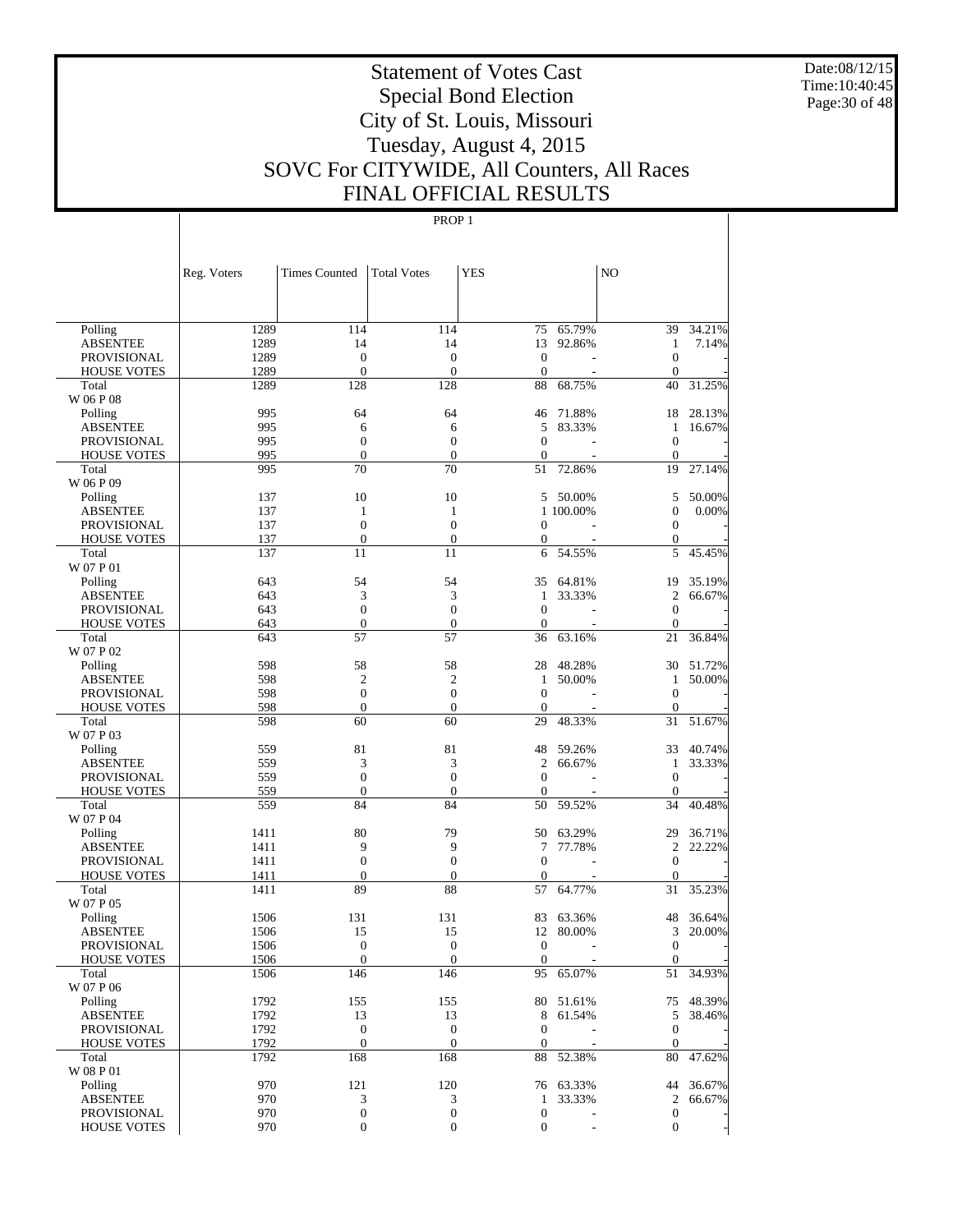Date:08/12/15 Time:10:40:45 Page:31 of 48

# Statement of Votes Cast Special Bond Election City of St. Louis, Missouri Tuesday, August 4, 2015 SOVC For CITYWIDE, All Counters, All Races FINAL OFFICIAL RESULTS

|                            | Reg. Voters  | <b>Times Counted</b>   | <b>Total Votes</b>     | <b>YES</b>       |                  | N <sub>O</sub>         |                  |
|----------------------------|--------------|------------------------|------------------------|------------------|------------------|------------------------|------------------|
|                            |              |                        |                        |                  |                  |                        |                  |
| Total                      | 970          | 124                    | 123                    | 77               | 62.60%           | 46                     | 37.40%           |
| W 08 P 02                  |              |                        |                        |                  |                  |                        |                  |
| Polling                    | 746          | 65                     | 65                     | 35               | 53.85%           |                        | 30 46.15%        |
| <b>ABSENTEE</b>            | 746          | 5                      | 5                      | $\overline{4}$   | 80.00%           | 1                      | 20.00%           |
| PROVISIONAL                | 746          | $\boldsymbol{0}$       | $\boldsymbol{0}$       | $\mathbf{0}$     |                  | $\boldsymbol{0}$       |                  |
| <b>HOUSE VOTES</b>         | 746<br>746   | $\boldsymbol{0}$<br>70 | $\boldsymbol{0}$<br>70 | $\theta$<br>39   | 55.71%           | $\boldsymbol{0}$<br>31 | 44.29%           |
| Total<br>W 08 P 03         |              |                        |                        |                  |                  |                        |                  |
| Polling                    | 610          | 47                     | 47                     | 26               | 55.32%           | 21                     | 44.68%           |
| <b>ABSENTEE</b>            | 610          | 6                      | 6                      |                  | 6 100.00%        | $\boldsymbol{0}$       | 0.00%            |
| <b>PROVISIONAL</b>         | 610          | $\boldsymbol{0}$       | $\boldsymbol{0}$       | $\overline{0}$   |                  | $\boldsymbol{0}$       |                  |
| <b>HOUSE VOTES</b>         | 610          | $\boldsymbol{0}$       | $\boldsymbol{0}$       | $\theta$         |                  | $\boldsymbol{0}$       |                  |
| Total                      | 610          | 53                     | 53                     | 32               | 60.38%           | 21                     | 39.62%           |
| W 08 P 04                  | 1383         | 157                    | 157                    | 95               | 60.51%           | 62                     | 39.49%           |
| Polling<br><b>ABSENTEE</b> | 1383         | 16                     | 16                     | 11               | 68.75%           | 5                      | 31.25%           |
| PROVISIONAL                | 1383         | $\boldsymbol{0}$       | $\boldsymbol{0}$       | $\mathbf{0}$     |                  | $\mathbf{0}$           |                  |
| <b>HOUSE VOTES</b>         | 1383         | $\boldsymbol{0}$       | $\boldsymbol{0}$       | $\mathbf{0}$     |                  | $\boldsymbol{0}$       |                  |
| Total                      | 1383         | 173                    | 173                    | 106              | 61.27%           | 67                     | 38.73%           |
| W 08 P 05                  |              |                        |                        |                  |                  |                        |                  |
| Polling                    | 1394         | 173                    | 172                    | 109              | 63.37%           | 63                     | 36.63%           |
| ABSENTEE                   | 1394         | 9                      | 9                      | 5                | 55.56%           | $\overline{4}$         | 44.44%           |
| <b>PROVISIONAL</b>         | 1394         | $\boldsymbol{0}$       | $\boldsymbol{0}$       | $\mathbf{0}$     |                  | $\mathbf{0}$           |                  |
| <b>HOUSE VOTES</b>         | 1394         | $\boldsymbol{0}$       | $\boldsymbol{0}$       | $\mathbf{0}$     |                  | $\boldsymbol{0}$       |                  |
| Total                      | 1394         | 182                    | 181                    | 114              | 62.98%           | 67                     | 37.02%           |
| W 08 P 06                  |              |                        |                        |                  |                  |                        |                  |
| Polling                    | 87           | $\mathbf{1}$           | $\mathbf{1}$           |                  | 1 100.00%        | $\boldsymbol{0}$       | 0.00%            |
| <b>ABSENTEE</b>            | 87           | $\boldsymbol{0}$       | $\boldsymbol{0}$       | $\mathbf{0}$     |                  | $\boldsymbol{0}$       |                  |
| PROVISIONAL                | 87           | $\boldsymbol{0}$       | $\boldsymbol{0}$       | $\mathbf{0}$     |                  | $\mathbf{0}$           |                  |
| <b>HOUSE VOTES</b>         | 87           | $\boldsymbol{0}$       | $\boldsymbol{0}$       | $\mathbf{0}$     |                  | $\mathbf{0}$           |                  |
| Total                      | 87           | $\mathbf{1}$           | 1                      |                  | 1 100.00%        | $\overline{0}$         | 0.00%            |
| W 08 P 07                  |              |                        |                        |                  |                  |                        |                  |
| Polling<br><b>ABSENTEE</b> | 493<br>493   | 48<br>10               | 48<br>9                | 33<br>6          | 68.75%<br>66.67% | 15<br>3                | 31.25%<br>33.33% |
| <b>PROVISIONAL</b>         | 493          | $\boldsymbol{0}$       | $\boldsymbol{0}$       | $\theta$         |                  | $\mathbf{0}$           |                  |
| <b>HOUSE VOTES</b>         | 493          | $\boldsymbol{0}$       | $\boldsymbol{0}$       | $\theta$         |                  | $\boldsymbol{0}$       |                  |
| Total                      | 493          | 58                     | 57                     | 39               | 68.42%           | 18                     | 31.58%           |
| W 08 P 08                  |              |                        |                        |                  |                  |                        |                  |
| Polling                    | 845          | 136                    | 136                    | 76               | 55.88%           | 60                     | 44.12%           |
| <b>ABSENTEE</b>            | 845          | 19                     | 19                     | 12               | 63.16%           | 7                      | 36.84%           |
| <b>PROVISIONAL</b>         | 845          | $\boldsymbol{0}$       | $\boldsymbol{0}$       | $\boldsymbol{0}$ |                  | $\boldsymbol{0}$       |                  |
| <b>HOUSE VOTES</b>         | 845          | $\boldsymbol{0}$       | $\boldsymbol{0}$       | $\mathbf{0}$     |                  | $\boldsymbol{0}$       |                  |
| Total                      | 845          | 155                    | 155                    | 88               | 56.77%           | 67                     | 43.23%           |
| W 08 P 09                  |              |                        |                        |                  |                  |                        |                  |
| Polling                    | 872          | 88                     | 88                     | 68               | 77.27%           |                        | 20 22.73%        |
| <b>ABSENTEE</b>            | 872          | 5                      | 5                      | $\mathfrak{Z}$   | 60.00%           | 2                      | 40.00%           |
| PROVISIONAL                | 872          | $\boldsymbol{0}$       | $\boldsymbol{0}$       | $\mathbf{0}$     |                  | $\mathbf{0}$           |                  |
| <b>HOUSE VOTES</b>         | 872          | $\boldsymbol{0}$       | $\boldsymbol{0}$       | $\mathbf{0}$     |                  | $\boldsymbol{0}$       |                  |
| Total                      | 872          | 93                     | 93                     | 71               | 76.34%           | 22                     | 23.66%           |
| W 09 P 01                  |              | 57                     | 56                     | 37               |                  |                        | 33.93%           |
| Polling<br><b>ABSENTEE</b> | 1052<br>1052 | 7                      | 7                      | $\overline{4}$   | 66.07%<br>57.14% | 19<br>3                | 42.86%           |
| <b>PROVISIONAL</b>         | 1052         | $\boldsymbol{0}$       | $\boldsymbol{0}$       | $\mathbf{0}$     |                  | $\boldsymbol{0}$       |                  |
| <b>HOUSE VOTES</b>         | 1052         | $\boldsymbol{0}$       | $\boldsymbol{0}$       | $\boldsymbol{0}$ |                  | $\boldsymbol{0}$       |                  |
| Total                      | 1052         | 64                     | 63                     | 41               | 65.08%           | 22                     | 34.92%           |
| W 09 P 02                  |              |                        |                        |                  |                  |                        |                  |
| Polling                    | 1325         | 94                     | 94                     | 67               | 71.28%           |                        | 27 28.72%        |
| <b>ABSENTEE</b>            | 1325         | 19                     | 19                     | 11               | 57.89%           |                        | 8 42.11%         |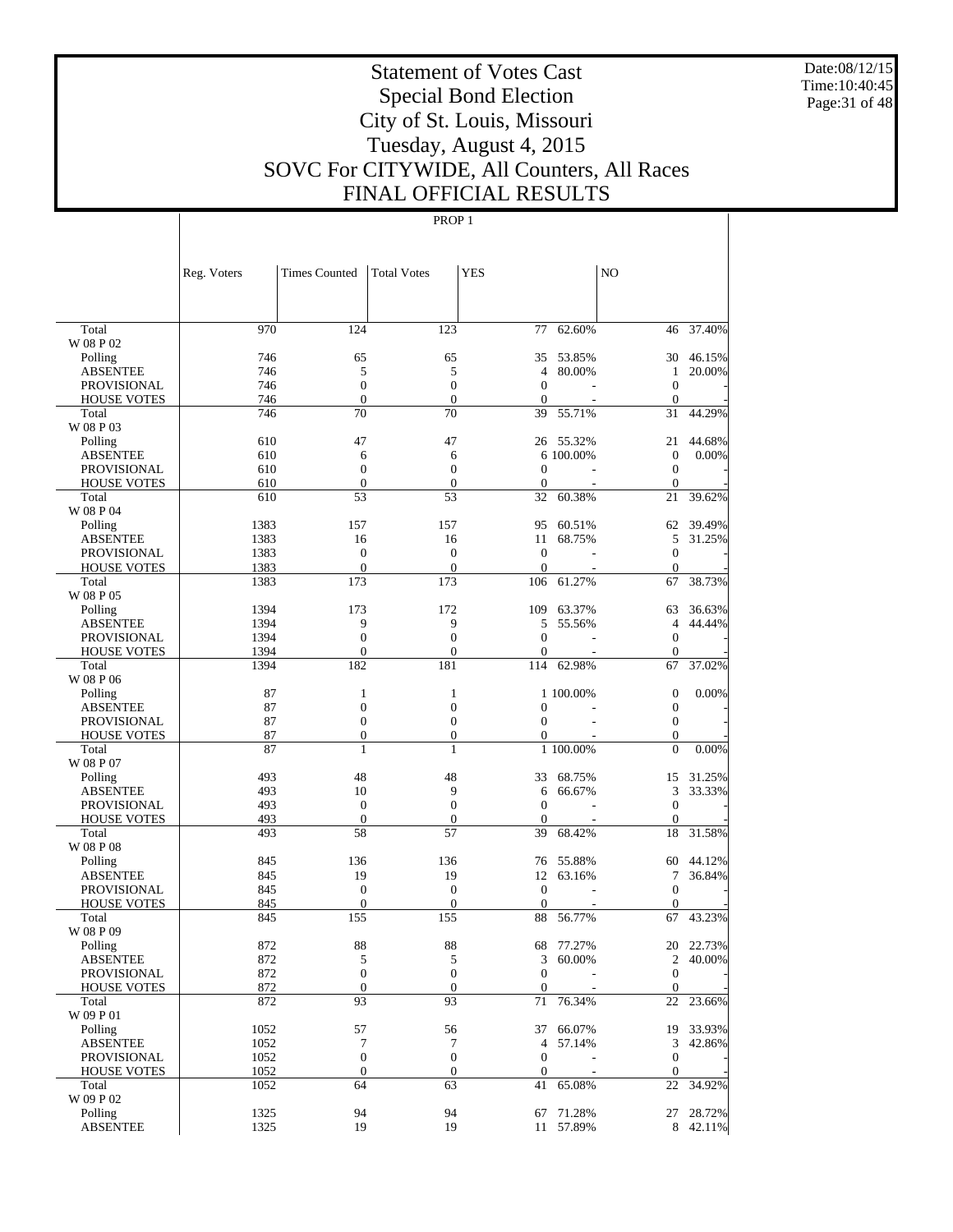Date:08/12/15 Time:10:40:45 Page:32 of 48

# Statement of Votes Cast Special Bond Election City of St. Louis, Missouri Tuesday, August 4, 2015 SOVC For CITYWIDE, All Counters, All Races FINAL OFFICIAL RESULTS

|                                       | Reg. Voters  | <b>Times Counted</b>                 | <b>Total Votes</b>                 | <b>YES</b>                   |           | N <sub>O</sub>                     |           |
|---------------------------------------|--------------|--------------------------------------|------------------------------------|------------------------------|-----------|------------------------------------|-----------|
|                                       |              |                                      |                                    |                              |           |                                    |           |
|                                       |              |                                      |                                    |                              |           |                                    |           |
| <b>PROVISIONAL</b>                    | 1325         | $\boldsymbol{0}$                     | $\mathbf{0}$                       | $\mathbf{0}$                 |           | $\boldsymbol{0}$                   |           |
| <b>HOUSE VOTES</b><br>Total           | 1325<br>1325 | $\boldsymbol{0}$<br>113              | $\boldsymbol{0}$<br>113            | $\mathbf{0}$<br>78           | 69.03%    | $\boldsymbol{0}$<br>35             | 30.97%    |
| W 09 P 03                             |              |                                      |                                    |                              |           |                                    |           |
| Polling                               | 799          | 92                                   | 92                                 | 54                           | 58.70%    | 38                                 | 41.30%    |
| <b>ABSENTEE</b>                       | 799          | 5                                    | 5                                  |                              | 5 100.00% | $\boldsymbol{0}$                   | 0.00%     |
| <b>PROVISIONAL</b>                    | 799          | $\boldsymbol{0}$                     | $\boldsymbol{0}$                   | $\mathbf{0}$                 |           | $\boldsymbol{0}$                   |           |
| <b>HOUSE VOTES</b>                    | 799          | $\boldsymbol{0}$                     | $\overline{0}$                     | $\theta$                     |           | $\theta$                           |           |
| Total                                 | 799          | 97                                   | 97                                 | 59                           | 60.82%    | 38                                 | 39.18%    |
| W 09 P 04<br>Polling                  | 577          | 61                                   | 61                                 | 36                           | 59.02%    | 25                                 | 40.98%    |
| <b>ABSENTEE</b>                       | 577          | 3                                    | 3                                  | $\mathfrak{2}$               | 66.67%    | 1                                  | 33.33%    |
| <b>PROVISIONAL</b>                    | 577          | $\boldsymbol{0}$                     | $\boldsymbol{0}$                   | $\mathbf{0}$                 |           | $\mathbf{0}$                       |           |
| <b>HOUSE VOTES</b>                    | 577          | $\boldsymbol{0}$                     | $\boldsymbol{0}$                   | $\theta$                     |           | $\mathbf{0}$                       |           |
| Total                                 | 577          | 64                                   | 64                                 | 38                           | 59.38%    | 26                                 | 40.63%    |
| W 09 P 05                             |              |                                      |                                    |                              |           |                                    |           |
| Polling                               | 685          | 61                                   | 61                                 | 33                           | 54.10%    | 28                                 | 45.90%    |
| <b>ABSENTEE</b>                       | 685          | $\boldsymbol{0}$                     | $\boldsymbol{0}$                   | $\theta$                     |           | $\boldsymbol{0}$                   |           |
| <b>PROVISIONAL</b>                    | 685<br>685   | $\boldsymbol{0}$<br>$\boldsymbol{0}$ | $\boldsymbol{0}$<br>$\mathbf{0}$   | $\mathbf{0}$<br>$\theta$     |           | $\boldsymbol{0}$<br>$\overline{0}$ |           |
| <b>HOUSE VOTES</b><br>Total           | 685          | 61                                   | 61                                 | 33                           | 54.10%    | 28                                 | 45.90%    |
| W 09 P 06                             |              |                                      |                                    |                              |           |                                    |           |
| Polling                               | 894          | 40                                   | 40                                 | 19                           | 47.50%    | 21                                 | 52.50%    |
| <b>ABSENTEE</b>                       | 894          | 3                                    | $\overline{2}$                     |                              | 2 100,00% | $\boldsymbol{0}$                   | $0.00\%$  |
| <b>PROVISIONAL</b>                    | 894          | $\boldsymbol{0}$                     | $\boldsymbol{0}$                   | $\mathbf{0}$                 |           | $\boldsymbol{0}$                   |           |
| <b>HOUSE VOTES</b>                    | 894          | $\boldsymbol{0}$                     | $\boldsymbol{0}$                   | $\overline{0}$               |           | $\overline{0}$                     |           |
| Total                                 | 894          | 43                                   | 42                                 | 21                           | 50.00%    | 21                                 | 50.00%    |
| W 09 P 07                             |              |                                      |                                    |                              |           |                                    |           |
| Polling                               | 68<br>68     | 2<br>$\boldsymbol{0}$                | $\overline{c}$<br>$\boldsymbol{0}$ | $\mathbf{0}$<br>$\mathbf{0}$ | 0.00%     |                                    | 2 100.00% |
| <b>ABSENTEE</b><br><b>PROVISIONAL</b> | 68           | $\boldsymbol{0}$                     | $\boldsymbol{0}$                   | $\mathbf{0}$                 |           | 0<br>$\boldsymbol{0}$              |           |
| <b>HOUSE VOTES</b>                    | 68           | $\boldsymbol{0}$                     | $\boldsymbol{0}$                   | $\boldsymbol{0}$             |           | $\mathbf{0}$                       |           |
| Total                                 | 68           | $\overline{c}$                       | $\overline{2}$                     | $\overline{0}$               | 0.00%     |                                    | 2 100.00% |
| W 09 P 08                             |              |                                      |                                    |                              |           |                                    |           |
| Polling                               | 367          | 26                                   | 26                                 | 16                           | 61.54%    | 10                                 | 38.46%    |
| <b>ABSENTEE</b>                       | 367          | $\overline{c}$                       | $\overline{2}$                     | 1                            | 50.00%    | 1                                  | 50.00%    |
| <b>PROVISIONAL</b>                    | 367          | $\boldsymbol{0}$                     | $\boldsymbol{0}$                   | $\mathbf{0}$                 |           | $\mathbf{0}$                       |           |
| <b>HOUSE VOTES</b>                    | 367          | $\boldsymbol{0}$<br>28               | $\boldsymbol{0}$<br>28             | $\mathbf{0}$                 | 60.71%    | $\boldsymbol{0}$                   | 39.29%    |
| Total<br>W 09 P 09                    | 367          |                                      |                                    | 17                           |           | 11                                 |           |
| Polling                               | 296          | 21                                   | 21                                 | 11                           | 52.38%    |                                    | 10 47.62% |
| <b>ABSENTEE</b>                       | 296          | $\mathfrak{2}$                       | $\overline{c}$                     | $\mathbf{0}$                 | 0.00%     |                                    | 2 100.00% |
| PROVISIONAL                           | 296          | $\boldsymbol{0}$                     | $\boldsymbol{0}$                   | $\mathbf{0}$                 |           | $\boldsymbol{0}$                   |           |
| <b>HOUSE VOTES</b>                    | 296          | $\boldsymbol{0}$                     | $\mathbf{0}$                       | $\mathbf{0}$                 |           | $\boldsymbol{0}$                   |           |
| Total                                 | 296          | 23                                   | 23                                 | 11                           | 47.83%    | 12                                 | 52.17%    |
| W 10 P 01                             |              |                                      |                                    |                              |           |                                    |           |
| Polling<br><b>ABSENTEE</b>            | 1158         | 113                                  | 113                                | 68                           | 60.18%    |                                    | 45 39.82% |
| PROVISIONAL                           | 1158<br>1158 | 12<br>$\boldsymbol{0}$               | 12<br>$\boldsymbol{0}$             | 7<br>$\mathbf{0}$            | 58.33%    | 5<br>$\boldsymbol{0}$              | 41.67%    |
| <b>HOUSE VOTES</b>                    | 1158         | $\mathbf{0}$                         | $\mathbf{0}$                       | $\overline{0}$               |           | $\mathbf{0}$                       |           |
| Total                                 | 1158         | 125                                  | 125                                | 75                           | 60.00%    | 50                                 | 40.00%    |
| W 10 P 02                             |              |                                      |                                    |                              |           |                                    |           |
| Polling                               | 1017         | 122                                  | 120                                | 60                           | 50.00%    | 60                                 | 50.00%    |
| <b>ABSENTEE</b>                       | 1017         | 10                                   | 10                                 | 5                            | 50.00%    | 5                                  | 50.00%    |
| PROVISIONAL                           | 1017         | $\boldsymbol{0}$                     | $\boldsymbol{0}$                   | $\mathbf{0}$                 |           | $\boldsymbol{0}$                   |           |
| <b>HOUSE VOTES</b>                    | 1017         | $\boldsymbol{0}$                     | $\boldsymbol{0}$                   | $\boldsymbol{0}$             |           | $\boldsymbol{0}$                   |           |
| Total<br>W 10 P 03                    | 1017         | 132                                  | 130                                | 65                           | 50.00%    | 65                                 | 50.00%    |
|                                       |              |                                      |                                    |                              |           |                                    |           |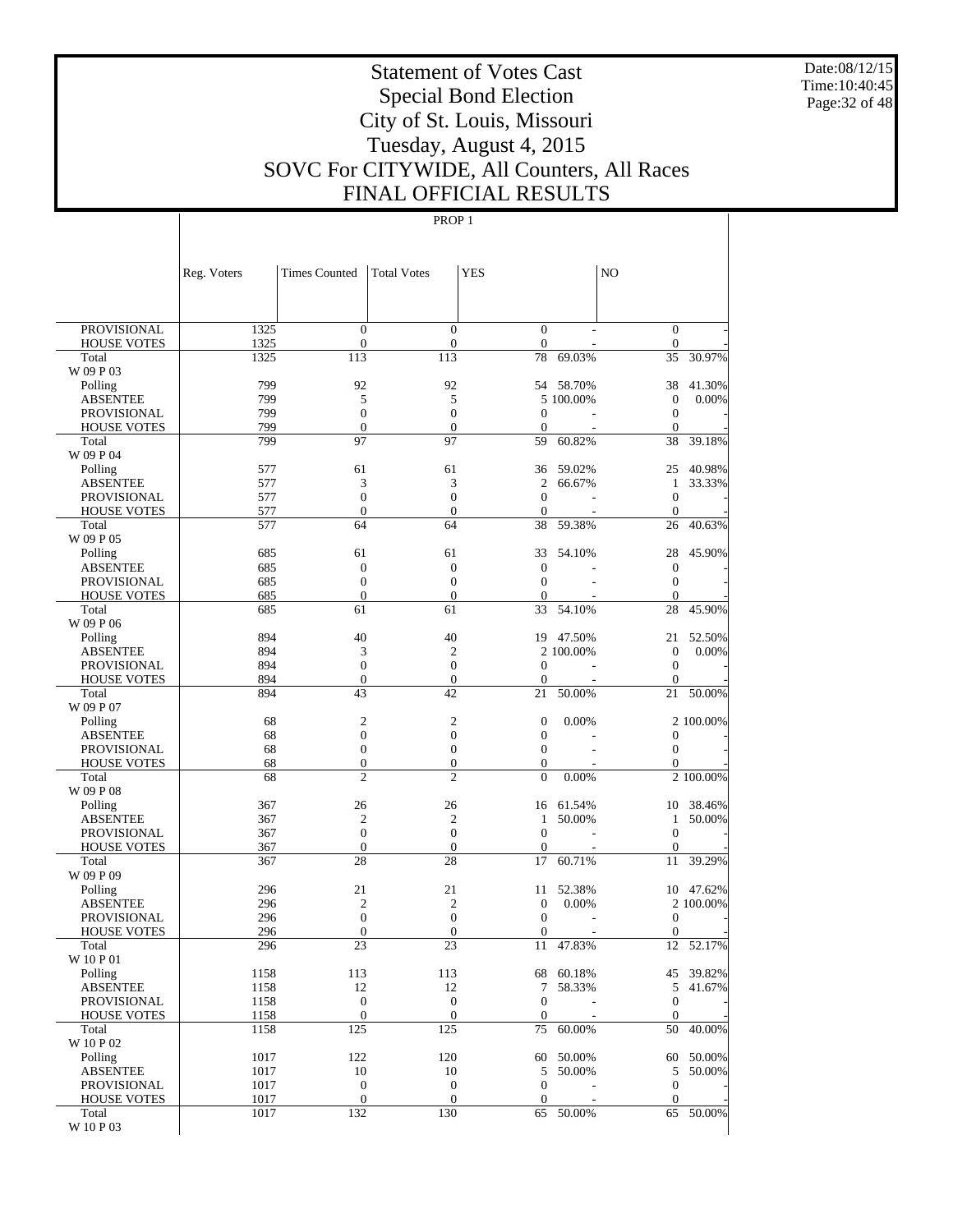Date:08/12/15 Time:10:40:45 Page:33 of 48

# Statement of Votes Cast Special Bond Election City of St. Louis, Missouri Tuesday, August 4, 2015 SOVC For CITYWIDE, All Counters, All Races FINAL OFFICIAL RESULTS

| 93<br>921<br>92<br>47<br>51.09%<br>45 48.91%<br>Polling<br>921<br>$\overline{4}$<br>3<br>75.00%<br>25.00%<br><b>ABSENTEE</b><br>4<br>$\mathbf{1}$<br>$\boldsymbol{0}$<br>921<br>$\boldsymbol{0}$<br>$\mathbf{0}$<br>$\mathbf{0}$<br>PROVISIONAL<br>921<br>$\boldsymbol{0}$<br>$\boldsymbol{0}$<br>$\mathbf{0}$<br>$\mathbf{0}$<br><b>HOUSE VOTES</b><br>97<br>921<br>96<br>50<br>52.08%<br>46<br>47.92%<br>Total<br>W 10 P 04<br>1070<br>83<br>83<br>45<br>54.22%<br>38<br>45.78%<br>Polling<br>$\mathfrak{2}$<br>1070<br>$\overline{4}$<br>$\overline{4}$<br>$\overline{c}$<br>50.00%<br><b>ABSENTEE</b><br>50.00%<br>1070<br>$\boldsymbol{0}$<br>$\boldsymbol{0}$<br>$\boldsymbol{0}$<br>$\boldsymbol{0}$<br><b>PROVISIONAL</b><br>1070<br>$\boldsymbol{0}$<br>$\boldsymbol{0}$<br>$\boldsymbol{0}$<br>$\mathbf{0}$<br><b>HOUSE VOTES</b><br>87<br>87<br>1070<br>47<br>54.02%<br>40<br>45.98%<br>Total<br>W 10 P 05<br>63<br>63<br>42.86%<br>1048<br>27<br>36<br>57.14%<br>Polling<br>$\overline{c}$<br>$\mathbf{2}$<br>$\boldsymbol{0}$<br>0.00%<br>1048<br>2 100.00%<br><b>ABSENTEE</b><br>$\boldsymbol{0}$<br>$\boldsymbol{0}$<br>$\mathbf{0}$<br><b>PROVISIONAL</b><br>1048<br>$\boldsymbol{0}$<br>$\boldsymbol{0}$<br>$\boldsymbol{0}$<br>$\boldsymbol{0}$<br>1048<br>$\theta$<br><b>HOUSE VOTES</b><br>1048<br>65<br>65<br>29<br>44.62%<br>36<br>55.38%<br>Total<br>W 10 P 06<br>32<br>32<br>177<br>11 34.38%<br>21<br>65.63%<br>Polling<br>177<br>$\mathbf{1}$<br>$\mathbf{0}$<br>0.00%<br><b>ABSENTEE</b><br>1<br>1 100.00%<br>$\mathbf{0}$<br>$\boldsymbol{0}$<br>177<br>$\mathbf{0}$<br>$\mathbf{0}$<br>PROVISIONAL<br>177<br>$\boldsymbol{0}$<br>$\boldsymbol{0}$<br>$\boldsymbol{0}$<br>$\mathbf{0}$<br><b>HOUSE VOTES</b><br>33<br>33<br>177<br>63.64%<br>12<br>36.36%<br>Total<br>21<br>W 10 P 07<br>64<br>64<br>47<br>73.44%<br>26.56%<br>1027<br>17<br>Polling<br>$\overline{c}$<br>$\overline{c}$<br>$\mathbf{0}$<br>0.00%<br>2 100.00%<br>1027<br><b>ABSENTEE</b><br>1027<br>$\boldsymbol{0}$<br>$\boldsymbol{0}$<br>$\mathbf{0}$<br>$\mathbf{0}$<br>PROVISIONAL<br>$\boldsymbol{0}$<br>1027<br>$\boldsymbol{0}$<br>$\overline{0}$<br>$\mathbf{0}$<br><b>HOUSE VOTES</b><br>28.79%<br>1027<br>66<br>66<br>47<br>71.21%<br>19<br>Total<br>W 10 P 09<br>$\mathbf{2}$<br>$\overline{c}$<br>42<br>$\mathbf{0}$<br>0.00%<br>2 100.00%<br>Polling<br>42<br>$\mathbf{1}$<br>$\boldsymbol{0}$<br>$\mathbf{1}$<br>1 100.00%<br>0.00%<br><b>ABSENTEE</b><br>$\boldsymbol{0}$<br>$\boldsymbol{0}$<br>42<br>$\boldsymbol{0}$<br>$\boldsymbol{0}$<br>PROVISIONAL<br>42<br>$\boldsymbol{0}$<br>$\boldsymbol{0}$<br>$\boldsymbol{0}$<br>$\boldsymbol{0}$<br><b>HOUSE VOTES</b><br>3<br>3<br>42<br>3 100.00%<br>0.00%<br>Total<br>$\theta$<br>W 10 P 10<br>7<br>$\tau$<br>3<br>42.86%<br>57.14%<br>143<br>Polling<br>4<br>$\mathbf{0}$<br>$\boldsymbol{0}$<br>$\mathbf{0}$<br>143<br>$\boldsymbol{0}$<br><b>ABSENTEE</b><br>$\boldsymbol{0}$<br>$\boldsymbol{0}$<br>$\boldsymbol{0}$<br>$\boldsymbol{0}$<br>143<br>PROVISIONAL<br>$\mathbf{0}$<br>$\boldsymbol{0}$<br>143<br>$\boldsymbol{0}$<br>$\overline{0}$<br><b>HOUSE VOTES</b><br>143<br>7<br>7<br>3<br>42.86%<br>$\overline{4}$<br>57.14%<br>Total<br>W 11 P 01<br>48<br>48<br>752<br>31<br>64.58%<br>17<br>35.42%<br>Polling<br>752<br>7<br>7<br>28.57%<br><b>ABSENTEE</b><br>5<br>71.43%<br>2<br>$\overline{0}$<br>$\overline{0}$<br>752<br>$\overline{0}$<br>$\mathbf{0}$<br><b>PROVISIONAL</b><br>÷<br>752<br>$\boldsymbol{0}$<br>$\boldsymbol{0}$<br>$\mathbf{0}$<br><b>HOUSE VOTES</b><br>$\overline{0}$<br>55<br>55<br>752<br>36<br>19<br>65.45%<br>34.55%<br>Total<br>W 11 P 02<br>162<br>162<br>38.89%<br>1053<br>99<br>61.11%<br>63<br>Polling<br>7<br>7<br><b>ABSENTEE</b><br>1053<br>3<br>42.86%<br>$\overline{4}$<br>57.14%<br>$\boldsymbol{0}$<br>$\boldsymbol{0}$<br>1053<br>$\mathbf{0}$<br>$\mathbf{0}$<br>PROVISIONAL<br>$\boldsymbol{0}$<br>$\mathbf{0}$<br>$\boldsymbol{0}$<br>$\mathbf{0}$<br>1053<br><b>HOUSE VOTES</b><br>169<br>169<br>102<br>60.36%<br>39.64%<br>1053<br>67<br>Total<br>W 11 P 03<br>30<br>30<br>63.33%<br>Polling<br>811<br>19<br>11<br>36.67%<br>9<br>9<br><b>ABSENTEE</b><br>811<br>6<br>66.67%<br>3<br>33.33%<br>811<br>$\boldsymbol{0}$<br>$\boldsymbol{0}$<br>$\boldsymbol{0}$<br>$\mathbf{0}$<br>PROVISIONAL<br>$\boldsymbol{0}$<br>$\boldsymbol{0}$<br>$\mathbf{0}$ |                    | Reg. Voters | <b>Times Counted</b> | <b>Total Votes</b> | <b>YES</b>       | N <sub>O</sub> |  |
|----------------------------------------------------------------------------------------------------------------------------------------------------------------------------------------------------------------------------------------------------------------------------------------------------------------------------------------------------------------------------------------------------------------------------------------------------------------------------------------------------------------------------------------------------------------------------------------------------------------------------------------------------------------------------------------------------------------------------------------------------------------------------------------------------------------------------------------------------------------------------------------------------------------------------------------------------------------------------------------------------------------------------------------------------------------------------------------------------------------------------------------------------------------------------------------------------------------------------------------------------------------------------------------------------------------------------------------------------------------------------------------------------------------------------------------------------------------------------------------------------------------------------------------------------------------------------------------------------------------------------------------------------------------------------------------------------------------------------------------------------------------------------------------------------------------------------------------------------------------------------------------------------------------------------------------------------------------------------------------------------------------------------------------------------------------------------------------------------------------------------------------------------------------------------------------------------------------------------------------------------------------------------------------------------------------------------------------------------------------------------------------------------------------------------------------------------------------------------------------------------------------------------------------------------------------------------------------------------------------------------------------------------------------------------------------------------------------------------------------------------------------------------------------------------------------------------------------------------------------------------------------------------------------------------------------------------------------------------------------------------------------------------------------------------------------------------------------------------------------------------------------------------------------------------------------------------------------------------------------------------------------------------------------------------------------------------------------------------------------------------------------------------------------------------------------------------------------------------------------------------------------------------------------------------------------------------------------------------------------------------------------------------------------------------------------------------------------------------------------------------------------------------------------------------------------------------------------------------------------------------------------------------------------------------------------------------------------------------------------------------------------------------------------------------------------------------------------------------------------------------------------------------------------------------------------------------------------------------------------------------------------------------------------------------------------------------------------------------------------------------------|--------------------|-------------|----------------------|--------------------|------------------|----------------|--|
|                                                                                                                                                                                                                                                                                                                                                                                                                                                                                                                                                                                                                                                                                                                                                                                                                                                                                                                                                                                                                                                                                                                                                                                                                                                                                                                                                                                                                                                                                                                                                                                                                                                                                                                                                                                                                                                                                                                                                                                                                                                                                                                                                                                                                                                                                                                                                                                                                                                                                                                                                                                                                                                                                                                                                                                                                                                                                                                                                                                                                                                                                                                                                                                                                                                                                                                                                                                                                                                                                                                                                                                                                                                                                                                                                                                                                                                                                                                                                                                                                                                                                                                                                                                                                                                                                                                                                                                  |                    |             |                      |                    |                  |                |  |
|                                                                                                                                                                                                                                                                                                                                                                                                                                                                                                                                                                                                                                                                                                                                                                                                                                                                                                                                                                                                                                                                                                                                                                                                                                                                                                                                                                                                                                                                                                                                                                                                                                                                                                                                                                                                                                                                                                                                                                                                                                                                                                                                                                                                                                                                                                                                                                                                                                                                                                                                                                                                                                                                                                                                                                                                                                                                                                                                                                                                                                                                                                                                                                                                                                                                                                                                                                                                                                                                                                                                                                                                                                                                                                                                                                                                                                                                                                                                                                                                                                                                                                                                                                                                                                                                                                                                                                                  |                    |             |                      |                    |                  |                |  |
|                                                                                                                                                                                                                                                                                                                                                                                                                                                                                                                                                                                                                                                                                                                                                                                                                                                                                                                                                                                                                                                                                                                                                                                                                                                                                                                                                                                                                                                                                                                                                                                                                                                                                                                                                                                                                                                                                                                                                                                                                                                                                                                                                                                                                                                                                                                                                                                                                                                                                                                                                                                                                                                                                                                                                                                                                                                                                                                                                                                                                                                                                                                                                                                                                                                                                                                                                                                                                                                                                                                                                                                                                                                                                                                                                                                                                                                                                                                                                                                                                                                                                                                                                                                                                                                                                                                                                                                  |                    |             |                      |                    |                  |                |  |
|                                                                                                                                                                                                                                                                                                                                                                                                                                                                                                                                                                                                                                                                                                                                                                                                                                                                                                                                                                                                                                                                                                                                                                                                                                                                                                                                                                                                                                                                                                                                                                                                                                                                                                                                                                                                                                                                                                                                                                                                                                                                                                                                                                                                                                                                                                                                                                                                                                                                                                                                                                                                                                                                                                                                                                                                                                                                                                                                                                                                                                                                                                                                                                                                                                                                                                                                                                                                                                                                                                                                                                                                                                                                                                                                                                                                                                                                                                                                                                                                                                                                                                                                                                                                                                                                                                                                                                                  |                    |             |                      |                    |                  |                |  |
|                                                                                                                                                                                                                                                                                                                                                                                                                                                                                                                                                                                                                                                                                                                                                                                                                                                                                                                                                                                                                                                                                                                                                                                                                                                                                                                                                                                                                                                                                                                                                                                                                                                                                                                                                                                                                                                                                                                                                                                                                                                                                                                                                                                                                                                                                                                                                                                                                                                                                                                                                                                                                                                                                                                                                                                                                                                                                                                                                                                                                                                                                                                                                                                                                                                                                                                                                                                                                                                                                                                                                                                                                                                                                                                                                                                                                                                                                                                                                                                                                                                                                                                                                                                                                                                                                                                                                                                  |                    |             |                      |                    |                  |                |  |
|                                                                                                                                                                                                                                                                                                                                                                                                                                                                                                                                                                                                                                                                                                                                                                                                                                                                                                                                                                                                                                                                                                                                                                                                                                                                                                                                                                                                                                                                                                                                                                                                                                                                                                                                                                                                                                                                                                                                                                                                                                                                                                                                                                                                                                                                                                                                                                                                                                                                                                                                                                                                                                                                                                                                                                                                                                                                                                                                                                                                                                                                                                                                                                                                                                                                                                                                                                                                                                                                                                                                                                                                                                                                                                                                                                                                                                                                                                                                                                                                                                                                                                                                                                                                                                                                                                                                                                                  |                    |             |                      |                    |                  |                |  |
|                                                                                                                                                                                                                                                                                                                                                                                                                                                                                                                                                                                                                                                                                                                                                                                                                                                                                                                                                                                                                                                                                                                                                                                                                                                                                                                                                                                                                                                                                                                                                                                                                                                                                                                                                                                                                                                                                                                                                                                                                                                                                                                                                                                                                                                                                                                                                                                                                                                                                                                                                                                                                                                                                                                                                                                                                                                                                                                                                                                                                                                                                                                                                                                                                                                                                                                                                                                                                                                                                                                                                                                                                                                                                                                                                                                                                                                                                                                                                                                                                                                                                                                                                                                                                                                                                                                                                                                  |                    |             |                      |                    |                  |                |  |
|                                                                                                                                                                                                                                                                                                                                                                                                                                                                                                                                                                                                                                                                                                                                                                                                                                                                                                                                                                                                                                                                                                                                                                                                                                                                                                                                                                                                                                                                                                                                                                                                                                                                                                                                                                                                                                                                                                                                                                                                                                                                                                                                                                                                                                                                                                                                                                                                                                                                                                                                                                                                                                                                                                                                                                                                                                                                                                                                                                                                                                                                                                                                                                                                                                                                                                                                                                                                                                                                                                                                                                                                                                                                                                                                                                                                                                                                                                                                                                                                                                                                                                                                                                                                                                                                                                                                                                                  |                    |             |                      |                    |                  |                |  |
|                                                                                                                                                                                                                                                                                                                                                                                                                                                                                                                                                                                                                                                                                                                                                                                                                                                                                                                                                                                                                                                                                                                                                                                                                                                                                                                                                                                                                                                                                                                                                                                                                                                                                                                                                                                                                                                                                                                                                                                                                                                                                                                                                                                                                                                                                                                                                                                                                                                                                                                                                                                                                                                                                                                                                                                                                                                                                                                                                                                                                                                                                                                                                                                                                                                                                                                                                                                                                                                                                                                                                                                                                                                                                                                                                                                                                                                                                                                                                                                                                                                                                                                                                                                                                                                                                                                                                                                  |                    |             |                      |                    |                  |                |  |
|                                                                                                                                                                                                                                                                                                                                                                                                                                                                                                                                                                                                                                                                                                                                                                                                                                                                                                                                                                                                                                                                                                                                                                                                                                                                                                                                                                                                                                                                                                                                                                                                                                                                                                                                                                                                                                                                                                                                                                                                                                                                                                                                                                                                                                                                                                                                                                                                                                                                                                                                                                                                                                                                                                                                                                                                                                                                                                                                                                                                                                                                                                                                                                                                                                                                                                                                                                                                                                                                                                                                                                                                                                                                                                                                                                                                                                                                                                                                                                                                                                                                                                                                                                                                                                                                                                                                                                                  |                    |             |                      |                    |                  |                |  |
|                                                                                                                                                                                                                                                                                                                                                                                                                                                                                                                                                                                                                                                                                                                                                                                                                                                                                                                                                                                                                                                                                                                                                                                                                                                                                                                                                                                                                                                                                                                                                                                                                                                                                                                                                                                                                                                                                                                                                                                                                                                                                                                                                                                                                                                                                                                                                                                                                                                                                                                                                                                                                                                                                                                                                                                                                                                                                                                                                                                                                                                                                                                                                                                                                                                                                                                                                                                                                                                                                                                                                                                                                                                                                                                                                                                                                                                                                                                                                                                                                                                                                                                                                                                                                                                                                                                                                                                  |                    |             |                      |                    |                  |                |  |
|                                                                                                                                                                                                                                                                                                                                                                                                                                                                                                                                                                                                                                                                                                                                                                                                                                                                                                                                                                                                                                                                                                                                                                                                                                                                                                                                                                                                                                                                                                                                                                                                                                                                                                                                                                                                                                                                                                                                                                                                                                                                                                                                                                                                                                                                                                                                                                                                                                                                                                                                                                                                                                                                                                                                                                                                                                                                                                                                                                                                                                                                                                                                                                                                                                                                                                                                                                                                                                                                                                                                                                                                                                                                                                                                                                                                                                                                                                                                                                                                                                                                                                                                                                                                                                                                                                                                                                                  |                    |             |                      |                    |                  |                |  |
|                                                                                                                                                                                                                                                                                                                                                                                                                                                                                                                                                                                                                                                                                                                                                                                                                                                                                                                                                                                                                                                                                                                                                                                                                                                                                                                                                                                                                                                                                                                                                                                                                                                                                                                                                                                                                                                                                                                                                                                                                                                                                                                                                                                                                                                                                                                                                                                                                                                                                                                                                                                                                                                                                                                                                                                                                                                                                                                                                                                                                                                                                                                                                                                                                                                                                                                                                                                                                                                                                                                                                                                                                                                                                                                                                                                                                                                                                                                                                                                                                                                                                                                                                                                                                                                                                                                                                                                  |                    |             |                      |                    |                  |                |  |
|                                                                                                                                                                                                                                                                                                                                                                                                                                                                                                                                                                                                                                                                                                                                                                                                                                                                                                                                                                                                                                                                                                                                                                                                                                                                                                                                                                                                                                                                                                                                                                                                                                                                                                                                                                                                                                                                                                                                                                                                                                                                                                                                                                                                                                                                                                                                                                                                                                                                                                                                                                                                                                                                                                                                                                                                                                                                                                                                                                                                                                                                                                                                                                                                                                                                                                                                                                                                                                                                                                                                                                                                                                                                                                                                                                                                                                                                                                                                                                                                                                                                                                                                                                                                                                                                                                                                                                                  |                    |             |                      |                    |                  |                |  |
|                                                                                                                                                                                                                                                                                                                                                                                                                                                                                                                                                                                                                                                                                                                                                                                                                                                                                                                                                                                                                                                                                                                                                                                                                                                                                                                                                                                                                                                                                                                                                                                                                                                                                                                                                                                                                                                                                                                                                                                                                                                                                                                                                                                                                                                                                                                                                                                                                                                                                                                                                                                                                                                                                                                                                                                                                                                                                                                                                                                                                                                                                                                                                                                                                                                                                                                                                                                                                                                                                                                                                                                                                                                                                                                                                                                                                                                                                                                                                                                                                                                                                                                                                                                                                                                                                                                                                                                  |                    |             |                      |                    |                  |                |  |
|                                                                                                                                                                                                                                                                                                                                                                                                                                                                                                                                                                                                                                                                                                                                                                                                                                                                                                                                                                                                                                                                                                                                                                                                                                                                                                                                                                                                                                                                                                                                                                                                                                                                                                                                                                                                                                                                                                                                                                                                                                                                                                                                                                                                                                                                                                                                                                                                                                                                                                                                                                                                                                                                                                                                                                                                                                                                                                                                                                                                                                                                                                                                                                                                                                                                                                                                                                                                                                                                                                                                                                                                                                                                                                                                                                                                                                                                                                                                                                                                                                                                                                                                                                                                                                                                                                                                                                                  |                    |             |                      |                    |                  |                |  |
|                                                                                                                                                                                                                                                                                                                                                                                                                                                                                                                                                                                                                                                                                                                                                                                                                                                                                                                                                                                                                                                                                                                                                                                                                                                                                                                                                                                                                                                                                                                                                                                                                                                                                                                                                                                                                                                                                                                                                                                                                                                                                                                                                                                                                                                                                                                                                                                                                                                                                                                                                                                                                                                                                                                                                                                                                                                                                                                                                                                                                                                                                                                                                                                                                                                                                                                                                                                                                                                                                                                                                                                                                                                                                                                                                                                                                                                                                                                                                                                                                                                                                                                                                                                                                                                                                                                                                                                  |                    |             |                      |                    |                  |                |  |
|                                                                                                                                                                                                                                                                                                                                                                                                                                                                                                                                                                                                                                                                                                                                                                                                                                                                                                                                                                                                                                                                                                                                                                                                                                                                                                                                                                                                                                                                                                                                                                                                                                                                                                                                                                                                                                                                                                                                                                                                                                                                                                                                                                                                                                                                                                                                                                                                                                                                                                                                                                                                                                                                                                                                                                                                                                                                                                                                                                                                                                                                                                                                                                                                                                                                                                                                                                                                                                                                                                                                                                                                                                                                                                                                                                                                                                                                                                                                                                                                                                                                                                                                                                                                                                                                                                                                                                                  |                    |             |                      |                    |                  |                |  |
|                                                                                                                                                                                                                                                                                                                                                                                                                                                                                                                                                                                                                                                                                                                                                                                                                                                                                                                                                                                                                                                                                                                                                                                                                                                                                                                                                                                                                                                                                                                                                                                                                                                                                                                                                                                                                                                                                                                                                                                                                                                                                                                                                                                                                                                                                                                                                                                                                                                                                                                                                                                                                                                                                                                                                                                                                                                                                                                                                                                                                                                                                                                                                                                                                                                                                                                                                                                                                                                                                                                                                                                                                                                                                                                                                                                                                                                                                                                                                                                                                                                                                                                                                                                                                                                                                                                                                                                  |                    |             |                      |                    |                  |                |  |
|                                                                                                                                                                                                                                                                                                                                                                                                                                                                                                                                                                                                                                                                                                                                                                                                                                                                                                                                                                                                                                                                                                                                                                                                                                                                                                                                                                                                                                                                                                                                                                                                                                                                                                                                                                                                                                                                                                                                                                                                                                                                                                                                                                                                                                                                                                                                                                                                                                                                                                                                                                                                                                                                                                                                                                                                                                                                                                                                                                                                                                                                                                                                                                                                                                                                                                                                                                                                                                                                                                                                                                                                                                                                                                                                                                                                                                                                                                                                                                                                                                                                                                                                                                                                                                                                                                                                                                                  |                    |             |                      |                    |                  |                |  |
|                                                                                                                                                                                                                                                                                                                                                                                                                                                                                                                                                                                                                                                                                                                                                                                                                                                                                                                                                                                                                                                                                                                                                                                                                                                                                                                                                                                                                                                                                                                                                                                                                                                                                                                                                                                                                                                                                                                                                                                                                                                                                                                                                                                                                                                                                                                                                                                                                                                                                                                                                                                                                                                                                                                                                                                                                                                                                                                                                                                                                                                                                                                                                                                                                                                                                                                                                                                                                                                                                                                                                                                                                                                                                                                                                                                                                                                                                                                                                                                                                                                                                                                                                                                                                                                                                                                                                                                  |                    |             |                      |                    |                  |                |  |
|                                                                                                                                                                                                                                                                                                                                                                                                                                                                                                                                                                                                                                                                                                                                                                                                                                                                                                                                                                                                                                                                                                                                                                                                                                                                                                                                                                                                                                                                                                                                                                                                                                                                                                                                                                                                                                                                                                                                                                                                                                                                                                                                                                                                                                                                                                                                                                                                                                                                                                                                                                                                                                                                                                                                                                                                                                                                                                                                                                                                                                                                                                                                                                                                                                                                                                                                                                                                                                                                                                                                                                                                                                                                                                                                                                                                                                                                                                                                                                                                                                                                                                                                                                                                                                                                                                                                                                                  |                    |             |                      |                    |                  |                |  |
|                                                                                                                                                                                                                                                                                                                                                                                                                                                                                                                                                                                                                                                                                                                                                                                                                                                                                                                                                                                                                                                                                                                                                                                                                                                                                                                                                                                                                                                                                                                                                                                                                                                                                                                                                                                                                                                                                                                                                                                                                                                                                                                                                                                                                                                                                                                                                                                                                                                                                                                                                                                                                                                                                                                                                                                                                                                                                                                                                                                                                                                                                                                                                                                                                                                                                                                                                                                                                                                                                                                                                                                                                                                                                                                                                                                                                                                                                                                                                                                                                                                                                                                                                                                                                                                                                                                                                                                  |                    |             |                      |                    |                  |                |  |
|                                                                                                                                                                                                                                                                                                                                                                                                                                                                                                                                                                                                                                                                                                                                                                                                                                                                                                                                                                                                                                                                                                                                                                                                                                                                                                                                                                                                                                                                                                                                                                                                                                                                                                                                                                                                                                                                                                                                                                                                                                                                                                                                                                                                                                                                                                                                                                                                                                                                                                                                                                                                                                                                                                                                                                                                                                                                                                                                                                                                                                                                                                                                                                                                                                                                                                                                                                                                                                                                                                                                                                                                                                                                                                                                                                                                                                                                                                                                                                                                                                                                                                                                                                                                                                                                                                                                                                                  |                    |             |                      |                    |                  |                |  |
|                                                                                                                                                                                                                                                                                                                                                                                                                                                                                                                                                                                                                                                                                                                                                                                                                                                                                                                                                                                                                                                                                                                                                                                                                                                                                                                                                                                                                                                                                                                                                                                                                                                                                                                                                                                                                                                                                                                                                                                                                                                                                                                                                                                                                                                                                                                                                                                                                                                                                                                                                                                                                                                                                                                                                                                                                                                                                                                                                                                                                                                                                                                                                                                                                                                                                                                                                                                                                                                                                                                                                                                                                                                                                                                                                                                                                                                                                                                                                                                                                                                                                                                                                                                                                                                                                                                                                                                  |                    |             |                      |                    |                  |                |  |
|                                                                                                                                                                                                                                                                                                                                                                                                                                                                                                                                                                                                                                                                                                                                                                                                                                                                                                                                                                                                                                                                                                                                                                                                                                                                                                                                                                                                                                                                                                                                                                                                                                                                                                                                                                                                                                                                                                                                                                                                                                                                                                                                                                                                                                                                                                                                                                                                                                                                                                                                                                                                                                                                                                                                                                                                                                                                                                                                                                                                                                                                                                                                                                                                                                                                                                                                                                                                                                                                                                                                                                                                                                                                                                                                                                                                                                                                                                                                                                                                                                                                                                                                                                                                                                                                                                                                                                                  |                    |             |                      |                    |                  |                |  |
|                                                                                                                                                                                                                                                                                                                                                                                                                                                                                                                                                                                                                                                                                                                                                                                                                                                                                                                                                                                                                                                                                                                                                                                                                                                                                                                                                                                                                                                                                                                                                                                                                                                                                                                                                                                                                                                                                                                                                                                                                                                                                                                                                                                                                                                                                                                                                                                                                                                                                                                                                                                                                                                                                                                                                                                                                                                                                                                                                                                                                                                                                                                                                                                                                                                                                                                                                                                                                                                                                                                                                                                                                                                                                                                                                                                                                                                                                                                                                                                                                                                                                                                                                                                                                                                                                                                                                                                  |                    |             |                      |                    |                  |                |  |
|                                                                                                                                                                                                                                                                                                                                                                                                                                                                                                                                                                                                                                                                                                                                                                                                                                                                                                                                                                                                                                                                                                                                                                                                                                                                                                                                                                                                                                                                                                                                                                                                                                                                                                                                                                                                                                                                                                                                                                                                                                                                                                                                                                                                                                                                                                                                                                                                                                                                                                                                                                                                                                                                                                                                                                                                                                                                                                                                                                                                                                                                                                                                                                                                                                                                                                                                                                                                                                                                                                                                                                                                                                                                                                                                                                                                                                                                                                                                                                                                                                                                                                                                                                                                                                                                                                                                                                                  |                    |             |                      |                    |                  |                |  |
|                                                                                                                                                                                                                                                                                                                                                                                                                                                                                                                                                                                                                                                                                                                                                                                                                                                                                                                                                                                                                                                                                                                                                                                                                                                                                                                                                                                                                                                                                                                                                                                                                                                                                                                                                                                                                                                                                                                                                                                                                                                                                                                                                                                                                                                                                                                                                                                                                                                                                                                                                                                                                                                                                                                                                                                                                                                                                                                                                                                                                                                                                                                                                                                                                                                                                                                                                                                                                                                                                                                                                                                                                                                                                                                                                                                                                                                                                                                                                                                                                                                                                                                                                                                                                                                                                                                                                                                  |                    |             |                      |                    |                  |                |  |
|                                                                                                                                                                                                                                                                                                                                                                                                                                                                                                                                                                                                                                                                                                                                                                                                                                                                                                                                                                                                                                                                                                                                                                                                                                                                                                                                                                                                                                                                                                                                                                                                                                                                                                                                                                                                                                                                                                                                                                                                                                                                                                                                                                                                                                                                                                                                                                                                                                                                                                                                                                                                                                                                                                                                                                                                                                                                                                                                                                                                                                                                                                                                                                                                                                                                                                                                                                                                                                                                                                                                                                                                                                                                                                                                                                                                                                                                                                                                                                                                                                                                                                                                                                                                                                                                                                                                                                                  |                    |             |                      |                    |                  |                |  |
|                                                                                                                                                                                                                                                                                                                                                                                                                                                                                                                                                                                                                                                                                                                                                                                                                                                                                                                                                                                                                                                                                                                                                                                                                                                                                                                                                                                                                                                                                                                                                                                                                                                                                                                                                                                                                                                                                                                                                                                                                                                                                                                                                                                                                                                                                                                                                                                                                                                                                                                                                                                                                                                                                                                                                                                                                                                                                                                                                                                                                                                                                                                                                                                                                                                                                                                                                                                                                                                                                                                                                                                                                                                                                                                                                                                                                                                                                                                                                                                                                                                                                                                                                                                                                                                                                                                                                                                  |                    |             |                      |                    |                  |                |  |
|                                                                                                                                                                                                                                                                                                                                                                                                                                                                                                                                                                                                                                                                                                                                                                                                                                                                                                                                                                                                                                                                                                                                                                                                                                                                                                                                                                                                                                                                                                                                                                                                                                                                                                                                                                                                                                                                                                                                                                                                                                                                                                                                                                                                                                                                                                                                                                                                                                                                                                                                                                                                                                                                                                                                                                                                                                                                                                                                                                                                                                                                                                                                                                                                                                                                                                                                                                                                                                                                                                                                                                                                                                                                                                                                                                                                                                                                                                                                                                                                                                                                                                                                                                                                                                                                                                                                                                                  |                    |             |                      |                    |                  |                |  |
|                                                                                                                                                                                                                                                                                                                                                                                                                                                                                                                                                                                                                                                                                                                                                                                                                                                                                                                                                                                                                                                                                                                                                                                                                                                                                                                                                                                                                                                                                                                                                                                                                                                                                                                                                                                                                                                                                                                                                                                                                                                                                                                                                                                                                                                                                                                                                                                                                                                                                                                                                                                                                                                                                                                                                                                                                                                                                                                                                                                                                                                                                                                                                                                                                                                                                                                                                                                                                                                                                                                                                                                                                                                                                                                                                                                                                                                                                                                                                                                                                                                                                                                                                                                                                                                                                                                                                                                  |                    |             |                      |                    |                  |                |  |
|                                                                                                                                                                                                                                                                                                                                                                                                                                                                                                                                                                                                                                                                                                                                                                                                                                                                                                                                                                                                                                                                                                                                                                                                                                                                                                                                                                                                                                                                                                                                                                                                                                                                                                                                                                                                                                                                                                                                                                                                                                                                                                                                                                                                                                                                                                                                                                                                                                                                                                                                                                                                                                                                                                                                                                                                                                                                                                                                                                                                                                                                                                                                                                                                                                                                                                                                                                                                                                                                                                                                                                                                                                                                                                                                                                                                                                                                                                                                                                                                                                                                                                                                                                                                                                                                                                                                                                                  |                    |             |                      |                    |                  |                |  |
|                                                                                                                                                                                                                                                                                                                                                                                                                                                                                                                                                                                                                                                                                                                                                                                                                                                                                                                                                                                                                                                                                                                                                                                                                                                                                                                                                                                                                                                                                                                                                                                                                                                                                                                                                                                                                                                                                                                                                                                                                                                                                                                                                                                                                                                                                                                                                                                                                                                                                                                                                                                                                                                                                                                                                                                                                                                                                                                                                                                                                                                                                                                                                                                                                                                                                                                                                                                                                                                                                                                                                                                                                                                                                                                                                                                                                                                                                                                                                                                                                                                                                                                                                                                                                                                                                                                                                                                  |                    |             |                      |                    |                  |                |  |
|                                                                                                                                                                                                                                                                                                                                                                                                                                                                                                                                                                                                                                                                                                                                                                                                                                                                                                                                                                                                                                                                                                                                                                                                                                                                                                                                                                                                                                                                                                                                                                                                                                                                                                                                                                                                                                                                                                                                                                                                                                                                                                                                                                                                                                                                                                                                                                                                                                                                                                                                                                                                                                                                                                                                                                                                                                                                                                                                                                                                                                                                                                                                                                                                                                                                                                                                                                                                                                                                                                                                                                                                                                                                                                                                                                                                                                                                                                                                                                                                                                                                                                                                                                                                                                                                                                                                                                                  |                    |             |                      |                    |                  |                |  |
|                                                                                                                                                                                                                                                                                                                                                                                                                                                                                                                                                                                                                                                                                                                                                                                                                                                                                                                                                                                                                                                                                                                                                                                                                                                                                                                                                                                                                                                                                                                                                                                                                                                                                                                                                                                                                                                                                                                                                                                                                                                                                                                                                                                                                                                                                                                                                                                                                                                                                                                                                                                                                                                                                                                                                                                                                                                                                                                                                                                                                                                                                                                                                                                                                                                                                                                                                                                                                                                                                                                                                                                                                                                                                                                                                                                                                                                                                                                                                                                                                                                                                                                                                                                                                                                                                                                                                                                  |                    |             |                      |                    |                  |                |  |
|                                                                                                                                                                                                                                                                                                                                                                                                                                                                                                                                                                                                                                                                                                                                                                                                                                                                                                                                                                                                                                                                                                                                                                                                                                                                                                                                                                                                                                                                                                                                                                                                                                                                                                                                                                                                                                                                                                                                                                                                                                                                                                                                                                                                                                                                                                                                                                                                                                                                                                                                                                                                                                                                                                                                                                                                                                                                                                                                                                                                                                                                                                                                                                                                                                                                                                                                                                                                                                                                                                                                                                                                                                                                                                                                                                                                                                                                                                                                                                                                                                                                                                                                                                                                                                                                                                                                                                                  |                    |             |                      |                    |                  |                |  |
|                                                                                                                                                                                                                                                                                                                                                                                                                                                                                                                                                                                                                                                                                                                                                                                                                                                                                                                                                                                                                                                                                                                                                                                                                                                                                                                                                                                                                                                                                                                                                                                                                                                                                                                                                                                                                                                                                                                                                                                                                                                                                                                                                                                                                                                                                                                                                                                                                                                                                                                                                                                                                                                                                                                                                                                                                                                                                                                                                                                                                                                                                                                                                                                                                                                                                                                                                                                                                                                                                                                                                                                                                                                                                                                                                                                                                                                                                                                                                                                                                                                                                                                                                                                                                                                                                                                                                                                  |                    |             |                      |                    |                  |                |  |
|                                                                                                                                                                                                                                                                                                                                                                                                                                                                                                                                                                                                                                                                                                                                                                                                                                                                                                                                                                                                                                                                                                                                                                                                                                                                                                                                                                                                                                                                                                                                                                                                                                                                                                                                                                                                                                                                                                                                                                                                                                                                                                                                                                                                                                                                                                                                                                                                                                                                                                                                                                                                                                                                                                                                                                                                                                                                                                                                                                                                                                                                                                                                                                                                                                                                                                                                                                                                                                                                                                                                                                                                                                                                                                                                                                                                                                                                                                                                                                                                                                                                                                                                                                                                                                                                                                                                                                                  |                    |             |                      |                    |                  |                |  |
|                                                                                                                                                                                                                                                                                                                                                                                                                                                                                                                                                                                                                                                                                                                                                                                                                                                                                                                                                                                                                                                                                                                                                                                                                                                                                                                                                                                                                                                                                                                                                                                                                                                                                                                                                                                                                                                                                                                                                                                                                                                                                                                                                                                                                                                                                                                                                                                                                                                                                                                                                                                                                                                                                                                                                                                                                                                                                                                                                                                                                                                                                                                                                                                                                                                                                                                                                                                                                                                                                                                                                                                                                                                                                                                                                                                                                                                                                                                                                                                                                                                                                                                                                                                                                                                                                                                                                                                  |                    |             |                      |                    |                  |                |  |
|                                                                                                                                                                                                                                                                                                                                                                                                                                                                                                                                                                                                                                                                                                                                                                                                                                                                                                                                                                                                                                                                                                                                                                                                                                                                                                                                                                                                                                                                                                                                                                                                                                                                                                                                                                                                                                                                                                                                                                                                                                                                                                                                                                                                                                                                                                                                                                                                                                                                                                                                                                                                                                                                                                                                                                                                                                                                                                                                                                                                                                                                                                                                                                                                                                                                                                                                                                                                                                                                                                                                                                                                                                                                                                                                                                                                                                                                                                                                                                                                                                                                                                                                                                                                                                                                                                                                                                                  |                    |             |                      |                    |                  |                |  |
|                                                                                                                                                                                                                                                                                                                                                                                                                                                                                                                                                                                                                                                                                                                                                                                                                                                                                                                                                                                                                                                                                                                                                                                                                                                                                                                                                                                                                                                                                                                                                                                                                                                                                                                                                                                                                                                                                                                                                                                                                                                                                                                                                                                                                                                                                                                                                                                                                                                                                                                                                                                                                                                                                                                                                                                                                                                                                                                                                                                                                                                                                                                                                                                                                                                                                                                                                                                                                                                                                                                                                                                                                                                                                                                                                                                                                                                                                                                                                                                                                                                                                                                                                                                                                                                                                                                                                                                  |                    |             |                      |                    |                  |                |  |
|                                                                                                                                                                                                                                                                                                                                                                                                                                                                                                                                                                                                                                                                                                                                                                                                                                                                                                                                                                                                                                                                                                                                                                                                                                                                                                                                                                                                                                                                                                                                                                                                                                                                                                                                                                                                                                                                                                                                                                                                                                                                                                                                                                                                                                                                                                                                                                                                                                                                                                                                                                                                                                                                                                                                                                                                                                                                                                                                                                                                                                                                                                                                                                                                                                                                                                                                                                                                                                                                                                                                                                                                                                                                                                                                                                                                                                                                                                                                                                                                                                                                                                                                                                                                                                                                                                                                                                                  |                    |             |                      |                    |                  |                |  |
|                                                                                                                                                                                                                                                                                                                                                                                                                                                                                                                                                                                                                                                                                                                                                                                                                                                                                                                                                                                                                                                                                                                                                                                                                                                                                                                                                                                                                                                                                                                                                                                                                                                                                                                                                                                                                                                                                                                                                                                                                                                                                                                                                                                                                                                                                                                                                                                                                                                                                                                                                                                                                                                                                                                                                                                                                                                                                                                                                                                                                                                                                                                                                                                                                                                                                                                                                                                                                                                                                                                                                                                                                                                                                                                                                                                                                                                                                                                                                                                                                                                                                                                                                                                                                                                                                                                                                                                  |                    |             |                      |                    |                  |                |  |
|                                                                                                                                                                                                                                                                                                                                                                                                                                                                                                                                                                                                                                                                                                                                                                                                                                                                                                                                                                                                                                                                                                                                                                                                                                                                                                                                                                                                                                                                                                                                                                                                                                                                                                                                                                                                                                                                                                                                                                                                                                                                                                                                                                                                                                                                                                                                                                                                                                                                                                                                                                                                                                                                                                                                                                                                                                                                                                                                                                                                                                                                                                                                                                                                                                                                                                                                                                                                                                                                                                                                                                                                                                                                                                                                                                                                                                                                                                                                                                                                                                                                                                                                                                                                                                                                                                                                                                                  |                    |             |                      |                    |                  |                |  |
|                                                                                                                                                                                                                                                                                                                                                                                                                                                                                                                                                                                                                                                                                                                                                                                                                                                                                                                                                                                                                                                                                                                                                                                                                                                                                                                                                                                                                                                                                                                                                                                                                                                                                                                                                                                                                                                                                                                                                                                                                                                                                                                                                                                                                                                                                                                                                                                                                                                                                                                                                                                                                                                                                                                                                                                                                                                                                                                                                                                                                                                                                                                                                                                                                                                                                                                                                                                                                                                                                                                                                                                                                                                                                                                                                                                                                                                                                                                                                                                                                                                                                                                                                                                                                                                                                                                                                                                  |                    |             |                      |                    |                  |                |  |
|                                                                                                                                                                                                                                                                                                                                                                                                                                                                                                                                                                                                                                                                                                                                                                                                                                                                                                                                                                                                                                                                                                                                                                                                                                                                                                                                                                                                                                                                                                                                                                                                                                                                                                                                                                                                                                                                                                                                                                                                                                                                                                                                                                                                                                                                                                                                                                                                                                                                                                                                                                                                                                                                                                                                                                                                                                                                                                                                                                                                                                                                                                                                                                                                                                                                                                                                                                                                                                                                                                                                                                                                                                                                                                                                                                                                                                                                                                                                                                                                                                                                                                                                                                                                                                                                                                                                                                                  |                    |             |                      |                    |                  |                |  |
|                                                                                                                                                                                                                                                                                                                                                                                                                                                                                                                                                                                                                                                                                                                                                                                                                                                                                                                                                                                                                                                                                                                                                                                                                                                                                                                                                                                                                                                                                                                                                                                                                                                                                                                                                                                                                                                                                                                                                                                                                                                                                                                                                                                                                                                                                                                                                                                                                                                                                                                                                                                                                                                                                                                                                                                                                                                                                                                                                                                                                                                                                                                                                                                                                                                                                                                                                                                                                                                                                                                                                                                                                                                                                                                                                                                                                                                                                                                                                                                                                                                                                                                                                                                                                                                                                                                                                                                  |                    |             |                      |                    |                  |                |  |
|                                                                                                                                                                                                                                                                                                                                                                                                                                                                                                                                                                                                                                                                                                                                                                                                                                                                                                                                                                                                                                                                                                                                                                                                                                                                                                                                                                                                                                                                                                                                                                                                                                                                                                                                                                                                                                                                                                                                                                                                                                                                                                                                                                                                                                                                                                                                                                                                                                                                                                                                                                                                                                                                                                                                                                                                                                                                                                                                                                                                                                                                                                                                                                                                                                                                                                                                                                                                                                                                                                                                                                                                                                                                                                                                                                                                                                                                                                                                                                                                                                                                                                                                                                                                                                                                                                                                                                                  |                    |             |                      |                    |                  |                |  |
|                                                                                                                                                                                                                                                                                                                                                                                                                                                                                                                                                                                                                                                                                                                                                                                                                                                                                                                                                                                                                                                                                                                                                                                                                                                                                                                                                                                                                                                                                                                                                                                                                                                                                                                                                                                                                                                                                                                                                                                                                                                                                                                                                                                                                                                                                                                                                                                                                                                                                                                                                                                                                                                                                                                                                                                                                                                                                                                                                                                                                                                                                                                                                                                                                                                                                                                                                                                                                                                                                                                                                                                                                                                                                                                                                                                                                                                                                                                                                                                                                                                                                                                                                                                                                                                                                                                                                                                  |                    |             |                      |                    |                  |                |  |
|                                                                                                                                                                                                                                                                                                                                                                                                                                                                                                                                                                                                                                                                                                                                                                                                                                                                                                                                                                                                                                                                                                                                                                                                                                                                                                                                                                                                                                                                                                                                                                                                                                                                                                                                                                                                                                                                                                                                                                                                                                                                                                                                                                                                                                                                                                                                                                                                                                                                                                                                                                                                                                                                                                                                                                                                                                                                                                                                                                                                                                                                                                                                                                                                                                                                                                                                                                                                                                                                                                                                                                                                                                                                                                                                                                                                                                                                                                                                                                                                                                                                                                                                                                                                                                                                                                                                                                                  |                    |             |                      |                    |                  |                |  |
|                                                                                                                                                                                                                                                                                                                                                                                                                                                                                                                                                                                                                                                                                                                                                                                                                                                                                                                                                                                                                                                                                                                                                                                                                                                                                                                                                                                                                                                                                                                                                                                                                                                                                                                                                                                                                                                                                                                                                                                                                                                                                                                                                                                                                                                                                                                                                                                                                                                                                                                                                                                                                                                                                                                                                                                                                                                                                                                                                                                                                                                                                                                                                                                                                                                                                                                                                                                                                                                                                                                                                                                                                                                                                                                                                                                                                                                                                                                                                                                                                                                                                                                                                                                                                                                                                                                                                                                  |                    |             |                      |                    |                  |                |  |
|                                                                                                                                                                                                                                                                                                                                                                                                                                                                                                                                                                                                                                                                                                                                                                                                                                                                                                                                                                                                                                                                                                                                                                                                                                                                                                                                                                                                                                                                                                                                                                                                                                                                                                                                                                                                                                                                                                                                                                                                                                                                                                                                                                                                                                                                                                                                                                                                                                                                                                                                                                                                                                                                                                                                                                                                                                                                                                                                                                                                                                                                                                                                                                                                                                                                                                                                                                                                                                                                                                                                                                                                                                                                                                                                                                                                                                                                                                                                                                                                                                                                                                                                                                                                                                                                                                                                                                                  |                    |             |                      |                    |                  |                |  |
|                                                                                                                                                                                                                                                                                                                                                                                                                                                                                                                                                                                                                                                                                                                                                                                                                                                                                                                                                                                                                                                                                                                                                                                                                                                                                                                                                                                                                                                                                                                                                                                                                                                                                                                                                                                                                                                                                                                                                                                                                                                                                                                                                                                                                                                                                                                                                                                                                                                                                                                                                                                                                                                                                                                                                                                                                                                                                                                                                                                                                                                                                                                                                                                                                                                                                                                                                                                                                                                                                                                                                                                                                                                                                                                                                                                                                                                                                                                                                                                                                                                                                                                                                                                                                                                                                                                                                                                  |                    |             |                      |                    |                  |                |  |
|                                                                                                                                                                                                                                                                                                                                                                                                                                                                                                                                                                                                                                                                                                                                                                                                                                                                                                                                                                                                                                                                                                                                                                                                                                                                                                                                                                                                                                                                                                                                                                                                                                                                                                                                                                                                                                                                                                                                                                                                                                                                                                                                                                                                                                                                                                                                                                                                                                                                                                                                                                                                                                                                                                                                                                                                                                                                                                                                                                                                                                                                                                                                                                                                                                                                                                                                                                                                                                                                                                                                                                                                                                                                                                                                                                                                                                                                                                                                                                                                                                                                                                                                                                                                                                                                                                                                                                                  | <b>HOUSE VOTES</b> | 811         |                      |                    | $\boldsymbol{0}$ |                |  |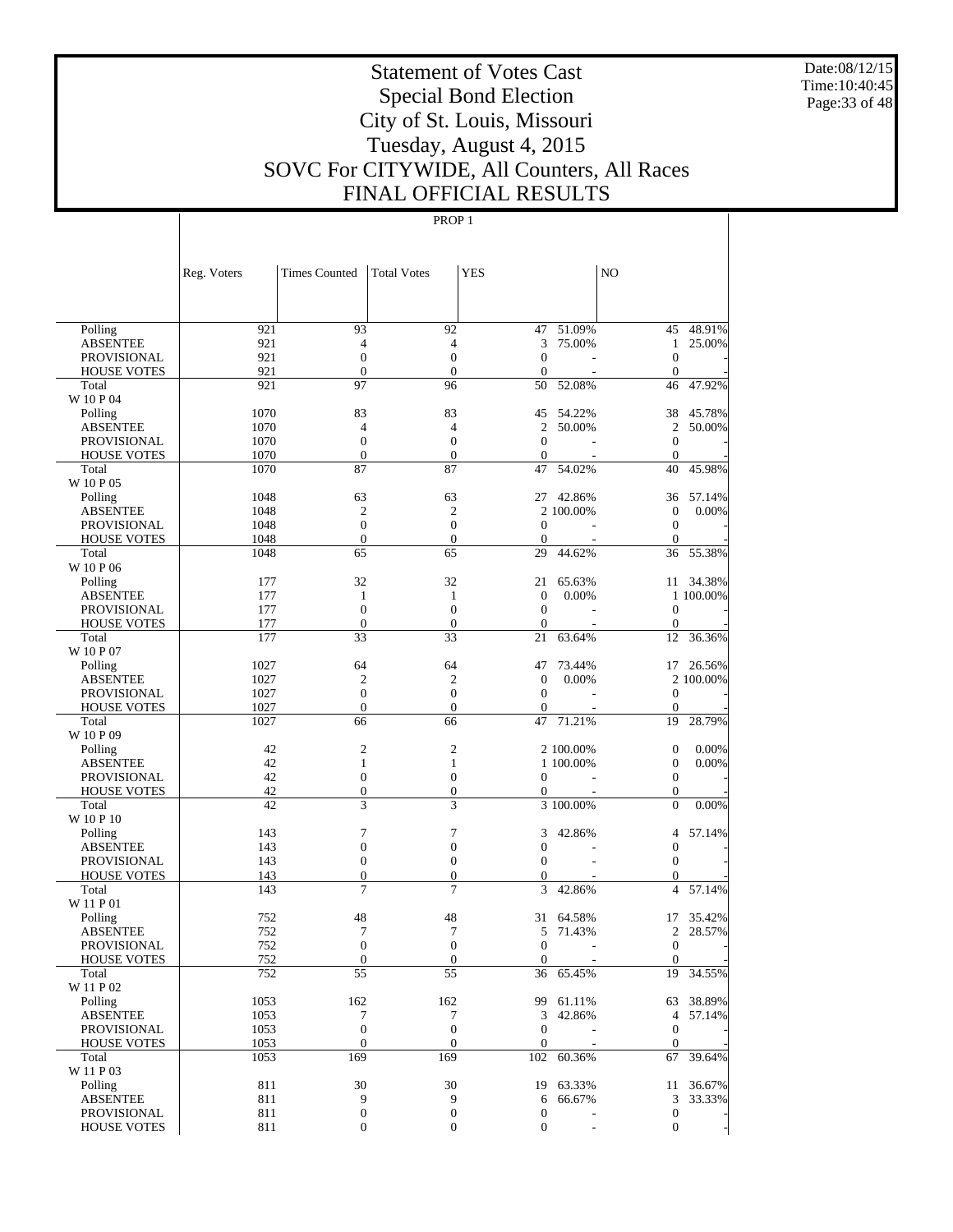Date:08/12/15 Time:10:40:45 Page:34 of 48

# Statement of Votes Cast Special Bond Election City of St. Louis, Missouri Tuesday, August 4, 2015 SOVC For CITYWIDE, All Counters, All Races FINAL OFFICIAL RESULTS

|                                       | Reg. Voters  | <b>Times Counted</b>                 | <b>Total Votes</b>                   | <b>YES</b>                       |            | N <sub>O</sub>               |          |
|---------------------------------------|--------------|--------------------------------------|--------------------------------------|----------------------------------|------------|------------------------------|----------|
|                                       |              |                                      |                                      |                                  |            |                              |          |
| Total                                 | 811          | 39                                   | 39                                   | 25                               | 64.10%     | 14                           | 35.90%   |
| W 11 P 04                             |              |                                      |                                      |                                  |            |                              |          |
| Polling                               | 1183         | 102                                  | 102                                  | 49                               | 48.04%     | 53                           | 51.96%   |
| <b>ABSENTEE</b><br><b>PROVISIONAL</b> | 1183<br>1183 | 16<br>$\mathbf{0}$                   | 16<br>$\overline{0}$                 | 10<br>$\overline{0}$             | 62.50%     | 6<br>$\boldsymbol{0}$        | 37.50%   |
| <b>HOUSE VOTES</b>                    | 1183         | $\boldsymbol{0}$                     | $\mathbf{0}$                         | $\theta$                         |            | $\boldsymbol{0}$             |          |
| Total                                 | 1183         | 118                                  | 118                                  | 59                               | 50.00%     | 59                           | 50.00%   |
| W 11 P 05                             |              |                                      |                                      |                                  |            |                              |          |
| Polling                               | 1135         | 80                                   | 80                                   | 45                               | 56.25%     | 35                           | 43.75%   |
| <b>ABSENTEE</b>                       | 1135         | 10                                   | 10                                   | 6                                | 60.00%     | 4                            | 40.00%   |
| <b>PROVISIONAL</b>                    | 1135         | $\boldsymbol{0}$                     | $\overline{0}$                       | $\overline{0}$                   |            | 0                            |          |
| <b>HOUSE VOTES</b>                    | 1135         | $\boldsymbol{0}$                     | $\mathbf{0}$                         | $\theta$                         |            | $\boldsymbol{0}$             |          |
| Total                                 | 1135         | 90                                   | 90                                   | 51                               | 56.67%     | 39                           | 43.33%   |
| W 11 P 06                             |              |                                      |                                      |                                  |            |                              |          |
| Polling                               | 997          | 85                                   | 85                                   | 50                               | 58.82%     | 35                           | 41.18%   |
| <b>ABSENTEE</b>                       | 997          | 11                                   | 11                                   | 6                                | 54.55%     | 5                            | 45.45%   |
| <b>PROVISIONAL</b>                    | 997<br>997   | $\mathbf{0}$                         | $\overline{0}$<br>$\mathbf{0}$       | $\overline{0}$                   |            | $\boldsymbol{0}$             |          |
| <b>HOUSE VOTES</b><br>Total           | 997          | $\boldsymbol{0}$<br>96               | 96                                   | $\theta$<br>56                   | 58.33%     | $\boldsymbol{0}$<br>40       | 41.67%   |
| W 12 P 01                             |              |                                      |                                      |                                  |            |                              |          |
| Polling                               | 708          | 84                                   | 84                                   | 48                               | 57.14%     | 36                           | 42.86%   |
| <b>ABSENTEE</b>                       | 708          | 7                                    | 7                                    | $\overline{2}$                   | 28.57%     | 5                            | 71.43%   |
| <b>PROVISIONAL</b>                    | 708          | $\mathbf{0}$                         | $\overline{0}$                       | $\mathbf{0}$                     |            | $\boldsymbol{0}$             |          |
| <b>HOUSE VOTES</b>                    | 708          | $\boldsymbol{0}$                     | $\boldsymbol{0}$                     | $\overline{0}$                   |            | $\boldsymbol{0}$             |          |
| Total                                 | 708          | 91                                   | 91                                   | 50                               | 54.95%     | 41                           | 45.05%   |
| W 12 P 02                             |              |                                      |                                      |                                  |            |                              |          |
| Polling                               | 1482         | 198                                  | 198                                  | 118                              | 59.60%     | 80                           | 40.40%   |
| <b>ABSENTEE</b>                       | 1482         | 24                                   | 24                                   | 20                               | 83.33%     | 4                            | 16.67%   |
| <b>PROVISIONAL</b>                    | 1482         | $\mathbf{0}$                         | $\overline{0}$                       | $\overline{0}$                   |            | $\boldsymbol{0}$             |          |
| <b>HOUSE VOTES</b>                    | 1482         | $\mathbf{0}$                         | $\theta$                             | $\theta$                         |            | $\mathbf{0}$                 |          |
| Total                                 | 1482         | 222                                  | 222                                  | 138                              | 62.16%     | 84                           | 37.84%   |
| W 12 P 03                             | 746          | 88                                   | 88                                   | 57                               | 64.77%     | 31                           | 35.23%   |
| Polling<br><b>ABSENTEE</b>            | 746          | 3                                    | 3                                    | 1                                | 33.33%     | $\overline{c}$               | 66.67%   |
| <b>PROVISIONAL</b>                    | 746          | $\mathbf{0}$                         | $\overline{0}$                       | $\overline{0}$                   |            | $\boldsymbol{0}$             |          |
| <b>HOUSE VOTES</b>                    | 746          | $\boldsymbol{0}$                     | $\boldsymbol{0}$                     | $\theta$                         |            | $\boldsymbol{0}$             |          |
| Total                                 | 746          | 91                                   | 91                                   | 58                               | 63.74%     | 33                           | 36.26%   |
| W 12 P 04                             |              |                                      |                                      |                                  |            |                              |          |
| Polling                               | 1301         | 175                                  | 175                                  | 92                               | 52.57%     | 83                           | 47.43%   |
| <b>ABSENTEE</b>                       | 1301         | 11                                   | 11                                   | 7                                | 63.64%     | $\overline{4}$               | 36.36%   |
| <b>PROVISIONAL</b>                    | 1301         | $\boldsymbol{0}$                     | $\overline{0}$                       | $\theta$                         |            | $\boldsymbol{0}$             |          |
| <b>HOUSE VOTES</b>                    | 1301         | $\mathbf{0}$                         | $\theta$                             | $\mathbf{0}$                     |            | $\mathbf{0}$                 |          |
| Total                                 | 1301         | 186                                  | 186                                  | 99                               | 53.23%     | 87                           | 46.77%   |
| W 12 P 05                             |              |                                      |                                      |                                  |            |                              |          |
| Polling                               | 1492         | 188                                  | 188                                  |                                  | 106 56.38% | 82                           | 43.62%   |
| <b>ABSENTEE</b>                       | 1492         | 13                                   | 13                                   |                                  | 13 100.00% | $\boldsymbol{0}$             | $0.00\%$ |
| PROVISIONAL<br><b>HOUSE VOTES</b>     | 1492<br>1492 | $\boldsymbol{0}$<br>$\boldsymbol{0}$ | $\boldsymbol{0}$<br>$\boldsymbol{0}$ | $\mathbf{0}$<br>$\boldsymbol{0}$ |            | $\mathbf{0}$<br>$\mathbf{0}$ |          |
| Total                                 | 1492         | 201                                  | 201                                  | 119                              | 59.20%     | 82                           | 40.80%   |
| W 12 P 06                             |              |                                      |                                      |                                  |            |                              |          |
| Polling                               | 1571         | 162                                  | 162                                  | 80                               | 49.38%     | 82                           | 50.62%   |
| <b>ABSENTEE</b>                       | 1571         | 29                                   | 29                                   | 17                               | 58.62%     | 12                           | 41.38%   |
| PROVISIONAL                           | 1571         | $\boldsymbol{0}$                     | $\boldsymbol{0}$                     | $\mathbf{0}$                     |            | $\boldsymbol{0}$             |          |
| <b>HOUSE VOTES</b>                    | 1571         | $\boldsymbol{0}$                     | $\boldsymbol{0}$                     | $\mathbf{0}$                     |            | $\mathbf{0}$                 |          |
| Total                                 | 1571         | 191                                  | 191                                  | 97                               | 50.79%     | 94                           | 49.21%   |
| W 12 P 08                             |              |                                      |                                      |                                  |            |                              |          |
| Polling                               | 80           | 6                                    | 6                                    | 2                                | 33.33%     | 4                            | 66.67%   |
| ABSENTEE                              | 80           | $\boldsymbol{0}$                     | $\mathbf{0}$                         | $\overline{0}$                   |            | $\overline{0}$               |          |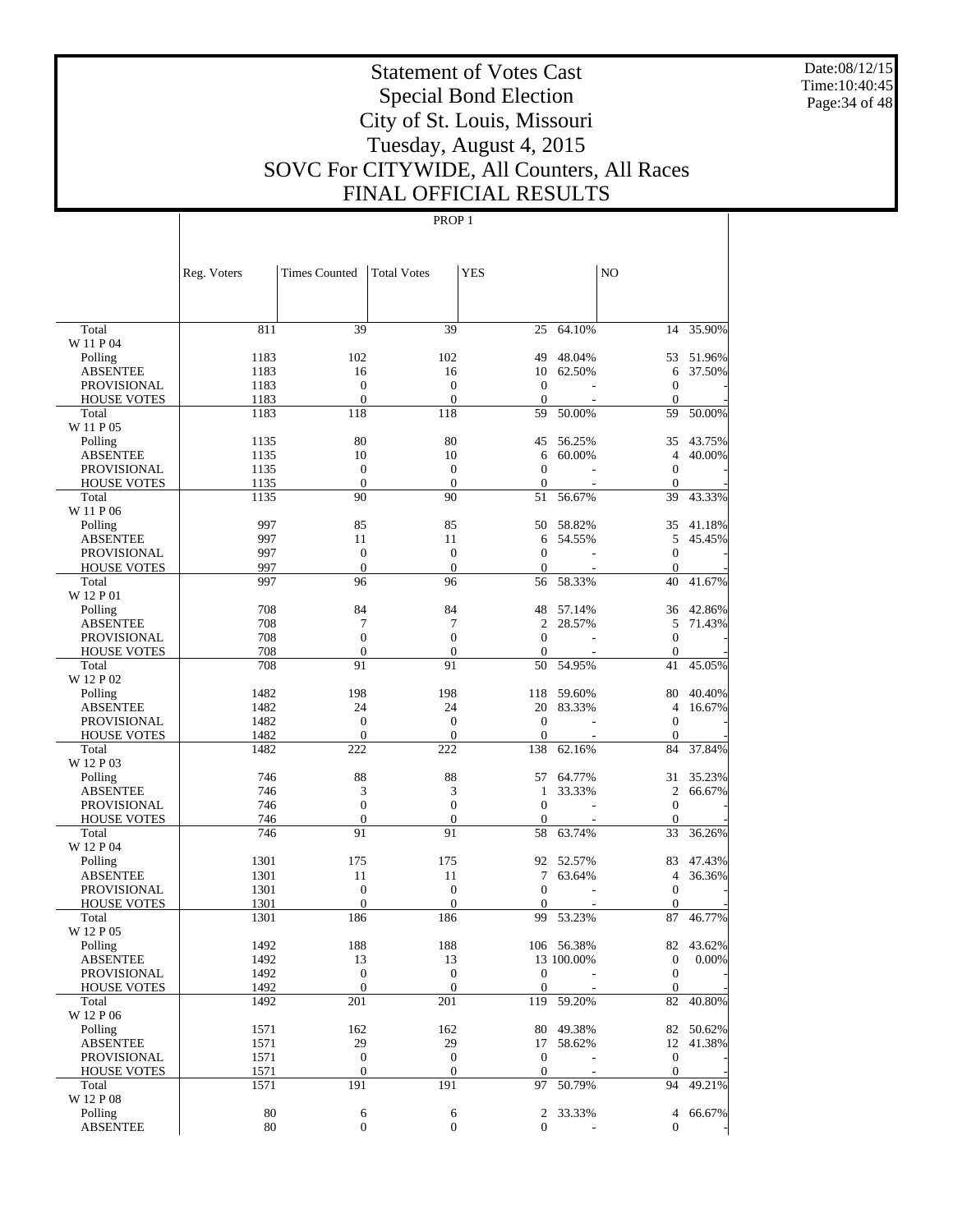Date:08/12/15 Time:10:40:45 Page:35 of 48

# Statement of Votes Cast Special Bond Election City of St. Louis, Missouri Tuesday, August 4, 2015 SOVC For CITYWIDE, All Counters, All Races FINAL OFFICIAL RESULTS

## PROP 1

| <b>PROVISIONAL</b><br>80<br>$\mathbf{0}$<br>$\mathbf{0}$<br>$\mathbf{0}$<br>$\mathbf{0}$<br>80<br>$\boldsymbol{0}$<br>$\boldsymbol{0}$<br>$\overline{0}$<br>$\boldsymbol{0}$<br><b>HOUSE VOTES</b><br>80<br>6<br>6<br>$\overline{c}$<br>33.33%<br>$\overline{4}$<br>66.67%<br>Total<br>W 12 P 09<br>50<br>50.00%<br>50.00%<br>Polling<br>4<br>4<br>2<br>2<br>50<br>$\mathbf{0}$<br>$\boldsymbol{0}$<br>$\overline{0}$<br>$\boldsymbol{0}$<br><b>ABSENTEE</b><br>50<br><b>PROVISIONAL</b><br>$\boldsymbol{0}$<br>$\boldsymbol{0}$<br>$\mathbf{0}$<br>$\boldsymbol{0}$<br>50<br>$\boldsymbol{0}$<br>$\boldsymbol{0}$<br>$\boldsymbol{0}$<br><b>HOUSE VOTES</b><br>$\mathbf{0}$<br>50<br>$\overline{4}$<br>$\overline{4}$<br>$\mathfrak{2}$<br>$\mathfrak{2}$<br>50.00%<br>50.00%<br>Total<br>W 13 P 01<br>51.03%<br>1498<br>145<br>145<br>71<br>48.97%<br>74<br>Polling<br>1498<br>22<br>22<br>17<br>5<br><b>ABSENTEE</b><br>77.27%<br>22.73%<br>1498<br>$\boldsymbol{0}$<br>$\mathbf{0}$<br>$\boldsymbol{0}$<br>$\boldsymbol{0}$<br><b>PROVISIONAL</b><br>1498<br>$\mathbf{0}$<br>$\overline{0}$<br>$\boldsymbol{0}$<br><b>HOUSE VOTES</b><br>$\theta$<br>1498<br>167<br>167<br>88<br>52.69%<br>79<br>47.31%<br>Total<br>W 13 P 02<br>184<br>184<br>108<br>58.70%<br>41.30%<br>Polling<br>1397<br>76<br>14<br>14<br>78.57%<br>3<br>21.43%<br><b>ABSENTEE</b><br>1397<br>11<br>1397<br>$\boldsymbol{0}$<br>$\boldsymbol{0}$<br>$\mathbf{0}$<br>$\mathbf{0}$<br><b>PROVISIONAL</b><br>1397<br>$\mathbf{0}$<br>$\overline{0}$<br><b>HOUSE VOTES</b><br>$\mathbf{0}$<br>$\boldsymbol{0}$<br>198<br>198<br>1397<br>119<br>60.10%<br>79<br>39.90%<br>Total<br>W 13 P 03<br>1087<br>72<br>72<br>48<br>66.67%<br>24<br>33.33%<br>Polling<br>7<br>7<br>$\overline{c}$<br>28.57%<br><b>ABSENTEE</b><br>1087<br>5<br>71.43%<br>1087<br>$\boldsymbol{0}$<br>$\boldsymbol{0}$<br>$\boldsymbol{0}$<br><b>PROVISIONAL</b><br>$\mathbf{0}$<br>$\mathbf{0}$<br>$\overline{0}$<br>$\boldsymbol{0}$<br><b>HOUSE VOTES</b><br>1087<br>$\mathbf{0}$<br>79<br>79<br>1087<br>53<br>67.09%<br>26<br>32.91%<br>Total<br>W 13 P 04<br>164<br>164<br>97<br>40.85%<br>1232<br>59.15%<br>67<br>Polling<br>1232<br>5<br>5<br>$\overline{c}$<br>3<br><b>ABSENTEE</b><br>40.00%<br>60.00%<br>1232<br>$\boldsymbol{0}$<br>$\boldsymbol{0}$<br>$\mathbf{0}$<br><b>PROVISIONAL</b><br>$\mathbf{0}$<br>1232<br>$\mathbf{0}$<br>$\overline{0}$<br><b>HOUSE VOTES</b><br>$\mathbf{0}$<br>$\boldsymbol{0}$<br>169<br>169<br>41.42%<br>1232<br>99<br>58.58%<br>70<br>Total<br>W 13 P 06<br>88<br>88<br>32.95%<br>1145<br>59<br>67.05%<br>29<br>Polling<br><b>ABSENTEE</b><br>11<br>11<br>7<br>63.64%<br>$\overline{4}$<br>36.36%<br>1145<br>$\boldsymbol{0}$<br>$\mathbf{0}$<br>$\mathbf{0}$<br>$\boldsymbol{0}$<br><b>PROVISIONAL</b><br>1145<br>$\mathbf{0}$<br>$\overline{0}$<br><b>HOUSE VOTES</b><br>1145<br>$\mathbf{0}$<br>$\boldsymbol{0}$<br>99<br>99<br>1145<br>66<br>66.67%<br>33<br>33.33%<br>Total<br>W 13 P 07<br>63<br>3<br>3<br>$\boldsymbol{0}$<br>0.00%<br>3 100.00%<br>Polling<br>63<br>$\boldsymbol{0}$<br>0.00%<br><b>ABSENTEE</b><br>1<br>1<br>1 100.00%<br>63<br>$\boldsymbol{0}$<br>$\boldsymbol{0}$<br>$\boldsymbol{0}$<br>PROVISIONAL<br>$\mathbf{0}$<br>63<br>$\boldsymbol{0}$<br>$\boldsymbol{0}$<br><b>HOUSE VOTES</b><br>$\boldsymbol{0}$<br>0<br>$\overline{4}$<br>$\overline{4}$<br>$\overline{0}$<br>0.00%<br>63<br>4 100.00%<br>Total<br>W 14 P 01<br>111<br>111<br>Polling<br>872<br>58 52.25%<br>53 47.75%<br><b>ABSENTEE</b><br>872<br>9<br>9<br>5 55.56%<br>$\overline{4}$<br>44.44%<br>$\boldsymbol{0}$<br>$\boldsymbol{0}$<br>872<br>$\mathbf{0}$<br>PROVISIONAL<br>$\mathbf{0}$<br><b>HOUSE VOTES</b><br>872<br>$\mathbf{0}$<br>$\mathbf{0}$<br>$\mathbf{0}$<br>$\mathbf{0}$<br>120<br>120<br>872<br>63<br>52.50%<br>57<br>47.50%<br>Total<br>W 14 P 02<br>810<br>52<br>51<br>Polling<br>26 50.98%<br>25<br>49.02%<br><b>ABSENTEE</b><br>$\overline{4}$<br>$\overline{4}$<br>4 100.00%<br>$\mathbf{0}$<br>$0.00\%$<br>810<br>810<br>$\mathbf{0}$<br>$\boldsymbol{0}$<br>$\mathbf{0}$<br>PROVISIONAL<br>$\boldsymbol{0}$<br>$\mathbf{0}$<br>$\boldsymbol{0}$<br>$\mathbf{0}$<br><b>HOUSE VOTES</b><br>810<br>$\mathbf{0}$<br>56<br>55<br>Total<br>810<br>30 54.55%<br>25<br>45.45% |           | Reg. Voters | <b>Times Counted</b> | <b>Total Votes</b> | <b>YES</b> | N <sub>O</sub> |  |
|-----------------------------------------------------------------------------------------------------------------------------------------------------------------------------------------------------------------------------------------------------------------------------------------------------------------------------------------------------------------------------------------------------------------------------------------------------------------------------------------------------------------------------------------------------------------------------------------------------------------------------------------------------------------------------------------------------------------------------------------------------------------------------------------------------------------------------------------------------------------------------------------------------------------------------------------------------------------------------------------------------------------------------------------------------------------------------------------------------------------------------------------------------------------------------------------------------------------------------------------------------------------------------------------------------------------------------------------------------------------------------------------------------------------------------------------------------------------------------------------------------------------------------------------------------------------------------------------------------------------------------------------------------------------------------------------------------------------------------------------------------------------------------------------------------------------------------------------------------------------------------------------------------------------------------------------------------------------------------------------------------------------------------------------------------------------------------------------------------------------------------------------------------------------------------------------------------------------------------------------------------------------------------------------------------------------------------------------------------------------------------------------------------------------------------------------------------------------------------------------------------------------------------------------------------------------------------------------------------------------------------------------------------------------------------------------------------------------------------------------------------------------------------------------------------------------------------------------------------------------------------------------------------------------------------------------------------------------------------------------------------------------------------------------------------------------------------------------------------------------------------------------------------------------------------------------------------------------------------------------------------------------------------------------------------------------------------------------------------------------------------------------------------------------------------------------------------------------------------------------------------------------------------------------------------------------------------------------------------------------------------------------------------------------------------------------------------------------------------------------------------------------------------------------------------------------------------------------------------------------------------------------------------------------------------------------------------------------------------------------------------------------------------------------------------------------------------------------------------------------------------------------------------------------------------------------------------------------------------------------------------------------------------------|-----------|-------------|----------------------|--------------------|------------|----------------|--|
|                                                                                                                                                                                                                                                                                                                                                                                                                                                                                                                                                                                                                                                                                                                                                                                                                                                                                                                                                                                                                                                                                                                                                                                                                                                                                                                                                                                                                                                                                                                                                                                                                                                                                                                                                                                                                                                                                                                                                                                                                                                                                                                                                                                                                                                                                                                                                                                                                                                                                                                                                                                                                                                                                                                                                                                                                                                                                                                                                                                                                                                                                                                                                                                                                                                                                                                                                                                                                                                                                                                                                                                                                                                                                                                                                                                                                                                                                                                                                                                                                                                                                                                                                                                                                                                                                   |           |             |                      |                    |            |                |  |
|                                                                                                                                                                                                                                                                                                                                                                                                                                                                                                                                                                                                                                                                                                                                                                                                                                                                                                                                                                                                                                                                                                                                                                                                                                                                                                                                                                                                                                                                                                                                                                                                                                                                                                                                                                                                                                                                                                                                                                                                                                                                                                                                                                                                                                                                                                                                                                                                                                                                                                                                                                                                                                                                                                                                                                                                                                                                                                                                                                                                                                                                                                                                                                                                                                                                                                                                                                                                                                                                                                                                                                                                                                                                                                                                                                                                                                                                                                                                                                                                                                                                                                                                                                                                                                                                                   |           |             |                      |                    |            |                |  |
|                                                                                                                                                                                                                                                                                                                                                                                                                                                                                                                                                                                                                                                                                                                                                                                                                                                                                                                                                                                                                                                                                                                                                                                                                                                                                                                                                                                                                                                                                                                                                                                                                                                                                                                                                                                                                                                                                                                                                                                                                                                                                                                                                                                                                                                                                                                                                                                                                                                                                                                                                                                                                                                                                                                                                                                                                                                                                                                                                                                                                                                                                                                                                                                                                                                                                                                                                                                                                                                                                                                                                                                                                                                                                                                                                                                                                                                                                                                                                                                                                                                                                                                                                                                                                                                                                   |           |             |                      |                    |            |                |  |
|                                                                                                                                                                                                                                                                                                                                                                                                                                                                                                                                                                                                                                                                                                                                                                                                                                                                                                                                                                                                                                                                                                                                                                                                                                                                                                                                                                                                                                                                                                                                                                                                                                                                                                                                                                                                                                                                                                                                                                                                                                                                                                                                                                                                                                                                                                                                                                                                                                                                                                                                                                                                                                                                                                                                                                                                                                                                                                                                                                                                                                                                                                                                                                                                                                                                                                                                                                                                                                                                                                                                                                                                                                                                                                                                                                                                                                                                                                                                                                                                                                                                                                                                                                                                                                                                                   |           |             |                      |                    |            |                |  |
|                                                                                                                                                                                                                                                                                                                                                                                                                                                                                                                                                                                                                                                                                                                                                                                                                                                                                                                                                                                                                                                                                                                                                                                                                                                                                                                                                                                                                                                                                                                                                                                                                                                                                                                                                                                                                                                                                                                                                                                                                                                                                                                                                                                                                                                                                                                                                                                                                                                                                                                                                                                                                                                                                                                                                                                                                                                                                                                                                                                                                                                                                                                                                                                                                                                                                                                                                                                                                                                                                                                                                                                                                                                                                                                                                                                                                                                                                                                                                                                                                                                                                                                                                                                                                                                                                   |           |             |                      |                    |            |                |  |
|                                                                                                                                                                                                                                                                                                                                                                                                                                                                                                                                                                                                                                                                                                                                                                                                                                                                                                                                                                                                                                                                                                                                                                                                                                                                                                                                                                                                                                                                                                                                                                                                                                                                                                                                                                                                                                                                                                                                                                                                                                                                                                                                                                                                                                                                                                                                                                                                                                                                                                                                                                                                                                                                                                                                                                                                                                                                                                                                                                                                                                                                                                                                                                                                                                                                                                                                                                                                                                                                                                                                                                                                                                                                                                                                                                                                                                                                                                                                                                                                                                                                                                                                                                                                                                                                                   |           |             |                      |                    |            |                |  |
|                                                                                                                                                                                                                                                                                                                                                                                                                                                                                                                                                                                                                                                                                                                                                                                                                                                                                                                                                                                                                                                                                                                                                                                                                                                                                                                                                                                                                                                                                                                                                                                                                                                                                                                                                                                                                                                                                                                                                                                                                                                                                                                                                                                                                                                                                                                                                                                                                                                                                                                                                                                                                                                                                                                                                                                                                                                                                                                                                                                                                                                                                                                                                                                                                                                                                                                                                                                                                                                                                                                                                                                                                                                                                                                                                                                                                                                                                                                                                                                                                                                                                                                                                                                                                                                                                   |           |             |                      |                    |            |                |  |
|                                                                                                                                                                                                                                                                                                                                                                                                                                                                                                                                                                                                                                                                                                                                                                                                                                                                                                                                                                                                                                                                                                                                                                                                                                                                                                                                                                                                                                                                                                                                                                                                                                                                                                                                                                                                                                                                                                                                                                                                                                                                                                                                                                                                                                                                                                                                                                                                                                                                                                                                                                                                                                                                                                                                                                                                                                                                                                                                                                                                                                                                                                                                                                                                                                                                                                                                                                                                                                                                                                                                                                                                                                                                                                                                                                                                                                                                                                                                                                                                                                                                                                                                                                                                                                                                                   |           |             |                      |                    |            |                |  |
|                                                                                                                                                                                                                                                                                                                                                                                                                                                                                                                                                                                                                                                                                                                                                                                                                                                                                                                                                                                                                                                                                                                                                                                                                                                                                                                                                                                                                                                                                                                                                                                                                                                                                                                                                                                                                                                                                                                                                                                                                                                                                                                                                                                                                                                                                                                                                                                                                                                                                                                                                                                                                                                                                                                                                                                                                                                                                                                                                                                                                                                                                                                                                                                                                                                                                                                                                                                                                                                                                                                                                                                                                                                                                                                                                                                                                                                                                                                                                                                                                                                                                                                                                                                                                                                                                   |           |             |                      |                    |            |                |  |
|                                                                                                                                                                                                                                                                                                                                                                                                                                                                                                                                                                                                                                                                                                                                                                                                                                                                                                                                                                                                                                                                                                                                                                                                                                                                                                                                                                                                                                                                                                                                                                                                                                                                                                                                                                                                                                                                                                                                                                                                                                                                                                                                                                                                                                                                                                                                                                                                                                                                                                                                                                                                                                                                                                                                                                                                                                                                                                                                                                                                                                                                                                                                                                                                                                                                                                                                                                                                                                                                                                                                                                                                                                                                                                                                                                                                                                                                                                                                                                                                                                                                                                                                                                                                                                                                                   |           |             |                      |                    |            |                |  |
|                                                                                                                                                                                                                                                                                                                                                                                                                                                                                                                                                                                                                                                                                                                                                                                                                                                                                                                                                                                                                                                                                                                                                                                                                                                                                                                                                                                                                                                                                                                                                                                                                                                                                                                                                                                                                                                                                                                                                                                                                                                                                                                                                                                                                                                                                                                                                                                                                                                                                                                                                                                                                                                                                                                                                                                                                                                                                                                                                                                                                                                                                                                                                                                                                                                                                                                                                                                                                                                                                                                                                                                                                                                                                                                                                                                                                                                                                                                                                                                                                                                                                                                                                                                                                                                                                   |           |             |                      |                    |            |                |  |
|                                                                                                                                                                                                                                                                                                                                                                                                                                                                                                                                                                                                                                                                                                                                                                                                                                                                                                                                                                                                                                                                                                                                                                                                                                                                                                                                                                                                                                                                                                                                                                                                                                                                                                                                                                                                                                                                                                                                                                                                                                                                                                                                                                                                                                                                                                                                                                                                                                                                                                                                                                                                                                                                                                                                                                                                                                                                                                                                                                                                                                                                                                                                                                                                                                                                                                                                                                                                                                                                                                                                                                                                                                                                                                                                                                                                                                                                                                                                                                                                                                                                                                                                                                                                                                                                                   |           |             |                      |                    |            |                |  |
|                                                                                                                                                                                                                                                                                                                                                                                                                                                                                                                                                                                                                                                                                                                                                                                                                                                                                                                                                                                                                                                                                                                                                                                                                                                                                                                                                                                                                                                                                                                                                                                                                                                                                                                                                                                                                                                                                                                                                                                                                                                                                                                                                                                                                                                                                                                                                                                                                                                                                                                                                                                                                                                                                                                                                                                                                                                                                                                                                                                                                                                                                                                                                                                                                                                                                                                                                                                                                                                                                                                                                                                                                                                                                                                                                                                                                                                                                                                                                                                                                                                                                                                                                                                                                                                                                   |           |             |                      |                    |            |                |  |
|                                                                                                                                                                                                                                                                                                                                                                                                                                                                                                                                                                                                                                                                                                                                                                                                                                                                                                                                                                                                                                                                                                                                                                                                                                                                                                                                                                                                                                                                                                                                                                                                                                                                                                                                                                                                                                                                                                                                                                                                                                                                                                                                                                                                                                                                                                                                                                                                                                                                                                                                                                                                                                                                                                                                                                                                                                                                                                                                                                                                                                                                                                                                                                                                                                                                                                                                                                                                                                                                                                                                                                                                                                                                                                                                                                                                                                                                                                                                                                                                                                                                                                                                                                                                                                                                                   |           |             |                      |                    |            |                |  |
|                                                                                                                                                                                                                                                                                                                                                                                                                                                                                                                                                                                                                                                                                                                                                                                                                                                                                                                                                                                                                                                                                                                                                                                                                                                                                                                                                                                                                                                                                                                                                                                                                                                                                                                                                                                                                                                                                                                                                                                                                                                                                                                                                                                                                                                                                                                                                                                                                                                                                                                                                                                                                                                                                                                                                                                                                                                                                                                                                                                                                                                                                                                                                                                                                                                                                                                                                                                                                                                                                                                                                                                                                                                                                                                                                                                                                                                                                                                                                                                                                                                                                                                                                                                                                                                                                   |           |             |                      |                    |            |                |  |
|                                                                                                                                                                                                                                                                                                                                                                                                                                                                                                                                                                                                                                                                                                                                                                                                                                                                                                                                                                                                                                                                                                                                                                                                                                                                                                                                                                                                                                                                                                                                                                                                                                                                                                                                                                                                                                                                                                                                                                                                                                                                                                                                                                                                                                                                                                                                                                                                                                                                                                                                                                                                                                                                                                                                                                                                                                                                                                                                                                                                                                                                                                                                                                                                                                                                                                                                                                                                                                                                                                                                                                                                                                                                                                                                                                                                                                                                                                                                                                                                                                                                                                                                                                                                                                                                                   |           |             |                      |                    |            |                |  |
|                                                                                                                                                                                                                                                                                                                                                                                                                                                                                                                                                                                                                                                                                                                                                                                                                                                                                                                                                                                                                                                                                                                                                                                                                                                                                                                                                                                                                                                                                                                                                                                                                                                                                                                                                                                                                                                                                                                                                                                                                                                                                                                                                                                                                                                                                                                                                                                                                                                                                                                                                                                                                                                                                                                                                                                                                                                                                                                                                                                                                                                                                                                                                                                                                                                                                                                                                                                                                                                                                                                                                                                                                                                                                                                                                                                                                                                                                                                                                                                                                                                                                                                                                                                                                                                                                   |           |             |                      |                    |            |                |  |
|                                                                                                                                                                                                                                                                                                                                                                                                                                                                                                                                                                                                                                                                                                                                                                                                                                                                                                                                                                                                                                                                                                                                                                                                                                                                                                                                                                                                                                                                                                                                                                                                                                                                                                                                                                                                                                                                                                                                                                                                                                                                                                                                                                                                                                                                                                                                                                                                                                                                                                                                                                                                                                                                                                                                                                                                                                                                                                                                                                                                                                                                                                                                                                                                                                                                                                                                                                                                                                                                                                                                                                                                                                                                                                                                                                                                                                                                                                                                                                                                                                                                                                                                                                                                                                                                                   |           |             |                      |                    |            |                |  |
|                                                                                                                                                                                                                                                                                                                                                                                                                                                                                                                                                                                                                                                                                                                                                                                                                                                                                                                                                                                                                                                                                                                                                                                                                                                                                                                                                                                                                                                                                                                                                                                                                                                                                                                                                                                                                                                                                                                                                                                                                                                                                                                                                                                                                                                                                                                                                                                                                                                                                                                                                                                                                                                                                                                                                                                                                                                                                                                                                                                                                                                                                                                                                                                                                                                                                                                                                                                                                                                                                                                                                                                                                                                                                                                                                                                                                                                                                                                                                                                                                                                                                                                                                                                                                                                                                   |           |             |                      |                    |            |                |  |
|                                                                                                                                                                                                                                                                                                                                                                                                                                                                                                                                                                                                                                                                                                                                                                                                                                                                                                                                                                                                                                                                                                                                                                                                                                                                                                                                                                                                                                                                                                                                                                                                                                                                                                                                                                                                                                                                                                                                                                                                                                                                                                                                                                                                                                                                                                                                                                                                                                                                                                                                                                                                                                                                                                                                                                                                                                                                                                                                                                                                                                                                                                                                                                                                                                                                                                                                                                                                                                                                                                                                                                                                                                                                                                                                                                                                                                                                                                                                                                                                                                                                                                                                                                                                                                                                                   |           |             |                      |                    |            |                |  |
|                                                                                                                                                                                                                                                                                                                                                                                                                                                                                                                                                                                                                                                                                                                                                                                                                                                                                                                                                                                                                                                                                                                                                                                                                                                                                                                                                                                                                                                                                                                                                                                                                                                                                                                                                                                                                                                                                                                                                                                                                                                                                                                                                                                                                                                                                                                                                                                                                                                                                                                                                                                                                                                                                                                                                                                                                                                                                                                                                                                                                                                                                                                                                                                                                                                                                                                                                                                                                                                                                                                                                                                                                                                                                                                                                                                                                                                                                                                                                                                                                                                                                                                                                                                                                                                                                   |           |             |                      |                    |            |                |  |
|                                                                                                                                                                                                                                                                                                                                                                                                                                                                                                                                                                                                                                                                                                                                                                                                                                                                                                                                                                                                                                                                                                                                                                                                                                                                                                                                                                                                                                                                                                                                                                                                                                                                                                                                                                                                                                                                                                                                                                                                                                                                                                                                                                                                                                                                                                                                                                                                                                                                                                                                                                                                                                                                                                                                                                                                                                                                                                                                                                                                                                                                                                                                                                                                                                                                                                                                                                                                                                                                                                                                                                                                                                                                                                                                                                                                                                                                                                                                                                                                                                                                                                                                                                                                                                                                                   |           |             |                      |                    |            |                |  |
|                                                                                                                                                                                                                                                                                                                                                                                                                                                                                                                                                                                                                                                                                                                                                                                                                                                                                                                                                                                                                                                                                                                                                                                                                                                                                                                                                                                                                                                                                                                                                                                                                                                                                                                                                                                                                                                                                                                                                                                                                                                                                                                                                                                                                                                                                                                                                                                                                                                                                                                                                                                                                                                                                                                                                                                                                                                                                                                                                                                                                                                                                                                                                                                                                                                                                                                                                                                                                                                                                                                                                                                                                                                                                                                                                                                                                                                                                                                                                                                                                                                                                                                                                                                                                                                                                   |           |             |                      |                    |            |                |  |
|                                                                                                                                                                                                                                                                                                                                                                                                                                                                                                                                                                                                                                                                                                                                                                                                                                                                                                                                                                                                                                                                                                                                                                                                                                                                                                                                                                                                                                                                                                                                                                                                                                                                                                                                                                                                                                                                                                                                                                                                                                                                                                                                                                                                                                                                                                                                                                                                                                                                                                                                                                                                                                                                                                                                                                                                                                                                                                                                                                                                                                                                                                                                                                                                                                                                                                                                                                                                                                                                                                                                                                                                                                                                                                                                                                                                                                                                                                                                                                                                                                                                                                                                                                                                                                                                                   |           |             |                      |                    |            |                |  |
|                                                                                                                                                                                                                                                                                                                                                                                                                                                                                                                                                                                                                                                                                                                                                                                                                                                                                                                                                                                                                                                                                                                                                                                                                                                                                                                                                                                                                                                                                                                                                                                                                                                                                                                                                                                                                                                                                                                                                                                                                                                                                                                                                                                                                                                                                                                                                                                                                                                                                                                                                                                                                                                                                                                                                                                                                                                                                                                                                                                                                                                                                                                                                                                                                                                                                                                                                                                                                                                                                                                                                                                                                                                                                                                                                                                                                                                                                                                                                                                                                                                                                                                                                                                                                                                                                   |           |             |                      |                    |            |                |  |
|                                                                                                                                                                                                                                                                                                                                                                                                                                                                                                                                                                                                                                                                                                                                                                                                                                                                                                                                                                                                                                                                                                                                                                                                                                                                                                                                                                                                                                                                                                                                                                                                                                                                                                                                                                                                                                                                                                                                                                                                                                                                                                                                                                                                                                                                                                                                                                                                                                                                                                                                                                                                                                                                                                                                                                                                                                                                                                                                                                                                                                                                                                                                                                                                                                                                                                                                                                                                                                                                                                                                                                                                                                                                                                                                                                                                                                                                                                                                                                                                                                                                                                                                                                                                                                                                                   |           |             |                      |                    |            |                |  |
|                                                                                                                                                                                                                                                                                                                                                                                                                                                                                                                                                                                                                                                                                                                                                                                                                                                                                                                                                                                                                                                                                                                                                                                                                                                                                                                                                                                                                                                                                                                                                                                                                                                                                                                                                                                                                                                                                                                                                                                                                                                                                                                                                                                                                                                                                                                                                                                                                                                                                                                                                                                                                                                                                                                                                                                                                                                                                                                                                                                                                                                                                                                                                                                                                                                                                                                                                                                                                                                                                                                                                                                                                                                                                                                                                                                                                                                                                                                                                                                                                                                                                                                                                                                                                                                                                   |           |             |                      |                    |            |                |  |
|                                                                                                                                                                                                                                                                                                                                                                                                                                                                                                                                                                                                                                                                                                                                                                                                                                                                                                                                                                                                                                                                                                                                                                                                                                                                                                                                                                                                                                                                                                                                                                                                                                                                                                                                                                                                                                                                                                                                                                                                                                                                                                                                                                                                                                                                                                                                                                                                                                                                                                                                                                                                                                                                                                                                                                                                                                                                                                                                                                                                                                                                                                                                                                                                                                                                                                                                                                                                                                                                                                                                                                                                                                                                                                                                                                                                                                                                                                                                                                                                                                                                                                                                                                                                                                                                                   |           |             |                      |                    |            |                |  |
|                                                                                                                                                                                                                                                                                                                                                                                                                                                                                                                                                                                                                                                                                                                                                                                                                                                                                                                                                                                                                                                                                                                                                                                                                                                                                                                                                                                                                                                                                                                                                                                                                                                                                                                                                                                                                                                                                                                                                                                                                                                                                                                                                                                                                                                                                                                                                                                                                                                                                                                                                                                                                                                                                                                                                                                                                                                                                                                                                                                                                                                                                                                                                                                                                                                                                                                                                                                                                                                                                                                                                                                                                                                                                                                                                                                                                                                                                                                                                                                                                                                                                                                                                                                                                                                                                   |           |             |                      |                    |            |                |  |
|                                                                                                                                                                                                                                                                                                                                                                                                                                                                                                                                                                                                                                                                                                                                                                                                                                                                                                                                                                                                                                                                                                                                                                                                                                                                                                                                                                                                                                                                                                                                                                                                                                                                                                                                                                                                                                                                                                                                                                                                                                                                                                                                                                                                                                                                                                                                                                                                                                                                                                                                                                                                                                                                                                                                                                                                                                                                                                                                                                                                                                                                                                                                                                                                                                                                                                                                                                                                                                                                                                                                                                                                                                                                                                                                                                                                                                                                                                                                                                                                                                                                                                                                                                                                                                                                                   |           |             |                      |                    |            |                |  |
|                                                                                                                                                                                                                                                                                                                                                                                                                                                                                                                                                                                                                                                                                                                                                                                                                                                                                                                                                                                                                                                                                                                                                                                                                                                                                                                                                                                                                                                                                                                                                                                                                                                                                                                                                                                                                                                                                                                                                                                                                                                                                                                                                                                                                                                                                                                                                                                                                                                                                                                                                                                                                                                                                                                                                                                                                                                                                                                                                                                                                                                                                                                                                                                                                                                                                                                                                                                                                                                                                                                                                                                                                                                                                                                                                                                                                                                                                                                                                                                                                                                                                                                                                                                                                                                                                   |           |             |                      |                    |            |                |  |
|                                                                                                                                                                                                                                                                                                                                                                                                                                                                                                                                                                                                                                                                                                                                                                                                                                                                                                                                                                                                                                                                                                                                                                                                                                                                                                                                                                                                                                                                                                                                                                                                                                                                                                                                                                                                                                                                                                                                                                                                                                                                                                                                                                                                                                                                                                                                                                                                                                                                                                                                                                                                                                                                                                                                                                                                                                                                                                                                                                                                                                                                                                                                                                                                                                                                                                                                                                                                                                                                                                                                                                                                                                                                                                                                                                                                                                                                                                                                                                                                                                                                                                                                                                                                                                                                                   |           |             |                      |                    |            |                |  |
|                                                                                                                                                                                                                                                                                                                                                                                                                                                                                                                                                                                                                                                                                                                                                                                                                                                                                                                                                                                                                                                                                                                                                                                                                                                                                                                                                                                                                                                                                                                                                                                                                                                                                                                                                                                                                                                                                                                                                                                                                                                                                                                                                                                                                                                                                                                                                                                                                                                                                                                                                                                                                                                                                                                                                                                                                                                                                                                                                                                                                                                                                                                                                                                                                                                                                                                                                                                                                                                                                                                                                                                                                                                                                                                                                                                                                                                                                                                                                                                                                                                                                                                                                                                                                                                                                   |           |             |                      |                    |            |                |  |
|                                                                                                                                                                                                                                                                                                                                                                                                                                                                                                                                                                                                                                                                                                                                                                                                                                                                                                                                                                                                                                                                                                                                                                                                                                                                                                                                                                                                                                                                                                                                                                                                                                                                                                                                                                                                                                                                                                                                                                                                                                                                                                                                                                                                                                                                                                                                                                                                                                                                                                                                                                                                                                                                                                                                                                                                                                                                                                                                                                                                                                                                                                                                                                                                                                                                                                                                                                                                                                                                                                                                                                                                                                                                                                                                                                                                                                                                                                                                                                                                                                                                                                                                                                                                                                                                                   |           |             |                      |                    |            |                |  |
|                                                                                                                                                                                                                                                                                                                                                                                                                                                                                                                                                                                                                                                                                                                                                                                                                                                                                                                                                                                                                                                                                                                                                                                                                                                                                                                                                                                                                                                                                                                                                                                                                                                                                                                                                                                                                                                                                                                                                                                                                                                                                                                                                                                                                                                                                                                                                                                                                                                                                                                                                                                                                                                                                                                                                                                                                                                                                                                                                                                                                                                                                                                                                                                                                                                                                                                                                                                                                                                                                                                                                                                                                                                                                                                                                                                                                                                                                                                                                                                                                                                                                                                                                                                                                                                                                   |           |             |                      |                    |            |                |  |
|                                                                                                                                                                                                                                                                                                                                                                                                                                                                                                                                                                                                                                                                                                                                                                                                                                                                                                                                                                                                                                                                                                                                                                                                                                                                                                                                                                                                                                                                                                                                                                                                                                                                                                                                                                                                                                                                                                                                                                                                                                                                                                                                                                                                                                                                                                                                                                                                                                                                                                                                                                                                                                                                                                                                                                                                                                                                                                                                                                                                                                                                                                                                                                                                                                                                                                                                                                                                                                                                                                                                                                                                                                                                                                                                                                                                                                                                                                                                                                                                                                                                                                                                                                                                                                                                                   |           |             |                      |                    |            |                |  |
|                                                                                                                                                                                                                                                                                                                                                                                                                                                                                                                                                                                                                                                                                                                                                                                                                                                                                                                                                                                                                                                                                                                                                                                                                                                                                                                                                                                                                                                                                                                                                                                                                                                                                                                                                                                                                                                                                                                                                                                                                                                                                                                                                                                                                                                                                                                                                                                                                                                                                                                                                                                                                                                                                                                                                                                                                                                                                                                                                                                                                                                                                                                                                                                                                                                                                                                                                                                                                                                                                                                                                                                                                                                                                                                                                                                                                                                                                                                                                                                                                                                                                                                                                                                                                                                                                   |           |             |                      |                    |            |                |  |
|                                                                                                                                                                                                                                                                                                                                                                                                                                                                                                                                                                                                                                                                                                                                                                                                                                                                                                                                                                                                                                                                                                                                                                                                                                                                                                                                                                                                                                                                                                                                                                                                                                                                                                                                                                                                                                                                                                                                                                                                                                                                                                                                                                                                                                                                                                                                                                                                                                                                                                                                                                                                                                                                                                                                                                                                                                                                                                                                                                                                                                                                                                                                                                                                                                                                                                                                                                                                                                                                                                                                                                                                                                                                                                                                                                                                                                                                                                                                                                                                                                                                                                                                                                                                                                                                                   |           |             |                      |                    |            |                |  |
|                                                                                                                                                                                                                                                                                                                                                                                                                                                                                                                                                                                                                                                                                                                                                                                                                                                                                                                                                                                                                                                                                                                                                                                                                                                                                                                                                                                                                                                                                                                                                                                                                                                                                                                                                                                                                                                                                                                                                                                                                                                                                                                                                                                                                                                                                                                                                                                                                                                                                                                                                                                                                                                                                                                                                                                                                                                                                                                                                                                                                                                                                                                                                                                                                                                                                                                                                                                                                                                                                                                                                                                                                                                                                                                                                                                                                                                                                                                                                                                                                                                                                                                                                                                                                                                                                   |           |             |                      |                    |            |                |  |
|                                                                                                                                                                                                                                                                                                                                                                                                                                                                                                                                                                                                                                                                                                                                                                                                                                                                                                                                                                                                                                                                                                                                                                                                                                                                                                                                                                                                                                                                                                                                                                                                                                                                                                                                                                                                                                                                                                                                                                                                                                                                                                                                                                                                                                                                                                                                                                                                                                                                                                                                                                                                                                                                                                                                                                                                                                                                                                                                                                                                                                                                                                                                                                                                                                                                                                                                                                                                                                                                                                                                                                                                                                                                                                                                                                                                                                                                                                                                                                                                                                                                                                                                                                                                                                                                                   |           |             |                      |                    |            |                |  |
|                                                                                                                                                                                                                                                                                                                                                                                                                                                                                                                                                                                                                                                                                                                                                                                                                                                                                                                                                                                                                                                                                                                                                                                                                                                                                                                                                                                                                                                                                                                                                                                                                                                                                                                                                                                                                                                                                                                                                                                                                                                                                                                                                                                                                                                                                                                                                                                                                                                                                                                                                                                                                                                                                                                                                                                                                                                                                                                                                                                                                                                                                                                                                                                                                                                                                                                                                                                                                                                                                                                                                                                                                                                                                                                                                                                                                                                                                                                                                                                                                                                                                                                                                                                                                                                                                   |           |             |                      |                    |            |                |  |
|                                                                                                                                                                                                                                                                                                                                                                                                                                                                                                                                                                                                                                                                                                                                                                                                                                                                                                                                                                                                                                                                                                                                                                                                                                                                                                                                                                                                                                                                                                                                                                                                                                                                                                                                                                                                                                                                                                                                                                                                                                                                                                                                                                                                                                                                                                                                                                                                                                                                                                                                                                                                                                                                                                                                                                                                                                                                                                                                                                                                                                                                                                                                                                                                                                                                                                                                                                                                                                                                                                                                                                                                                                                                                                                                                                                                                                                                                                                                                                                                                                                                                                                                                                                                                                                                                   |           |             |                      |                    |            |                |  |
|                                                                                                                                                                                                                                                                                                                                                                                                                                                                                                                                                                                                                                                                                                                                                                                                                                                                                                                                                                                                                                                                                                                                                                                                                                                                                                                                                                                                                                                                                                                                                                                                                                                                                                                                                                                                                                                                                                                                                                                                                                                                                                                                                                                                                                                                                                                                                                                                                                                                                                                                                                                                                                                                                                                                                                                                                                                                                                                                                                                                                                                                                                                                                                                                                                                                                                                                                                                                                                                                                                                                                                                                                                                                                                                                                                                                                                                                                                                                                                                                                                                                                                                                                                                                                                                                                   |           |             |                      |                    |            |                |  |
|                                                                                                                                                                                                                                                                                                                                                                                                                                                                                                                                                                                                                                                                                                                                                                                                                                                                                                                                                                                                                                                                                                                                                                                                                                                                                                                                                                                                                                                                                                                                                                                                                                                                                                                                                                                                                                                                                                                                                                                                                                                                                                                                                                                                                                                                                                                                                                                                                                                                                                                                                                                                                                                                                                                                                                                                                                                                                                                                                                                                                                                                                                                                                                                                                                                                                                                                                                                                                                                                                                                                                                                                                                                                                                                                                                                                                                                                                                                                                                                                                                                                                                                                                                                                                                                                                   |           |             |                      |                    |            |                |  |
|                                                                                                                                                                                                                                                                                                                                                                                                                                                                                                                                                                                                                                                                                                                                                                                                                                                                                                                                                                                                                                                                                                                                                                                                                                                                                                                                                                                                                                                                                                                                                                                                                                                                                                                                                                                                                                                                                                                                                                                                                                                                                                                                                                                                                                                                                                                                                                                                                                                                                                                                                                                                                                                                                                                                                                                                                                                                                                                                                                                                                                                                                                                                                                                                                                                                                                                                                                                                                                                                                                                                                                                                                                                                                                                                                                                                                                                                                                                                                                                                                                                                                                                                                                                                                                                                                   |           |             |                      |                    |            |                |  |
|                                                                                                                                                                                                                                                                                                                                                                                                                                                                                                                                                                                                                                                                                                                                                                                                                                                                                                                                                                                                                                                                                                                                                                                                                                                                                                                                                                                                                                                                                                                                                                                                                                                                                                                                                                                                                                                                                                                                                                                                                                                                                                                                                                                                                                                                                                                                                                                                                                                                                                                                                                                                                                                                                                                                                                                                                                                                                                                                                                                                                                                                                                                                                                                                                                                                                                                                                                                                                                                                                                                                                                                                                                                                                                                                                                                                                                                                                                                                                                                                                                                                                                                                                                                                                                                                                   |           |             |                      |                    |            |                |  |
|                                                                                                                                                                                                                                                                                                                                                                                                                                                                                                                                                                                                                                                                                                                                                                                                                                                                                                                                                                                                                                                                                                                                                                                                                                                                                                                                                                                                                                                                                                                                                                                                                                                                                                                                                                                                                                                                                                                                                                                                                                                                                                                                                                                                                                                                                                                                                                                                                                                                                                                                                                                                                                                                                                                                                                                                                                                                                                                                                                                                                                                                                                                                                                                                                                                                                                                                                                                                                                                                                                                                                                                                                                                                                                                                                                                                                                                                                                                                                                                                                                                                                                                                                                                                                                                                                   |           |             |                      |                    |            |                |  |
|                                                                                                                                                                                                                                                                                                                                                                                                                                                                                                                                                                                                                                                                                                                                                                                                                                                                                                                                                                                                                                                                                                                                                                                                                                                                                                                                                                                                                                                                                                                                                                                                                                                                                                                                                                                                                                                                                                                                                                                                                                                                                                                                                                                                                                                                                                                                                                                                                                                                                                                                                                                                                                                                                                                                                                                                                                                                                                                                                                                                                                                                                                                                                                                                                                                                                                                                                                                                                                                                                                                                                                                                                                                                                                                                                                                                                                                                                                                                                                                                                                                                                                                                                                                                                                                                                   |           |             |                      |                    |            |                |  |
|                                                                                                                                                                                                                                                                                                                                                                                                                                                                                                                                                                                                                                                                                                                                                                                                                                                                                                                                                                                                                                                                                                                                                                                                                                                                                                                                                                                                                                                                                                                                                                                                                                                                                                                                                                                                                                                                                                                                                                                                                                                                                                                                                                                                                                                                                                                                                                                                                                                                                                                                                                                                                                                                                                                                                                                                                                                                                                                                                                                                                                                                                                                                                                                                                                                                                                                                                                                                                                                                                                                                                                                                                                                                                                                                                                                                                                                                                                                                                                                                                                                                                                                                                                                                                                                                                   |           |             |                      |                    |            |                |  |
|                                                                                                                                                                                                                                                                                                                                                                                                                                                                                                                                                                                                                                                                                                                                                                                                                                                                                                                                                                                                                                                                                                                                                                                                                                                                                                                                                                                                                                                                                                                                                                                                                                                                                                                                                                                                                                                                                                                                                                                                                                                                                                                                                                                                                                                                                                                                                                                                                                                                                                                                                                                                                                                                                                                                                                                                                                                                                                                                                                                                                                                                                                                                                                                                                                                                                                                                                                                                                                                                                                                                                                                                                                                                                                                                                                                                                                                                                                                                                                                                                                                                                                                                                                                                                                                                                   |           |             |                      |                    |            |                |  |
|                                                                                                                                                                                                                                                                                                                                                                                                                                                                                                                                                                                                                                                                                                                                                                                                                                                                                                                                                                                                                                                                                                                                                                                                                                                                                                                                                                                                                                                                                                                                                                                                                                                                                                                                                                                                                                                                                                                                                                                                                                                                                                                                                                                                                                                                                                                                                                                                                                                                                                                                                                                                                                                                                                                                                                                                                                                                                                                                                                                                                                                                                                                                                                                                                                                                                                                                                                                                                                                                                                                                                                                                                                                                                                                                                                                                                                                                                                                                                                                                                                                                                                                                                                                                                                                                                   |           |             |                      |                    |            |                |  |
|                                                                                                                                                                                                                                                                                                                                                                                                                                                                                                                                                                                                                                                                                                                                                                                                                                                                                                                                                                                                                                                                                                                                                                                                                                                                                                                                                                                                                                                                                                                                                                                                                                                                                                                                                                                                                                                                                                                                                                                                                                                                                                                                                                                                                                                                                                                                                                                                                                                                                                                                                                                                                                                                                                                                                                                                                                                                                                                                                                                                                                                                                                                                                                                                                                                                                                                                                                                                                                                                                                                                                                                                                                                                                                                                                                                                                                                                                                                                                                                                                                                                                                                                                                                                                                                                                   |           |             |                      |                    |            |                |  |
|                                                                                                                                                                                                                                                                                                                                                                                                                                                                                                                                                                                                                                                                                                                                                                                                                                                                                                                                                                                                                                                                                                                                                                                                                                                                                                                                                                                                                                                                                                                                                                                                                                                                                                                                                                                                                                                                                                                                                                                                                                                                                                                                                                                                                                                                                                                                                                                                                                                                                                                                                                                                                                                                                                                                                                                                                                                                                                                                                                                                                                                                                                                                                                                                                                                                                                                                                                                                                                                                                                                                                                                                                                                                                                                                                                                                                                                                                                                                                                                                                                                                                                                                                                                                                                                                                   |           |             |                      |                    |            |                |  |
|                                                                                                                                                                                                                                                                                                                                                                                                                                                                                                                                                                                                                                                                                                                                                                                                                                                                                                                                                                                                                                                                                                                                                                                                                                                                                                                                                                                                                                                                                                                                                                                                                                                                                                                                                                                                                                                                                                                                                                                                                                                                                                                                                                                                                                                                                                                                                                                                                                                                                                                                                                                                                                                                                                                                                                                                                                                                                                                                                                                                                                                                                                                                                                                                                                                                                                                                                                                                                                                                                                                                                                                                                                                                                                                                                                                                                                                                                                                                                                                                                                                                                                                                                                                                                                                                                   |           |             |                      |                    |            |                |  |
|                                                                                                                                                                                                                                                                                                                                                                                                                                                                                                                                                                                                                                                                                                                                                                                                                                                                                                                                                                                                                                                                                                                                                                                                                                                                                                                                                                                                                                                                                                                                                                                                                                                                                                                                                                                                                                                                                                                                                                                                                                                                                                                                                                                                                                                                                                                                                                                                                                                                                                                                                                                                                                                                                                                                                                                                                                                                                                                                                                                                                                                                                                                                                                                                                                                                                                                                                                                                                                                                                                                                                                                                                                                                                                                                                                                                                                                                                                                                                                                                                                                                                                                                                                                                                                                                                   | W 14 P 03 |             |                      |                    |            |                |  |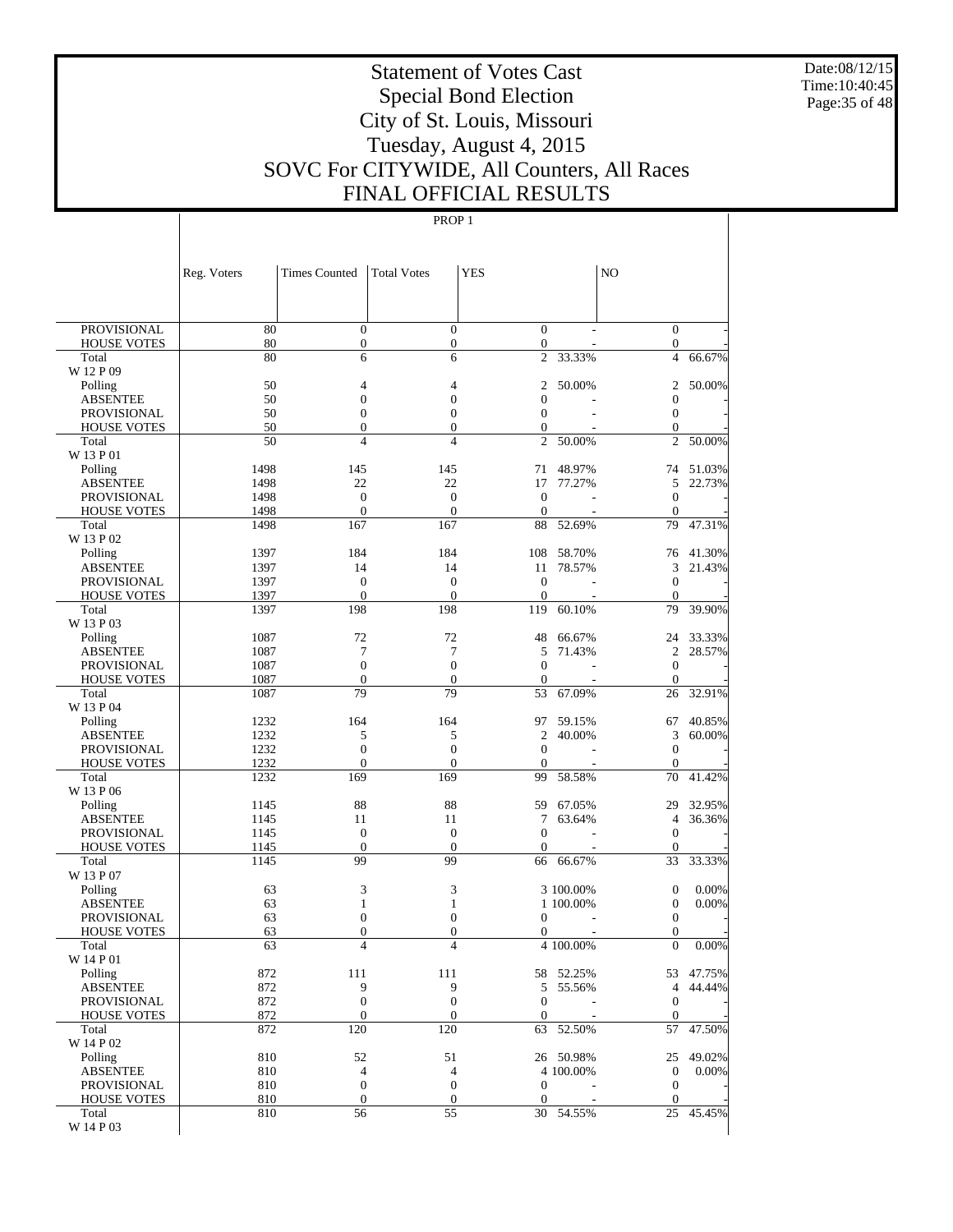Date:08/12/15 Time:10:40:45 Page:36 of 48

# Statement of Votes Cast Special Bond Election City of St. Louis, Missouri Tuesday, August 4, 2015 SOVC For CITYWIDE, All Counters, All Races FINAL OFFICIAL RESULTS

|                                          | Reg. Voters  | <b>Times Counted</b>         | <b>Total Votes</b>      | <b>YES</b>             |                      | NO                           |                       |
|------------------------------------------|--------------|------------------------------|-------------------------|------------------------|----------------------|------------------------------|-----------------------|
|                                          |              |                              |                         |                        |                      |                              |                       |
|                                          |              |                              |                         |                        |                      |                              |                       |
| Polling                                  | 930          | 123                          | 123                     | 91                     | 73.98%               | 32                           | 26.02%                |
| <b>ABSENTEE</b>                          | 930          | 19                           | 19                      | 12                     | 63.16%               | $\tau$                       | 36.84%                |
| <b>PROVISIONAL</b>                       | 930          | $\boldsymbol{0}$             | $\boldsymbol{0}$        | $\mathbf{0}$           |                      | $\overline{0}$               |                       |
| <b>HOUSE VOTES</b>                       | 930          | $\mathbf{0}$                 | $\boldsymbol{0}$        | $\mathbf{0}$           | ÷,                   | $\boldsymbol{0}$             |                       |
| Total                                    | 930          | 142                          | 142                     | 103                    | 72.54%               | 39                           | 27.46%                |
| W 14 P 04                                |              |                              |                         |                        |                      |                              |                       |
| Polling                                  | 1239         | 126                          | 126                     | 77                     | 61.11%               | 49                           | 38.89%                |
| <b>ABSENTEE</b>                          | 1239         | 8                            | 8                       | 5                      | 62.50%               | 3                            | 37.50%                |
| <b>PROVISIONAL</b>                       | 1239<br>1239 | $\mathbf{0}$<br>$\mathbf{0}$ | $\mathbf{0}$            | $\mathbf{0}$           |                      | $\overline{0}$               |                       |
| <b>HOUSE VOTES</b><br>Total              | 1239         | 134                          | $\boldsymbol{0}$<br>134 | $\boldsymbol{0}$<br>82 | 61.19%               | $\boldsymbol{0}$<br>52       | 38.81%                |
| W 14 P 05                                |              |                              |                         |                        |                      |                              |                       |
| Polling                                  | 572          | 41                           | 41                      |                        | 22 53.66%            | 19                           | 46.34%                |
| <b>ABSENTEE</b>                          | 572          | $\overline{4}$               | 4                       |                        | 4 100.00%            | $\boldsymbol{0}$             | 0.00%                 |
| <b>PROVISIONAL</b>                       | 572          | $\boldsymbol{0}$             | $\mathbf{0}$            | $\mathbf{0}$           |                      | $\overline{0}$               |                       |
| <b>HOUSE VOTES</b>                       | 572          | $\boldsymbol{0}$             | $\boldsymbol{0}$        | $\boldsymbol{0}$       |                      | $\mathbf{0}$                 |                       |
| Total                                    | 572          | 45                           | 45                      | 26                     | 57.78%               | 19                           | 42.22%                |
| W 14 P 06                                |              |                              |                         |                        |                      |                              |                       |
| Polling                                  | 1008         | 93                           | 93                      | 53                     | 56.99%               | 40                           | 43.01%                |
| <b>ABSENTEE</b>                          | 1008         | 3                            | 3                       | $\overline{c}$         | 66.67%               | $\mathbf{1}$                 | 33.33%                |
| <b>PROVISIONAL</b>                       | 1008         | $\mathbf{0}$                 | $\mathbf{0}$            | $\mathbf{0}$           |                      | $\overline{0}$               |                       |
| <b>HOUSE VOTES</b>                       | 1008         | $\boldsymbol{0}$             | $\boldsymbol{0}$        | $\boldsymbol{0}$       |                      | $\boldsymbol{0}$             |                       |
| Total                                    | 1008         | 96                           | 96                      | 55                     | 57.29%               | 41                           | 42.71%                |
| W 14 P 07                                |              |                              |                         |                        |                      |                              |                       |
| Polling                                  | 84           | 10                           | 10                      | 7                      | 70.00%               | 3                            | 30.00%                |
| <b>ABSENTEE</b>                          | 84           | $\overline{2}$               | $\overline{2}$          |                        | 2 100,00%            | $\boldsymbol{0}$             | 0.00%                 |
| <b>PROVISIONAL</b>                       | 84           | $\mathbf{0}$                 | $\boldsymbol{0}$        | $\mathbf{0}$           |                      | $\overline{0}$               |                       |
| <b>HOUSE VOTES</b>                       | 84           | $\boldsymbol{0}$             | $\boldsymbol{0}$        | 0                      |                      | 0                            |                       |
| Total                                    | 84           | 12                           | 12                      | 9                      | 75.00%               | 3                            | 25.00%                |
| W 14 P 08                                | 51           | 10                           |                         |                        |                      |                              |                       |
| Polling<br><b>ABSENTEE</b>               | 51           | $\mathbf{0}$                 | 10<br>$\boldsymbol{0}$  | 4<br>$\mathbf{0}$      | 40.00%               | 6<br>$\boldsymbol{0}$        | 60.00%                |
| <b>PROVISIONAL</b>                       | 51           | $\mathbf{0}$                 | $\boldsymbol{0}$        | $\mathbf{0}$           |                      | $\boldsymbol{0}$             |                       |
| <b>HOUSE VOTES</b>                       | 51           | $\boldsymbol{0}$             | $\boldsymbol{0}$        | $\boldsymbol{0}$       |                      | 0                            |                       |
| Total                                    | 51           | 10                           | 10                      | $\overline{4}$         | 40.00%               | 6                            | $60.00\%$             |
| W 14 P 09                                |              |                              |                         |                        |                      |                              |                       |
| Polling                                  | 372          | 15                           | 15                      | 9                      | 60.00%               | 6                            | 40.00%                |
| <b>ABSENTEE</b>                          | 372          | 8                            | 8                       | 3                      | 37.50%               | 5                            | 62.50%                |
| <b>PROVISIONAL</b>                       | 372          | $\mathbf{0}$                 | $\boldsymbol{0}$        | $\mathbf{0}$           |                      | $\overline{0}$               |                       |
| <b>HOUSE VOTES</b>                       | 372          | $\boldsymbol{0}$             | $\boldsymbol{0}$        | $\boldsymbol{0}$       |                      | $\boldsymbol{0}$             |                       |
| Total                                    | 372          | 23                           | 23                      | 12                     | 52.17%               | 11                           | 47.83%                |
| W 15 P 01                                |              |                              |                         |                        |                      |                              |                       |
| Polling                                  | 1104         | 142                          | 142                     | 95                     | 66.90%               | 47                           | 33.10%                |
| <b>ABSENTEE</b>                          | 1104         | 8                            | 8                       | 7                      | 87.50%               | $\mathbf{1}$                 | 12.50%                |
| <b>PROVISIONAL</b>                       | 1104         | $\mathbf{0}$                 | $\mathbf{0}$            | $\mathbf{0}$           | L,                   | $\mathbf{0}$                 |                       |
| <b>HOUSE VOTES</b>                       | 1104         | $\boldsymbol{0}$             | $\boldsymbol{0}$        | $\overline{0}$         |                      | $\boldsymbol{0}$             |                       |
| Total                                    | 1104         | 150                          | 150                     | 102                    | 68.00%               | 48                           | 32.00%                |
| W 15 P 02                                |              |                              |                         |                        |                      |                              |                       |
| Polling                                  | 1369         | 210                          | 210                     |                        | 130 61.90%<br>66.67% |                              | 80 38.10%<br>2 33.33% |
| <b>ABSENTEE</b>                          | 1369<br>1369 | 6<br>$\boldsymbol{0}$        | 6<br>$\boldsymbol{0}$   | 4<br>$\mathbf{0}$      |                      |                              |                       |
| <b>PROVISIONAL</b><br><b>HOUSE VOTES</b> | 1369         | $\mathbf{0}$                 | $\boldsymbol{0}$        | $\mathbf{0}$           |                      | $\mathbf{0}$<br>$\mathbf{0}$ |                       |
| Total                                    | 1369         | 216                          | 216                     | 134                    | 62.04%               | 82                           | 37.96%                |
| W 15 P 03                                |              |                              |                         |                        |                      |                              |                       |
| Polling                                  | 1566         | 160                          | 160                     |                        | 106 66.25%           | 54                           | 33.75%                |
| <b>ABSENTEE</b>                          | 1566         | 13                           | 13                      | 12                     | 92.31%               | $\mathbf{1}$                 | 7.69%                 |
| <b>PROVISIONAL</b>                       | 1566         | $\boldsymbol{0}$             | $\boldsymbol{0}$        | $\boldsymbol{0}$       |                      | $\boldsymbol{0}$             |                       |
| <b>HOUSE VOTES</b>                       | 1566         | $\boldsymbol{0}$             | $\boldsymbol{0}$        | $\boldsymbol{0}$       |                      | $\mathbf{0}$                 |                       |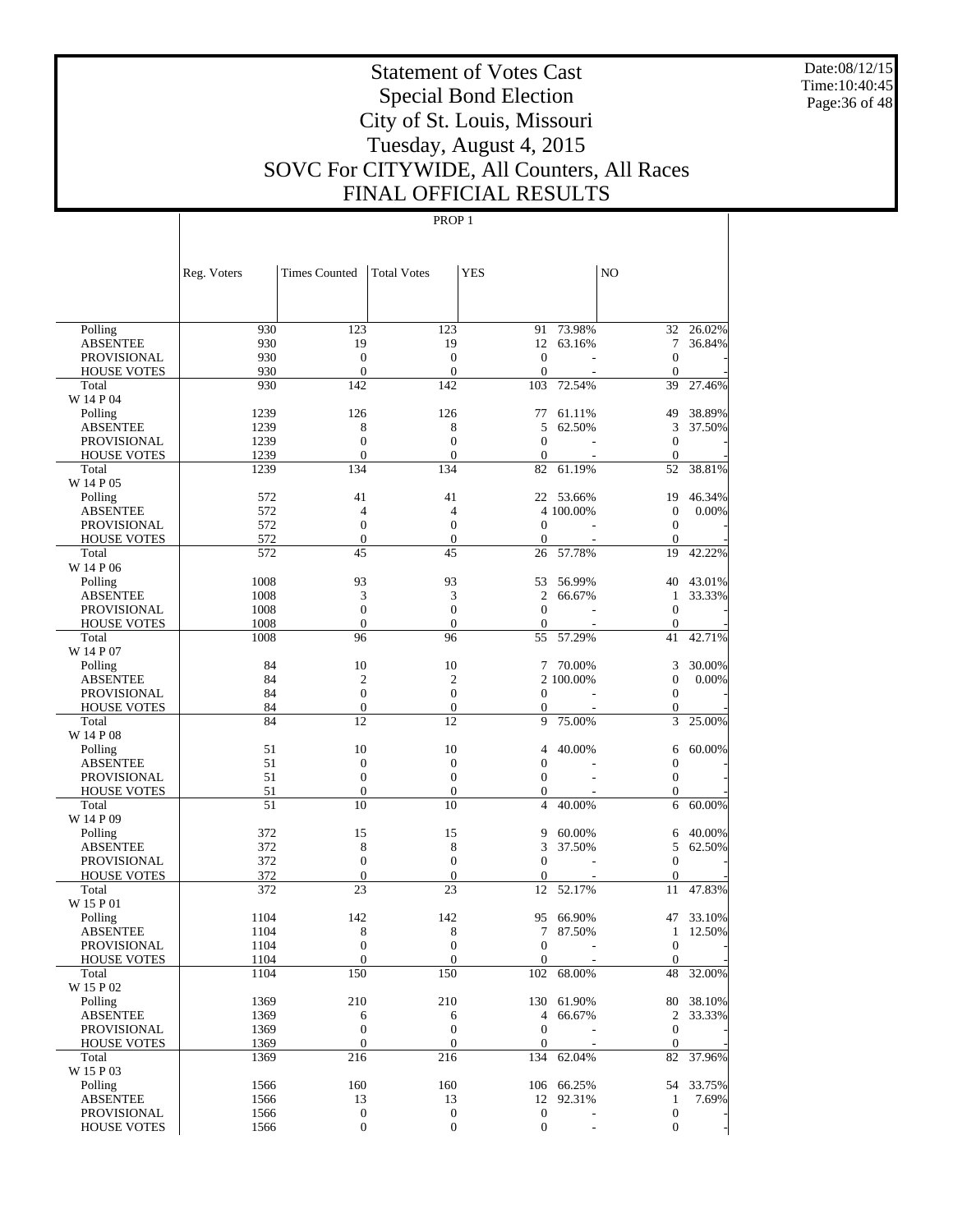Date:08/12/15 Time:10:40:45 Page:37 of 48

# Statement of Votes Cast Special Bond Election City of St. Louis, Missouri Tuesday, August 4, 2015 SOVC For CITYWIDE, All Counters, All Races FINAL OFFICIAL RESULTS

|                             | Reg. Voters                      | <b>Times Counted</b>                 | <b>Total Votes</b>                   | <b>YES</b>            |            | NO                    |           |
|-----------------------------|----------------------------------|--------------------------------------|--------------------------------------|-----------------------|------------|-----------------------|-----------|
|                             |                                  |                                      |                                      |                       |            |                       |           |
| Total<br>W 15 P 04          | 1566                             | 173                                  | 173                                  |                       | 118 68.21% |                       | 55 31.79% |
| Polling                     | 867                              | 51                                   | 51                                   | 30                    | 58.82%     |                       | 21 41.18% |
| <b>ABSENTEE</b>             | 867                              | 3                                    | 3                                    | 2                     | 66.67%     | 1                     | 33.33%    |
| <b>PROVISIONAL</b>          | 867                              | $\boldsymbol{0}$                     | $\boldsymbol{0}$                     | $\mathbf{0}$          |            | $\boldsymbol{0}$      |           |
| <b>HOUSE VOTES</b>          | 867                              | $\mathbf{0}$                         | $\mathbf{0}$                         | $\mathbf{0}$          |            | $\boldsymbol{0}$      |           |
| Total                       | 867                              | 54                                   | 54                                   | 32                    | 59.26%     | 22                    | 40.74%    |
| W 15 P 05                   |                                  |                                      |                                      |                       |            |                       |           |
| Polling                     | 1164                             | 125                                  | 125                                  | 76                    | 60.80%     | 49                    | 39.20%    |
| <b>ABSENTEE</b>             | 1164                             | 11                                   | 11                                   | 6                     | 54.55%     | 5                     | 45.45%    |
| <b>PROVISIONAL</b>          | 1164                             | $\boldsymbol{0}$                     | $\boldsymbol{0}$                     | $\mathbf{0}$          |            | $\boldsymbol{0}$      |           |
| <b>HOUSE VOTES</b>          | 1164                             | $\boldsymbol{0}$                     | $\boldsymbol{0}$                     | $\boldsymbol{0}$      |            | $\boldsymbol{0}$      |           |
| Total                       | 1164                             | 136                                  | 136                                  | 82                    | 60.29%     | 54                    | 39.71%    |
| W 15 P 06                   |                                  |                                      |                                      |                       |            |                       |           |
| Polling                     | 655                              | 51                                   | 51                                   | 31                    | 60.78%     |                       | 20 39.22% |
| <b>ABSENTEE</b>             | 655                              | $\overline{c}$                       | $\overline{c}$                       | 1                     | 50.00%     | 1                     | 50.00%    |
| <b>PROVISIONAL</b>          | 655                              | $\boldsymbol{0}$                     | $\boldsymbol{0}$                     | $\boldsymbol{0}$      |            | $\boldsymbol{0}$      |           |
| <b>HOUSE VOTES</b>          | 655                              | $\boldsymbol{0}$                     | $\mathbf{0}$                         | $\mathbf{0}$          |            | $\boldsymbol{0}$      |           |
| Total                       | 655                              | 53                                   | 53                                   | 32                    | 60.38%     | 21                    | 39.62%    |
| W 15 P 07                   |                                  |                                      |                                      |                       |            |                       |           |
| Polling                     | $\overline{4}$                   | $\boldsymbol{0}$                     | $\boldsymbol{0}$                     | $\boldsymbol{0}$      |            | $\boldsymbol{0}$      |           |
| <b>ABSENTEE</b>             | $\overline{4}$                   | $\boldsymbol{0}$                     | $\boldsymbol{0}$                     | $\mathbf{0}$          |            | $\boldsymbol{0}$      |           |
| <b>PROVISIONAL</b>          | $\overline{4}$                   | $\boldsymbol{0}$                     | $\boldsymbol{0}$                     | $\mathbf{0}$          |            | $\boldsymbol{0}$      |           |
| <b>HOUSE VOTES</b>          | $\overline{4}$<br>$\overline{4}$ | $\mathbf{0}$                         | $\boldsymbol{0}$                     | $\boldsymbol{0}$      |            | $\boldsymbol{0}$      |           |
| Total<br>W 16 P 01          |                                  | $\overline{0}$                       | $\overline{0}$                       | $\overline{0}$        |            | $\overline{0}$        |           |
| Polling                     | 1064                             | 167                                  | 167                                  |                       | 86 51.50%  | 81                    | 48.50%    |
| <b>ABSENTEE</b>             | 1064                             | 21                                   | 20                                   | 14                    | 70.00%     | 6                     | 30.00%    |
| <b>PROVISIONAL</b>          | 1064                             | $\boldsymbol{0}$                     | $\boldsymbol{0}$                     | $\mathbf{0}$          |            | $\boldsymbol{0}$      |           |
| <b>HOUSE VOTES</b>          | 1064                             | $\overline{0}$                       | $\overline{0}$                       | $\mathbf{0}$          |            | $\mathbf{0}$          |           |
| Total                       | 1064                             | 188                                  | 187                                  | 100                   | 53.48%     | 87                    | 46.52%    |
| W 16 P 02                   |                                  |                                      |                                      |                       |            |                       |           |
| Polling                     | 1150                             | 195                                  | 195                                  | 113                   | 57.95%     |                       | 82 42.05% |
| <b>ABSENTEE</b>             | 1150                             | 15                                   | 15                                   | 10                    | 66.67%     | 5                     | 33.33%    |
| <b>PROVISIONAL</b>          | 1150                             | $\boldsymbol{0}$                     | $\boldsymbol{0}$                     | $\mathbf{0}$          |            | $\boldsymbol{0}$      |           |
| <b>HOUSE VOTES</b>          | 1150                             | $\mathbf{0}$                         | $\boldsymbol{0}$                     | $\boldsymbol{0}$      |            | $\boldsymbol{0}$      |           |
| Total                       | 1150                             | 210                                  | 210                                  | 123                   | 58.57%     | 87                    | 41.43%    |
| W 16 P 03                   |                                  |                                      |                                      |                       |            |                       |           |
| Polling                     | 1136                             | 144                                  | 144                                  | 79                    | 54.86%     |                       | 65 45.14% |
| <b>ABSENTEE</b>             | 1136                             | 7                                    | 7                                    | 5                     | 71.43%     | $\overline{c}$        | 28.57%    |
| PROVISIONAL                 | 1136                             | $\boldsymbol{0}$                     | $\boldsymbol{0}$                     | $\theta$              |            | $\boldsymbol{0}$      |           |
| <b>HOUSE VOTES</b>          | 1136                             | $\mathbf{0}$                         | $\overline{0}$                       | $\mathbf{0}$          |            | 0                     |           |
| Total                       | 1136                             | 151                                  | 151                                  | 84                    | 55.63%     | 67                    | 44.37%    |
| W 16 P 04                   |                                  |                                      |                                      |                       |            |                       |           |
| Polling                     | 1193                             | 193                                  | 193                                  |                       | 106 54.92% | 87                    | 45.08%    |
| <b>ABSENTEE</b>             | 1193                             | 12                                   | 12                                   | $7\phantom{.0}$       | 58.33%     | 5                     | 41.67%    |
| <b>PROVISIONAL</b>          | 1193                             | $\boldsymbol{0}$                     | $\boldsymbol{0}$                     | $\boldsymbol{0}$      |            | $\boldsymbol{0}$      |           |
| <b>HOUSE VOTES</b>          | 1193                             | $\mathbf{0}$                         | $\boldsymbol{0}$                     | $\mathbf{0}$          |            | $\mathbf{0}$          |           |
| Total                       | 1193                             | 205                                  | 205                                  | 113                   | 55.12%     |                       | 92 44.88% |
| W 16 P 05                   |                                  |                                      |                                      |                       |            |                       |           |
| Polling                     | 1108                             | 131                                  | 131                                  |                       | 75 57.25%  |                       | 56 42.75% |
| <b>ABSENTEE</b>             | 1108<br>1108                     | 12                                   | 12                                   | 9<br>$\boldsymbol{0}$ | 75.00%     | 3<br>$\boldsymbol{0}$ | 25.00%    |
| <b>PROVISIONAL</b>          | 1108                             | $\boldsymbol{0}$<br>$\boldsymbol{0}$ | $\boldsymbol{0}$<br>$\boldsymbol{0}$ | $\mathbf{0}$          |            | $\mathbf{0}$          |           |
| <b>HOUSE VOTES</b><br>Total | 1108                             | 143                                  | 143                                  | 84                    | 58.74%     | 59                    | 41.26%    |
| W 16 P 06                   |                                  |                                      |                                      |                       |            |                       |           |
| Polling                     | 981                              | 171                                  | 171                                  |                       | 95 55.56%  |                       | 76 44.44% |
| <b>ABSENTEE</b>             | 981                              | 6                                    | 6                                    |                       | 4 66.67%   |                       | 2 33.33%  |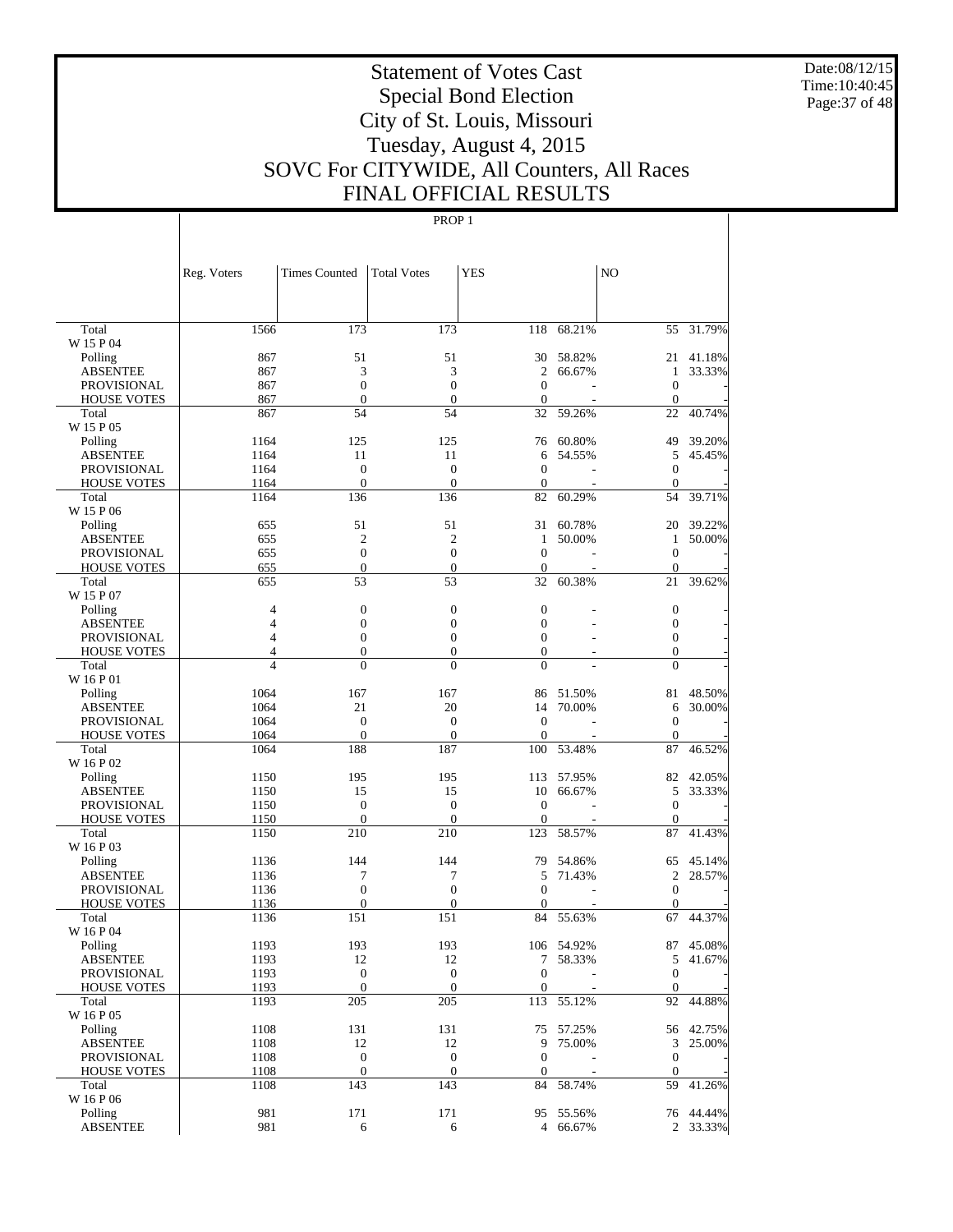Date:08/12/15 Time:10:40:45 Page:38 of 48

# Statement of Votes Cast Special Bond Election City of St. Louis, Missouri Tuesday, August 4, 2015 SOVC For CITYWIDE, All Counters, All Races FINAL OFFICIAL RESULTS

| <b>PROVISIONAL</b><br>981<br>$\boldsymbol{0}$<br>$\boldsymbol{0}$<br>$\boldsymbol{0}$<br>$\boldsymbol{0}$<br>981<br>$\boldsymbol{0}$<br>$\boldsymbol{0}$<br>$\mathbf{0}$<br>$\boldsymbol{0}$<br><b>HOUSE VOTES</b><br>44.07%<br>981<br>177<br>177<br>99<br>55.93%<br>78<br>Total<br>W 16 P 07<br>959<br>155<br>155<br>82<br>52.90%<br>47.10%<br>Polling<br>73<br>959<br>10<br>9<br>5<br>55.56%<br>4<br>44.44%<br>ABSENTEE<br>959<br>$\boldsymbol{0}$<br>$\boldsymbol{0}$<br><b>PROVISIONAL</b><br>$\mathbf{0}$<br>$\boldsymbol{0}$<br>959<br>$\boldsymbol{0}$<br>$\mathbf{0}$<br>$\theta$<br>$\theta$<br><b>HOUSE VOTES</b><br>959<br>165<br>164<br>87<br>53.05%<br>77<br>46.95%<br>Total<br>W 16 P 08<br>51<br>51<br>465<br>32<br>62.75%<br>19<br>37.25%<br>Polling<br>$\mathfrak{2}$<br>$\mathfrak{2}$<br>$\boldsymbol{0}$<br>465<br>2 100.00%<br>0.00%<br>ABSENTEE<br>$\boldsymbol{0}$<br>$\boldsymbol{0}$<br>465<br>$\mathbf{0}$<br>$\boldsymbol{0}$<br>PROVISIONAL<br>$\boldsymbol{0}$<br>$\boldsymbol{0}$<br>465<br>$\theta$<br>$\mathbf{0}$<br><b>HOUSE VOTES</b><br>53<br>53<br>34<br>64.15%<br>19<br>35.85%<br>465<br>Total<br>W 17 P 01<br>30<br>30<br>21<br>30.00%<br>597<br>70.00%<br>9<br>Polling<br>597<br>3<br>4<br>4<br>75.00%<br>25.00%<br>ABSENTEE<br>1<br>597<br>$\boldsymbol{0}$<br>$\boldsymbol{0}$<br><b>PROVISIONAL</b><br>$\mathbf{0}$<br>$\mathbf{0}$<br>597<br>$\boldsymbol{0}$<br>$\boldsymbol{0}$<br>$\theta$<br>$\mathbf{0}$<br><b>HOUSE VOTES</b><br>597<br>34<br>34<br>24<br>70.59%<br>10<br>29.41%<br>Total<br>W 17 P 02<br>32<br>32<br>456<br>25<br>78.13%<br>7<br>21.88%<br>Polling<br>5<br>5<br>3<br>2<br>456<br>60.00%<br>40.00%<br>ABSENTEE<br>$\boldsymbol{0}$<br>$\boldsymbol{0}$<br>$\boldsymbol{0}$<br>456<br>$\boldsymbol{0}$<br>PROVISIONAL<br>$\boldsymbol{0}$<br>$\boldsymbol{0}$<br>456<br>$\theta$<br>$\theta$<br><b>HOUSE VOTES</b><br>37<br>37<br>456<br>28<br>75.68%<br>24.32%<br>Total<br>9<br>W 17 P 03<br>68<br>$\mathbf{1}$<br>1<br>$\mathbf{0}$<br>0.00%<br>1 100.00%<br>Polling<br>$\overline{c}$<br>68<br>$\boldsymbol{0}$<br>$\mathbf{1}$<br>0.00%<br>1 100.00%<br>ABSENTEE<br>68<br>$\boldsymbol{0}$<br>$\boldsymbol{0}$<br><b>PROVISIONAL</b><br>$\boldsymbol{0}$<br>0<br>$\boldsymbol{0}$<br>68<br>$\boldsymbol{0}$<br>$\boldsymbol{0}$<br>$\mathbf{0}$<br><b>HOUSE VOTES</b><br>3<br>$\mathfrak{2}$<br>68<br>$\boldsymbol{0}$<br>0.00%<br>2 100.00%<br>Total<br>W 17 P 04<br>74<br>1133<br>74<br>58<br>78.38%<br>16 21.62%<br>Polling<br>28<br>28<br>1133<br>24<br>85.71%<br>$\overline{4}$<br>14.29%<br>ABSENTEE<br>$\mathbf{0}$<br>$\mathbf{0}$<br>$\boldsymbol{0}$<br>1133<br>$\boldsymbol{0}$<br>PROVISIONAL<br>$\boldsymbol{0}$<br>$\boldsymbol{0}$<br>1133<br>$\theta$<br>$\theta$<br><b>HOUSE VOTES</b><br>1133<br>102<br>102<br>82<br>80.39%<br>19.61%<br>Total<br>20<br>W 17 P 05<br>205<br>205<br>22.93%<br>1672<br>158<br>77.07%<br>47<br>Polling<br>22<br>22<br>1672<br>19<br>86.36%<br>3<br>13.64%<br>ABSENTEE<br>$\boldsymbol{0}$<br>1672<br>$\boldsymbol{0}$<br>$\mathbf{0}$<br>$\boldsymbol{0}$<br>PROVISIONAL<br>$\boldsymbol{0}$<br>$\mathbf{0}$<br>1672<br>$\mathbf{0}$<br>$\boldsymbol{0}$<br><b>HOUSE VOTES</b><br>22.03%<br>227<br>227<br>177<br>77.97%<br>50<br>Total<br>1672<br>W 17 P 06<br>1225<br>95<br>95<br>65.26%<br>33 34.74%<br>Polling<br>62<br>1225<br>8<br>25.00%<br><b>ABSENTEE</b><br>8<br>6<br>75.00%<br>2<br>1225<br>$\boldsymbol{0}$<br>$\boldsymbol{0}$<br>$\mathbf{0}$<br>$\boldsymbol{0}$<br>PROVISIONAL<br>1225<br>$\boldsymbol{0}$<br>$\boldsymbol{0}$<br>$\boldsymbol{0}$<br>$\mathbf{0}$<br><b>HOUSE VOTES</b><br>1225<br>103<br>103<br>68<br>66.02%<br>35<br>33.98%<br>Total<br>W 17 P 07<br>29<br>2<br>$\boldsymbol{2}$<br>$\mathbf{0}$<br>0.00%<br>2 100.00%<br>Polling<br>29<br>$\mathbf{1}$<br><b>ABSENTEE</b><br>1<br>$\mathbf{0}$<br>0.00%<br>1 100.00%<br>$\boldsymbol{0}$<br>29<br>$\boldsymbol{0}$<br>$\boldsymbol{0}$<br>$\boldsymbol{0}$<br>PROVISIONAL<br>29<br>$\boldsymbol{0}$<br>$\boldsymbol{0}$<br>$\boldsymbol{0}$<br>$\mathbf{0}$<br><b>HOUSE VOTES</b><br>3<br>3<br>29<br>$\overline{0}$<br>Total<br>0.00%<br>3 100.00%<br>W 17 P 08 | Reg. Voters | <b>Times Counted</b> | <b>Total Votes</b> | <b>YES</b> | N <sub>O</sub> |  |
|------------------------------------------------------------------------------------------------------------------------------------------------------------------------------------------------------------------------------------------------------------------------------------------------------------------------------------------------------------------------------------------------------------------------------------------------------------------------------------------------------------------------------------------------------------------------------------------------------------------------------------------------------------------------------------------------------------------------------------------------------------------------------------------------------------------------------------------------------------------------------------------------------------------------------------------------------------------------------------------------------------------------------------------------------------------------------------------------------------------------------------------------------------------------------------------------------------------------------------------------------------------------------------------------------------------------------------------------------------------------------------------------------------------------------------------------------------------------------------------------------------------------------------------------------------------------------------------------------------------------------------------------------------------------------------------------------------------------------------------------------------------------------------------------------------------------------------------------------------------------------------------------------------------------------------------------------------------------------------------------------------------------------------------------------------------------------------------------------------------------------------------------------------------------------------------------------------------------------------------------------------------------------------------------------------------------------------------------------------------------------------------------------------------------------------------------------------------------------------------------------------------------------------------------------------------------------------------------------------------------------------------------------------------------------------------------------------------------------------------------------------------------------------------------------------------------------------------------------------------------------------------------------------------------------------------------------------------------------------------------------------------------------------------------------------------------------------------------------------------------------------------------------------------------------------------------------------------------------------------------------------------------------------------------------------------------------------------------------------------------------------------------------------------------------------------------------------------------------------------------------------------------------------------------------------------------------------------------------------------------------------------------------------------------------------------------------------------------------------------------------------------------------------------------------------------------------------------------------------------------------------------------------------------------------------------------------------------------------------------------------------------------------------------------------------------------------------------------------------------------------------------------------------------------|-------------|----------------------|--------------------|------------|----------------|--|
|                                                                                                                                                                                                                                                                                                                                                                                                                                                                                                                                                                                                                                                                                                                                                                                                                                                                                                                                                                                                                                                                                                                                                                                                                                                                                                                                                                                                                                                                                                                                                                                                                                                                                                                                                                                                                                                                                                                                                                                                                                                                                                                                                                                                                                                                                                                                                                                                                                                                                                                                                                                                                                                                                                                                                                                                                                                                                                                                                                                                                                                                                                                                                                                                                                                                                                                                                                                                                                                                                                                                                                                                                                                                                                                                                                                                                                                                                                                                                                                                                                                                                                                                                                        |             |                      |                    |            |                |  |
|                                                                                                                                                                                                                                                                                                                                                                                                                                                                                                                                                                                                                                                                                                                                                                                                                                                                                                                                                                                                                                                                                                                                                                                                                                                                                                                                                                                                                                                                                                                                                                                                                                                                                                                                                                                                                                                                                                                                                                                                                                                                                                                                                                                                                                                                                                                                                                                                                                                                                                                                                                                                                                                                                                                                                                                                                                                                                                                                                                                                                                                                                                                                                                                                                                                                                                                                                                                                                                                                                                                                                                                                                                                                                                                                                                                                                                                                                                                                                                                                                                                                                                                                                                        |             |                      |                    |            |                |  |
|                                                                                                                                                                                                                                                                                                                                                                                                                                                                                                                                                                                                                                                                                                                                                                                                                                                                                                                                                                                                                                                                                                                                                                                                                                                                                                                                                                                                                                                                                                                                                                                                                                                                                                                                                                                                                                                                                                                                                                                                                                                                                                                                                                                                                                                                                                                                                                                                                                                                                                                                                                                                                                                                                                                                                                                                                                                                                                                                                                                                                                                                                                                                                                                                                                                                                                                                                                                                                                                                                                                                                                                                                                                                                                                                                                                                                                                                                                                                                                                                                                                                                                                                                                        |             |                      |                    |            |                |  |
|                                                                                                                                                                                                                                                                                                                                                                                                                                                                                                                                                                                                                                                                                                                                                                                                                                                                                                                                                                                                                                                                                                                                                                                                                                                                                                                                                                                                                                                                                                                                                                                                                                                                                                                                                                                                                                                                                                                                                                                                                                                                                                                                                                                                                                                                                                                                                                                                                                                                                                                                                                                                                                                                                                                                                                                                                                                                                                                                                                                                                                                                                                                                                                                                                                                                                                                                                                                                                                                                                                                                                                                                                                                                                                                                                                                                                                                                                                                                                                                                                                                                                                                                                                        |             |                      |                    |            |                |  |
|                                                                                                                                                                                                                                                                                                                                                                                                                                                                                                                                                                                                                                                                                                                                                                                                                                                                                                                                                                                                                                                                                                                                                                                                                                                                                                                                                                                                                                                                                                                                                                                                                                                                                                                                                                                                                                                                                                                                                                                                                                                                                                                                                                                                                                                                                                                                                                                                                                                                                                                                                                                                                                                                                                                                                                                                                                                                                                                                                                                                                                                                                                                                                                                                                                                                                                                                                                                                                                                                                                                                                                                                                                                                                                                                                                                                                                                                                                                                                                                                                                                                                                                                                                        |             |                      |                    |            |                |  |
|                                                                                                                                                                                                                                                                                                                                                                                                                                                                                                                                                                                                                                                                                                                                                                                                                                                                                                                                                                                                                                                                                                                                                                                                                                                                                                                                                                                                                                                                                                                                                                                                                                                                                                                                                                                                                                                                                                                                                                                                                                                                                                                                                                                                                                                                                                                                                                                                                                                                                                                                                                                                                                                                                                                                                                                                                                                                                                                                                                                                                                                                                                                                                                                                                                                                                                                                                                                                                                                                                                                                                                                                                                                                                                                                                                                                                                                                                                                                                                                                                                                                                                                                                                        |             |                      |                    |            |                |  |
|                                                                                                                                                                                                                                                                                                                                                                                                                                                                                                                                                                                                                                                                                                                                                                                                                                                                                                                                                                                                                                                                                                                                                                                                                                                                                                                                                                                                                                                                                                                                                                                                                                                                                                                                                                                                                                                                                                                                                                                                                                                                                                                                                                                                                                                                                                                                                                                                                                                                                                                                                                                                                                                                                                                                                                                                                                                                                                                                                                                                                                                                                                                                                                                                                                                                                                                                                                                                                                                                                                                                                                                                                                                                                                                                                                                                                                                                                                                                                                                                                                                                                                                                                                        |             |                      |                    |            |                |  |
|                                                                                                                                                                                                                                                                                                                                                                                                                                                                                                                                                                                                                                                                                                                                                                                                                                                                                                                                                                                                                                                                                                                                                                                                                                                                                                                                                                                                                                                                                                                                                                                                                                                                                                                                                                                                                                                                                                                                                                                                                                                                                                                                                                                                                                                                                                                                                                                                                                                                                                                                                                                                                                                                                                                                                                                                                                                                                                                                                                                                                                                                                                                                                                                                                                                                                                                                                                                                                                                                                                                                                                                                                                                                                                                                                                                                                                                                                                                                                                                                                                                                                                                                                                        |             |                      |                    |            |                |  |
|                                                                                                                                                                                                                                                                                                                                                                                                                                                                                                                                                                                                                                                                                                                                                                                                                                                                                                                                                                                                                                                                                                                                                                                                                                                                                                                                                                                                                                                                                                                                                                                                                                                                                                                                                                                                                                                                                                                                                                                                                                                                                                                                                                                                                                                                                                                                                                                                                                                                                                                                                                                                                                                                                                                                                                                                                                                                                                                                                                                                                                                                                                                                                                                                                                                                                                                                                                                                                                                                                                                                                                                                                                                                                                                                                                                                                                                                                                                                                                                                                                                                                                                                                                        |             |                      |                    |            |                |  |
|                                                                                                                                                                                                                                                                                                                                                                                                                                                                                                                                                                                                                                                                                                                                                                                                                                                                                                                                                                                                                                                                                                                                                                                                                                                                                                                                                                                                                                                                                                                                                                                                                                                                                                                                                                                                                                                                                                                                                                                                                                                                                                                                                                                                                                                                                                                                                                                                                                                                                                                                                                                                                                                                                                                                                                                                                                                                                                                                                                                                                                                                                                                                                                                                                                                                                                                                                                                                                                                                                                                                                                                                                                                                                                                                                                                                                                                                                                                                                                                                                                                                                                                                                                        |             |                      |                    |            |                |  |
|                                                                                                                                                                                                                                                                                                                                                                                                                                                                                                                                                                                                                                                                                                                                                                                                                                                                                                                                                                                                                                                                                                                                                                                                                                                                                                                                                                                                                                                                                                                                                                                                                                                                                                                                                                                                                                                                                                                                                                                                                                                                                                                                                                                                                                                                                                                                                                                                                                                                                                                                                                                                                                                                                                                                                                                                                                                                                                                                                                                                                                                                                                                                                                                                                                                                                                                                                                                                                                                                                                                                                                                                                                                                                                                                                                                                                                                                                                                                                                                                                                                                                                                                                                        |             |                      |                    |            |                |  |
|                                                                                                                                                                                                                                                                                                                                                                                                                                                                                                                                                                                                                                                                                                                                                                                                                                                                                                                                                                                                                                                                                                                                                                                                                                                                                                                                                                                                                                                                                                                                                                                                                                                                                                                                                                                                                                                                                                                                                                                                                                                                                                                                                                                                                                                                                                                                                                                                                                                                                                                                                                                                                                                                                                                                                                                                                                                                                                                                                                                                                                                                                                                                                                                                                                                                                                                                                                                                                                                                                                                                                                                                                                                                                                                                                                                                                                                                                                                                                                                                                                                                                                                                                                        |             |                      |                    |            |                |  |
|                                                                                                                                                                                                                                                                                                                                                                                                                                                                                                                                                                                                                                                                                                                                                                                                                                                                                                                                                                                                                                                                                                                                                                                                                                                                                                                                                                                                                                                                                                                                                                                                                                                                                                                                                                                                                                                                                                                                                                                                                                                                                                                                                                                                                                                                                                                                                                                                                                                                                                                                                                                                                                                                                                                                                                                                                                                                                                                                                                                                                                                                                                                                                                                                                                                                                                                                                                                                                                                                                                                                                                                                                                                                                                                                                                                                                                                                                                                                                                                                                                                                                                                                                                        |             |                      |                    |            |                |  |
|                                                                                                                                                                                                                                                                                                                                                                                                                                                                                                                                                                                                                                                                                                                                                                                                                                                                                                                                                                                                                                                                                                                                                                                                                                                                                                                                                                                                                                                                                                                                                                                                                                                                                                                                                                                                                                                                                                                                                                                                                                                                                                                                                                                                                                                                                                                                                                                                                                                                                                                                                                                                                                                                                                                                                                                                                                                                                                                                                                                                                                                                                                                                                                                                                                                                                                                                                                                                                                                                                                                                                                                                                                                                                                                                                                                                                                                                                                                                                                                                                                                                                                                                                                        |             |                      |                    |            |                |  |
|                                                                                                                                                                                                                                                                                                                                                                                                                                                                                                                                                                                                                                                                                                                                                                                                                                                                                                                                                                                                                                                                                                                                                                                                                                                                                                                                                                                                                                                                                                                                                                                                                                                                                                                                                                                                                                                                                                                                                                                                                                                                                                                                                                                                                                                                                                                                                                                                                                                                                                                                                                                                                                                                                                                                                                                                                                                                                                                                                                                                                                                                                                                                                                                                                                                                                                                                                                                                                                                                                                                                                                                                                                                                                                                                                                                                                                                                                                                                                                                                                                                                                                                                                                        |             |                      |                    |            |                |  |
|                                                                                                                                                                                                                                                                                                                                                                                                                                                                                                                                                                                                                                                                                                                                                                                                                                                                                                                                                                                                                                                                                                                                                                                                                                                                                                                                                                                                                                                                                                                                                                                                                                                                                                                                                                                                                                                                                                                                                                                                                                                                                                                                                                                                                                                                                                                                                                                                                                                                                                                                                                                                                                                                                                                                                                                                                                                                                                                                                                                                                                                                                                                                                                                                                                                                                                                                                                                                                                                                                                                                                                                                                                                                                                                                                                                                                                                                                                                                                                                                                                                                                                                                                                        |             |                      |                    |            |                |  |
|                                                                                                                                                                                                                                                                                                                                                                                                                                                                                                                                                                                                                                                                                                                                                                                                                                                                                                                                                                                                                                                                                                                                                                                                                                                                                                                                                                                                                                                                                                                                                                                                                                                                                                                                                                                                                                                                                                                                                                                                                                                                                                                                                                                                                                                                                                                                                                                                                                                                                                                                                                                                                                                                                                                                                                                                                                                                                                                                                                                                                                                                                                                                                                                                                                                                                                                                                                                                                                                                                                                                                                                                                                                                                                                                                                                                                                                                                                                                                                                                                                                                                                                                                                        |             |                      |                    |            |                |  |
|                                                                                                                                                                                                                                                                                                                                                                                                                                                                                                                                                                                                                                                                                                                                                                                                                                                                                                                                                                                                                                                                                                                                                                                                                                                                                                                                                                                                                                                                                                                                                                                                                                                                                                                                                                                                                                                                                                                                                                                                                                                                                                                                                                                                                                                                                                                                                                                                                                                                                                                                                                                                                                                                                                                                                                                                                                                                                                                                                                                                                                                                                                                                                                                                                                                                                                                                                                                                                                                                                                                                                                                                                                                                                                                                                                                                                                                                                                                                                                                                                                                                                                                                                                        |             |                      |                    |            |                |  |
|                                                                                                                                                                                                                                                                                                                                                                                                                                                                                                                                                                                                                                                                                                                                                                                                                                                                                                                                                                                                                                                                                                                                                                                                                                                                                                                                                                                                                                                                                                                                                                                                                                                                                                                                                                                                                                                                                                                                                                                                                                                                                                                                                                                                                                                                                                                                                                                                                                                                                                                                                                                                                                                                                                                                                                                                                                                                                                                                                                                                                                                                                                                                                                                                                                                                                                                                                                                                                                                                                                                                                                                                                                                                                                                                                                                                                                                                                                                                                                                                                                                                                                                                                                        |             |                      |                    |            |                |  |
|                                                                                                                                                                                                                                                                                                                                                                                                                                                                                                                                                                                                                                                                                                                                                                                                                                                                                                                                                                                                                                                                                                                                                                                                                                                                                                                                                                                                                                                                                                                                                                                                                                                                                                                                                                                                                                                                                                                                                                                                                                                                                                                                                                                                                                                                                                                                                                                                                                                                                                                                                                                                                                                                                                                                                                                                                                                                                                                                                                                                                                                                                                                                                                                                                                                                                                                                                                                                                                                                                                                                                                                                                                                                                                                                                                                                                                                                                                                                                                                                                                                                                                                                                                        |             |                      |                    |            |                |  |
|                                                                                                                                                                                                                                                                                                                                                                                                                                                                                                                                                                                                                                                                                                                                                                                                                                                                                                                                                                                                                                                                                                                                                                                                                                                                                                                                                                                                                                                                                                                                                                                                                                                                                                                                                                                                                                                                                                                                                                                                                                                                                                                                                                                                                                                                                                                                                                                                                                                                                                                                                                                                                                                                                                                                                                                                                                                                                                                                                                                                                                                                                                                                                                                                                                                                                                                                                                                                                                                                                                                                                                                                                                                                                                                                                                                                                                                                                                                                                                                                                                                                                                                                                                        |             |                      |                    |            |                |  |
|                                                                                                                                                                                                                                                                                                                                                                                                                                                                                                                                                                                                                                                                                                                                                                                                                                                                                                                                                                                                                                                                                                                                                                                                                                                                                                                                                                                                                                                                                                                                                                                                                                                                                                                                                                                                                                                                                                                                                                                                                                                                                                                                                                                                                                                                                                                                                                                                                                                                                                                                                                                                                                                                                                                                                                                                                                                                                                                                                                                                                                                                                                                                                                                                                                                                                                                                                                                                                                                                                                                                                                                                                                                                                                                                                                                                                                                                                                                                                                                                                                                                                                                                                                        |             |                      |                    |            |                |  |
|                                                                                                                                                                                                                                                                                                                                                                                                                                                                                                                                                                                                                                                                                                                                                                                                                                                                                                                                                                                                                                                                                                                                                                                                                                                                                                                                                                                                                                                                                                                                                                                                                                                                                                                                                                                                                                                                                                                                                                                                                                                                                                                                                                                                                                                                                                                                                                                                                                                                                                                                                                                                                                                                                                                                                                                                                                                                                                                                                                                                                                                                                                                                                                                                                                                                                                                                                                                                                                                                                                                                                                                                                                                                                                                                                                                                                                                                                                                                                                                                                                                                                                                                                                        |             |                      |                    |            |                |  |
|                                                                                                                                                                                                                                                                                                                                                                                                                                                                                                                                                                                                                                                                                                                                                                                                                                                                                                                                                                                                                                                                                                                                                                                                                                                                                                                                                                                                                                                                                                                                                                                                                                                                                                                                                                                                                                                                                                                                                                                                                                                                                                                                                                                                                                                                                                                                                                                                                                                                                                                                                                                                                                                                                                                                                                                                                                                                                                                                                                                                                                                                                                                                                                                                                                                                                                                                                                                                                                                                                                                                                                                                                                                                                                                                                                                                                                                                                                                                                                                                                                                                                                                                                                        |             |                      |                    |            |                |  |
|                                                                                                                                                                                                                                                                                                                                                                                                                                                                                                                                                                                                                                                                                                                                                                                                                                                                                                                                                                                                                                                                                                                                                                                                                                                                                                                                                                                                                                                                                                                                                                                                                                                                                                                                                                                                                                                                                                                                                                                                                                                                                                                                                                                                                                                                                                                                                                                                                                                                                                                                                                                                                                                                                                                                                                                                                                                                                                                                                                                                                                                                                                                                                                                                                                                                                                                                                                                                                                                                                                                                                                                                                                                                                                                                                                                                                                                                                                                                                                                                                                                                                                                                                                        |             |                      |                    |            |                |  |
|                                                                                                                                                                                                                                                                                                                                                                                                                                                                                                                                                                                                                                                                                                                                                                                                                                                                                                                                                                                                                                                                                                                                                                                                                                                                                                                                                                                                                                                                                                                                                                                                                                                                                                                                                                                                                                                                                                                                                                                                                                                                                                                                                                                                                                                                                                                                                                                                                                                                                                                                                                                                                                                                                                                                                                                                                                                                                                                                                                                                                                                                                                                                                                                                                                                                                                                                                                                                                                                                                                                                                                                                                                                                                                                                                                                                                                                                                                                                                                                                                                                                                                                                                                        |             |                      |                    |            |                |  |
|                                                                                                                                                                                                                                                                                                                                                                                                                                                                                                                                                                                                                                                                                                                                                                                                                                                                                                                                                                                                                                                                                                                                                                                                                                                                                                                                                                                                                                                                                                                                                                                                                                                                                                                                                                                                                                                                                                                                                                                                                                                                                                                                                                                                                                                                                                                                                                                                                                                                                                                                                                                                                                                                                                                                                                                                                                                                                                                                                                                                                                                                                                                                                                                                                                                                                                                                                                                                                                                                                                                                                                                                                                                                                                                                                                                                                                                                                                                                                                                                                                                                                                                                                                        |             |                      |                    |            |                |  |
|                                                                                                                                                                                                                                                                                                                                                                                                                                                                                                                                                                                                                                                                                                                                                                                                                                                                                                                                                                                                                                                                                                                                                                                                                                                                                                                                                                                                                                                                                                                                                                                                                                                                                                                                                                                                                                                                                                                                                                                                                                                                                                                                                                                                                                                                                                                                                                                                                                                                                                                                                                                                                                                                                                                                                                                                                                                                                                                                                                                                                                                                                                                                                                                                                                                                                                                                                                                                                                                                                                                                                                                                                                                                                                                                                                                                                                                                                                                                                                                                                                                                                                                                                                        |             |                      |                    |            |                |  |
|                                                                                                                                                                                                                                                                                                                                                                                                                                                                                                                                                                                                                                                                                                                                                                                                                                                                                                                                                                                                                                                                                                                                                                                                                                                                                                                                                                                                                                                                                                                                                                                                                                                                                                                                                                                                                                                                                                                                                                                                                                                                                                                                                                                                                                                                                                                                                                                                                                                                                                                                                                                                                                                                                                                                                                                                                                                                                                                                                                                                                                                                                                                                                                                                                                                                                                                                                                                                                                                                                                                                                                                                                                                                                                                                                                                                                                                                                                                                                                                                                                                                                                                                                                        |             |                      |                    |            |                |  |
|                                                                                                                                                                                                                                                                                                                                                                                                                                                                                                                                                                                                                                                                                                                                                                                                                                                                                                                                                                                                                                                                                                                                                                                                                                                                                                                                                                                                                                                                                                                                                                                                                                                                                                                                                                                                                                                                                                                                                                                                                                                                                                                                                                                                                                                                                                                                                                                                                                                                                                                                                                                                                                                                                                                                                                                                                                                                                                                                                                                                                                                                                                                                                                                                                                                                                                                                                                                                                                                                                                                                                                                                                                                                                                                                                                                                                                                                                                                                                                                                                                                                                                                                                                        |             |                      |                    |            |                |  |
|                                                                                                                                                                                                                                                                                                                                                                                                                                                                                                                                                                                                                                                                                                                                                                                                                                                                                                                                                                                                                                                                                                                                                                                                                                                                                                                                                                                                                                                                                                                                                                                                                                                                                                                                                                                                                                                                                                                                                                                                                                                                                                                                                                                                                                                                                                                                                                                                                                                                                                                                                                                                                                                                                                                                                                                                                                                                                                                                                                                                                                                                                                                                                                                                                                                                                                                                                                                                                                                                                                                                                                                                                                                                                                                                                                                                                                                                                                                                                                                                                                                                                                                                                                        |             |                      |                    |            |                |  |
|                                                                                                                                                                                                                                                                                                                                                                                                                                                                                                                                                                                                                                                                                                                                                                                                                                                                                                                                                                                                                                                                                                                                                                                                                                                                                                                                                                                                                                                                                                                                                                                                                                                                                                                                                                                                                                                                                                                                                                                                                                                                                                                                                                                                                                                                                                                                                                                                                                                                                                                                                                                                                                                                                                                                                                                                                                                                                                                                                                                                                                                                                                                                                                                                                                                                                                                                                                                                                                                                                                                                                                                                                                                                                                                                                                                                                                                                                                                                                                                                                                                                                                                                                                        |             |                      |                    |            |                |  |
|                                                                                                                                                                                                                                                                                                                                                                                                                                                                                                                                                                                                                                                                                                                                                                                                                                                                                                                                                                                                                                                                                                                                                                                                                                                                                                                                                                                                                                                                                                                                                                                                                                                                                                                                                                                                                                                                                                                                                                                                                                                                                                                                                                                                                                                                                                                                                                                                                                                                                                                                                                                                                                                                                                                                                                                                                                                                                                                                                                                                                                                                                                                                                                                                                                                                                                                                                                                                                                                                                                                                                                                                                                                                                                                                                                                                                                                                                                                                                                                                                                                                                                                                                                        |             |                      |                    |            |                |  |
|                                                                                                                                                                                                                                                                                                                                                                                                                                                                                                                                                                                                                                                                                                                                                                                                                                                                                                                                                                                                                                                                                                                                                                                                                                                                                                                                                                                                                                                                                                                                                                                                                                                                                                                                                                                                                                                                                                                                                                                                                                                                                                                                                                                                                                                                                                                                                                                                                                                                                                                                                                                                                                                                                                                                                                                                                                                                                                                                                                                                                                                                                                                                                                                                                                                                                                                                                                                                                                                                                                                                                                                                                                                                                                                                                                                                                                                                                                                                                                                                                                                                                                                                                                        |             |                      |                    |            |                |  |
|                                                                                                                                                                                                                                                                                                                                                                                                                                                                                                                                                                                                                                                                                                                                                                                                                                                                                                                                                                                                                                                                                                                                                                                                                                                                                                                                                                                                                                                                                                                                                                                                                                                                                                                                                                                                                                                                                                                                                                                                                                                                                                                                                                                                                                                                                                                                                                                                                                                                                                                                                                                                                                                                                                                                                                                                                                                                                                                                                                                                                                                                                                                                                                                                                                                                                                                                                                                                                                                                                                                                                                                                                                                                                                                                                                                                                                                                                                                                                                                                                                                                                                                                                                        |             |                      |                    |            |                |  |
|                                                                                                                                                                                                                                                                                                                                                                                                                                                                                                                                                                                                                                                                                                                                                                                                                                                                                                                                                                                                                                                                                                                                                                                                                                                                                                                                                                                                                                                                                                                                                                                                                                                                                                                                                                                                                                                                                                                                                                                                                                                                                                                                                                                                                                                                                                                                                                                                                                                                                                                                                                                                                                                                                                                                                                                                                                                                                                                                                                                                                                                                                                                                                                                                                                                                                                                                                                                                                                                                                                                                                                                                                                                                                                                                                                                                                                                                                                                                                                                                                                                                                                                                                                        |             |                      |                    |            |                |  |
|                                                                                                                                                                                                                                                                                                                                                                                                                                                                                                                                                                                                                                                                                                                                                                                                                                                                                                                                                                                                                                                                                                                                                                                                                                                                                                                                                                                                                                                                                                                                                                                                                                                                                                                                                                                                                                                                                                                                                                                                                                                                                                                                                                                                                                                                                                                                                                                                                                                                                                                                                                                                                                                                                                                                                                                                                                                                                                                                                                                                                                                                                                                                                                                                                                                                                                                                                                                                                                                                                                                                                                                                                                                                                                                                                                                                                                                                                                                                                                                                                                                                                                                                                                        |             |                      |                    |            |                |  |
|                                                                                                                                                                                                                                                                                                                                                                                                                                                                                                                                                                                                                                                                                                                                                                                                                                                                                                                                                                                                                                                                                                                                                                                                                                                                                                                                                                                                                                                                                                                                                                                                                                                                                                                                                                                                                                                                                                                                                                                                                                                                                                                                                                                                                                                                                                                                                                                                                                                                                                                                                                                                                                                                                                                                                                                                                                                                                                                                                                                                                                                                                                                                                                                                                                                                                                                                                                                                                                                                                                                                                                                                                                                                                                                                                                                                                                                                                                                                                                                                                                                                                                                                                                        |             |                      |                    |            |                |  |
|                                                                                                                                                                                                                                                                                                                                                                                                                                                                                                                                                                                                                                                                                                                                                                                                                                                                                                                                                                                                                                                                                                                                                                                                                                                                                                                                                                                                                                                                                                                                                                                                                                                                                                                                                                                                                                                                                                                                                                                                                                                                                                                                                                                                                                                                                                                                                                                                                                                                                                                                                                                                                                                                                                                                                                                                                                                                                                                                                                                                                                                                                                                                                                                                                                                                                                                                                                                                                                                                                                                                                                                                                                                                                                                                                                                                                                                                                                                                                                                                                                                                                                                                                                        |             |                      |                    |            |                |  |
|                                                                                                                                                                                                                                                                                                                                                                                                                                                                                                                                                                                                                                                                                                                                                                                                                                                                                                                                                                                                                                                                                                                                                                                                                                                                                                                                                                                                                                                                                                                                                                                                                                                                                                                                                                                                                                                                                                                                                                                                                                                                                                                                                                                                                                                                                                                                                                                                                                                                                                                                                                                                                                                                                                                                                                                                                                                                                                                                                                                                                                                                                                                                                                                                                                                                                                                                                                                                                                                                                                                                                                                                                                                                                                                                                                                                                                                                                                                                                                                                                                                                                                                                                                        |             |                      |                    |            |                |  |
|                                                                                                                                                                                                                                                                                                                                                                                                                                                                                                                                                                                                                                                                                                                                                                                                                                                                                                                                                                                                                                                                                                                                                                                                                                                                                                                                                                                                                                                                                                                                                                                                                                                                                                                                                                                                                                                                                                                                                                                                                                                                                                                                                                                                                                                                                                                                                                                                                                                                                                                                                                                                                                                                                                                                                                                                                                                                                                                                                                                                                                                                                                                                                                                                                                                                                                                                                                                                                                                                                                                                                                                                                                                                                                                                                                                                                                                                                                                                                                                                                                                                                                                                                                        |             |                      |                    |            |                |  |
|                                                                                                                                                                                                                                                                                                                                                                                                                                                                                                                                                                                                                                                                                                                                                                                                                                                                                                                                                                                                                                                                                                                                                                                                                                                                                                                                                                                                                                                                                                                                                                                                                                                                                                                                                                                                                                                                                                                                                                                                                                                                                                                                                                                                                                                                                                                                                                                                                                                                                                                                                                                                                                                                                                                                                                                                                                                                                                                                                                                                                                                                                                                                                                                                                                                                                                                                                                                                                                                                                                                                                                                                                                                                                                                                                                                                                                                                                                                                                                                                                                                                                                                                                                        |             |                      |                    |            |                |  |
|                                                                                                                                                                                                                                                                                                                                                                                                                                                                                                                                                                                                                                                                                                                                                                                                                                                                                                                                                                                                                                                                                                                                                                                                                                                                                                                                                                                                                                                                                                                                                                                                                                                                                                                                                                                                                                                                                                                                                                                                                                                                                                                                                                                                                                                                                                                                                                                                                                                                                                                                                                                                                                                                                                                                                                                                                                                                                                                                                                                                                                                                                                                                                                                                                                                                                                                                                                                                                                                                                                                                                                                                                                                                                                                                                                                                                                                                                                                                                                                                                                                                                                                                                                        |             |                      |                    |            |                |  |
|                                                                                                                                                                                                                                                                                                                                                                                                                                                                                                                                                                                                                                                                                                                                                                                                                                                                                                                                                                                                                                                                                                                                                                                                                                                                                                                                                                                                                                                                                                                                                                                                                                                                                                                                                                                                                                                                                                                                                                                                                                                                                                                                                                                                                                                                                                                                                                                                                                                                                                                                                                                                                                                                                                                                                                                                                                                                                                                                                                                                                                                                                                                                                                                                                                                                                                                                                                                                                                                                                                                                                                                                                                                                                                                                                                                                                                                                                                                                                                                                                                                                                                                                                                        |             |                      |                    |            |                |  |
|                                                                                                                                                                                                                                                                                                                                                                                                                                                                                                                                                                                                                                                                                                                                                                                                                                                                                                                                                                                                                                                                                                                                                                                                                                                                                                                                                                                                                                                                                                                                                                                                                                                                                                                                                                                                                                                                                                                                                                                                                                                                                                                                                                                                                                                                                                                                                                                                                                                                                                                                                                                                                                                                                                                                                                                                                                                                                                                                                                                                                                                                                                                                                                                                                                                                                                                                                                                                                                                                                                                                                                                                                                                                                                                                                                                                                                                                                                                                                                                                                                                                                                                                                                        |             |                      |                    |            |                |  |
|                                                                                                                                                                                                                                                                                                                                                                                                                                                                                                                                                                                                                                                                                                                                                                                                                                                                                                                                                                                                                                                                                                                                                                                                                                                                                                                                                                                                                                                                                                                                                                                                                                                                                                                                                                                                                                                                                                                                                                                                                                                                                                                                                                                                                                                                                                                                                                                                                                                                                                                                                                                                                                                                                                                                                                                                                                                                                                                                                                                                                                                                                                                                                                                                                                                                                                                                                                                                                                                                                                                                                                                                                                                                                                                                                                                                                                                                                                                                                                                                                                                                                                                                                                        |             |                      |                    |            |                |  |
|                                                                                                                                                                                                                                                                                                                                                                                                                                                                                                                                                                                                                                                                                                                                                                                                                                                                                                                                                                                                                                                                                                                                                                                                                                                                                                                                                                                                                                                                                                                                                                                                                                                                                                                                                                                                                                                                                                                                                                                                                                                                                                                                                                                                                                                                                                                                                                                                                                                                                                                                                                                                                                                                                                                                                                                                                                                                                                                                                                                                                                                                                                                                                                                                                                                                                                                                                                                                                                                                                                                                                                                                                                                                                                                                                                                                                                                                                                                                                                                                                                                                                                                                                                        |             |                      |                    |            |                |  |
|                                                                                                                                                                                                                                                                                                                                                                                                                                                                                                                                                                                                                                                                                                                                                                                                                                                                                                                                                                                                                                                                                                                                                                                                                                                                                                                                                                                                                                                                                                                                                                                                                                                                                                                                                                                                                                                                                                                                                                                                                                                                                                                                                                                                                                                                                                                                                                                                                                                                                                                                                                                                                                                                                                                                                                                                                                                                                                                                                                                                                                                                                                                                                                                                                                                                                                                                                                                                                                                                                                                                                                                                                                                                                                                                                                                                                                                                                                                                                                                                                                                                                                                                                                        |             |                      |                    |            |                |  |
|                                                                                                                                                                                                                                                                                                                                                                                                                                                                                                                                                                                                                                                                                                                                                                                                                                                                                                                                                                                                                                                                                                                                                                                                                                                                                                                                                                                                                                                                                                                                                                                                                                                                                                                                                                                                                                                                                                                                                                                                                                                                                                                                                                                                                                                                                                                                                                                                                                                                                                                                                                                                                                                                                                                                                                                                                                                                                                                                                                                                                                                                                                                                                                                                                                                                                                                                                                                                                                                                                                                                                                                                                                                                                                                                                                                                                                                                                                                                                                                                                                                                                                                                                                        |             |                      |                    |            |                |  |
|                                                                                                                                                                                                                                                                                                                                                                                                                                                                                                                                                                                                                                                                                                                                                                                                                                                                                                                                                                                                                                                                                                                                                                                                                                                                                                                                                                                                                                                                                                                                                                                                                                                                                                                                                                                                                                                                                                                                                                                                                                                                                                                                                                                                                                                                                                                                                                                                                                                                                                                                                                                                                                                                                                                                                                                                                                                                                                                                                                                                                                                                                                                                                                                                                                                                                                                                                                                                                                                                                                                                                                                                                                                                                                                                                                                                                                                                                                                                                                                                                                                                                                                                                                        |             |                      |                    |            |                |  |
|                                                                                                                                                                                                                                                                                                                                                                                                                                                                                                                                                                                                                                                                                                                                                                                                                                                                                                                                                                                                                                                                                                                                                                                                                                                                                                                                                                                                                                                                                                                                                                                                                                                                                                                                                                                                                                                                                                                                                                                                                                                                                                                                                                                                                                                                                                                                                                                                                                                                                                                                                                                                                                                                                                                                                                                                                                                                                                                                                                                                                                                                                                                                                                                                                                                                                                                                                                                                                                                                                                                                                                                                                                                                                                                                                                                                                                                                                                                                                                                                                                                                                                                                                                        |             |                      |                    |            |                |  |
|                                                                                                                                                                                                                                                                                                                                                                                                                                                                                                                                                                                                                                                                                                                                                                                                                                                                                                                                                                                                                                                                                                                                                                                                                                                                                                                                                                                                                                                                                                                                                                                                                                                                                                                                                                                                                                                                                                                                                                                                                                                                                                                                                                                                                                                                                                                                                                                                                                                                                                                                                                                                                                                                                                                                                                                                                                                                                                                                                                                                                                                                                                                                                                                                                                                                                                                                                                                                                                                                                                                                                                                                                                                                                                                                                                                                                                                                                                                                                                                                                                                                                                                                                                        |             |                      |                    |            |                |  |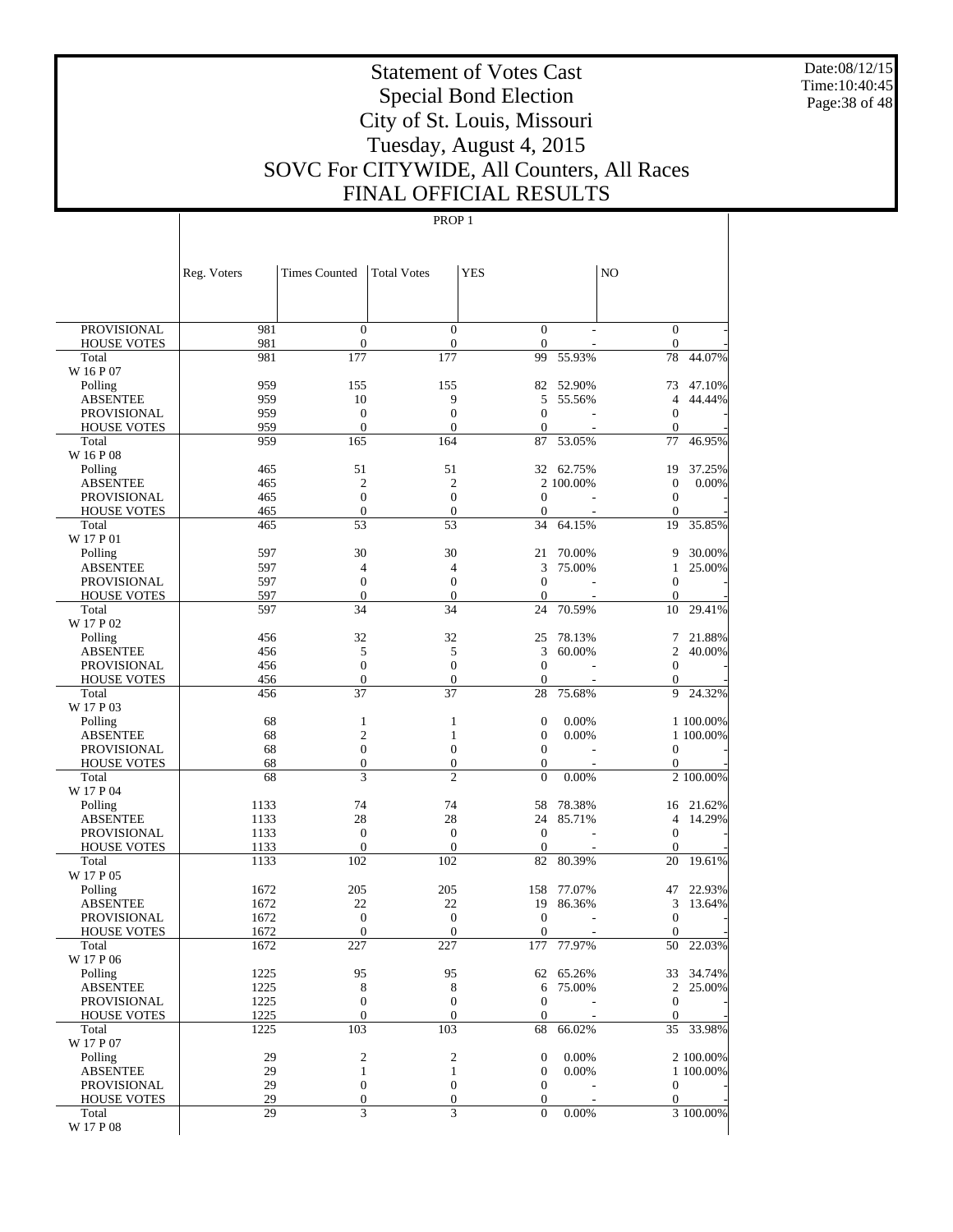Date:08/12/15 Time:10:40:45 Page:39 of 48

# Statement of Votes Cast Special Bond Election City of St. Louis, Missouri Tuesday, August 4, 2015 SOVC For CITYWIDE, All Counters, All Races FINAL OFFICIAL RESULTS

|                                   | Reg. Voters  | <b>Times Counted</b>    | <b>Total Votes</b>      | <b>YES</b>              |                  | N <sub>O</sub>        |           |
|-----------------------------------|--------------|-------------------------|-------------------------|-------------------------|------------------|-----------------------|-----------|
|                                   |              |                         |                         |                         |                  |                       |           |
| Polling                           | 939          | 93                      | 93                      | 71                      | 76.34%           |                       | 22 23.66% |
| <b>ABSENTEE</b>                   | 939          | 30                      | 30                      | 23                      | 76.67%           | 7                     | 23.33%    |
| <b>PROVISIONAL</b>                | 939          | $\boldsymbol{0}$        | $\boldsymbol{0}$        | $\boldsymbol{0}$        |                  | $\boldsymbol{0}$      |           |
| <b>HOUSE VOTES</b>                | 939          | $\boldsymbol{0}$        | $\boldsymbol{0}$        | $\boldsymbol{0}$        |                  | $\mathbf{0}$          |           |
| Total                             | 939          | 123                     | 123                     | 94                      | 76.42%           | 29                    | 23.58%    |
| W 18 P 01                         |              |                         |                         |                         |                  |                       |           |
| Polling                           | 1319         | 117                     | 117                     | 71                      | 60.68%           | 46                    | 39.32%    |
| <b>ABSENTEE</b>                   | 1319         | 40                      | 40                      | 29                      | 72.50%           | 11                    | 27.50%    |
| PROVISIONAL                       | 1319         | $\boldsymbol{0}$        | $\boldsymbol{0}$        | $\mathbf{0}$            |                  | $\boldsymbol{0}$      |           |
| <b>HOUSE VOTES</b>                | 1319<br>1319 | $\boldsymbol{0}$<br>157 | $\boldsymbol{0}$<br>157 | $\boldsymbol{0}$<br>100 | 63.69%           | $\mathbf{0}$          | 36.31%    |
| Total<br>W 18 P 02                |              |                         |                         |                         |                  | 57                    |           |
| Polling                           | 968          | 79                      | 79                      | 23                      | 29.11%           | 56                    | 70.89%    |
| <b>ABSENTEE</b>                   | 968          | 12                      | 12                      | 8                       | 66.67%           | 4                     | 33.33%    |
| <b>PROVISIONAL</b>                | 968          | $\boldsymbol{0}$        | $\boldsymbol{0}$        | $\boldsymbol{0}$        |                  | $\boldsymbol{0}$      |           |
| <b>HOUSE VOTES</b>                | 968          | $\boldsymbol{0}$        | $\boldsymbol{0}$        | $\boldsymbol{0}$        |                  | $\boldsymbol{0}$      |           |
| Total                             | 968          | 91                      | 91                      | 31                      | 34.07%           | 60                    | 65.93%    |
| W 18 P 03                         |              |                         |                         |                         |                  |                       |           |
| Polling                           | 215          | 14                      | 14                      | 8                       | 57.14%           | 6                     | 42.86%    |
| <b>ABSENTEE</b>                   | 215          | $\mathbf{1}$            | 1                       |                         | 1 100.00%        | $\boldsymbol{0}$      | 0.00%     |
| PROVISIONAL                       | 215          | $\boldsymbol{0}$        | $\boldsymbol{0}$        | $\boldsymbol{0}$        |                  | $\boldsymbol{0}$      |           |
| <b>HOUSE VOTES</b>                | 215          | $\boldsymbol{0}$        | $\boldsymbol{0}$        | $\boldsymbol{0}$        |                  | $\boldsymbol{0}$      |           |
| Total                             | 215          | 15                      | 15                      | 9                       | 60.00%           | 6                     | 40.00%    |
| W 18 P 04                         |              |                         |                         |                         |                  |                       |           |
| Polling                           | 993          | 62                      | 62                      | 17                      | 27.42%           | 45                    | 72.58%    |
| <b>ABSENTEE</b>                   | 993          | 8                       | 8                       | 3                       | 37.50%           | 5                     | 62.50%    |
| PROVISIONAL                       | 993          | $\boldsymbol{0}$        | $\boldsymbol{0}$        | $\boldsymbol{0}$        |                  | $\boldsymbol{0}$      |           |
| <b>HOUSE VOTES</b>                | 993          | $\mathbf{0}$            | $\boldsymbol{0}$        | $\boldsymbol{0}$        |                  | $\boldsymbol{0}$      |           |
| Total                             | 993          | 70                      | 70                      | 20                      | 28.57%           | 50                    | 71.43%    |
| W 18 P 05                         |              |                         |                         |                         |                  |                       |           |
| Polling                           | 931          | 57<br>22                | 57<br>22                | 24                      | 42.11%           | 33                    | 57.89%    |
| <b>ABSENTEE</b>                   | 931<br>931   | $\boldsymbol{0}$        | $\boldsymbol{0}$        | 13<br>$\mathbf{0}$      | 59.09%           | 9<br>$\boldsymbol{0}$ | 40.91%    |
| PROVISIONAL<br><b>HOUSE VOTES</b> | 931          | $\boldsymbol{0}$        | $\boldsymbol{0}$        | $\boldsymbol{0}$        |                  | $\boldsymbol{0}$      |           |
| Total                             | 931          | 79                      | 79                      | 37                      | 46.84%           | 42                    | 53.16%    |
| W 18 P 06                         |              |                         |                         |                         |                  |                       |           |
| Polling                           | 955          | 55                      | 54                      | 26                      | 48.15%           | 28                    | 51.85%    |
| <b>ABSENTEE</b>                   | 955          | 15                      | 14                      | 7                       | 50.00%           | 7                     | 50.00%    |
| PROVISIONAL                       | 955          | $\boldsymbol{0}$        | $\boldsymbol{0}$        | $\boldsymbol{0}$        |                  | $\mathbf{0}$          |           |
| <b>HOUSE VOTES</b>                | 955          | $\boldsymbol{0}$        | $\boldsymbol{0}$        | $\boldsymbol{0}$        |                  | $\boldsymbol{0}$      |           |
| Total                             | 955          | 70                      | 68                      | 33                      | 48.53%           | 35                    | 51.47%    |
| W 19 P 01                         |              |                         |                         |                         |                  |                       |           |
| Polling                           | 1052         | 62                      | 62                      | 38                      | 61.29%           | 24                    | 38.71%    |
| <b>ABSENTEE</b>                   | 1052         | 3                       | 3                       | $\mathfrak{2}$          | 66.67%           | $\mathbf{1}$          | 33.33%    |
| PROVISIONAL                       | 1052         | $\overline{0}$          | $\overline{0}$          | $\mathbf{0}$            | ÷.               | $\overline{0}$        |           |
| <b>HOUSE VOTES</b>                | 1052         | $\boldsymbol{0}$        | $\boldsymbol{0}$        | $\mathbf{0}$            |                  | $\mathbf{0}$          |           |
| Total                             | 1052         | 65                      | 65                      | 40                      | 61.54%           | 25                    | 38.46%    |
| W 19 P 02                         |              |                         |                         |                         |                  |                       |           |
| Polling                           | 58           | $\mathbf{1}$            | $\mathbf{1}$            | $\boldsymbol{0}$        | 0.00%            |                       | 1 100.00% |
| <b>ABSENTEE</b>                   | 58           | $\mathbf{1}$            | $\mathbf{1}$            | $\boldsymbol{0}$        | 0.00%            |                       | 1 100.00% |
| PROVISIONAL                       | 58           | $\boldsymbol{0}$        | $\boldsymbol{0}$        | $\boldsymbol{0}$        |                  | $\boldsymbol{0}$      |           |
| <b>HOUSE VOTES</b>                | 58           | $\boldsymbol{0}$        | $\boldsymbol{0}$        | $\boldsymbol{0}$        |                  | $\boldsymbol{0}$      |           |
| Total                             | 58           | $\overline{c}$          | $\mathfrak{2}$          | $\boldsymbol{0}$        | 0.00%            |                       | 2 100.00% |
| W 19 P 03                         | 290          | 47                      |                         |                         |                  |                       | 17.39%    |
| Polling<br><b>ABSENTEE</b>        | 290          | $\overline{4}$          | 46<br>4                 | 38<br>3                 | 82.61%<br>75.00% | 8<br>$\mathbf{1}$     | 25.00%    |
| <b>PROVISIONAL</b>                | 290          | $\boldsymbol{0}$        | $\boldsymbol{0}$        | $\boldsymbol{0}$        |                  | $\boldsymbol{0}$      |           |
| <b>HOUSE VOTES</b>                | 290          | $\mathbf{0}$            | $\boldsymbol{0}$        | $\boldsymbol{0}$        |                  | $\boldsymbol{0}$      |           |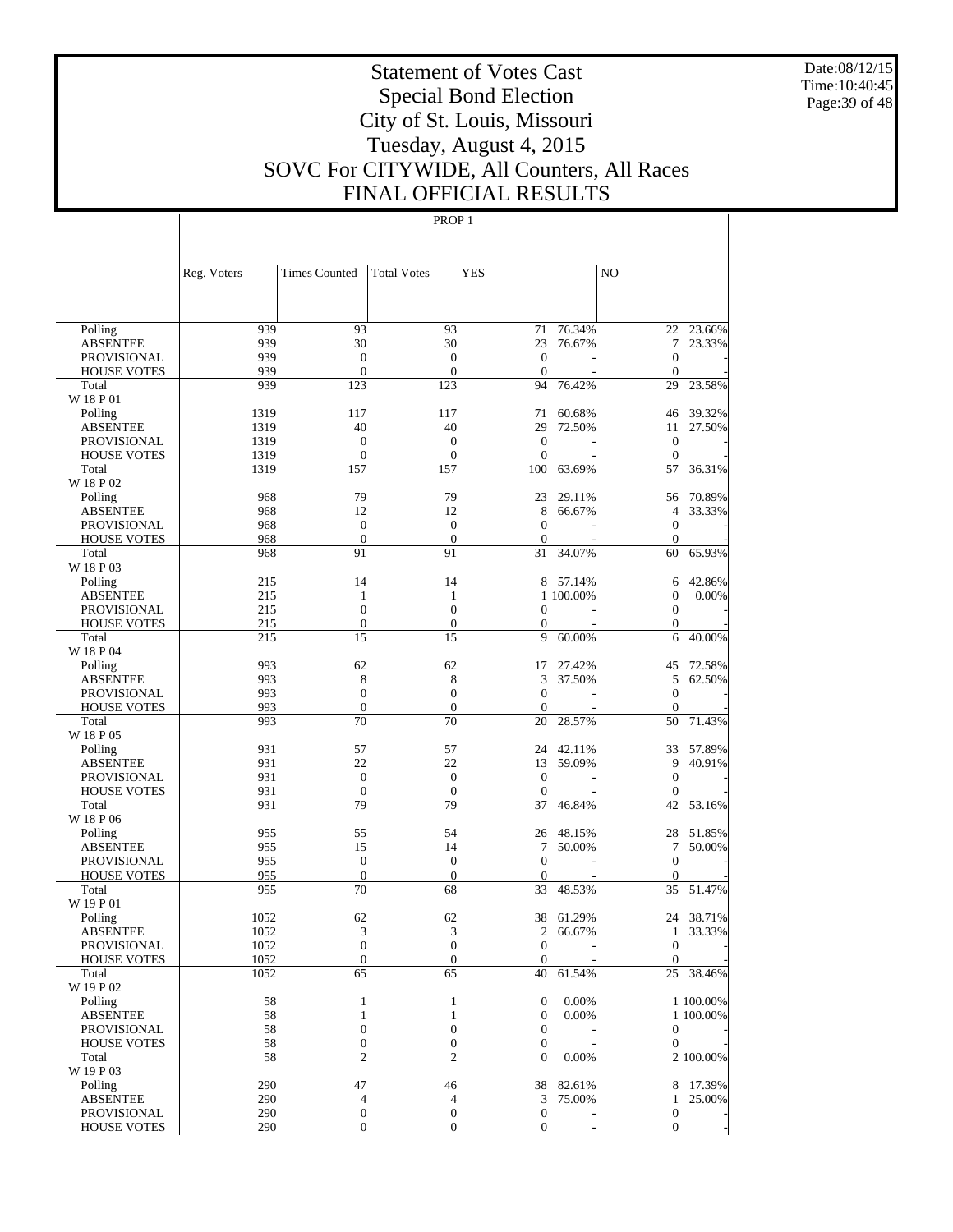Date:08/12/15 Time:10:40:45 Page:40 of 48

# Statement of Votes Cast Special Bond Election City of St. Louis, Missouri Tuesday, August 4, 2015 SOVC For CITYWIDE, All Counters, All Races FINAL OFFICIAL RESULTS

|                                          | Reg. Voters | <b>Times Counted</b>                 | <b>Total Votes</b>                   | <b>YES</b>                   |                  | N <sub>O</sub>                       |                     |
|------------------------------------------|-------------|--------------------------------------|--------------------------------------|------------------------------|------------------|--------------------------------------|---------------------|
|                                          |             |                                      |                                      |                              |                  |                                      |                     |
| Total                                    | 290         | 51                                   | 50                                   | 41                           | 82.00%           | 9                                    | 18.00%              |
| W 19 P 04                                |             |                                      |                                      |                              |                  |                                      |                     |
| Polling                                  | 664         | 64                                   | 64                                   | 30                           | 46.88%           |                                      | 34 53.13%           |
| <b>ABSENTEE</b>                          | 664         | $\overline{4}$<br>$\boldsymbol{0}$   | $\overline{4}$<br>$\overline{0}$     | 2<br>$\overline{0}$          | 50.00%           | 2                                    | 50.00%              |
| PROVISIONAL<br><b>HOUSE VOTES</b>        | 664<br>664  | $\boldsymbol{0}$                     | $\boldsymbol{0}$                     | $\mathbf{0}$                 |                  | $\boldsymbol{0}$<br>$\boldsymbol{0}$ |                     |
| Total                                    | 664         | 68                                   | 68                                   | 32                           | 47.06%           | 36                                   | 52.94%              |
| W 19 P 05                                |             |                                      |                                      |                              |                  |                                      |                     |
| Polling                                  | 1301        | 17                                   | 17                                   | 12                           | 70.59%           | 5                                    | 29.41%              |
| <b>ABSENTEE</b>                          | 1301        | 13                                   | 13                                   | 9                            | 69.23%           | $\overline{4}$                       | 30.77%              |
| <b>PROVISIONAL</b>                       | 1301        | $\mathbf{0}$                         | $\boldsymbol{0}$                     | $\mathbf{0}$                 |                  | $\boldsymbol{0}$                     |                     |
| <b>HOUSE VOTES</b>                       | 1301        | $\boldsymbol{0}$                     | $\mathbf{0}$                         | $\mathbf{0}$                 |                  | $\boldsymbol{0}$                     |                     |
| Total                                    | 1301        | 30                                   | 30                                   | 21                           | 70.00%           | 9                                    | 30.00%              |
| W 19 P 06                                |             |                                      |                                      |                              |                  |                                      |                     |
| Polling                                  | 799         | 55                                   | 54                                   | 33                           | 61.11%           | 21                                   | 38.89%              |
| <b>ABSENTEE</b>                          | 799         | 20                                   | 20                                   | 15                           | 75.00%           | 5                                    | 25.00%              |
| PROVISIONAL                              | 799         | $\boldsymbol{0}$                     | $\boldsymbol{0}$                     | $\boldsymbol{0}$             |                  | $\boldsymbol{0}$                     |                     |
| <b>HOUSE VOTES</b>                       | 799         | $\boldsymbol{0}$                     | $\boldsymbol{0}$                     | $\mathbf{0}$                 |                  | $\boldsymbol{0}$                     |                     |
| Total                                    | 799         | 75                                   | 74                                   | 48                           | 64.86%           | 26                                   | 35.14%              |
| W 19 P 07                                |             |                                      |                                      |                              |                  |                                      |                     |
| Polling                                  | 160         | 15                                   | 15                                   |                              | 15 100.00%       | $\boldsymbol{0}$                     | 0.00%               |
| <b>ABSENTEE</b>                          | 160         | 5                                    | $\overline{4}$                       |                              | 4 100.00%        | $\boldsymbol{0}$                     | 0.00%               |
| <b>PROVISIONAL</b><br><b>HOUSE VOTES</b> | 160         | $\boldsymbol{0}$<br>$\boldsymbol{0}$ | $\boldsymbol{0}$<br>$\boldsymbol{0}$ | $\boldsymbol{0}$<br>$\theta$ |                  | $\boldsymbol{0}$                     |                     |
| Total                                    | 160<br>160  | 20                                   | 19                                   |                              | 19 100.00%       | $\boldsymbol{0}$<br>$\overline{0}$   | 0.00%               |
| W 19 P 08                                |             |                                      |                                      |                              |                  |                                      |                     |
| Polling                                  | 639         | 20                                   | 20                                   | 17                           | 85.00%           | 3                                    | 15.00%              |
| <b>ABSENTEE</b>                          | 639         | 19                                   | 19                                   | 11                           | 57.89%           | 8                                    | 42.11%              |
| PROVISIONAL                              | 639         | $\boldsymbol{0}$                     | $\boldsymbol{0}$                     | $\boldsymbol{0}$             |                  | $\boldsymbol{0}$                     |                     |
| <b>HOUSE VOTES</b>                       | 639         | $\boldsymbol{0}$                     | $\boldsymbol{0}$                     | $\theta$                     |                  | $\boldsymbol{0}$                     |                     |
| Total                                    | 639         | 39                                   | 39                                   | 28                           | 71.79%           | 11                                   | 28.21%              |
| W 19 P 09                                |             |                                      |                                      |                              |                  |                                      |                     |
| Polling                                  | 546         | 19                                   | 19                                   | 13                           | 68.42%           | 6                                    | 31.58%              |
| <b>ABSENTEE</b>                          | 546         | 13                                   | 13                                   | 11                           | 84.62%           | $\overline{2}$                       | 15.38%              |
| PROVISIONAL                              | 546         | $\boldsymbol{0}$                     | $\boldsymbol{0}$                     | $\boldsymbol{0}$             |                  | $\mathbf{0}$                         |                     |
| <b>HOUSE VOTES</b>                       | 546         | $\boldsymbol{0}$                     | $\boldsymbol{0}$                     | $\theta$                     |                  | $\boldsymbol{0}$                     |                     |
| Total                                    | 546         | 32                                   | 32                                   | 24                           | 75.00%           | 8                                    | 25.00%              |
| W 20 P 01                                |             |                                      |                                      |                              |                  |                                      |                     |
| Polling                                  | 1124        | 39                                   | 39                                   | 24                           | 61.54%           | 15                                   | 38.46%              |
| <b>ABSENTEE</b>                          | 1124        | 3                                    | 3                                    |                              | 3 100.00%        | $\boldsymbol{0}$                     | $0.00\%$            |
| PROVISIONAL                              | 1124        | $\boldsymbol{0}$                     | $\boldsymbol{0}$                     | $\boldsymbol{0}$             |                  | $\boldsymbol{0}$                     |                     |
| <b>HOUSE VOTES</b>                       | 1124        | $\boldsymbol{0}$<br>42               | $\boldsymbol{0}$<br>42               | $\theta$<br>27               |                  | $\boldsymbol{0}$                     |                     |
| Total<br>W 20 P 02                       | 1124        |                                      |                                      |                              | 64.29%           | 15                                   | 35.71%              |
| Polling                                  | 605         | 34                                   | 34                                   | 21                           |                  |                                      |                     |
| <b>ABSENTEE</b>                          | 605         | 3                                    | 3                                    | $\mathfrak{2}$               | 61.76%<br>66.67% | $\mathbf{1}$                         | 13 38.24%<br>33.33% |
| PROVISIONAL                              | 605         | $\boldsymbol{0}$                     | $\boldsymbol{0}$                     | $\boldsymbol{0}$             |                  | $\mathbf{0}$                         |                     |
| <b>HOUSE VOTES</b>                       | 605         | $\boldsymbol{0}$                     | $\boldsymbol{0}$                     | $\boldsymbol{0}$             |                  | $\boldsymbol{0}$                     |                     |
| Total                                    | 605         | 37                                   | 37                                   | 23                           | 62.16%           | 14                                   | 37.84%              |
| W 20 P 03                                |             |                                      |                                      |                              |                  |                                      |                     |
| Polling                                  | 1243        | 50                                   | 50                                   | 33                           | 66.00%           | 17                                   | 34.00%              |
| <b>ABSENTEE</b>                          | 1243        | 6                                    | 6                                    | $\mathbf{1}$                 | 16.67%           | 5                                    | 83.33%              |
| <b>PROVISIONAL</b>                       | 1243        | $\boldsymbol{0}$                     | $\boldsymbol{0}$                     | $\mathbf{0}$                 |                  | $\boldsymbol{0}$                     |                     |
| <b>HOUSE VOTES</b>                       | 1243        | $\boldsymbol{0}$                     | $\boldsymbol{0}$                     | $\mathbf{0}$                 |                  | $\boldsymbol{0}$                     |                     |
| Total                                    | 1243        | 56                                   | 56                                   | 34                           | 60.71%           | 22                                   | 39.29%              |
| W 20 P 04                                |             |                                      |                                      |                              |                  |                                      |                     |
| Polling                                  | 688         | 47                                   | 47                                   |                              | 34 72.34%        | 13                                   | 27.66%              |
| <b>ABSENTEE</b>                          | 688         | 3                                    | 3                                    |                              | 3 100.00%        | $\boldsymbol{0}$                     | $0.00\%$            |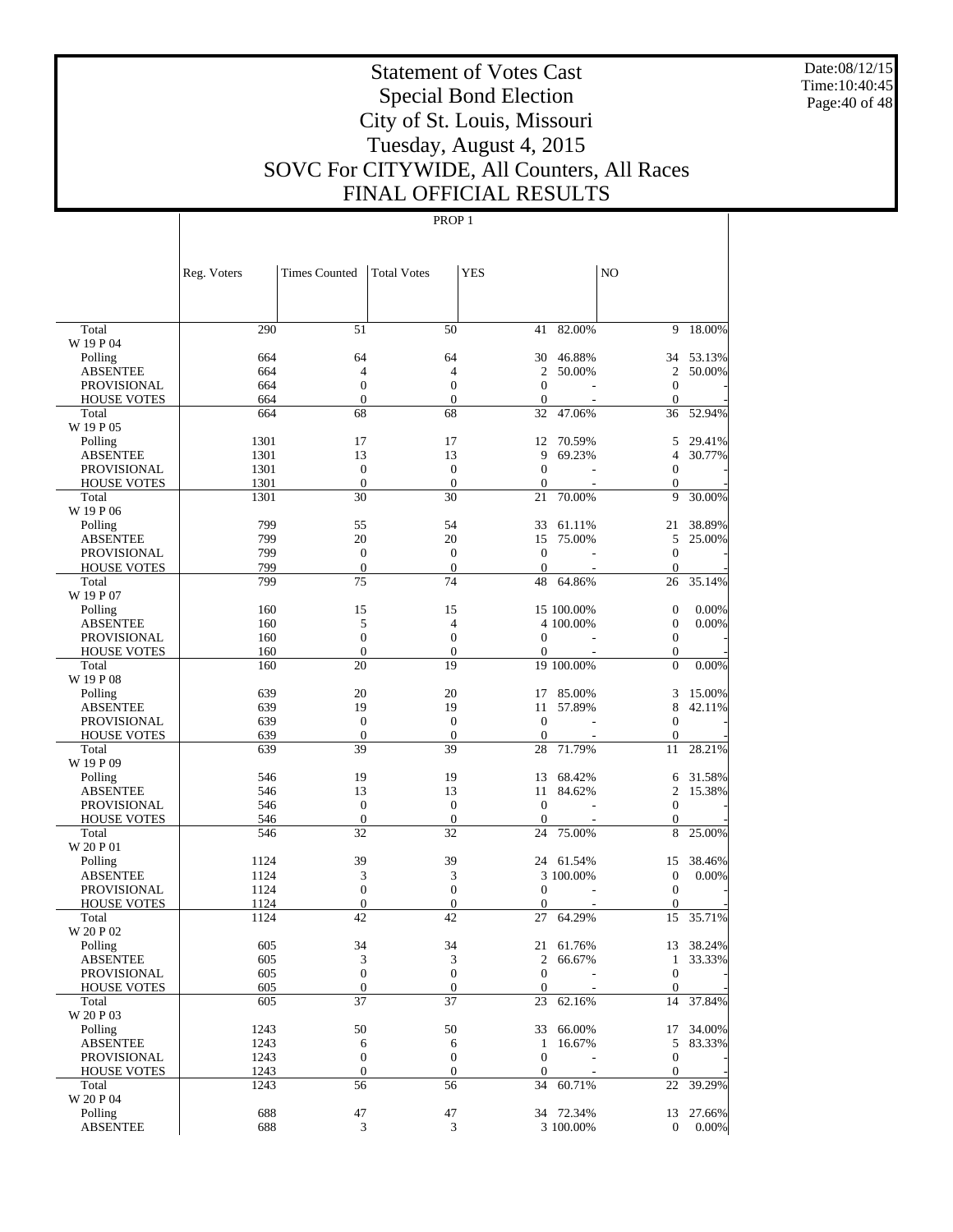Date:08/12/15 Time:10:40:45 Page:41 of 48

# Statement of Votes Cast Special Bond Election City of St. Louis, Missouri Tuesday, August 4, 2015 SOVC For CITYWIDE, All Counters, All Races FINAL OFFICIAL RESULTS

|                                          | Reg. Voters | <b>Times Counted</b>                 | <b>Total Votes</b>                   | <b>YES</b>                         |                 | NO.                                  |                     |
|------------------------------------------|-------------|--------------------------------------|--------------------------------------|------------------------------------|-----------------|--------------------------------------|---------------------|
|                                          |             |                                      |                                      |                                    |                 |                                      |                     |
|                                          |             |                                      |                                      |                                    |                 |                                      |                     |
| <b>PROVISIONAL</b><br><b>HOUSE VOTES</b> | 688<br>688  | $\mathbf{0}$<br>$\boldsymbol{0}$     | $\overline{0}$<br>$\mathbf{0}$       | $\boldsymbol{0}$<br>$\mathbf{0}$   |                 | $\boldsymbol{0}$<br>$\boldsymbol{0}$ |                     |
| Total                                    | 688         | 50                                   | 50                                   | 37                                 | 74.00%          | 13                                   | 26.00%              |
| W 20 P 05                                |             |                                      |                                      |                                    |                 |                                      |                     |
| Polling                                  | 1166        | 77                                   | 77                                   | 45                                 | 58.44%          | 32                                   | 41.56%              |
| <b>ABSENTEE</b>                          | 1166        | 7                                    | 7                                    | 6                                  | 85.71%          | 1                                    | 14.29%              |
| <b>PROVISIONAL</b>                       | 1166        | $\boldsymbol{0}$                     | $\boldsymbol{0}$                     | $\overline{0}$                     |                 | $\boldsymbol{0}$                     |                     |
| <b>HOUSE VOTES</b>                       | 1166        | $\mathbf{0}$                         | $\boldsymbol{0}$                     | $\overline{0}$                     |                 | $\mathbf{0}$                         |                     |
| Total                                    | 1166        | 84                                   | 84                                   | 51                                 | 60.71%          | 33                                   | 39.29%              |
| W 20 P 06                                | 252         | 10                                   | 10                                   | 7                                  |                 | 3                                    |                     |
| Polling<br><b>ABSENTEE</b>               | 252         | $\overline{c}$                       | $\overline{2}$                       | $\mathbf{0}$                       | 70.00%<br>0.00% |                                      | 30.00%<br>2 100.00% |
| <b>PROVISIONAL</b>                       | 252         | $\mathbf{0}$                         | $\mathbf{0}$                         | $\mathbf{0}$                       |                 | $\boldsymbol{0}$                     |                     |
| <b>HOUSE VOTES</b>                       | 252         | $\boldsymbol{0}$                     | $\mathbf{0}$                         | $\boldsymbol{0}$                   |                 | $\boldsymbol{0}$                     |                     |
| Total                                    | 252         | 12                                   | 12                                   | 7                                  | 58.33%          | 5                                    | 41.67%              |
| W 20 P 07                                |             |                                      |                                      |                                    |                 |                                      |                     |
| Polling                                  | 324         | 16                                   | 16                                   | 14                                 | 87.50%          | 2                                    | 12.50%              |
| <b>ABSENTEE</b>                          | 324         | 10                                   | 10                                   | 5                                  | 50.00%          | 5                                    | 50.00%              |
| <b>PROVISIONAL</b>                       | 324         | $\mathbf{0}$                         | $\mathbf{0}$                         | $\overline{0}$                     |                 | $\boldsymbol{0}$                     |                     |
| <b>HOUSE VOTES</b>                       | 324         | $\boldsymbol{0}$                     | $\boldsymbol{0}$                     | $\overline{0}$                     |                 | $\boldsymbol{0}$                     |                     |
| Total                                    | 324         | 26                                   | 26                                   | 19                                 | 73.08%          | 7                                    | 26.92%              |
| W 21 P 01<br>Polling                     | 626         | 28                                   | 28                                   | 19                                 | 67.86%          | 9                                    | 32.14%              |
| <b>ABSENTEE</b>                          | 626         | 10                                   | 10                                   | 3                                  | 30.00%          | 7                                    | 70.00%              |
| <b>PROVISIONAL</b>                       | 626         | $\mathbf{0}$                         | $\mathbf{0}$                         | $\overline{0}$                     |                 | $\boldsymbol{0}$                     |                     |
| <b>HOUSE VOTES</b>                       | 626         | $\boldsymbol{0}$                     | $\mathbf{0}$                         | $\theta$                           |                 | $\boldsymbol{0}$                     |                     |
| Total                                    | 626         | 38                                   | 38                                   | 22                                 | 57.89%          | 16                                   | 42.11%              |
| W 21 P 02                                |             |                                      |                                      |                                    |                 |                                      |                     |
| Polling                                  | 921         | 57                                   | 57                                   | 37                                 | 64.91%          | 20                                   | 35.09%              |
| <b>ABSENTEE</b>                          | 921         | $\,$ 8 $\,$                          | 8                                    | 7                                  | 87.50%          | 1                                    | 12.50%              |
| <b>PROVISIONAL</b>                       | 921         | $\boldsymbol{0}$                     | $\boldsymbol{0}$                     | $\overline{0}$                     |                 | $\mathbf{0}$                         |                     |
| <b>HOUSE VOTES</b>                       | 921         | $\boldsymbol{0}$                     | $\mathbf{0}$                         | $\overline{0}$                     |                 | $\mathbf{0}$                         |                     |
| Total<br>W 21 P 03                       | 921         | 65                                   | 65                                   | 44                                 | 67.69%          | 21                                   | 32.31%              |
| Polling                                  | 856         | 42                                   | 42                                   | 24                                 | 57.14%          | 18                                   | 42.86%              |
| <b>ABSENTEE</b>                          | 856         | 8                                    | 8                                    | 6                                  | 75.00%          | $\overline{c}$                       | 25.00%              |
| <b>PROVISIONAL</b>                       | 856         | $\boldsymbol{0}$                     | $\mathbf{0}$                         | $\overline{0}$                     |                 | $\boldsymbol{0}$                     |                     |
| <b>HOUSE VOTES</b>                       | 856         | $\boldsymbol{0}$                     | $\mathbf{0}$                         | $\overline{0}$                     |                 | $\overline{0}$                       |                     |
| Total                                    | 856         | 50                                   | 50                                   | 30                                 | 60.00%          | 20                                   | 40.00%              |
| W 21 P 04                                |             |                                      |                                      |                                    |                 |                                      |                     |
| Polling                                  | 962         | 51                                   | 51                                   | 36                                 | 70.59%          | 15                                   | 29.41%              |
| <b>ABSENTEE</b>                          | 962         | 12                                   | 12                                   | 9                                  | 75.00%          | 3                                    | 25.00%              |
| <b>PROVISIONAL</b>                       | 962         | $\boldsymbol{0}$                     | $\boldsymbol{0}$                     | $\overline{0}$                     |                 | $\boldsymbol{0}$                     |                     |
| <b>HOUSE VOTES</b><br>Total              | 962<br>962  | $\overline{0}$<br>63                 | $\mathbf{0}$<br>63                   | $\overline{0}$<br>45               | 71.43%          | $\boldsymbol{0}$<br>18               | 28.57%              |
| W 21 P 05                                |             |                                      |                                      |                                    |                 |                                      |                     |
| Polling                                  | 799         | 40                                   | 40                                   |                                    | 26 65.00%       |                                      | 14 35.00%           |
| <b>ABSENTEE</b>                          | 799         | 8                                    | 8                                    | $\overline{4}$                     | 50.00%          | $\overline{4}$                       | 50.00%              |
| <b>PROVISIONAL</b>                       | 799         | $\boldsymbol{0}$                     | $\mathbf{0}$                         | $\theta$                           |                 | $\boldsymbol{0}$                     |                     |
| <b>HOUSE VOTES</b>                       | 799         | $\boldsymbol{0}$                     | $\boldsymbol{0}$                     | $\overline{0}$                     |                 | $\boldsymbol{0}$                     |                     |
| Total                                    | 799         | 48                                   | 48                                   | 30                                 | 62.50%          | 18                                   | 37.50%              |
| W 21 P 06                                |             |                                      |                                      |                                    |                 |                                      |                     |
| Polling                                  | 905         | 68                                   | 68                                   |                                    | 38 55.88%       |                                      | 30 44.12%           |
| <b>ABSENTEE</b>                          | 905         | 17                                   | 17                                   | 9                                  | 52.94%          |                                      | 8 47.06%            |
| PROVISIONAL<br><b>HOUSE VOTES</b>        | 905<br>905  | $\boldsymbol{0}$<br>$\boldsymbol{0}$ | $\boldsymbol{0}$<br>$\boldsymbol{0}$ | $\boldsymbol{0}$<br>$\overline{0}$ |                 | $\boldsymbol{0}$<br>$\boldsymbol{0}$ |                     |
| Total                                    | 905         | 85                                   | 85                                   | 47                                 | 55.29%          | 38                                   | 44.71%              |
| W 21 P 07                                |             |                                      |                                      |                                    |                 |                                      |                     |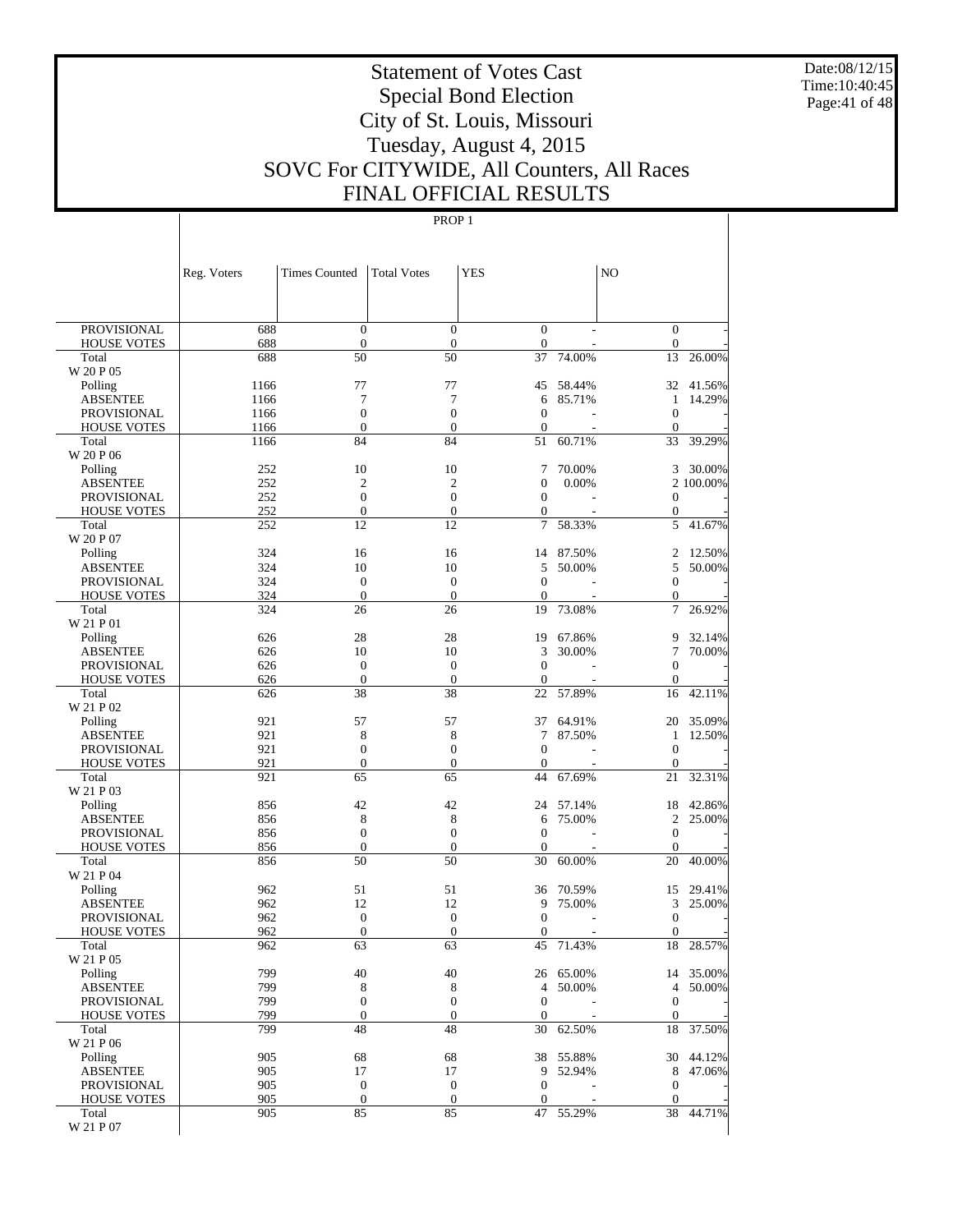Date:08/12/15 Time:10:40:45 Page:42 of 48

# Statement of Votes Cast Special Bond Election City of St. Louis, Missouri Tuesday, August 4, 2015 SOVC For CITYWIDE, All Counters, All Races FINAL OFFICIAL RESULTS

|                             | Reg. Voters | <b>Times Counted</b>             | <b>Total Votes</b>     | <b>YES</b>                           |           | N <sub>O</sub>                       |           |
|-----------------------------|-------------|----------------------------------|------------------------|--------------------------------------|-----------|--------------------------------------|-----------|
|                             |             |                                  |                        |                                      |           |                                      |           |
| Polling                     | 561         | $\overline{21}$                  | 21                     | 8                                    | 38.10%    |                                      | 13 61.90% |
| <b>ABSENTEE</b>             | 561         | 6                                | 6                      | 4                                    | 66.67%    | $\overline{2}$                       | 33.33%    |
| <b>PROVISIONAL</b>          | 561         | $\boldsymbol{0}$                 | $\boldsymbol{0}$       | $\mathbf{0}$                         |           | $\mathbf{0}$                         |           |
| <b>HOUSE VOTES</b>          | 561         | $\boldsymbol{0}$                 | $\boldsymbol{0}$       | $\mathbf{0}$                         |           | $\mathbf{0}$                         |           |
| Total                       | 561         | 27                               | 27                     | 12                                   | 44.44%    | 15                                   | 55.56%    |
| W 21 P 08                   |             |                                  |                        |                                      |           |                                      |           |
| Polling                     | 757         | 44                               | 44                     | 31                                   | 70.45%    | 13                                   | 29.55%    |
| <b>ABSENTEE</b>             | 757         | 8                                | 8                      | 7                                    | 87.50%    | 1                                    | 12.50%    |
| PROVISIONAL                 | 757         | $\boldsymbol{0}$                 | $\boldsymbol{0}$       | $\mathbf{0}$                         |           | $\mathbf{0}$                         |           |
| <b>HOUSE VOTES</b>          | 757         | $\boldsymbol{0}$                 | $\boldsymbol{0}$       | $\mathbf{0}$                         |           | $\mathbf{0}$                         |           |
| Total                       | 757         | 52                               | 52                     | 38                                   | 73.08%    | 14                                   | 26.92%    |
| W 21 P 09                   |             |                                  |                        |                                      |           |                                      |           |
| Polling                     | 902         | 46                               | 46                     | 23                                   | 50.00%    | 23                                   | 50.00%    |
| <b>ABSENTEE</b>             | 902         | 6                                | 6                      | $\mathfrak{2}$                       | 33.33%    | $\overline{4}$                       | 66.67%    |
| PROVISIONAL                 | 902         | $\boldsymbol{0}$                 | $\boldsymbol{0}$       | $\mathbf{0}$                         |           | $\mathbf{0}$                         |           |
| <b>HOUSE VOTES</b>          | 902         | $\boldsymbol{0}$                 | $\boldsymbol{0}$       | $\mathbf{0}$                         |           | $\mathbf{0}$                         |           |
| Total                       | 902         | 52                               | 52                     | 25                                   | 48.08%    | 27                                   | 51.92%    |
| W 22 P 01                   |             |                                  |                        |                                      |           |                                      |           |
| Polling                     | 508         | 17                               | 17                     | 9                                    | 52.94%    | 8                                    | 47.06%    |
| <b>ABSENTEE</b>             | 508         | $\mathbf{1}$<br>$\boldsymbol{0}$ | 1<br>$\boldsymbol{0}$  |                                      | 1 100.00% | $\boldsymbol{0}$                     | 0.00%     |
| <b>PROVISIONAL</b>          | 508<br>508  | $\boldsymbol{0}$                 | $\boldsymbol{0}$       | $\boldsymbol{0}$<br>$\boldsymbol{0}$ |           | $\boldsymbol{0}$<br>$\boldsymbol{0}$ |           |
| <b>HOUSE VOTES</b><br>Total | 508         | 18                               | 18                     | 10                                   | 55.56%    | 8                                    | 44.44%    |
| W 22 P 02                   |             |                                  |                        |                                      |           |                                      |           |
| Polling                     | 1166        | 48                               | 48                     | 34                                   | 70.83%    | 14                                   | 29.17%    |
| <b>ABSENTEE</b>             | 1166        | 18                               | 18                     | 14                                   | 77.78%    | $\overline{4}$                       | 22.22%    |
| PROVISIONAL                 | 1166        | $\boldsymbol{0}$                 | $\boldsymbol{0}$       | $\mathbf{0}$                         |           | $\mathbf{0}$                         |           |
| <b>HOUSE VOTES</b>          | 1166        | $\boldsymbol{0}$                 | $\boldsymbol{0}$       | $\mathbf{0}$                         |           | $\mathbf{0}$                         |           |
| Total                       | 1166        | 66                               | 66                     | 48                                   | 72.73%    | 18                                   | 27.27%    |
| W 22 P 03                   |             |                                  |                        |                                      |           |                                      |           |
| Polling                     | 1175        | 66                               | 66                     | 36                                   | 54.55%    | 30                                   | 45.45%    |
| <b>ABSENTEE</b>             | 1175        | 14                               | 14                     | 12                                   | 85.71%    | $\overline{c}$                       | 14.29%    |
| PROVISIONAL                 | 1175        | $\mathbf{0}$                     | $\boldsymbol{0}$       | $\mathbf{0}$                         |           | $\boldsymbol{0}$                     |           |
| <b>HOUSE VOTES</b>          | 1175        | $\boldsymbol{0}$                 | $\boldsymbol{0}$       | $\mathbf{0}$                         |           | $\mathbf{0}$                         |           |
| Total                       | 1175        | 80                               | 80                     | 48                                   | 60.00%    | 32                                   | 40.00%    |
| W 22 P 04                   |             |                                  |                        |                                      |           |                                      |           |
| Polling                     | 823         | 31                               | 31                     | 20                                   | 64.52%    | 11                                   | 35.48%    |
| <b>ABSENTEE</b>             | 823         | 31                               | 31                     | 26                                   | 83.87%    | 5                                    | 16.13%    |
| <b>PROVISIONAL</b>          | 823         | $\mathbf{0}$                     | $\boldsymbol{0}$       | $\mathbf{0}$                         |           | $\mathbf{0}$                         |           |
| <b>HOUSE VOTES</b>          | 823<br>823  | $\boldsymbol{0}$<br>62           | $\boldsymbol{0}$<br>62 | $\mathbf{0}$<br>46                   | 74.19%    | $\mathbf{0}$<br>16                   | 25.81%    |
| Total<br>W 22 P 05          |             |                                  |                        |                                      |           |                                      |           |
| Polling                     | 767         | 34                               | 33                     | 19                                   | 57.58%    | 14                                   | 42.42%    |
| <b>ABSENTEE</b>             | 767         | 9                                | 9                      | 5                                    | 55.56%    | $\overline{4}$                       | 44.44%    |
| <b>PROVISIONAL</b>          | 767         | $\overline{0}$                   | $\overline{0}$         | $\overline{0}$                       |           | $\mathbf{0}$                         |           |
| <b>HOUSE VOTES</b>          | 767         | $\boldsymbol{0}$                 | $\mathbf{0}$           | $\mathbf{0}$                         |           | $\mathbf{0}$                         |           |
| Total                       | 767         | 43                               | $42\,$                 | 24                                   | 57.14%    | 18                                   | 42.86%    |
| W 22 P 06                   |             |                                  |                        |                                      |           |                                      |           |
| Polling                     | 1170        | 61                               | 61                     |                                      | 39 63.93% |                                      | 22 36.07% |
| <b>ABSENTEE</b>             | 1170        | 12                               | 12                     | 10                                   | 83.33%    | $\overline{2}$                       | 16.67%    |
| PROVISIONAL                 | 1170        | $\boldsymbol{0}$                 | $\boldsymbol{0}$       | $\boldsymbol{0}$                     |           | $\mathbf{0}$                         |           |
| <b>HOUSE VOTES</b>          | 1170        | $\mathbf{0}$                     | $\mathbf{0}$           | $\mathbf{0}$                         |           | $\mathbf{0}$                         |           |
| Total                       | 1170        | 73                               | 73                     | 49                                   | 67.12%    | 24                                   | 32.88%    |
| W 22 P 07                   |             |                                  |                        |                                      |           |                                      |           |
| Polling                     | 529         | 22                               | 22                     |                                      | 12 54.55% |                                      | 10 45.45% |
| <b>ABSENTEE</b>             | 529         | $\sqrt{2}$                       | $\boldsymbol{2}$       | $\mathbf{1}$                         | 50.00%    | $\mathbf{1}$                         | 50.00%    |
| <b>PROVISIONAL</b>          | 529         | 0                                | $\boldsymbol{0}$       | $\boldsymbol{0}$                     |           | $\mathbf{0}$                         |           |
| <b>HOUSE VOTES</b>          | 529         | $\boldsymbol{0}$                 | $\boldsymbol{0}$       | $\boldsymbol{0}$                     |           | $\mathbf{0}$                         |           |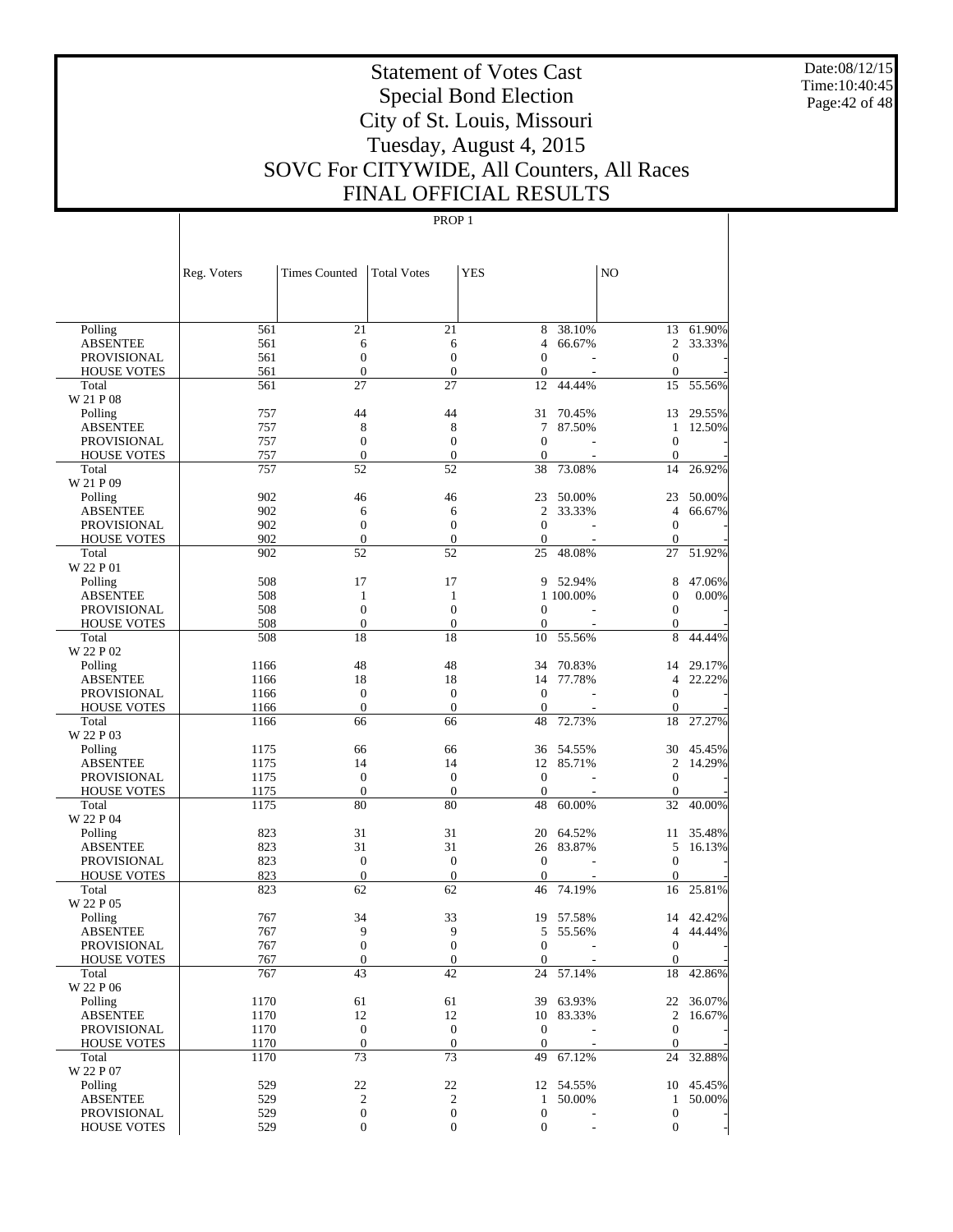Date:08/12/15 Time:10:40:45 Page:43 of 48

# Statement of Votes Cast Special Bond Election City of St. Louis, Missouri Tuesday, August 4, 2015 SOVC For CITYWIDE, All Counters, All Races FINAL OFFICIAL RESULTS

|                             | Reg. Voters | <b>Times Counted</b>  | <b>Total Votes</b> | <b>YES</b>        |           | N <sub>O</sub>                     |           |
|-----------------------------|-------------|-----------------------|--------------------|-------------------|-----------|------------------------------------|-----------|
|                             |             |                       |                    |                   |           |                                    |           |
| Total                       | 529         | 24                    | 24                 | 13                | 54.17%    | 11                                 | 45.83%    |
| W 22 P 08                   |             |                       |                    |                   |           |                                    |           |
| Polling                     | 186         | 5                     | 5                  | 4                 | 80.00%    | 1                                  | 20.00%    |
| <b>ABSENTEE</b>             | 186         | 3                     | 3                  | $\overline{2}$    | 66.67%    | 1                                  | 33.33%    |
| <b>PROVISIONAL</b>          | 186         | $\overline{0}$        | $\mathbf{0}$       | $\mathbf{0}$      |           | $\boldsymbol{0}$                   |           |
| <b>HOUSE VOTES</b><br>Total | 186<br>186  | $\boldsymbol{0}$<br>8 | $\mathbf{0}$<br>8  | $\mathbf{0}$<br>6 | 75.00%    | $\boldsymbol{0}$<br>$\overline{c}$ | 25.00%    |
| W 23 P 01                   |             |                       |                    |                   |           |                                    |           |
| Polling                     | 1452        | 182                   | 182                | 90                | 49.45%    | 92                                 | 50.55%    |
| <b>ABSENTEE</b>             | 1452        | 6                     | 6                  | $\overline{2}$    | 33.33%    | $\overline{4}$                     | 66.67%    |
| <b>PROVISIONAL</b>          | 1452        | $\overline{0}$        | $\mathbf{0}$       | $\overline{0}$    |           | $\boldsymbol{0}$                   |           |
| <b>HOUSE VOTES</b>          | 1452        | $\overline{0}$        | $\mathbf{0}$       | $\mathbf{0}$      |           | $\boldsymbol{0}$                   |           |
| Total                       | 1452        | 188                   | 188                | 92                | 48.94%    | 96                                 | 51.06%    |
| W 23 P 02                   |             |                       |                    |                   |           |                                    |           |
| Polling                     | 1128        | 145                   | 145                | 97                | 66.90%    | 48                                 | 33.10%    |
| <b>ABSENTEE</b>             | 1128        | 19                    | 19                 | 13                | 68.42%    | 6                                  | 31.58%    |
| <b>PROVISIONAL</b>          | 1128        | $\boldsymbol{0}$      | $\overline{0}$     | $\theta$          |           | $\boldsymbol{0}$                   |           |
| <b>HOUSE VOTES</b>          | 1128        | $\overline{0}$        | $\theta$           | $\overline{0}$    |           | $\overline{0}$                     |           |
| Total<br>W 23 P 03          | 1128        | 164                   | 164                | 110               | 67.07%    | 54                                 | 32.93%    |
| Polling                     | 751         | 96                    | 96                 | 60                | 62.50%    | 36                                 | 37.50%    |
| <b>ABSENTEE</b>             | 751         | 4                     | $\overline{4}$     | 1                 | 25.00%    | 3                                  | 75.00%    |
| <b>PROVISIONAL</b>          | 751         | $\overline{0}$        | $\overline{0}$     | $\overline{0}$    |           | $\boldsymbol{0}$                   |           |
| <b>HOUSE VOTES</b>          | 751         | $\overline{0}$        | $\overline{0}$     | $\overline{0}$    |           | $\boldsymbol{0}$                   |           |
| Total                       | 751         | 100                   | 100                | 61                | 61.00%    | 39                                 | 39.00%    |
| W 23 P 04                   |             |                       |                    |                   |           |                                    |           |
| Polling                     | 1087        | 182                   | 181                | 117               | 64.64%    | 64                                 | 35.36%    |
| <b>ABSENTEE</b>             | 1087        | 5                     | 5                  | 3                 | 60.00%    | 2                                  | 40.00%    |
| <b>PROVISIONAL</b>          | 1087        | $\overline{0}$        | $\overline{0}$     | $\overline{0}$    |           | $\boldsymbol{0}$                   |           |
| <b>HOUSE VOTES</b>          | 1087        | $\mathbf{0}$          | $\mathbf{0}$       | $\mathbf{0}$      |           | $\overline{0}$                     |           |
| Total                       | 1087        | 187                   | 186                | 120               | 64.52%    | 66                                 | 35.48%    |
| W 23 P 05                   |             |                       |                    |                   |           |                                    |           |
| Polling                     | 877         | 114                   | 114                | 67                | 58.77%    | 47                                 | 41.23%    |
| <b>ABSENTEE</b>             | 877         | 5                     | 5                  | 3                 | 60.00%    | $\overline{c}$                     | 40.00%    |
| <b>PROVISIONAL</b>          | 877         | $\overline{0}$        | $\mathbf{0}$       | $\overline{0}$    |           | $\boldsymbol{0}$                   |           |
| <b>HOUSE VOTES</b>          | 877         | $\overline{0}$        | $\mathbf{0}$       | $\mathbf{0}$      |           | $\boldsymbol{0}$                   |           |
| Total                       | 877         | 119                   | 119                | 70                | 58.82%    | 49                                 | 41.18%    |
| W 23 P 06                   |             |                       |                    |                   |           |                                    |           |
| Polling                     | 858         | 118                   | 118                | 63                | 53.39%    | 55                                 | 46.61%    |
| <b>ABSENTEE</b>             | 858         | 4                     | $\overline{4}$     | 3                 | 75.00%    | 1                                  | 25.00%    |
| <b>PROVISIONAL</b>          | 858         | $\overline{0}$        | $\mathbf{0}$       | $\overline{0}$    |           | $\boldsymbol{0}$                   |           |
| <b>HOUSE VOTES</b>          | 858         | 0                     | $\overline{0}$     | $\mathbf{0}$      |           | $\boldsymbol{0}$                   |           |
| Total<br>W 23 P 07          | 858         | 122                   | 122                | 66                | 54.10%    | 56                                 | 45.90%    |
|                             | 851         | 98                    | 97                 | 46                | 47.42%    |                                    | 51 52.58% |
| Polling<br><b>ABSENTEE</b>  | 851         | 15                    | 15                 |                   | 11 73.33% | 4                                  | 26.67%    |
| <b>PROVISIONAL</b>          | 851         | $\boldsymbol{0}$      | $\boldsymbol{0}$   | $\boldsymbol{0}$  |           | $\overline{0}$                     |           |
| <b>HOUSE VOTES</b>          | 851         | $\boldsymbol{0}$      | $\boldsymbol{0}$   | $\boldsymbol{0}$  |           | $\mathbf{0}$                       |           |
| Total                       | 851         | 113                   | 112                | 57                | 50.89%    | 55                                 | 49.11%    |
| W 23 P 08                   |             |                       |                    |                   |           |                                    |           |
| Polling                     | 854         | 103                   | 103                |                   | 59 57.28% |                                    | 44 42.72% |
| <b>ABSENTEE</b>             | 854         | 7                     | 7                  | 6                 | 85.71%    | $\mathbf{1}$                       | 14.29%    |
| <b>PROVISIONAL</b>          | 854         | $\boldsymbol{0}$      | $\boldsymbol{0}$   | $\mathbf{0}$      |           | $\mathbf{0}$                       |           |
| <b>HOUSE VOTES</b>          | 854         | $\boldsymbol{0}$      | $\boldsymbol{0}$   | $\boldsymbol{0}$  |           | $\boldsymbol{0}$                   |           |
| Total                       | 854         | 110                   | 110                | 65                | 59.09%    | 45                                 | 40.91%    |
| W 23 P 09                   |             |                       |                    |                   |           |                                    |           |
| Polling                     | 258         | 27                    | 27                 |                   | 12 44.44% |                                    | 15 55.56% |
| ABSENTEE                    | 258         | 5                     | 5                  | $\mathbf{1}$      | 20.00%    |                                    | 4 80.00%  |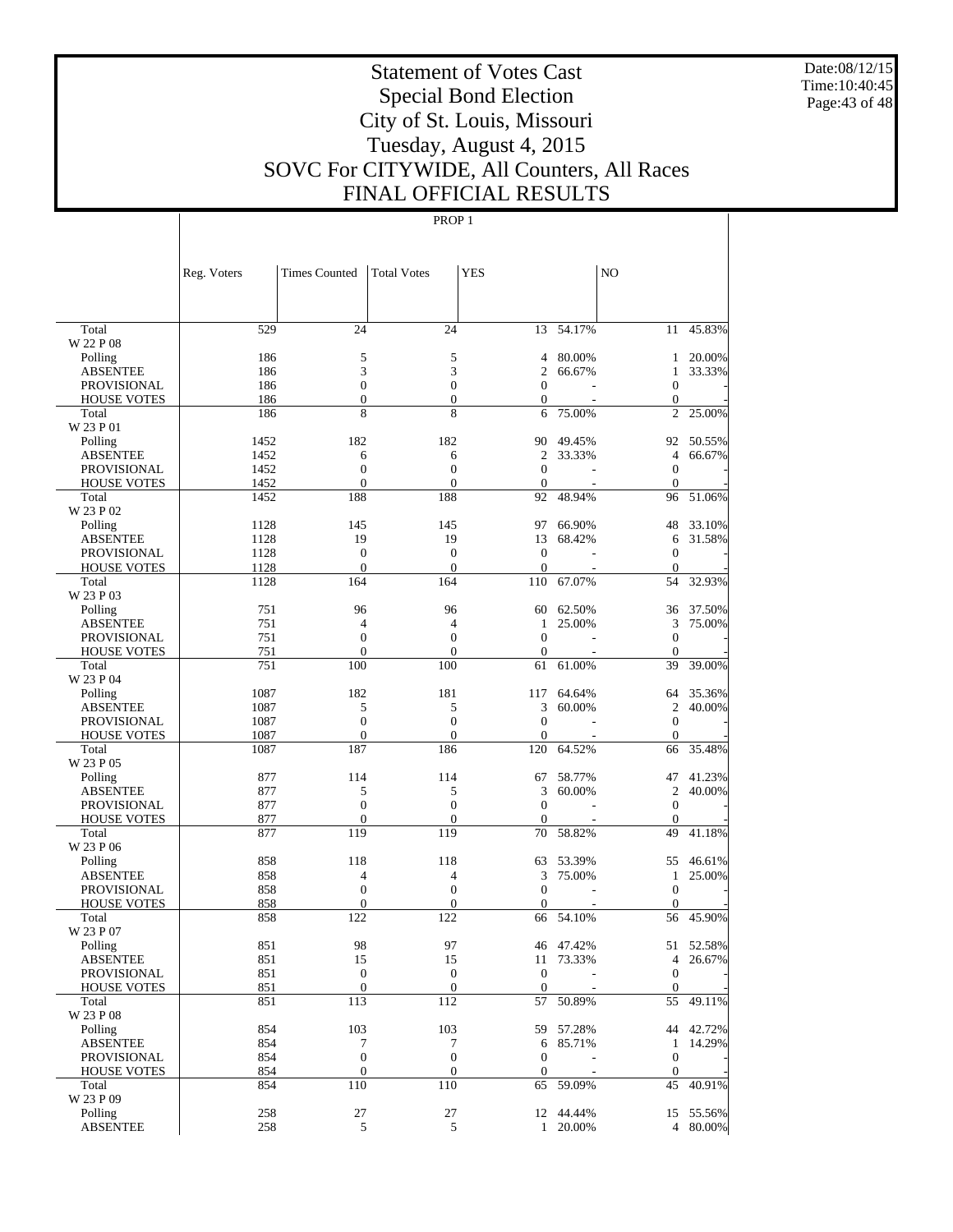Date:08/12/15 Time:10:40:45 Page:44 of 48

# Statement of Votes Cast Special Bond Election City of St. Louis, Missouri Tuesday, August 4, 2015 SOVC For CITYWIDE, All Counters, All Races FINAL OFFICIAL RESULTS

|                                       | Reg. Voters  | <b>Times Counted</b>             | <b>Total Votes</b>     | <b>YES</b>           |                  | NO.                                  |                  |
|---------------------------------------|--------------|----------------------------------|------------------------|----------------------|------------------|--------------------------------------|------------------|
|                                       |              |                                  |                        |                      |                  |                                      |                  |
| <b>PROVISIONAL</b>                    | 258          | $\mathbf{0}$                     | $\overline{0}$         | $\mathbf{0}$         |                  | $\boldsymbol{0}$                     |                  |
| <b>HOUSE VOTES</b>                    | 258          | $\boldsymbol{0}$                 | $\mathbf{0}$           | $\boldsymbol{0}$     |                  | $\boldsymbol{0}$                     |                  |
| Total                                 | 258          | 32                               | 32                     | 13                   | 40.63%           | 19                                   | 59.38%           |
| W 24 P 01                             |              |                                  |                        |                      |                  |                                      |                  |
| Polling                               | 1001         | 128                              | 128                    | 94                   | 73.44%           | 34                                   | 26.56%           |
| <b>ABSENTEE</b><br><b>PROVISIONAL</b> | 1001<br>1001 | 9<br>$\overline{0}$              | 9<br>$\boldsymbol{0}$  | 6<br>$\overline{0}$  | 66.67%           | 3<br>$\boldsymbol{0}$                | 33.33%           |
| <b>HOUSE VOTES</b>                    | 1001         | $\overline{0}$                   | $\overline{0}$         | $\mathbf{0}$         |                  | $\theta$                             |                  |
| Total                                 | 1001         | 137                              | 137                    | 100                  | 72.99%           | 37                                   | 27.01%           |
| W 24 P 02                             |              |                                  |                        |                      |                  |                                      |                  |
| Polling                               | 711          | 73                               | 73                     | 40                   | 54.79%           | 33                                   | 45.21%           |
| <b>ABSENTEE</b>                       | 711          | 5                                | 5                      | 3                    | 60.00%           | $\overline{c}$                       | 40.00%           |
| <b>PROVISIONAL</b>                    | 711          | $\mathbf{0}$                     | $\boldsymbol{0}$       | $\overline{0}$       |                  | $\boldsymbol{0}$                     |                  |
| <b>HOUSE VOTES</b>                    | 711          | $\boldsymbol{0}$                 | $\boldsymbol{0}$       | $\theta$             |                  | $\mathbf{0}$                         |                  |
| Total<br>W 24 P 03                    | 711          | 78                               | 78                     | 43                   | 55.13%           | 35                                   | 44.87%           |
| Polling                               | 827          | 66                               | 66                     | 39                   | 59.09%           | 27                                   | 40.91%           |
| <b>ABSENTEE</b>                       | 827          | 8                                | 8                      | 5                    | 62.50%           | 3                                    | 37.50%           |
| <b>PROVISIONAL</b>                    | 827          | $\mathbf{0}$                     | $\boldsymbol{0}$       | $\theta$             |                  | $\boldsymbol{0}$                     |                  |
| <b>HOUSE VOTES</b>                    | 827          | $\mathbf{0}$                     | $\mathbf{0}$           | $\theta$             |                  | $\mathbf{0}$                         |                  |
| Total                                 | 827          | 74                               | 74                     | 44                   | 59.46%           | 30                                   | 40.54%           |
| W 24 P 04                             |              |                                  |                        |                      |                  |                                      |                  |
| Polling                               | 1074         | 128                              | 128                    | 86                   | 67.19%           | 42                                   | 32.81%           |
| <b>ABSENTEE</b>                       | 1074         | 9                                | 9                      | 5                    | 55.56%           | $\overline{4}$                       | 44.44%           |
| <b>PROVISIONAL</b>                    | 1074         | $\overline{0}$<br>$\overline{0}$ | $\overline{0}$         | $\overline{0}$       |                  | $\boldsymbol{0}$                     |                  |
| <b>HOUSE VOTES</b><br>Total           | 1074<br>1074 | 137                              | $\overline{0}$<br>137  | $\theta$<br>91       | 66.42%           | $\boldsymbol{0}$<br>46               | 33.58%           |
| W 24 P 05                             |              |                                  |                        |                      |                  |                                      |                  |
| Polling                               | 1091         | 84                               | 83                     | 42                   | 50.60%           | 41                                   | 49.40%           |
| <b>ABSENTEE</b>                       | 1091         | $\overline{4}$                   | $\overline{4}$         |                      | 4 100,00%        | $\boldsymbol{0}$                     | $0.00\%$         |
| <b>PROVISIONAL</b>                    | 1091         | $\mathbf{0}$                     | $\boldsymbol{0}$       | $\overline{0}$       |                  | $\boldsymbol{0}$                     |                  |
| <b>HOUSE VOTES</b>                    | 1091         | $\boldsymbol{0}$                 | $\boldsymbol{0}$       | $\overline{0}$       |                  | $\mathbf{0}$                         |                  |
| Total                                 | 1091         | 88                               | 87                     | 46                   | 52.87%           | 41                                   | 47.13%           |
| W 24 P 06                             |              |                                  |                        |                      |                  |                                      |                  |
| Polling<br><b>ABSENTEE</b>            | 1096<br>1096 | 105<br>5                         | 105<br>5               | 60<br>4              | 57.14%<br>80.00% | 45<br>1                              | 42.86%<br>20.00% |
| <b>PROVISIONAL</b>                    | 1096         | $\mathbf{0}$                     | $\boldsymbol{0}$       | $\overline{0}$       |                  | $\mathbf{0}$                         |                  |
| <b>HOUSE VOTES</b>                    | 1096         | $\overline{0}$                   | $\overline{0}$         | $\theta$             |                  | $\overline{0}$                       |                  |
| Total                                 | 1096         | 110                              | 110                    | 64                   | 58.18%           | 46                                   | 41.82%           |
| W 24 P 07                             |              |                                  |                        |                      |                  |                                      |                  |
| Polling                               | 992          | 105                              | 105                    | 50                   | 47.62%           | 55                                   | 52.38%           |
| <b>ABSENTEE</b>                       | 992          | 8                                | 8                      | 4                    | 50.00%           | 4                                    | 50.00%           |
| <b>PROVISIONAL</b>                    | 992          | $\boldsymbol{0}$                 | $\boldsymbol{0}$       | $\overline{0}$       |                  | $\boldsymbol{0}$                     |                  |
| <b>HOUSE VOTES</b>                    | 992<br>992   | $\overline{0}$<br>113            | $\mathbf{0}$<br>113    | $\overline{0}$<br>54 | 47.79%           | $\boldsymbol{0}$<br>59               | 52.21%           |
| Total<br>W 24 P 08                    |              |                                  |                        |                      |                  |                                      |                  |
| Polling                               | 324          | 31                               | 31                     |                      | 22 70.97%        |                                      | 9 29.03%         |
| <b>ABSENTEE</b>                       | 324          | 4                                | $\overline{4}$         | $\overline{2}$       | 50.00%           | $\overline{2}$                       | 50.00%           |
| <b>PROVISIONAL</b>                    | 324          | $\boldsymbol{0}$                 | $\mathbf{0}$           | $\theta$             |                  | $\boldsymbol{0}$                     |                  |
| <b>HOUSE VOTES</b>                    | 324          | $\boldsymbol{0}$                 | $\boldsymbol{0}$       | $\theta$             |                  | $\boldsymbol{0}$                     |                  |
| Total                                 | 324          | 35                               | 35                     | 24                   | 68.57%           | 11                                   | 31.43%           |
| W 25 P 01                             |              |                                  |                        |                      |                  |                                      |                  |
| Polling                               | 1289         | 68                               | 68                     | 49                   | 72.06%           |                                      | 19 27.94%        |
| <b>ABSENTEE</b><br><b>PROVISIONAL</b> | 1289<br>1289 | 13<br>$\boldsymbol{0}$           | 13<br>$\boldsymbol{0}$ | 8<br>$\mathbf{0}$    | 61.54%           | 5                                    | 38.46%           |
| <b>HOUSE VOTES</b>                    | 1289         | $\boldsymbol{0}$                 | $\boldsymbol{0}$       | $\theta$             |                  | $\boldsymbol{0}$<br>$\boldsymbol{0}$ |                  |
| Total                                 | 1289         | 81                               | 81                     |                      | 57 70.37%        | 24                                   | 29.63%           |
| W 25 P 02                             |              |                                  |                        |                      |                  |                                      |                  |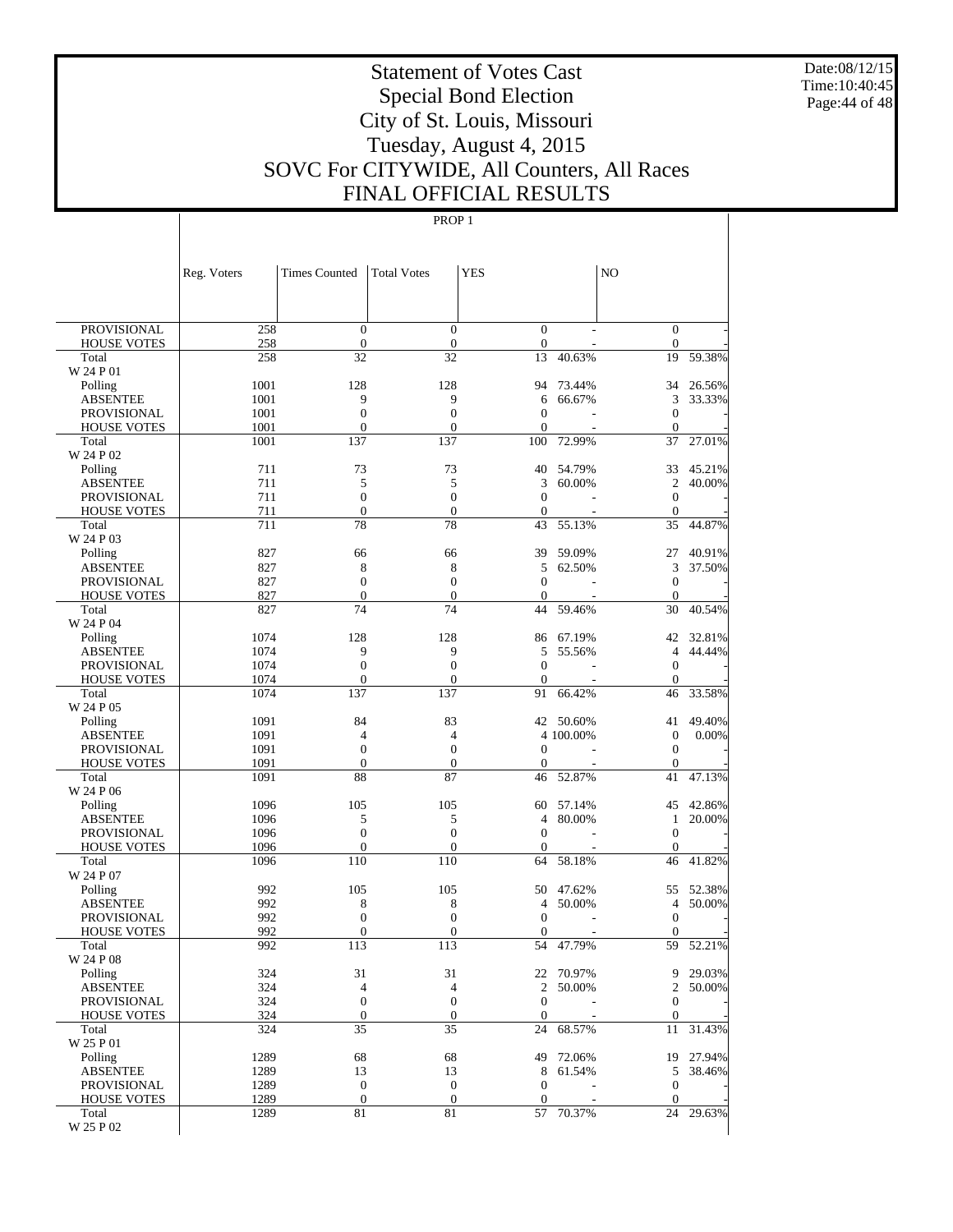Date:08/12/15 Time:10:40:45 Page:45 of 48

# Statement of Votes Cast Special Bond Election City of St. Louis, Missouri Tuesday, August 4, 2015 SOVC For CITYWIDE, All Counters, All Races FINAL OFFICIAL RESULTS

|                            | Reg. Voters | <b>Times Counted</b> | <b>Total Votes</b> | <b>YES</b>       |           | N <sub>O</sub>      |                  |
|----------------------------|-------------|----------------------|--------------------|------------------|-----------|---------------------|------------------|
|                            |             |                      |                    |                  |           |                     |                  |
| Polling                    | 1405        | 107                  | 107                | 63               | 58.88%    | 44                  | 41.12%           |
| <b>ABSENTEE</b>            | 1405        | 10                   | 10                 | 5                | 50.00%    | 5                   | 50.00%           |
| <b>PROVISIONAL</b>         | 1405        | $\mathbf{0}$         | $\boldsymbol{0}$   | $\overline{0}$   |           | $\mathbf{0}$        |                  |
| <b>HOUSE VOTES</b>         | 1405        | $\boldsymbol{0}$     | $\overline{0}$     | $\overline{0}$   |           | $\theta$            |                  |
| Total                      | 1405        | 117                  | 117                | 68               | 58.12%    | 49                  | 41.88%           |
| W 25 P 03                  |             |                      |                    |                  |           |                     |                  |
| Polling                    | 742         | 40                   | 40                 | 28               | 70.00%    | 12                  | 30.00%           |
| <b>ABSENTEE</b>            | 742         | $\overline{c}$       | $\overline{2}$     |                  | 2 100,00% | $\boldsymbol{0}$    | 0.00%            |
| PROVISIONAL                | 742         | $\boldsymbol{0}$     | $\mathbf{0}$       | $\overline{0}$   |           | $\mathbf{0}$        |                  |
| <b>HOUSE VOTES</b>         | 742         | $\boldsymbol{0}$     | $\boldsymbol{0}$   | $\overline{0}$   |           | $\boldsymbol{0}$    |                  |
| Total                      | 742         | 42                   | 42                 | 30               | 71.43%    | 12                  | 28.57%           |
| W 25 P 04                  |             |                      |                    |                  |           |                     |                  |
| Polling                    | 1403        | 61                   | 61                 | 39               | 63.93%    | 22                  | 36.07%           |
| <b>ABSENTEE</b>            | 1403        | 7                    | 7                  | $\overline{4}$   | 57.14%    | 3                   | 42.86%           |
| <b>PROVISIONAL</b>         | 1403        | $\mathbf{0}$         | $\boldsymbol{0}$   | $\overline{0}$   |           | $\mathbf{0}$        |                  |
| <b>HOUSE VOTES</b>         | 1403        | $\boldsymbol{0}$     | $\boldsymbol{0}$   | $\boldsymbol{0}$ |           | $\boldsymbol{0}$    |                  |
| Total                      | 1403        | 68                   | 68                 | 43               | 63.24%    | 25                  | 36.76%           |
| W 25 P 05                  | 554         | 25                   | 25                 | 18               | 72.00%    | 7                   | 28.00%           |
| Polling<br><b>ABSENTEE</b> | 554         | $\overline{c}$       | $\overline{2}$     |                  | 2 100,00% | $\boldsymbol{0}$    | 0.00%            |
| PROVISIONAL                | 554         | $\boldsymbol{0}$     | $\boldsymbol{0}$   | $\mathbf{0}$     |           | $\boldsymbol{0}$    |                  |
| <b>HOUSE VOTES</b>         | 554         | $\boldsymbol{0}$     | $\boldsymbol{0}$   | $\mathbf{0}$     |           | $\boldsymbol{0}$    |                  |
| Total                      | 554         | 27                   | 27                 | 20               | 74.07%    | 7                   | 25.93%           |
| W 25 P 06                  |             |                      |                    |                  |           |                     |                  |
| Polling                    | 28          | $\boldsymbol{0}$     | $\boldsymbol{0}$   | $\mathbf{0}$     |           | $\boldsymbol{0}$    |                  |
| <b>ABSENTEE</b>            | 28          | $\mathbf{0}$         | $\boldsymbol{0}$   | $\mathbf{0}$     |           | $\boldsymbol{0}$    |                  |
| <b>PROVISIONAL</b>         | 28          | $\boldsymbol{0}$     | $\boldsymbol{0}$   | $\boldsymbol{0}$ |           | $\boldsymbol{0}$    |                  |
| <b>HOUSE VOTES</b>         | 28          | $\boldsymbol{0}$     | $\boldsymbol{0}$   | $\mathbf{0}$     |           | $\boldsymbol{0}$    |                  |
| Total                      | 28          | $\overline{0}$       | $\overline{0}$     | $\overline{0}$   | L,        | $\overline{0}$      |                  |
| W 26 P 01                  |             |                      |                    |                  |           |                     |                  |
| Polling                    | 769         | 38                   | 38                 | 20               | 52.63%    | 18                  | 47.37%           |
| <b>ABSENTEE</b>            | 769         | 9                    | 9                  | 6                | 66.67%    | 3                   | 33.33%           |
| <b>PROVISIONAL</b>         | 769         | $\boldsymbol{0}$     | $\boldsymbol{0}$   | $\mathbf{0}$     |           | $\boldsymbol{0}$    |                  |
| <b>HOUSE VOTES</b>         | 769         | $\boldsymbol{0}$     | $\boldsymbol{0}$   | $\mathbf{0}$     |           | $\boldsymbol{0}$    |                  |
| Total                      | 769         | 47                   | 47                 | 26               | 55.32%    | 21                  | 44.68%           |
| W 26 P 02                  | 685         | 37                   | 37                 | 29               | 78.38%    |                     |                  |
| Polling<br><b>ABSENTEE</b> | 685         | 14                   | 14                 | 10               | 71.43%    | 8<br>$\overline{4}$ | 21.62%<br>28.57% |
| <b>PROVISIONAL</b>         | 685         | $\mathbf{0}$         | $\boldsymbol{0}$   | $\mathbf{0}$     |           | $\boldsymbol{0}$    |                  |
| <b>HOUSE VOTES</b>         | 685         | $\boldsymbol{0}$     | $\boldsymbol{0}$   | $\overline{0}$   |           | $\boldsymbol{0}$    |                  |
| Total                      | 685         | 51                   | 51                 | 39               | 76.47%    | 12                  | 23.53%           |
| W 26 P 03                  |             |                      |                    |                  |           |                     |                  |
| Polling                    | 1737        | 130                  | 130                | 89               | 68.46%    | 41                  | 31.54%           |
| <b>ABSENTEE</b>            | 1737        | 16                   | 16                 | 10               | 62.50%    | 6                   | 37.50%           |
| <b>PROVISIONAL</b>         | 1737        | $\overline{0}$       | $\overline{0}$     | $\overline{0}$   | J.        | $\overline{0}$      |                  |
| <b>HOUSE VOTES</b>         | 1737        | $\boldsymbol{0}$     | $\boldsymbol{0}$   | $\boldsymbol{0}$ |           | $\overline{0}$      |                  |
| Total                      | 1737        | 146                  | 146                | 99               | 67.81%    | 47                  | 32.19%           |
| W 26 P 04                  |             |                      |                    |                  |           |                     |                  |
| Polling                    | 1228        | 90                   | 90                 |                  | 49 54.44% |                     | 41 45.56%        |
| <b>ABSENTEE</b>            | 1228        | 43                   | 43                 | 27               | 62.79%    |                     | 16 37.21%        |
| PROVISIONAL                | 1228        | $\boldsymbol{0}$     | $\mathbf{0}$       | $\mathbf{0}$     |           | $\boldsymbol{0}$    |                  |
| <b>HOUSE VOTES</b>         | 1228        | $\boldsymbol{0}$     | $\mathbf{0}$       | $\boldsymbol{0}$ |           | $\mathbf{0}$        |                  |
| Total<br>W 26 P 05         | 1228        | 133                  | 133                |                  | 76 57.14% | 57                  | 42.86%           |
| Polling                    | 1044        | 45                   | 45                 |                  | 21 46.67% | 24                  | 53.33%           |
| <b>ABSENTEE</b>            | 1044        | 5                    | 5                  |                  | 5 100.00% | $\boldsymbol{0}$    | 0.00%            |
| PROVISIONAL                | 1044        | $\boldsymbol{0}$     | $\boldsymbol{0}$   | $\boldsymbol{0}$ |           | $\boldsymbol{0}$    |                  |
| <b>HOUSE VOTES</b>         | 1044        | $\boldsymbol{0}$     | $\boldsymbol{0}$   | $\boldsymbol{0}$ |           | $\mathbf{0}$        |                  |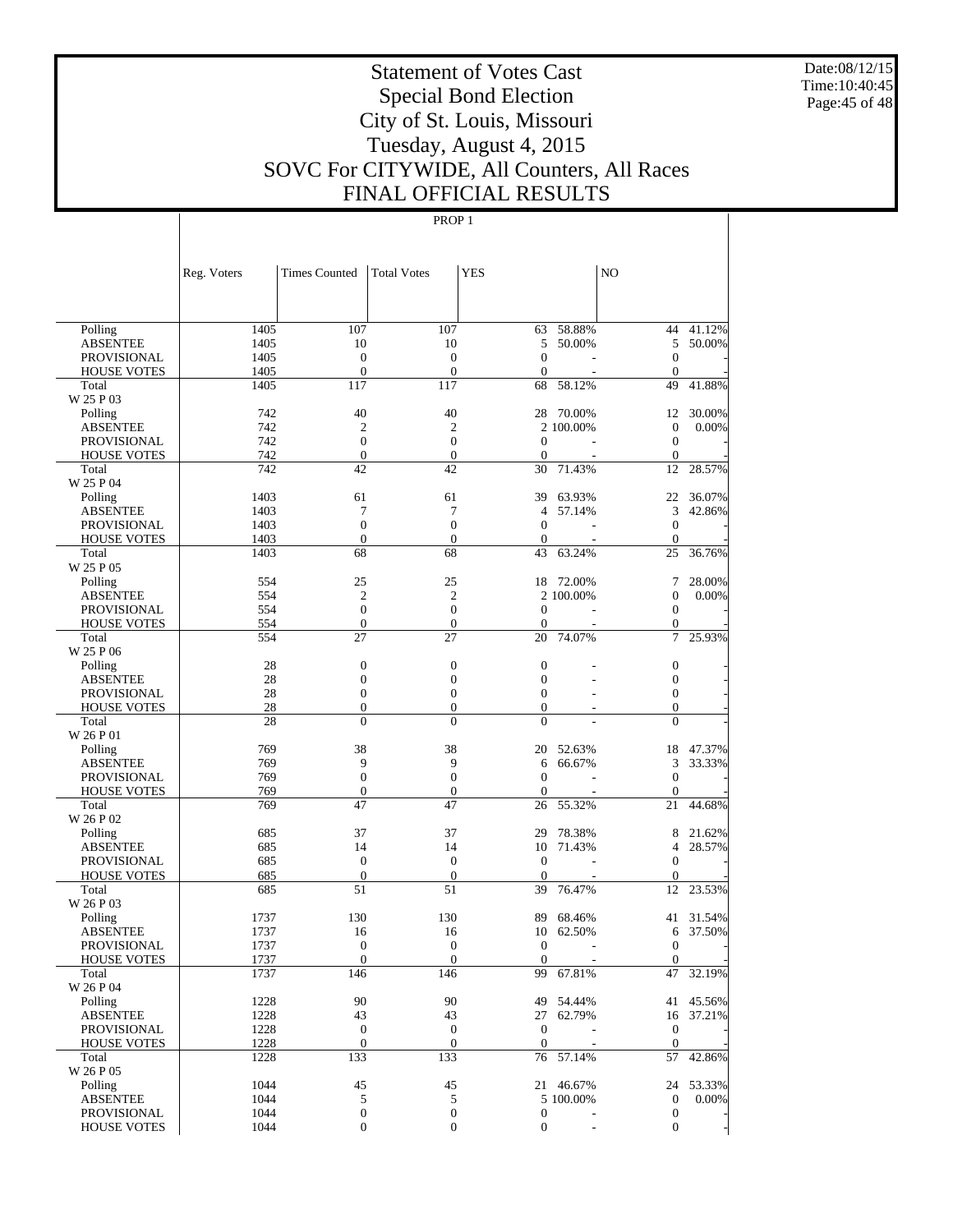Date:08/12/15 Time:10:40:45 Page:46 of 48

# Statement of Votes Cast Special Bond Election City of St. Louis, Missouri Tuesday, August 4, 2015 SOVC For CITYWIDE, All Counters, All Races FINAL OFFICIAL RESULTS

|                                   | Reg. Voters  | <b>Times Counted</b>  | <b>Total Votes</b>               | <b>YES</b>                   |           | NO                           |           |
|-----------------------------------|--------------|-----------------------|----------------------------------|------------------------------|-----------|------------------------------|-----------|
|                                   |              |                       |                                  |                              |           |                              |           |
| Total                             | 1044         | 50                    | 50                               | 26                           | $-52.00%$ | 24                           | 48.00%    |
| W 26 P 06                         |              |                       |                                  |                              |           |                              |           |
| Polling                           | 1014         | 58                    | 58                               |                              | 32 55.17% | 26                           | 44.83%    |
| <b>ABSENTEE</b>                   | 1014         | 48                    | 48                               | 22                           | 45.83%    | 26                           | 54.17%    |
| <b>PROVISIONAL</b>                | 1014         | $\boldsymbol{0}$      | $\boldsymbol{0}$                 | $\theta$                     |           | $\boldsymbol{0}$             |           |
| <b>HOUSE VOTES</b>                | 1014         | $\boldsymbol{0}$      | $\mathbf{0}$                     | $\theta$                     |           | $\boldsymbol{0}$             |           |
| Total<br>W 27 P 01                | 1014         | 106                   | 106                              | 54                           | 50.94%    | 52                           | 49.06%    |
| Polling                           | 1184         | 63                    | 63                               | 36                           | 57.14%    | 27                           | 42.86%    |
| ABSENTEE                          | 1184         | 18                    | 18                               | 7                            | 38.89%    | 11                           | 61.11%    |
| <b>PROVISIONAL</b>                | 1184         | $\boldsymbol{0}$      | $\boldsymbol{0}$                 | $\mathbf{0}$                 |           | $\boldsymbol{0}$             |           |
| <b>HOUSE VOTES</b>                | 1184         | $\boldsymbol{0}$      | $\mathbf{0}$                     | $\overline{0}$               |           | $\mathbf{0}$                 |           |
| Total                             | 1184         | 81                    | 81                               | 43                           | 53.09%    | 38                           | 46.91%    |
| W 27 P 02                         |              |                       |                                  |                              |           |                              |           |
| Polling                           | 853          | 23                    | 23                               | 18                           | 78.26%    | 5                            | 21.74%    |
| <b>ABSENTEE</b>                   | 853          | 3                     | $\overline{c}$                   | 1                            | 50.00%    | 1                            | 50.00%    |
| <b>PROVISIONAL</b>                | 853          | $\boldsymbol{0}$      | $\overline{0}$                   | $\theta$                     |           | $\mathbf{0}$                 |           |
| <b>HOUSE VOTES</b>                | 853          | $\boldsymbol{0}$      | $\mathbf{0}$                     | $\theta$                     |           | $\mathbf{0}$                 |           |
| Total<br>W 27 P 03                | 853          | 26                    | 25                               | 19                           | 76.00%    | 6                            | 24.00%    |
| Polling                           | 1082         | 39                    | 39                               | 22                           | 56.41%    | 17                           | 43.59%    |
| <b>ABSENTEE</b>                   | 1082         | 8                     | 8                                | 4                            | 50.00%    | $\overline{4}$               | 50.00%    |
| <b>PROVISIONAL</b>                | 1082         | 0                     | $\overline{0}$                   | $\theta$                     |           | $\boldsymbol{0}$             |           |
| <b>HOUSE VOTES</b>                | 1082         | $\boldsymbol{0}$      | $\boldsymbol{0}$                 | $\mathbf{0}$                 |           | $\mathbf{0}$                 |           |
| Total                             | 1082         | 47                    | 47                               | 26                           | 55.32%    | 21                           | 44.68%    |
| W 27 P 04                         |              |                       |                                  |                              |           |                              |           |
| Polling                           | 942          | 24                    | 24                               | 15                           | 62.50%    | 9                            | 37.50%    |
| <b>ABSENTEE</b>                   | 942          | 8                     | 8                                | 6                            | 75.00%    | 2                            | 25.00%    |
| <b>PROVISIONAL</b>                | 942          | $\boldsymbol{0}$      | $\boldsymbol{0}$                 | $\theta$                     |           | $\mathbf{0}$                 |           |
| <b>HOUSE VOTES</b>                | 942          | $\boldsymbol{0}$      | $\mathbf{0}$                     | $\mathbf{0}$                 |           | $\mathbf{0}$                 |           |
| Total<br>W 27 P 05                | 942          | 32                    | 32                               | 21                           | 65.63%    | 11                           | 34.38%    |
| Polling                           | 684          | 31                    | 31                               | 11                           | 35.48%    | 20                           | 64.52%    |
| ABSENTEE                          | 684          | 15                    | 15                               | 12                           | 80.00%    | 3                            | 20.00%    |
| <b>PROVISIONAL</b>                | 684          | $\boldsymbol{0}$      | $\theta$                         | $\theta$                     |           | $\mathbf{0}$                 |           |
| <b>HOUSE VOTES</b>                | 684          | $\boldsymbol{0}$      | $\boldsymbol{0}$                 | $\overline{0}$               |           | $\mathbf{0}$                 |           |
| Total                             | 684          | 46                    | 46                               | 23                           | 50.00%    | 23                           | 50.00%    |
| W 27 P 06                         |              |                       |                                  |                              |           |                              |           |
| Polling                           | 1215         | 52                    | 52                               | 26                           | 50.00%    | 26                           | 50.00%    |
| <b>ABSENTEE</b>                   | 1215         | 14                    | 14                               | 13                           | 92.86%    | 1                            | 7.14%     |
| <b>PROVISIONAL</b>                | 1215         | $\boldsymbol{0}$      | $\boldsymbol{0}$                 | $\overline{0}$               |           | $\boldsymbol{0}$             |           |
| <b>HOUSE VOTES</b>                | 1215         | $\boldsymbol{0}$      | $\boldsymbol{0}$                 | $\theta$                     |           | 0                            |           |
| Total                             | 1215         | 66                    | 66                               | 39                           | 59.09%    | 27                           | 40.91%    |
| W 27 P 07                         |              |                       |                                  |                              |           |                              |           |
| Polling                           | 1095         | 91                    | 91                               | 51                           | 56.04%    |                              | 40 43.96% |
| ABSENTEE                          | 1095         | 15                    | 15                               |                              | 13 86.67% |                              | 2 13.33%  |
| PROVISIONAL<br><b>HOUSE VOTES</b> | 1095<br>1095 | 0<br>$\boldsymbol{0}$ | $\boldsymbol{0}$<br>$\mathbf{0}$ | $\mathbf{0}$<br>$\mathbf{0}$ |           | $\mathbf{0}$<br>$\mathbf{0}$ |           |
| Total                             | 1095         | 106                   | 106                              | 64                           | 60.38%    | 42                           | 39.62%    |
| W 27 P 08                         |              |                       |                                  |                              |           |                              |           |
| Polling                           | 690          | 59                    | 59                               | 39                           | 66.10%    |                              | 20 33.90% |
| <b>ABSENTEE</b>                   | 690          | 12                    | 11                               | 7                            | 63.64%    | 4                            | 36.36%    |
| PROVISIONAL                       | 690          | $\boldsymbol{0}$      | $\boldsymbol{0}$                 | $\boldsymbol{0}$             |           | $\mathbf{0}$                 |           |
| <b>HOUSE VOTES</b>                | 690          | $\boldsymbol{0}$      | $\boldsymbol{0}$                 | $\boldsymbol{0}$             |           | $\mathbf{0}$                 |           |
| Total                             | 690          | 71                    | $\overline{70}$                  | 46                           | 65.71%    | 24                           | 34.29%    |
| W 28 P 01                         |              |                       |                                  |                              |           |                              |           |
| Polling                           | 598          | $88\,$                | 87                               |                              | 70 80.46% |                              | 17 19.54% |
| <b>ABSENTEE</b>                   | 598          | $\overline{4}$        | $\overline{4}$                   |                              | 3 75.00%  |                              | 1 25.00%  |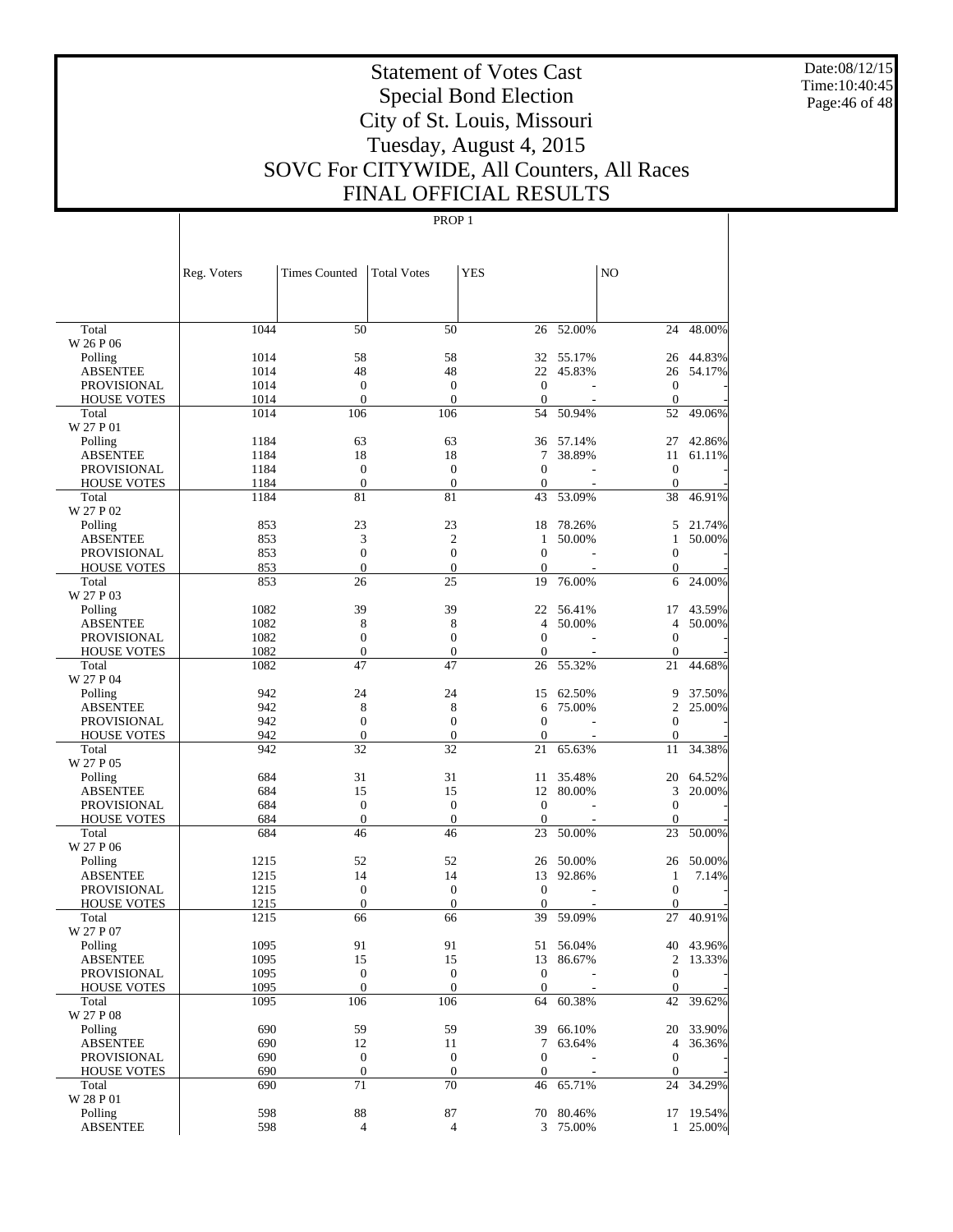Date:08/12/15 Time:10:40:45 Page:47 of 48

# Statement of Votes Cast Special Bond Election City of St. Louis, Missouri Tuesday, August 4, 2015 SOVC For CITYWIDE, All Counters, All Races FINAL OFFICIAL RESULTS

|                                          | Reg. Voters | <b>Times Counted</b>   | <b>Total Votes</b>               | <b>YES</b>           |                  | N <sub>O</sub>           |                        |
|------------------------------------------|-------------|------------------------|----------------------------------|----------------------|------------------|--------------------------|------------------------|
|                                          |             |                        |                                  |                      |                  |                          |                        |
| <b>PROVISIONAL</b>                       | 598         | $\mathbf{0}$           | $\theta$                         | $\theta$             |                  | $\theta$                 |                        |
| <b>HOUSE VOTES</b>                       | 598         | $\boldsymbol{0}$       | $\boldsymbol{0}$                 | $\mathbf{0}$         |                  | $\boldsymbol{0}$         |                        |
| Total                                    | 598         | 92                     | 91                               | 73                   | 80.22%           | 18                       | 19.78%                 |
| W 28 P 02                                |             |                        |                                  |                      |                  |                          |                        |
| Polling<br><b>ABSENTEE</b>               | 486<br>486  | 74<br>12               | 73<br>12                         | 59<br>5              | 80.82%<br>41.67% | 14<br>7                  | 19.18%<br>58.33%       |
| <b>PROVISIONAL</b>                       | 486         | $\boldsymbol{0}$       | $\mathbf{0}$                     | $\theta$             |                  | $\theta$                 |                        |
| <b>HOUSE VOTES</b>                       | 486         | $\boldsymbol{0}$       | $\boldsymbol{0}$                 | $\theta$             |                  | $\mathbf{0}$             |                        |
| Total                                    | 486         | 86                     | 85                               | 64                   | 75.29%           | 21                       | 24.71%                 |
| W 28 P 04                                |             |                        |                                  |                      |                  |                          |                        |
| Polling                                  | 558         | 78                     | 78                               | 57                   | 73.08%           | 21                       | 26.92%                 |
| <b>ABSENTEE</b>                          | 558         | 7                      | 7                                |                      | 7 100,00%        | $\boldsymbol{0}$         | $0.00\%$               |
| <b>PROVISIONAL</b>                       | 558         | $\mathbf{0}$           | $\overline{0}$                   | $\theta$             |                  | $\boldsymbol{0}$         |                        |
| <b>HOUSE VOTES</b><br>Total              | 558         | $\boldsymbol{0}$<br>85 | $\mathbf{0}$<br>85               | $\theta$<br>64       | 75.29%           | $\boldsymbol{0}$         | 24.71%                 |
| W 28 P 05                                | 558         |                        |                                  |                      |                  | 21                       |                        |
| Polling                                  | 925         | 81                     | 81                               | 39                   | 48.15%           | 42                       | 51.85%                 |
| <b>ABSENTEE</b>                          | 925         | 5                      | 5                                | 4                    | 80.00%           | $\mathbf{1}$             | 20.00%                 |
| <b>PROVISIONAL</b>                       | 925         | $\mathbf{0}$           | $\overline{0}$                   | $\theta$             |                  | $\theta$                 |                        |
| <b>HOUSE VOTES</b>                       | 925         | $\boldsymbol{0}$       | $\mathbf{0}$                     | $\theta$             |                  | $\mathbf{0}$             |                        |
| Total                                    | 925         | 86                     | 86                               | 43                   | 50.00%           | 43                       | 50.00%                 |
| W 28 P 06                                |             |                        |                                  |                      |                  |                          |                        |
| Polling                                  | 783         | 107                    | 107                              | 81                   | 75.70%           | 26                       | 24.30%                 |
| <b>ABSENTEE</b>                          | 783         | 6                      | 6                                | 5                    | 83.33%           | 1                        | 16.67%                 |
| <b>PROVISIONAL</b><br><b>HOUSE VOTES</b> | 783<br>783  | $\mathbf{0}$<br>0      | $\mathbf{0}$<br>$\boldsymbol{0}$ | $\theta$<br>$\theta$ |                  | $\mathbf{0}$<br>$\theta$ |                        |
| Total                                    | 783         | 113                    | 113                              | 86                   | 76.11%           | 27                       | 23.89%                 |
| W 28 P 07                                |             |                        |                                  |                      |                  |                          |                        |
| Polling                                  | 616         | 64                     | 64                               | 44                   | 68.75%           | 20                       | 31.25%                 |
| <b>ABSENTEE</b>                          | 616         | $\overline{c}$         | $\overline{2}$                   |                      | 2 100,00%        | $\boldsymbol{0}$         | 0.00%                  |
| <b>PROVISIONAL</b>                       | 616         | $\boldsymbol{0}$       | $\mathbf{0}$                     | $\theta$             |                  | $\theta$                 |                        |
| <b>HOUSE VOTES</b>                       | 616         | $\boldsymbol{0}$       | $\boldsymbol{0}$                 | $\theta$             |                  | $\theta$                 |                        |
| Total                                    | 616         | 66                     | 66                               | 46                   | 69.70%           | 20                       | 30.30%                 |
| W 28 P 08                                | 1027        | 89                     | 89                               | 70                   | 78.65%           | 19                       | 21.35%                 |
| Polling<br><b>ABSENTEE</b>               | 1027        | 15                     | 15                               | 12                   | 80.00%           | 3                        | 20.00%                 |
| <b>PROVISIONAL</b>                       | 1027        | $\boldsymbol{0}$       | $\boldsymbol{0}$                 | $\theta$             |                  | $\boldsymbol{0}$         |                        |
| <b>HOUSE VOTES</b>                       | 1027        | 0                      | $\overline{0}$                   | $\theta$             |                  | $\mathbf{0}$             |                        |
| Total                                    | 1027        | 104                    | 104                              | 82                   | 78.85%           | 22                       | 21.15%                 |
| W 28 P 09                                |             |                        |                                  |                      |                  |                          |                        |
| Polling                                  | 454         | 69                     | 69                               | 57                   | 82.61%           | 12                       | 17.39%                 |
| <b>ABSENTEE</b>                          | 454         | 5                      | 5                                | 3                    | 60.00%           | $\overline{c}$           | 40.00%                 |
| <b>PROVISIONAL</b>                       | 454         | $\boldsymbol{0}$       | $\boldsymbol{0}$                 | $\theta$             |                  | $\theta$                 |                        |
| <b>HOUSE VOTES</b><br>Total              | 454<br>454  | 0<br>74                | $\mathbf{0}$<br>74               | $\theta$<br>60       | 81.08%           | $\boldsymbol{0}$<br>14   | 18.92%                 |
| W 28 P 10                                |             |                        |                                  |                      |                  |                          |                        |
| Polling                                  | 981         | 151                    | 151                              |                      | 110 72.85%       |                          | 41 27.15%              |
| <b>ABSENTEE</b>                          | 981         | 11                     | 11                               | 6                    | 54.55%           | 5                        | 45.45%                 |
| <b>PROVISIONAL</b>                       | 981         | $\boldsymbol{0}$       | $\mathbf{0}$                     | $\theta$             |                  | $\boldsymbol{0}$         |                        |
| <b>HOUSE VOTES</b>                       | 981         | $\boldsymbol{0}$       | $\boldsymbol{0}$                 | $\boldsymbol{0}$     |                  | $\mathbf{0}$             |                        |
| Total                                    | 981         | 162                    | 162                              | 116                  | 71.60%           | 46                       | 28.40%                 |
| W 28 P 11                                |             |                        |                                  |                      |                  |                          |                        |
| Polling<br><b>ABSENTEE</b>               | 456<br>456  | 61<br>$\mathbf{1}$     | 61                               | 51<br>$\mathbf{0}$   | 83.61%<br>0.00%  |                          | 10 16.39%<br>1 100.00% |
| PROVISIONAL                              | 456         | $\boldsymbol{0}$       | $\mathbf{1}$<br>$\boldsymbol{0}$ | $\mathbf{0}$         |                  | $\boldsymbol{0}$         |                        |
| <b>HOUSE VOTES</b>                       | 456         | $\boldsymbol{0}$       | $\boldsymbol{0}$                 | $\mathbf{0}$         |                  | $\boldsymbol{0}$         |                        |
| Total                                    | 456         | 62                     | 62                               |                      | 51 82.26%        | 11                       | 17.74%                 |
| Total                                    |             |                        |                                  |                      |                  |                          |                        |